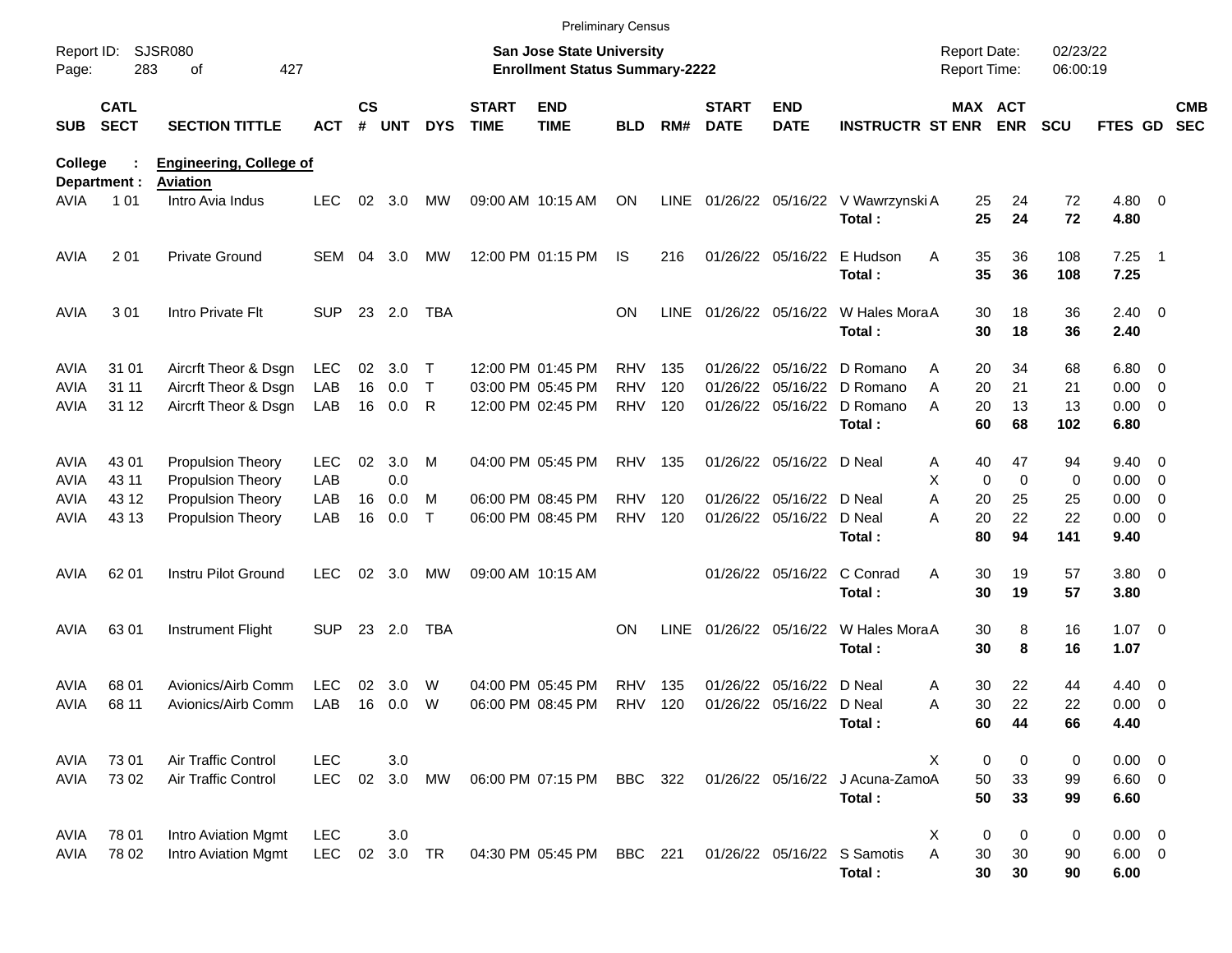|                      |                            |                                                          |                                        |                    |                   |                          |                             | <b>Preliminary Census</b>                                          |                        |             |                             |                                                                  |                                           |                                     |                                                   |                      |                                                     |                          |
|----------------------|----------------------------|----------------------------------------------------------|----------------------------------------|--------------------|-------------------|--------------------------|-----------------------------|--------------------------------------------------------------------|------------------------|-------------|-----------------------------|------------------------------------------------------------------|-------------------------------------------|-------------------------------------|---------------------------------------------------|----------------------|-----------------------------------------------------|--------------------------|
| Page:                | Report ID: SJSR080<br>284  | 427<br>οf                                                |                                        |                    |                   |                          |                             | San Jose State University<br><b>Enrollment Status Summary-2222</b> |                        |             |                             |                                                                  |                                           | <b>Report Date:</b><br>Report Time: |                                                   | 02/23/22<br>06:00:19 |                                                     |                          |
| <b>SUB</b>           | <b>CATL</b><br><b>SECT</b> | <b>SECTION TITTLE</b>                                    | ACT                                    | $\mathsf{cs}$<br># | <b>UNT</b>        | <b>DYS</b>               | <b>START</b><br><b>TIME</b> | <b>END</b><br><b>TIME</b>                                          | <b>BLD</b>             | RM#         | <b>START</b><br><b>DATE</b> | <b>END</b><br><b>DATE</b>                                        | <b>INSTRUCTR ST ENR</b>                   | MAX ACT                             | <b>ENR</b>                                        | <b>SCU</b>           | FTES GD                                             | <b>CMB</b><br><b>SEC</b> |
| <b>AVIA</b>          | 91 01                      | Air Turbine Engnes                                       | <b>LEC</b>                             | 02                 | 3.0               | TR                       |                             | 09:00 AM 10:15 AM                                                  | <b>RHV</b>             | 135         |                             | 01/26/22 05/16/22                                                | D Romano<br>Total:                        | Α<br>40<br>40                       | 8<br>8                                            | 24<br>24             | $1.60 \t 0$<br>1.60                                 |                          |
| AVIA<br>AVIA<br>AVIA | 110 01<br>110 02<br>110 03 | Avia Meteorology<br>Avia Meteorology<br>Avia Meteorology | <b>LEC</b><br><b>LEC</b><br><b>LEC</b> | 02                 | 3.0<br>3.0<br>3.0 | $\top$                   |                             | 01:30 PM 04:15 PM                                                  | <b>IS</b>              | 216         |                             |                                                                  | 01/26/22 05/16/22 R Van WageneA<br>Total: | х<br>0<br>X<br>0<br>50<br>50        | 0<br>$\Omega$<br>46<br>46                         | 0<br>0<br>138<br>138 | $0.00 \quad 0$<br>$0.00 \t 0$<br>$9.20 \ 0$<br>9.20 |                          |
| AVIA                 | 112 01                     | Comm Pilot Ground                                        | <b>LEC</b>                             | 02                 | 3.0               | МW                       |                             | 09:00 AM 10:15 AM                                                  | IS                     | 216         |                             | 01/26/22 05/16/22                                                | E Hudson<br>Total:                        | A<br>40<br>40                       | 41<br>41                                          | 123<br>123           | $8.20 \ 0$<br>8.20                                  |                          |
| AVIA                 | 11301                      | Comm Prof Flight                                         | <b>SUP</b>                             |                    | 23 2.0            | TBA                      |                             |                                                                    | <b>ON</b>              | LINE        |                             | 01/26/22 05/16/22                                                | W Hales MoraA<br>Total:                   | 30<br>30                            | 8<br>8                                            | 16<br>16             | $1.07 \t 0$<br>1.07                                 |                          |
| AVIA                 | 128 01                     | Avia Safe & Security                                     | <b>LEC</b>                             |                    | 02 3.0 MW         |                          |                             | 10:30 AM 11:45 AM                                                  | IS                     | 216         |                             | 01/26/22 05/16/22                                                | E Hudson<br>Total:                        | A<br>40<br>40                       | 35<br>35                                          | 105<br>105           | $7.00 \t 0$<br>7.00                                 |                          |
| AVIA                 | 141 01                     | Hum Fact Avia Envirn LEC                                 |                                        |                    | 02 3.0 TR         |                          |                             | 06:00 PM 07:15 PM                                                  | IS                     | 117         |                             | 01/26/22 05/16/22                                                | W Hales MoraA<br>Total:                   | 40<br>40                            | 29<br>29                                          | 87<br>87             | 5.80 0<br>5.80                                      |                          |
| AVIA                 | 17301                      | <b>Aviation Law</b>                                      | <b>LEC</b>                             |                    | 02 3.0            | M                        |                             | 04:30 PM 07:15 PM                                                  | IS                     | 133         |                             | 01/26/22 05/16/22                                                | <b>B</b> Klein<br>Total:                  | 50<br>Α<br>50                       | 40<br>40                                          | 120<br>120           | $8.00 \t 0$<br>8.00                                 |                          |
| AVIA                 | 176 01                     | Airline Ops & Mgmt                                       | <b>LEC</b>                             | 02                 | 3.0               | МW                       |                             | 04:30 PM 05:45 PM                                                  | ON                     | <b>LINE</b> |                             | 01/26/22 05/16/22                                                | M Kiehl<br>Total:                         | Α<br>40<br>40                       | 24<br>24                                          | 72<br>72             | $4.80$ 0<br>4.80                                    |                          |
| AVIA                 | 178 01                     | Airport Plan & Mgmt                                      | <b>LEC</b>                             |                    | 02 3.0            | W                        |                             | 04:30 PM 07:15 PM                                                  | IS                     | 133         |                             |                                                                  | 01/26/22 05/16/22 S Samotis<br>Total:     | Α<br>25<br>25                       | 25<br>25                                          | 75<br>75             | $5.00 \t 0$<br>5.00                                 |                          |
| AVIA                 | 179 01<br>AVIA 179 02      | Adv Airport Plnng<br>Adv Airport Plnng                   | <b>LEC</b><br><b>LEC</b>               |                    | 3.0<br>3.0        |                          |                             |                                                                    |                        |             |                             |                                                                  | Total:                                    | Χ<br>0<br>X<br>0<br>$\bf{0}$        | 0<br>0<br>0                                       | 0<br>0<br>0          | $0.00 \t 0$<br>$0.00 \t 0$<br>0.00                  |                          |
| AVIA<br>AVIA         | 180 01<br>180 03           | <b>Individual Studies</b><br><b>Individual Studies</b>   | <b>SUP</b><br><b>SUP</b>               |                    | 36 3.0            | <b>TBA</b><br>36 1.0 TBA |                             |                                                                    | <b>ON</b><br><b>ON</b> |             |                             | LINE 01/26/22 05/16/22 F Barez<br>LINE 01/26/22 05/16/22 F Barez | Total:                                    | 20<br>Α<br>20<br>Α<br>40            | 2<br>$\ensuremath{\mathsf{3}}$<br>$5\phantom{.0}$ | 6<br>3<br>9          | $0.40 \ 0$<br>$0.20 \ 0$<br>0.60                    |                          |
| AVIA                 |                            | 180H 01 Individual Studies                               | SUP 36 1.0 TBA                         |                    |                   |                          |                             |                                                                    | ON                     |             |                             | LINE 01/26/22 05/16/22 F Barez                                   |                                           | 20<br>A                             | 1                                                 | $\mathbf{1}$         | $0.07$ 0                                            |                          |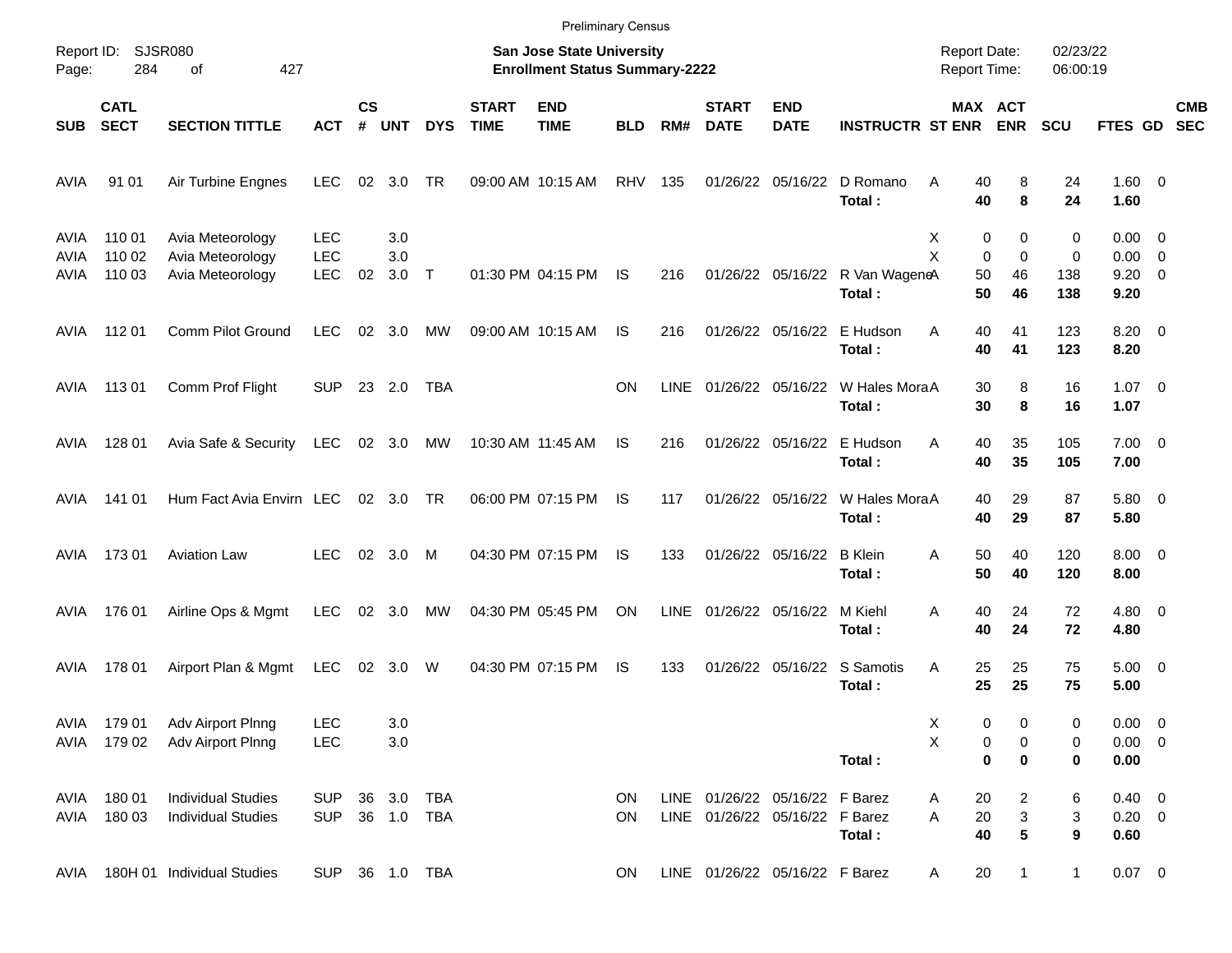|                            | Report ID: SJSR080         |                                          |                          |                |            |                          |                             | <b>Preliminary Census</b><br><b>San Jose State University</b> |                  |                            |                             |                                                  |                                | <b>Report Date:</b>             |                              | 02/23/22                     |                          |                                           |            |
|----------------------------|----------------------------|------------------------------------------|--------------------------|----------------|------------|--------------------------|-----------------------------|---------------------------------------------------------------|------------------|----------------------------|-----------------------------|--------------------------------------------------|--------------------------------|---------------------------------|------------------------------|------------------------------|--------------------------|-------------------------------------------|------------|
| Page:                      | 285                        | 427<br>of                                |                          |                |            |                          |                             | <b>Enrollment Status Summary-2222</b>                         |                  |                            |                             |                                                  |                                | Report Time:                    |                              | 06:00:19                     |                          |                                           |            |
| <b>SUB</b>                 | <b>CATL</b><br><b>SECT</b> | <b>SECTION TITTLE</b>                    | <b>ACT</b>               | <b>CS</b><br># | <b>UNT</b> | <b>DYS</b>               | <b>START</b><br><b>TIME</b> | <b>END</b><br><b>TIME</b>                                     | <b>BLD</b>       | RM#                        | <b>START</b><br><b>DATE</b> | <b>END</b><br><b>DATE</b>                        | <b>INSTRUCTR ST ENR</b>        | <b>MAX ACT</b>                  | <b>ENR</b>                   | SCU                          | FTES GD SEC              |                                           | <b>CMB</b> |
| AVIA                       |                            | 180H 02 Individual Studies               | <b>SUP</b>               |                | 36 2.0     | <b>TBA</b>               |                             |                                                               | ON               | <b>LINE</b>                |                             | 01/26/22 05/16/22 F Barez                        | Total:                         | A<br>20<br>40                   | 3<br>$\overline{\mathbf{4}}$ | 6<br>$\overline{\mathbf{r}}$ | $0.40 \quad 0$<br>0.47   |                                           |            |
| AVIA                       | 190 01                     | Senior Capstone                          | <b>LEC</b>               | 02             | 3.0        | MW                       |                             | 01:30 PM 02:45 PM                                             | ON               |                            | LINE 01/26/22 05/16/22      |                                                  | W Wei<br>Total:                | 30<br>A<br>30                   | 33<br>33                     | 99<br>99                     | $6.60$ 0<br>6.60         |                                           |            |
| AVIA<br><b>AVIA</b>        | 19301<br>193 11            | Aerodynamics<br>Aerodynamics             | <b>LEC</b><br>LAB        | 02<br>16       | 3.0<br>0.0 | <b>TR</b><br>R           |                             | 09:00 AM 09:50 AM<br>10:30 AM 01:15 PM                        | IS.<br><b>IS</b> | 133<br>133                 |                             | 01/26/22 05/16/22<br>01/26/22 05/16/22           | P Kutler<br>P Kutler<br>Total: | A<br>30<br>30<br>A<br>60        | 31<br>31<br>62               | 62<br>31<br>93               | 6.20<br>0.00<br>6.20     | $\overline{\mathbf{0}}$<br>$\overline{0}$ |            |
| AVIA                       | 194 01                     | Pilot Avion & GA Sys                     | LEC                      |                | 02 3.0     | MW                       |                             | 07:30 AM 08:45 AM                                             | ON               | <b>LINE</b>                | 01/26/22 05/16/22           |                                                  | S Miller<br>Total:             | 40<br>A<br>40                   | 30<br>30                     | 90<br>90                     | 6.00<br>6.00             | $\overline{0}$                            |            |
| <b>AVIA</b><br><b>AVIA</b> | 195 01<br>195 02           | Intern Avia Indust<br>Intern Avia Indust | <b>SUP</b><br><b>SUP</b> | 36<br>36       | 3.0<br>2.0 | <b>TBA</b><br><b>TBA</b> |                             |                                                               | ON<br>ON         | <b>LINE</b><br><b>LINE</b> | 01/26/22 05/16/22           | 01/26/22 05/16/22 F Barez                        | Total:                         | 20<br>A<br>A<br>20<br>40        | 6<br>$\mathbf 0$<br>6        | 18<br>$\mathbf 0$<br>18      | 1.20<br>0.00<br>1.20     | $\overline{0}$<br>$\overline{\mathbf{0}}$ |            |
| AVIA                       |                            | 199A 01 Special Topic Avia M             | <b>SEM</b>               |                | 3.0        |                          |                             |                                                               |                  |                            |                             |                                                  | Total:                         | X<br>$\mathbf 0$<br>$\mathbf 0$ | 0<br>0                       | $\mathbf 0$<br>$\mathbf 0$   | 0.00<br>0.00             | $\overline{\phantom{0}}$                  |            |
| AVIA                       |                            | 199B 01 Special Topic Avia O             | SEM 05 3.0 W             |                |            |                          |                             | 06:00 PM 08:45 PM                                             |                  |                            |                             | 01/26/22 05/16/22                                | W Hales MoraA<br>Total:        | 30<br>30                        | 14<br>14                     | 42<br>42                     | 2.80<br>2.80             | $\overline{0}$                            |            |
| AVIA                       |                            | 199C 01 Special Topics Avion             | SEM                      | 05             | 3.0        | W                        |                             | 03:00 PM 05:45 PM                                             |                  |                            |                             | 01/26/22 05/16/22                                | W Hales MoraA<br>Total:        | 20<br>20                        | 4<br>4                       | 12<br>12                     | 0.80<br>0.80             | $\overline{0}$                            |            |
|                            | Department :               | <b>Aviation</b>                          |                          |                |            |                          |                             |                                                               |                  |                            |                             | <b>Lower Division:</b><br><b>Upper Division:</b> | <b>Department Total:</b>       | 1085<br>470<br>615              | 788<br>382<br>406            | 1917<br>811<br>1106          | 127.85<br>54.12<br>73.73 |                                           |            |

**Graduate Division : 0 0 0 0.00**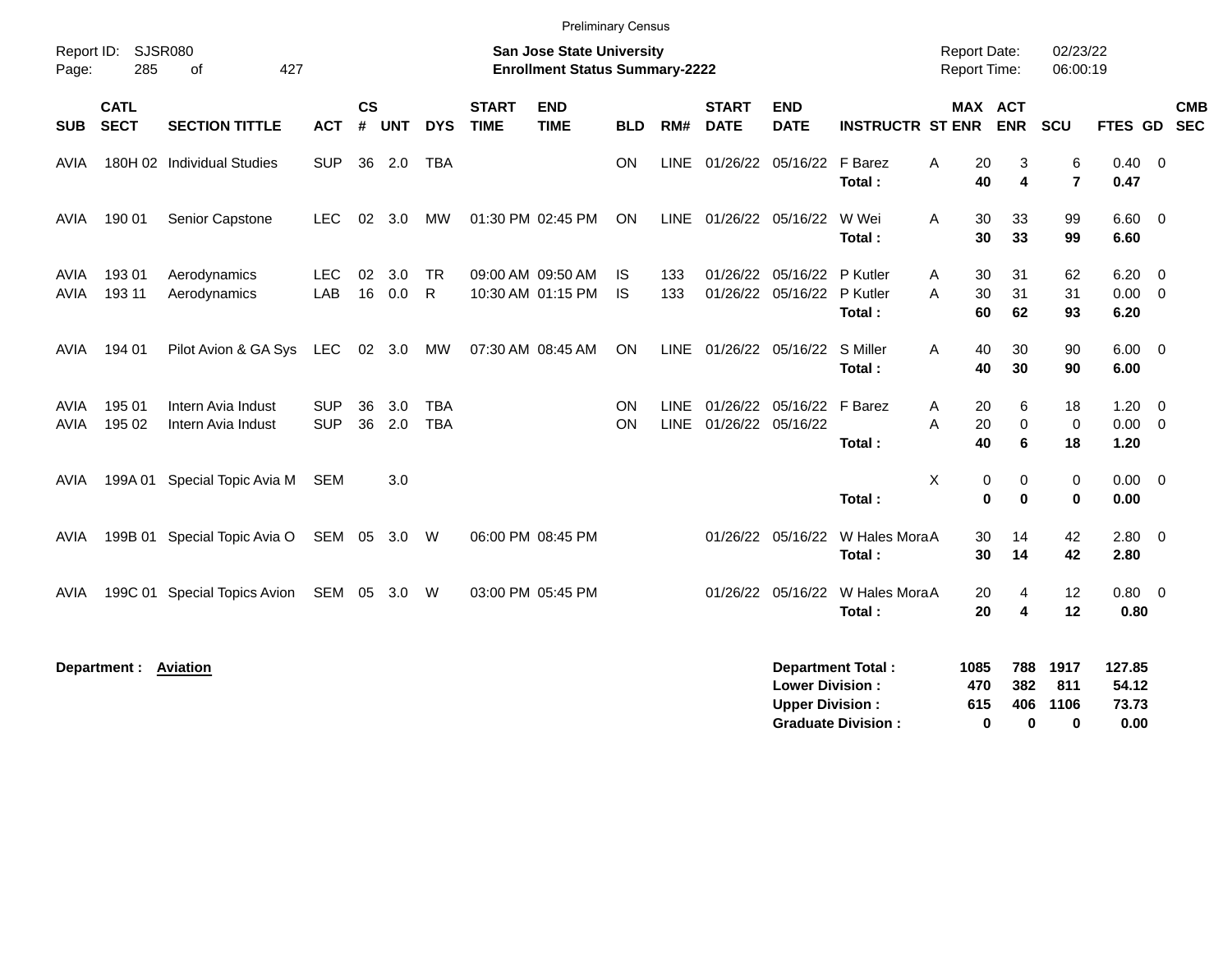|                     |                            |                                                                |            |                |            |              |                             | <b>Preliminary Census</b>                                                 |                |             |                             |                               |                         |                                     |            |                      |                  |                          |                          |
|---------------------|----------------------------|----------------------------------------------------------------|------------|----------------|------------|--------------|-----------------------------|---------------------------------------------------------------------------|----------------|-------------|-----------------------------|-------------------------------|-------------------------|-------------------------------------|------------|----------------------|------------------|--------------------------|--------------------------|
| Report ID:<br>Page: | 286                        | <b>SJSR080</b><br>427<br>οf                                    |            |                |            |              |                             | <b>San Jose State University</b><br><b>Enrollment Status Summary-2222</b> |                |             |                             |                               |                         | <b>Report Date:</b><br>Report Time: |            | 02/23/22<br>06:00:19 |                  |                          |                          |
| SUB                 | <b>CATL</b><br><b>SECT</b> | <b>SECTION TITTLE</b>                                          | <b>ACT</b> | <b>CS</b><br># | <b>UNT</b> | <b>DYS</b>   | <b>START</b><br><b>TIME</b> | <b>END</b><br><b>TIME</b>                                                 | <b>BLD</b>     | RM#         | <b>START</b><br><b>DATE</b> | <b>END</b><br><b>DATE</b>     | <b>INSTRUCTR ST ENR</b> | MAX ACT                             | <b>ENR</b> | <b>SCU</b>           | FTES GD          |                          | <b>CMB</b><br><b>SEC</b> |
| <b>College</b>      | Department :               | <b>Engineering, College of</b><br><b>Aerospace Engineering</b> |            |                |            |              |                             |                                                                           |                |             |                             |                               |                         |                                     |            |                      |                  |                          |                          |
| AE                  | 15 01                      | Air & Space Flight                                             | <b>LEC</b> | 01             | 1.0 T      |              |                             | 12:30 PM 01:20 PM                                                         | ON             |             |                             | LINE 01/26/22 05/16/22 D Lang | Total:                  | Α<br>20<br>20                       | 8<br>8     | 8<br>8               | $0.57$ 2<br>0.57 |                          |                          |
| AE                  | 20 01                      | CAD for AEs                                                    | <b>LEC</b> | 01             | 2.0        | Т            |                             | 04:30 PM 05:20 PM                                                         | <b>CL</b>      | 226         |                             | 01/26/22 05/16/22 R Benzio    |                         | 50<br>A                             | 46         | 46                   | $6.17 \quad 1$   |                          |                          |
| AE                  | 20 02                      | CAD for AEs                                                    | LAB        | 16             | 0.0        | $\mathsf{T}$ |                             | 06:00 PM 08:50 PM                                                         | <b>ENG</b>     | 407         | 01/26/22                    | 05/16/22                      | R Benzio                | 25<br>Α                             | 25         | 25                   | 0.00             | $\overline{\phantom{0}}$ |                          |
| AE                  | 20 03                      | CAD for AEs                                                    | LAB        | 16             | 0.0        | R            |                             | 06:00 PM 08:50 PM                                                         | <b>ENG</b>     | 407         |                             | 01/26/22 05/16/22 R Benzio    | Total:                  | 25<br>A<br>100                      | 21<br>92   | 21<br>92             | 0.00<br>6.17     | $\overline{\phantom{1}}$ |                          |
| AE                  | 30 01                      | Program. for AEs                                               | <b>LEC</b> | 01             | 2.0        | Т            |                             | 09:00 AM 09:50 AM                                                         | CL.            | 222         |                             | 01/26/22 05/16/22             | R AravamudhaA           | 50                                  | 51         | 51                   | $6.80$ 0         |                          |                          |
| AE                  | 30 02                      | Program. for AEs                                               | LAB        | 16             | 0.0        | $\mathsf{T}$ |                             | 10:00 AM 12:50 PM                                                         | <b>ENG</b>     | 395         | 01/26/22                    | 05/16/22                      | R AravamudhaA           | 25                                  | 27         | 27                   | 0.00             | $\overline{\mathbf{0}}$  |                          |
| AE                  | 30 03                      | Program. for AEs                                               | LAB        | 16             | 0.0        | R            |                             | 10:00 AM 12:50 PM                                                         | <b>ENG</b>     | 395         |                             | 01/26/22 05/16/22             | R AravamudhaA           | 25                                  | 24         | 24                   | $0.00 \t 0$      |                          |                          |
|                     |                            |                                                                |            |                |            |              |                             |                                                                           |                |             |                             |                               | Total:                  | 100                                 | 102        | 102                  | 6.80             |                          |                          |
| AE                  | 100 01                     | Fund Aerospace Eng                                             | SEM        |                | 3.0        |              |                             |                                                                           |                |             |                             |                               |                         | х<br>0                              | 0          | 0                    | $0.00 \t 0$      |                          |                          |
| AE                  | 100 02                     | Fund Aerospace Eng                                             | SEM        |                | 3.0        |              |                             |                                                                           |                |             |                             |                               |                         | Χ<br>0                              | 0          | 0                    | $0.00 \t 0$      |                          |                          |
|                     |                            |                                                                |            |                |            |              |                             |                                                                           |                |             |                             |                               | Total:                  | 0                                   | 0          | 0                    | 0.00             |                          |                          |
| AE                  | 114 01                     | Aerostructures II                                              | <b>SEM</b> | 04             | 3.0        | <b>TR</b>    |                             | 10:30 AM 11:45 AM                                                         | ENG            | 341         |                             | 01/26/22 05/16/22             | J Rodriguez A           | 90                                  | 81         | 243                  | $16.20$ 0        |                          |                          |
|                     |                            |                                                                |            |                |            |              |                             |                                                                           |                |             |                             |                               | Total:                  | 90                                  | 81         | 243                  | 16.20            |                          |                          |
| AE                  |                            | 114W 01 AE Struct Analy II W                                   | ACT        |                | 1.0        |              |                             |                                                                           |                |             |                             |                               |                         | Χ<br>0                              | 0          | 0                    | $0.00 \t 0$      |                          |                          |
|                     |                            |                                                                |            |                |            |              |                             |                                                                           |                |             |                             |                               | Total:                  | 0                                   | 0          | 0                    | 0.00             |                          |                          |
| AE                  | 140 01                     | Rigid Body Dynamic                                             | SEM        | 04             | 3.0        | MW           |                             | 09:00 AM 10:15 AM                                                         | ΟN             | LINE        | 01/26/22 05/16/22           |                               | J Hunter                | 40<br>A                             | 22         | 66                   | 4.45             | $\overline{\phantom{1}}$ |                          |
| AE                  | 140 02                     | Rigid Body Dynamic                                             | <b>SEM</b> | 04             | 3.0        | MW           |                             | 01:30 PM 02:45 PM                                                         | ON             | <b>LINE</b> |                             | 01/26/22 05/16/22 J Hunter    |                         | 40<br>A                             | 38         | 114                  | 7.60 0           |                          |                          |
|                     |                            |                                                                |            |                |            |              |                             |                                                                           |                |             |                             |                               | Total:                  | 80                                  | 60         | 180                  | 12.05            |                          |                          |
| AE                  |                            | 140W 01 Rigid Body Dyn Wkshp ACT                               |            |                | 1.0        |              |                             |                                                                           |                |             |                             |                               |                         | X<br>0                              | 0          | 0                    | $0.00 \t 0$      |                          |                          |
|                     |                            |                                                                |            |                |            |              |                             |                                                                           |                |             |                             |                               | Total:                  | 0                                   | 0          | 0                    | 0.00             |                          |                          |
| AE                  | 142 01                     | Astrodynamics                                                  | <b>LEC</b> |                | 01 3.0     | MW           |                             | 04:30 PM 05:45 PM                                                         | ENG 303        |             |                             | 01/26/22 05/16/22 L Lu        |                         | A<br>40                             | 23         | 69                   | 4.65 1           |                          |                          |
|                     |                            |                                                                |            |                |            |              |                             |                                                                           |                |             |                             |                               | Total:                  | 40                                  | 23         | 69                   | 4.65             |                          |                          |
| AE                  | 157 01                     | AE ACS Design                                                  | <b>LEC</b> | 01             | 3.0        | <b>TR</b>    |                             | 01:30 PM 02:20 PM                                                         | <b>ENG 189</b> |             |                             | 01/26/22 05/16/22 L Lu        |                         | 100<br>A                            | 66         | 132                  | 13.25 1          |                          |                          |
| AE                  | 157 02                     | AE ACS Design                                                  | LAB        | 16             | 0.0        | T            |                             | 02:30 PM 05:20 PM                                                         | ENG 395        |             |                             | 01/26/22 05/16/22 L Lu        |                         | 50<br>Α                             | 48         | 48                   | $0.00$ 1         |                          |                          |
| AE                  | 157 03                     | AE ACS Design                                                  | LAB        |                | 16 0.0     | $\mathsf{R}$ |                             | 02:30 PM 05:20 PM                                                         | ENG 395        |             |                             | 01/26/22 05/16/22 L Lu        |                         | A<br>50                             | 18         | 18                   | $0.00 \t 0$      |                          |                          |
|                     |                            |                                                                |            |                |            |              |                             |                                                                           |                |             |                             |                               | Total:                  | 200                                 | 132        | 198                  | 13.25            |                          |                          |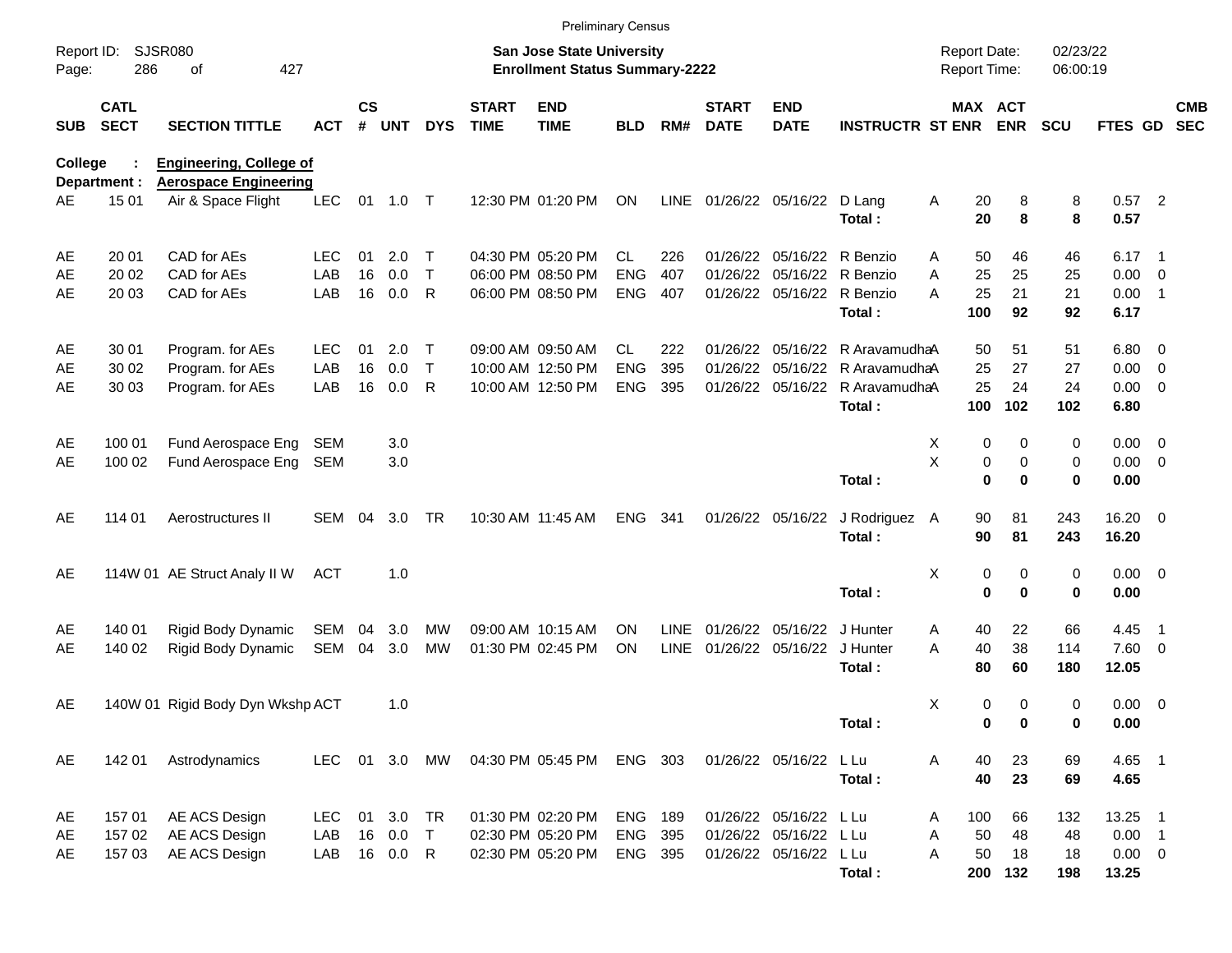|                |                            |                                                                                     |                          |                    |               |                     |                             | <b>Preliminary Census</b>                                                                                      |                          |            |                             |                            |                                                                              |             |                                            |                         |                      |                                        |                          |                          |
|----------------|----------------------------|-------------------------------------------------------------------------------------|--------------------------|--------------------|---------------|---------------------|-----------------------------|----------------------------------------------------------------------------------------------------------------|--------------------------|------------|-----------------------------|----------------------------|------------------------------------------------------------------------------|-------------|--------------------------------------------|-------------------------|----------------------|----------------------------------------|--------------------------|--------------------------|
| Page:          | Report ID: SJSR080<br>287  | 427<br>of                                                                           |                          |                    |               |                     |                             | <b>San Jose State University</b><br><b>Enrollment Status Summary-2222</b>                                      |                          |            |                             |                            |                                                                              |             | <b>Report Date:</b><br><b>Report Time:</b> |                         | 02/23/22<br>06:00:19 |                                        |                          |                          |
| <b>SUB</b>     | <b>CATL</b><br><b>SECT</b> | <b>SECTION TITTLE</b>                                                               | <b>ACT</b>               | $\mathsf{cs}$<br># | <b>UNT</b>    | <b>DYS</b>          | <b>START</b><br><b>TIME</b> | <b>END</b><br><b>TIME</b>                                                                                      | <b>BLD</b>               | RM#        | <b>START</b><br><b>DATE</b> | <b>END</b><br><b>DATE</b>  | <b>INSTRUCTR ST ENR</b>                                                      |             | MAX ACT                                    | <b>ENR</b>              | <b>SCU</b>           | FTES GD                                |                          | <b>CMB</b><br><b>SEC</b> |
| AE<br>AE       | 162 01<br>162 02           | Aerodynamics II<br>Aerodynamics II                                                  | LEC.<br>LAB              | 01<br>16           | 3.0<br>0.0    | MW<br>м             |                             | 04:30 PM 05:20 PM<br>06:00 PM 08:50 PM                                                                         | <b>ENG</b><br><b>ENG</b> | 189<br>107 | 01/26/22<br>01/26/22        | 05/16/22                   | 05/16/22 B Andrade<br><b>B</b> Andrade                                       | Α<br>A      | 100<br>50                                  | 71<br>41                | 142<br>41            | 14.55<br>0.00                          | $\overline{7}$<br>- 5    |                          |
| AE             | 162 03                     | Aerodynamics II                                                                     | LAB                      | 16                 | 0.0           | W                   |                             | 06:00 PM 08:50 PM                                                                                              | <b>ENG</b>               | 107        |                             | 01/26/22 05/16/22          | <b>B</b> Andrade<br>Total:                                                   | A           | 50<br>200                                  | 30<br>142               | 30<br>213            | 0.00 2<br>14.55                        |                          |                          |
| AE             |                            | 162W 01 Aerodyn II Wkshp                                                            | <b>ACT</b>               |                    | 1.0           |                     |                             |                                                                                                                |                          |            |                             |                            | Total:                                                                       | х           | 0<br>$\bf{0}$                              | 0<br>$\bf{0}$           | 0<br>0               | $0.00 \t 0$<br>0.00                    |                          |                          |
| AE             | 165 01                     | <b>AE Flight Mech</b>                                                               | SEM                      | 05                 | 3.0           | TR                  |                             | 06:00 PM 07:15 PM                                                                                              | <b>ENG</b>               | 189        |                             | 01/26/22 05/16/22          | T Lombaerts A<br>Total:                                                      |             | 100<br>100                                 | 85<br>85                | 255<br>255           | 17.15 3<br>17.15                       |                          |                          |
| AE<br>AE       | 166 01<br>166 02           | Rocketry<br>Rocketry                                                                | SEM<br>LAB               | 05                 | 3.0<br>13 0.0 | Т<br>R              |                             | 01:30 PM 03:20 PM<br>01:30 PM 03:30 PM                                                                         | <b>ENG</b><br><b>ENG</b> | 303<br>164 |                             |                            | 01/26/22 05/16/22 J Rodriguez A<br>01/26/22 05/16/22 J Rodriguez A<br>Total: |             | 20<br>20<br>40                             | 15<br>15<br>30          | 30<br>15<br>45       | 3.05<br>$0.00$ 1<br>3.05               | $\overline{\phantom{1}}$ |                          |
| AE             | 167 01                     | Propulsion                                                                          | SEM                      | 04                 | 3.0           | MW                  |                             | 01:30 PM 02:45 PM                                                                                              | <b>ENG</b>               | 189        |                             |                            | 01/26/22 05/16/22 Y Ezunkpe<br>Total:                                        | A           | 100<br>100                                 | 89<br>89                | 267<br>267           | 18.10 6<br>18.10                       |                          |                          |
| AE             | 169 01                     | <b>Computational Fluid</b>                                                          | <b>LEC</b>               | 01                 | 3.0           | MW                  |                             | 06:00 PM 07:15 PM                                                                                              | ON                       | LINE       |                             | 01/26/22 05/16/22 J Schulz | Total:                                                                       | A           | 100<br>100                                 | 85<br>85                | 255<br>255           | 17.05 1<br>17.05                       |                          |                          |
| AE             |                            | 171B 01 Aircraft Design II                                                          | <b>LEC</b>               |                    | 02 3.0 F      |                     | 08:30 AM 11:15 AM           |                                                                                                                |                          |            |                             | 01/26/22 05/16/22          | G Mendoza<br>Total:                                                          | A           | 50<br>50                                   | 33<br>33                | 99<br>99             | $6.60$ 0<br>6.60                       |                          |                          |
| AE             |                            | 172B 01 Spacecraft Desn II                                                          | <b>LEC</b>               | 02                 | 3.0           | TR                  |                             | 09:00 AM 10:15 AM                                                                                              |                          |            |                             |                            | 01/26/22 05/16/22 P Papadopoul A<br>Total:                                   |             | 50<br>50                                   | 49<br>49                | 147<br>147           | 9.80 0<br>9.80                         |                          |                          |
| AE<br>AE<br>AE | 180 01<br>180 02           | <b>Individual Studies</b><br><b>Individual Studies</b><br>180 03 Individual Studies | <b>SUP</b><br><b>SUP</b> | 36<br>36           | 1.0<br>2.0    | $\top$<br><b>TR</b> |                             | 06:00 PM 06:50 PM<br>06:00 PM 06:50 PM<br>SUP 36 3.0 TRF 06:00 PM 06:50 PM ENG 164 01/26/22 05/16/22 N Mourtos | <b>ENG</b><br><b>ENG</b> | 164<br>164 | 01/26/22                    | 05/16/22                   | N Mourtos<br>01/26/22 05/16/22 N Mourtos                                     | A<br>A<br>Α | 30<br>10<br>10                             | -1<br>0                 | 1<br>0<br>0          | $0.07$ 0<br>$0.00 \t 0$<br>$0.00 \t 0$ |                          |                          |
| AE             | 242 01                     | Orb Mech Miss Des                                                                   |                          |                    |               |                     |                             | LEC 04 3.0 MW 04:30 PM 05:45 PM ON LINE 01/26/22 05/16/22 J Hunter                                             |                          |            |                             |                            | Total:<br>Total:                                                             | A           | 50<br>30<br>30                             | $\mathbf 1$<br>24<br>24 | 1<br>72<br>72        | 0.07<br>5.75 19<br>5.75                |                          |                          |
| AE             | 246 01                     | Ad Adrft Stab Con                                                                   | <b>LEC</b>               |                    | 3.0           |                     |                             |                                                                                                                |                          |            |                             |                            | Total:                                                                       | X           | 0<br>0                                     | 0<br>0                  | 0<br>0               | $0.00 \t 0$<br>0.00                    |                          |                          |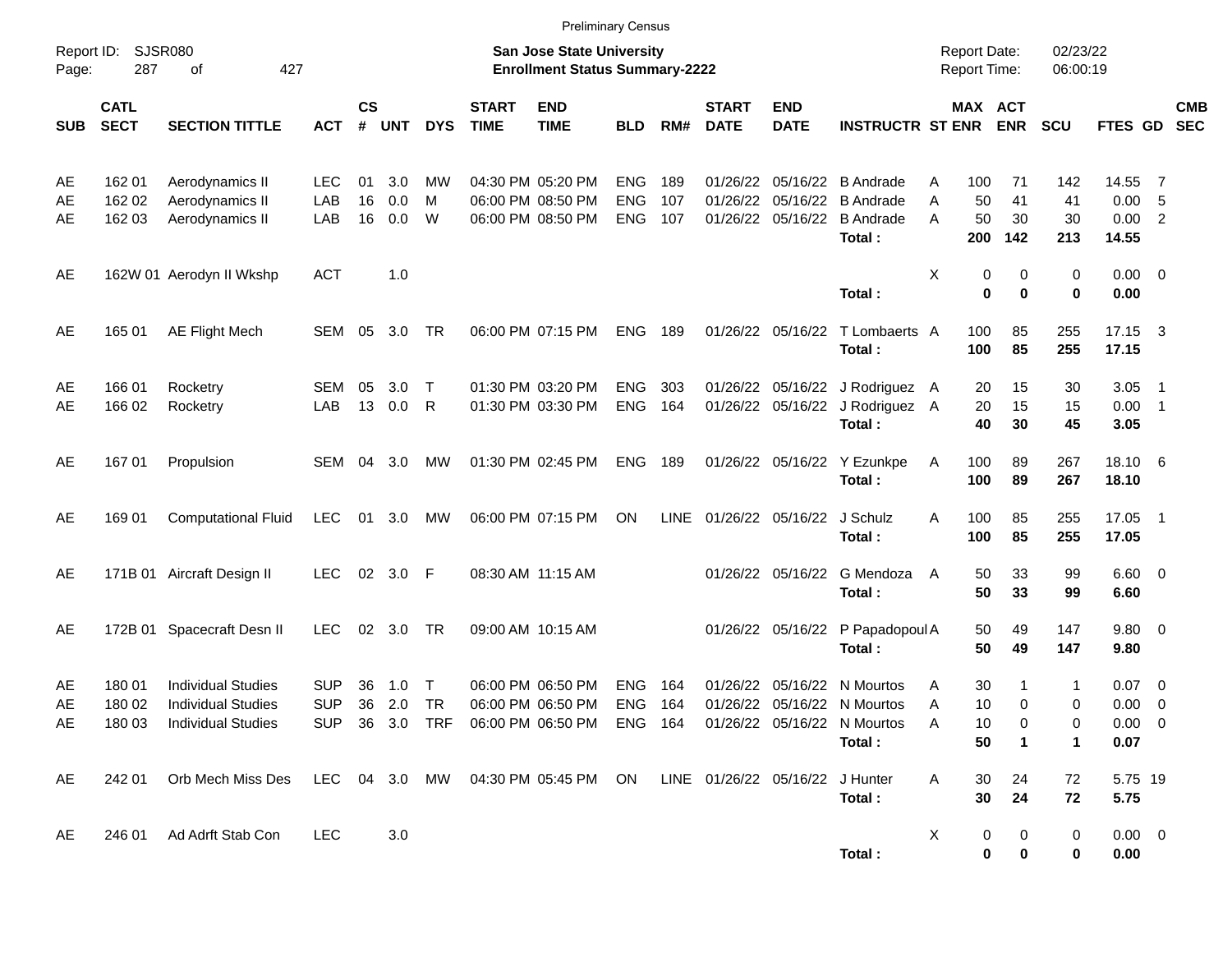| Report ID:<br>Page: | 288                        | <b>SJSR080</b><br>427<br>οf                                          |                                 |                    |                   |                       |                             | <b>San Jose State University</b><br><b>Enrollment Status Summary-2222</b> |                                        |                   |                             |                           |                                                                                                  | <b>Report Date:</b><br><b>Report Time:</b> |                                  | 02/23/22<br>06:00:19                     |                                                      |                          |
|---------------------|----------------------------|----------------------------------------------------------------------|---------------------------------|--------------------|-------------------|-----------------------|-----------------------------|---------------------------------------------------------------------------|----------------------------------------|-------------------|-----------------------------|---------------------------|--------------------------------------------------------------------------------------------------|--------------------------------------------|----------------------------------|------------------------------------------|------------------------------------------------------|--------------------------|
| <b>SUB</b>          | <b>CATL</b><br><b>SECT</b> | <b>SECTION TITTLE</b>                                                | <b>ACT</b>                      | $\mathsf{cs}$<br># | <b>UNT</b>        | <b>DYS</b>            | <b>START</b><br><b>TIME</b> | <b>END</b><br><b>TIME</b>                                                 | <b>BLD</b>                             | RM#               | <b>START</b><br><b>DATE</b> | <b>END</b><br><b>DATE</b> | <b>INSTRUCTR ST ENR</b>                                                                          | <b>MAX ACT</b>                             | <b>ENR</b>                       | <b>SCU</b>                               | <b>FTES GD</b>                                       | <b>CMB</b><br><b>SEC</b> |
| AE                  | 251 01                     | Struc Vibr for AE Ap                                                 | SEM                             | 05                 | 3.0               | <b>TR</b>             |                             | 07:30 AM 08:45 AM                                                         | <b>ON</b>                              | LINE              |                             | 01/26/22 05/16/22         | M Chierichet A<br>Total:                                                                         | 50<br>50                                   | 31<br>31                         | 93<br>93                                 | 7.65 29<br>7.65                                      |                          |
| AE                  | 264 01                     | <b>Gas Dynamics</b>                                                  | <b>SEM</b>                      | 05                 | 3.0               | <b>TR</b>             |                             | 04:30 PM 05:45 PM                                                         | ENG                                    | 232               |                             |                           | 01/26/22 05/16/22 Y Pedram RazA<br>Total:                                                        | 30<br>30                                   | 11<br>11                         | 33<br>33                                 | 2.60 8<br>2.60                                       |                          |
| AE                  | 267 01                     | Space Propulsion                                                     | SEM                             | 05                 | 3.0               | <b>TR</b>             |                             | 07:30 PM 08:45 PM                                                         | <b>ON</b>                              | LINE              |                             |                           | 01/26/22 05/16/22 P Papadopoul A<br>Total:                                                       | 50<br>50                                   | 22<br>22                         | 66<br>66                                 | 5.50 22<br>5.50                                      |                          |
| AE                  | 273 01                     | Aircraft Subsyst.                                                    | <b>LEC</b>                      | 01                 | 3.0               | <b>TR</b>             |                             | 06:00 PM 07:15 PM                                                         | <b>ON</b>                              | <b>LINE</b>       |                             | 01/26/22 05/16/22         | S MontgomeryA<br>Total:                                                                          | 25<br>25                                   | 16<br>16                         | 48<br>48                                 | 3.85 13<br>3.85                                      |                          |
| AE                  |                            | 295A 01 Project I                                                    | <b>SUP</b>                      | 25                 | 3.0               | -F                    |                             | 04:30 PM 07:15 PM                                                         | <b>ENG</b>                             | 164               |                             | 01/26/22 05/16/22         | N Mourtos<br>A<br>Total:                                                                         | 20<br>20                                   | $\overline{7}$<br>$\overline{7}$ | 21<br>21                                 | $1.75$ 7<br>1.75                                     |                          |
| AE                  |                            | 295B 01 Project II                                                   | <b>SUP</b>                      | 25                 | 3.0               | E                     |                             | 04:30 PM 07:15 PM                                                         | <b>ENG</b>                             | 164               |                             | 01/26/22 05/16/22         | N Mourtos<br>A<br>Total:                                                                         | 20<br>20                                   | 12<br>12                         | 36<br>36                                 | 3.00 12<br>3.00                                      |                          |
| AE<br>AE<br>AE      | 298 01<br>298 02<br>298 03 | Spec Proj in Aerospa<br>Spec Proj in Aerospa<br>Spec Proj in Aerospa | SUP<br><b>SUP</b><br><b>SUP</b> | 25<br>25<br>25     | 1.0<br>2.0<br>3.0 | F<br>WF<br><b>MWF</b> |                             | 12:00 PM 12:50 PM<br>12:00 PM 12:50 PM<br>12:00 PM 12:50 PM               | <b>ENG</b><br><b>ENG</b><br><b>ENG</b> | 335<br>335<br>164 | 01/26/22<br>01/26/22        |                           | 05/16/22 N Mourtos<br>A<br>05/16/22 N Mourtos<br>A<br>01/26/22 05/16/22 N Mourtos<br>A<br>Total: | 10<br>10<br>10<br>30                       | $\Omega$<br>0<br>0<br>$\bf{0}$   | $\Omega$<br>0<br>$\mathbf 0$<br>$\bf{0}$ | $0.00 \quad 0$<br>$0.00 \t 0$<br>$0.00 \t 0$<br>0.00 |                          |

| <b>Department Total:</b>  |      | 1575 1135 2543 |          | 176.15 |
|---------------------------|------|----------------|----------|--------|
| <b>Lower Division:</b>    | 220  |                | 202 202  | 13.53  |
| Upper Division:           | 1100 |                | 810 1972 | 132.52 |
| <b>Graduate Division:</b> | 255  | 123            | -369     | 30.10  |

**Department : Aerospace Engineering**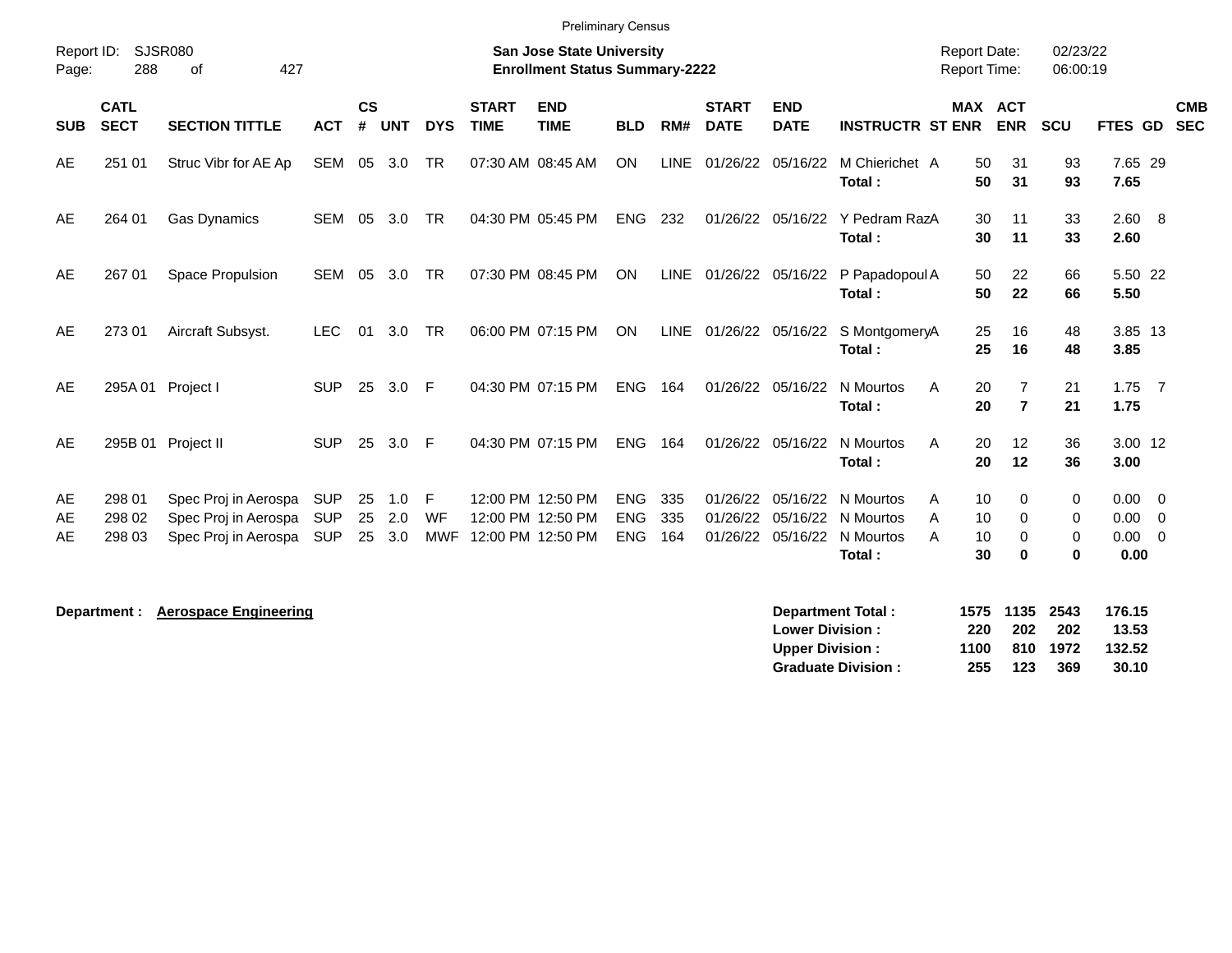|                     |                            |                                                               |              |                 |            |              |                             | <b>Preliminary Census</b>                                                 |            |     |                             |                           |                                 |                                            |         |                |                      |                |                          |                          |
|---------------------|----------------------------|---------------------------------------------------------------|--------------|-----------------|------------|--------------|-----------------------------|---------------------------------------------------------------------------|------------|-----|-----------------------------|---------------------------|---------------------------------|--------------------------------------------|---------|----------------|----------------------|----------------|--------------------------|--------------------------|
| Report ID:<br>Page: | 289                        | <b>SJSR080</b><br>427<br>οf                                   |              |                 |            |              |                             | <b>San Jose State University</b><br><b>Enrollment Status Summary-2222</b> |            |     |                             |                           |                                 | <b>Report Date:</b><br><b>Report Time:</b> |         |                | 02/23/22<br>06:00:19 |                |                          |                          |
| <b>SUB</b>          | <b>CATL</b><br><b>SECT</b> | <b>SECTION TITTLE</b>                                         | ACT          | $\mathsf{cs}$   | # UNT      | <b>DYS</b>   | <b>START</b><br><b>TIME</b> | <b>END</b><br><b>TIME</b>                                                 | <b>BLD</b> | RM# | <b>START</b><br><b>DATE</b> | <b>END</b><br><b>DATE</b> | <b>INSTRUCTR ST ENR ENR</b>     |                                            | MAX ACT |                | <b>SCU</b>           | <b>FTES GD</b> |                          | <b>CMB</b><br><b>SEC</b> |
| <b>College</b>      | Department :               | <b>Engineering, College of</b><br><b>Chemical Engineering</b> |              |                 |            |              |                             |                                                                           |            |     |                             |                           |                                 |                                            |         |                |                      |                |                          |                          |
| <b>CHE</b>          | 110A 01                    | Math Method ChemE                                             | LEC          | 02 <sub>2</sub> | 2.0        | м            |                             | 03:00 PM 03:50 PM                                                         | <b>ENG</b> | 333 |                             |                           | 01/26/22 05/16/22 L Rosenfeld   | A                                          | 50      | 14             | 14                   | $1.90$ 1       |                          |                          |
| <b>CHE</b>          |                            | 110A 02 Math Method ChemE                                     | LAB          |                 | 16 0.0     | W            |                             | 03:00 PM 05:45 PM                                                         | <b>ENG</b> | 333 |                             | 01/26/22 05/16/22         | L Rosenfeld                     | A                                          | 50      | 14             | 14                   | $0.00$ 1       |                          |                          |
|                     |                            |                                                               |              |                 |            |              |                             |                                                                           |            |     |                             |                           | Total:                          |                                            | 100     | 28             | 28                   | 1.90           |                          |                          |
| <b>CHE</b>          | 115 01                     | Indus Chem Calc                                               | <b>LEC</b>   | 02              | 3.0        | MW           |                             | 01:30 PM 02:45 PM                                                         | <b>ENG</b> | 329 |                             | 01/26/22 05/16/22         | C Komives                       | A                                          | 50      | 12             | 36                   | $2.45$ 1       |                          |                          |
|                     |                            |                                                               |              |                 |            |              |                             |                                                                           |            |     |                             |                           | Total:                          |                                            | 50      | 12             | 36                   | 2.45           |                          |                          |
| <b>CHE</b>          | 142 01                     | Princ Thermal Analys LAB                                      |              |                 | 1.0        |              |                             |                                                                           |            |     |                             |                           |                                 | Χ                                          | 0       | 0              | 0                    | $0.00 \t 0$    |                          |                          |
|                     |                            |                                                               |              |                 |            |              |                             |                                                                           |            |     |                             |                           | Total:                          |                                            | 0       | $\mathbf 0$    | 0                    | 0.00           |                          |                          |
| <b>CHE</b>          | 151 01                     | Proc Engr Thermo                                              | SEM          | 04              | 4.0        | MW           |                             | 12:00 PM 01:15 PM                                                         |            |     |                             |                           | 01/26/22 05/16/22 C Komives     | A                                          | 40      | 32             | 96                   | 8.60 1         |                          |                          |
| <b>CHE</b>          | 151 02                     | Proc Engr Thermo                                              | LAB          | 16              | 0.0        | Т            |                             | 10:30 AM 01:15 PM                                                         |            |     |                             |                           | 01/26/22 05/16/22 A Vazquez     | Α                                          | 20      | 17             | 17                   | $0.00 \t 0$    |                          |                          |
| <b>CHE</b>          | 151 03                     | Proc Engr Thermo                                              | LAB          | 16              | 0.0        | $\mathsf{T}$ |                             | 01:30 PM 04:15 PM                                                         |            |     |                             |                           | 01/26/22 05/16/22 A Vazquez     | A                                          | 20      | 15             | 15                   | 0.00           | $\overline{\phantom{1}}$ |                          |
|                     |                            |                                                               |              |                 |            |              |                             |                                                                           |            |     |                             |                           | Total:                          |                                            | 80      | 64             | 128                  | 8.60           |                          |                          |
| <b>CHE</b>          |                            | 160A 01 Unit Oper I                                           | SEM          | 04              | 4.0        | MW           |                             | 10:30 AM 11:45 AM                                                         | <b>ENG</b> | 341 |                             |                           | 01/26/22 05/16/22 L Rosenfeld   | $\overline{A}$                             | 40      | 36             | 108                  | 9.87 4         |                          |                          |
| <b>CHE</b>          |                            | 160A 02 Unit Oper I                                           | LAB          | 16              | 0.0        | R            |                             | 10:30 AM 01:15 PM                                                         | <b>ENG</b> | 333 |                             |                           | 01/26/22 05/16/22 D Wagner      | Α                                          | 20      | 20             | 20                   | 0.00           | -1                       |                          |
| <b>CHE</b>          |                            | 160A 03 Unit Oper I                                           | LAB          | 16              | 0.0        | R            |                             | 01:30 PM 04:15 PM                                                         | ENG 333    |     |                             |                           | 01/26/22 05/16/22 D Wagner      | A                                          | 20      | 16             | 16                   | 0.00           | $\overline{\mathbf{3}}$  |                          |
|                     |                            |                                                               |              |                 |            |              |                             |                                                                           |            |     |                             |                           | Total:                          |                                            | 80      | 72             | 144                  | 9.87           |                          |                          |
| <b>CHE</b>          |                            | 163L 01 UG Chem Eng Lab II                                    | LEC          | 02 <sub>o</sub> | 2.0        | м            |                             | 01:30 PM 02:20 PM                                                         | <b>ENG</b> | 341 |                             | 01/26/22 05/16/22 G Kumar |                                 | A                                          | 40      | 35             | 35                   | 4.67 0         |                          |                          |
| <b>CHE</b>          |                            | 163L 02 UG Chem Eng Lab II                                    | LAB          | 16              | 0.0        | м            |                             | 03:00 PM 05:45 PM                                                         | <b>ENG</b> | 205 |                             | 01/26/22 05/16/22 G Kumar |                                 | A                                          | 12      | 12             | 12                   | 0.00           | $\overline{\phantom{0}}$ |                          |
| <b>CHE</b>          |                            | 163L 03 UG Chem Eng Lab II                                    | LAB          |                 | 16 0.0     | Τ            |                             | 01:30 PM 04:15 PM                                                         | <b>ENG</b> | 205 |                             | 01/26/22 05/16/22 G Kumar |                                 | A                                          | 12      | 11             | 11                   | 0.00           | $\overline{\phantom{0}}$ |                          |
| <b>CHE</b>          |                            | 163L 04 UG Chem Eng Lab II                                    | LAB          | 16              | 0.0        | R            |                             | 01:30 PM 04:15 PM                                                         | <b>ENG</b> | 205 |                             |                           | 01/26/22 05/16/22 M Abriam      | A                                          | 12      | 12             | 12                   | 0.00           | $\overline{\phantom{0}}$ |                          |
| <b>CHE</b>          |                            | 163L 05 UG Chem Eng Lab II                                    | LAB          |                 | 16 0.0     |              |                             |                                                                           |            |     |                             | 01/26/22 05/16/22         |                                 | X                                          | 0       | $\mathbf 0$    | 0                    | $0.00 \t 0$    |                          |                          |
|                     |                            |                                                               |              |                 |            |              |                             |                                                                           |            |     |                             |                           | Total:                          |                                            | 76      | 70             | 70                   | 4.67           |                          |                          |
| <b>CHE</b>          |                            | 165B 01 Plant Design II                                       | <b>LEC</b>   |                 | 02 2.0     | W            |                             | 09:00 AM_09:50 AM                                                         |            |     |                             |                           | 01/26/22 05/16/22 D Wagner      | Α                                          | 40      | 35             | 35                   | 4.67 0         |                          |                          |
| <b>CHE</b>          |                            | 165B 02 Plant Design II                                       | LAB          |                 | 16  0.0  F |              |                             | 12:00 PM 02:45 PM                                                         | ENG 333    |     |                             |                           | 01/26/22 05/16/22 D Wagner      | Α                                          | 20      | 21             | 21                   | $0.00 \t 0$    |                          |                          |
| CHE                 |                            | 165B 03 Plant Design II                                       | LAB          |                 | 16  0.0  F |              |                             | 12:00 PM 02:45 PM                                                         | ENG 333    |     |                             | 01/26/22 05/16/22 X Sinha |                                 | Α                                          | 20      | 14             | 14                   | $0.00 \t 0$    |                          |                          |
|                     |                            |                                                               |              |                 |            |              |                             |                                                                           |            |     |                             |                           | Total:                          |                                            | 80      | 70             | 70                   | 4.67           |                          |                          |
|                     | CHE 172 01                 | <b>Biofuels Proc Engr</b>                                     | LEC 02 3.0 R |                 |            |              |                             | 06:00 PM 08:45 PM CL                                                      |            | 202 |                             |                           | 01/26/22 05/16/22 F Rongere     | A                                          | 30      | 11             | 33                   | $2.50\quad 6$  |                          |                          |
|                     |                            |                                                               |              |                 |            |              |                             |                                                                           |            |     |                             |                           | Total:                          |                                            | 30      | 11             | 33                   | 2.50           |                          |                          |
| <b>CHE</b>          | 180 01                     | <b>Individual Studies</b>                                     | <b>SUP</b>   |                 |            | 36 1.0 TBA   |                             |                                                                           |            |     |                             |                           | 01/26/22 05/16/22 L Rosenfeld A |                                            | 20      | 2              | $\overline{2}$       | $0.13 \ 0$     |                          |                          |
| <b>CHE</b>          | 180 02                     | <b>Individual Studies</b>                                     | <b>SUP</b>   |                 |            | 36 2.0 TBA   |                             |                                                                           |            |     |                             |                           | 01/26/22 05/16/22 L Rosenfeld A |                                            | 20      | $\overline{a}$ | 4                    | $0.27 \t 0$    |                          |                          |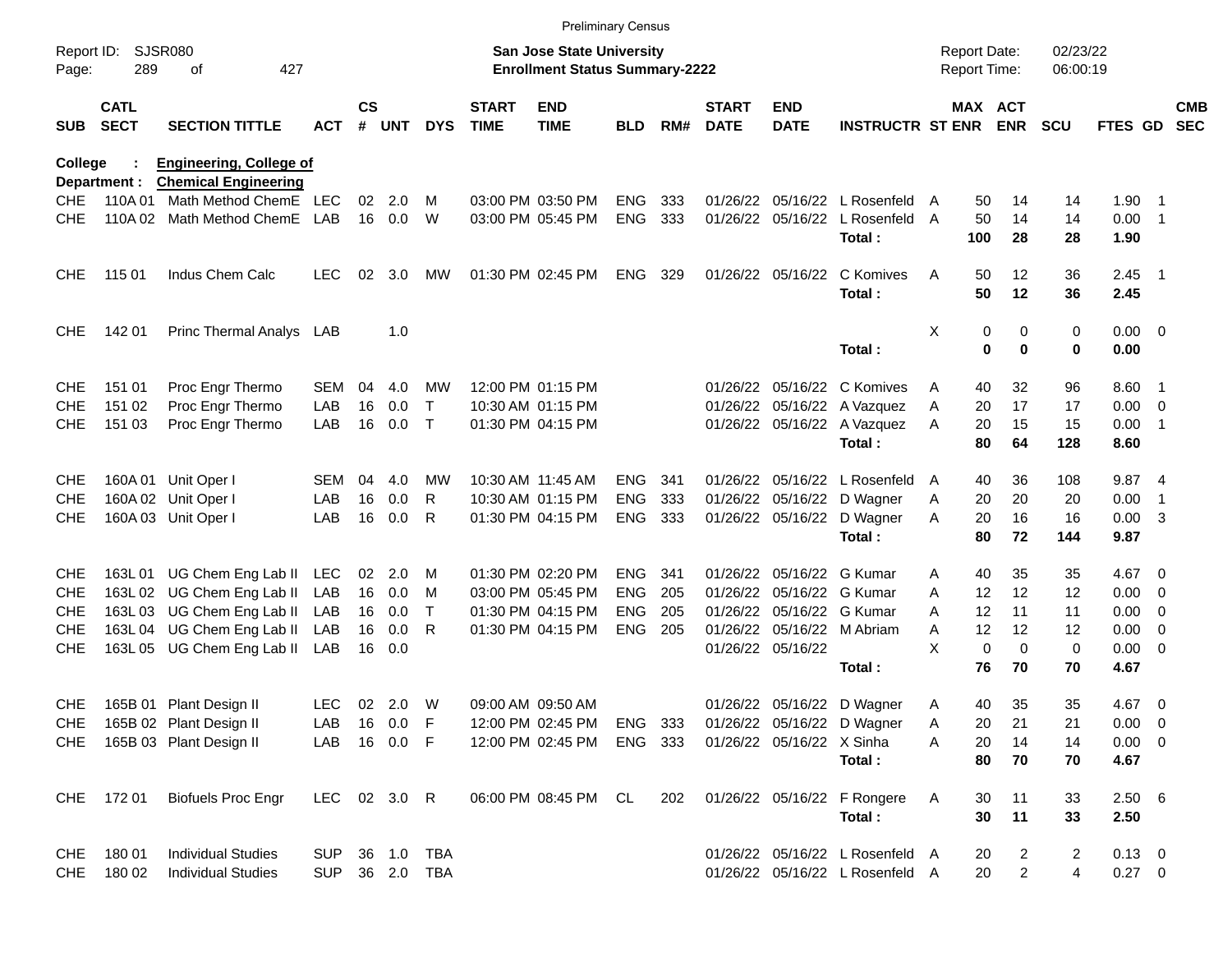|            |                                           |                                 |            |                    |            |            |                             |                                                                           | <b>Preliminary Census</b> |     |                             |                           |                                 |                                     |                            |                      |             |                          |                          |
|------------|-------------------------------------------|---------------------------------|------------|--------------------|------------|------------|-----------------------------|---------------------------------------------------------------------------|---------------------------|-----|-----------------------------|---------------------------|---------------------------------|-------------------------------------|----------------------------|----------------------|-------------|--------------------------|--------------------------|
| Page:      | SJSR080<br>Report ID:<br>290<br>427<br>οf |                                 |            |                    |            |            |                             | <b>San Jose State University</b><br><b>Enrollment Status Summary-2222</b> |                           |     |                             |                           |                                 | <b>Report Date:</b><br>Report Time: |                            | 02/23/22<br>06:00:19 |             |                          |                          |
| <b>SUB</b> | <b>CATL</b><br><b>SECT</b>                | <b>SECTION TITTLE</b>           | <b>ACT</b> | $\mathsf{cs}$<br># | <b>UNT</b> | <b>DYS</b> | <b>START</b><br><b>TIME</b> | <b>END</b><br><b>TIME</b>                                                 | <b>BLD</b>                | RM# | <b>START</b><br><b>DATE</b> | <b>END</b><br><b>DATE</b> | <b>INSTRUCTR ST ENR</b>         |                                     | MAX ACT<br><b>ENR</b>      | <b>SCU</b>           | FTES GD     |                          | <b>CMB</b><br><b>SEC</b> |
|            |                                           |                                 |            |                    |            |            |                             |                                                                           |                           |     |                             |                           | Total:                          | 40                                  | 4                          | 6                    | 0.40        |                          |                          |
| <b>CHE</b> |                                           | 180R 01 UG Res & Projects       | <b>SUP</b> | 36                 | 1.0        | TBA        |                             |                                                                           |                           |     | 01/26/22                    | 05/16/22                  | L Rosenfeld                     | 20<br>A                             | 5                          | 5                    | 0.33 0      |                          |                          |
| <b>CHE</b> |                                           | 180R 02 UG Res & Projects       | <b>SUP</b> | 36                 | 1.0        | TBA        |                             |                                                                           |                           |     |                             | 01/26/22 05/16/22         | D Wagner                        | 20<br>Α                             | $\sqrt{5}$                 | 5                    | 0.35        | $\overline{\phantom{1}}$ |                          |
|            |                                           |                                 |            |                    |            |            |                             |                                                                           |                           |     |                             |                           | Total:                          | 40                                  | 10                         | 10                   | 0.68        |                          |                          |
| <b>CHE</b> | 185 01                                    | Chem Pro Dyn & Cont SEM         |            | 04                 | 2.0        | $\top$     |                             | 04:30 PM 05:20 PM                                                         | <b>ENG</b>                | 333 | 01/26/22                    |                           | 05/16/22 A Ramasubrana          | 40                                  | 34                         | 34                   | $4.53$ 0    |                          |                          |
| <b>CHE</b> | 185 02                                    | Chem Pro Dyn & Cont LAB         |            | 16                 | 0.0        | W          |                             | 02:30 PM 05:20 PM                                                         | <b>ENG</b>                | 339 | 01/26/22                    |                           | 05/16/22 A Ramasubrana          | 20                                  | 21                         | 21                   | $0.00 \t 0$ |                          |                          |
| <b>CHE</b> | 185 03                                    | Chem Pro Dyn & Cont LAB         |            |                    | 16  0.0    | W          |                             | 06:00 PM 08:50 PM                                                         | <b>ENG</b>                | 333 |                             |                           | 01/26/22 05/16/22 A Ramasubran  | 20                                  | 13                         | 13                   | $0.00 \t 0$ |                          |                          |
|            |                                           |                                 |            |                    |            |            |                             |                                                                           |                           |     |                             |                           | Total:                          | 80                                  | 68                         | 68                   | 4.53        |                          |                          |
| <b>CHE</b> | 194 01                                    | Bio Chem Engr Lab               | SEM        | 04                 | 3.0        | R          |                             | 04:30 PM 06:20 PM                                                         | CL.                       | 226 | 01/26/22                    | 05/16/22 K Kao            |                                 | 16<br>Α                             | 14                         | 28                   | $2.90$ 2    |                          |                          |
| <b>CHE</b> | 194 02                                    | Bio Chem Engr Lab               | LAB        |                    | 16 0.0     | R          |                             | 06:30 PM 09:15 PM                                                         | <b>ENG</b>                | 109 |                             | 01/26/22 05/16/22 K Kao   |                                 | 16<br>A                             | 14                         | 14                   | 0.00 2      |                          |                          |
|            |                                           |                                 |            |                    |            |            |                             |                                                                           |                           |     |                             |                           | Total:                          | 32                                  | 28                         | 42                   | 2.90        |                          |                          |
| CHE        | 200 01                                    | <b>Research Methods</b>         | LEC.       | 02                 | 3.0        | -F         |                             | 03:00 PM 04:50 PM                                                         |                           |     |                             |                           | 01/26/22 05/16/22 Y Schneider A | 25                                  | 19                         | 38                   | 4.35 11     |                          |                          |
| <b>CHE</b> | 200 02                                    | <b>Research Methods</b>         | LAB        |                    | 0.0        |            |                             |                                                                           |                           |     |                             |                           |                                 | X                                   | $\mathbf 0$<br>$\mathbf 0$ | 0                    | $0.00 \t 0$ |                          |                          |
| <b>CHE</b> | 200 03                                    | <b>Research Methods</b>         | LAB        | 16                 | 0.0        | -F         |                             | 05:00 PM 07:45 PM                                                         | ENG.                      | 340 |                             |                           | 01/26/22 05/16/22 Y Schneider   | A<br>30                             | 19                         | 19                   | $0.00$ 11   |                          |                          |
| <b>CHE</b> | 200 04                                    | <b>Research Methods</b>         | LAB        | 16                 | 0.0        | -F         |                             | 05:00 PM 07:45 PM                                                         |                           |     |                             | 01/26/22 05/16/22 X Sinha |                                 | 30<br>А                             | 0                          | 0                    | $0.00 \t 0$ |                          |                          |
|            |                                           |                                 |            |                    |            |            |                             |                                                                           |                           |     |                             |                           | Total:                          | 85                                  | 38                         | 57                   | 4.35        |                          |                          |
| CHE.       | 211 01                                    | Adv Ch Engr Thermo SEM 05 3.0 M |            |                    |            |            |                             | 06:00 PM 08:45 PM                                                         |                           |     |                             | 01/26/22 05/16/22         | M Pirmoradi A                   | 40                                  | 9                          | 27                   | $2.25$ 9    |                          |                          |
|            |                                           |                                 |            |                    |            |            |                             |                                                                           |                           |     |                             |                           | Total:                          | 40                                  | 9                          | 27                   | 2.25        |                          |                          |
| CHE        | 218 01                                    | Adv Ch E Kinetics               | SEM        | 05                 | 3.0        |            |                             |                                                                           |                           |     |                             | 01/26/22 05/16/22         |                                 | X.                                  | $\mathbf 0$<br>0           | 0                    | $0.00 \t 0$ |                          |                          |
| <b>CHE</b> | 218 02                                    | Adv Ch E Kinetics               | <b>SEM</b> | 05                 | 3.0        | W          |                             | 06:00 PM 08:45 PM                                                         | <b>ENG</b>                | 329 |                             | 01/26/22 05/16/22 G Kumar |                                 | A<br>40                             | 15                         | 45                   | 3.75 15     |                          |                          |
|            |                                           |                                 |            |                    |            |            |                             |                                                                           |                           |     |                             |                           | Total:                          | 40                                  | 15                         | 45                   | 3.75        |                          |                          |
| <b>CHE</b> | 280 01                                    | <b>Graduate Research</b>        | <b>SUP</b> |                    | 3.0        |            |                             |                                                                           |                           |     |                             |                           |                                 | X                                   | $\mathbf 0$<br>0           | 0                    | $0.00 \t 0$ |                          |                          |
| <b>CHE</b> | 280 02                                    | <b>Graduate Research</b>        | <b>SUP</b> | 25                 | 3.0 F      |            |                             | 03:00 PM 05:45 PM                                                         |                           |     |                             |                           | 01/26/22 05/16/22 A Ramasubrana | 15                                  | 2                          | 6                    | $0.50$ 2    |                          |                          |
|            |                                           |                                 |            |                    |            |            |                             |                                                                           |                           |     |                             |                           | Total:                          | 15                                  | $\mathbf{2}$               | 6                    | 0.50        |                          |                          |
| <b>CHE</b> | 280101                                    | Graduate Research I             | SUP        |                    | 1.0        |            |                             |                                                                           |                           |     |                             |                           |                                 | X                                   | 0<br>0                     | 0                    | $0.00 \t 0$ |                          |                          |
| CHE        | 280102                                    | Graduate Research I             | <b>SUP</b> |                    | 2.0        |            |                             |                                                                           |                           |     |                             |                           |                                 | Χ                                   | 0<br>0                     | 0                    | $0.00 \t 0$ |                          |                          |
| <b>CHE</b> | 280103                                    | Graduate Research I             | <b>SUP</b> |                    | 3.0        |            |                             |                                                                           |                           |     |                             |                           |                                 | Χ                                   | 0<br>0                     | 0                    | 0.00        | $\overline{\phantom{0}}$ |                          |
| <b>CHE</b> | 280104                                    | Graduate Research I             | <b>SUP</b> |                    | 2.0        |            |                             |                                                                           |                           |     |                             |                           |                                 | X                                   | 0<br>0                     | 0                    | 0.00        | $\overline{\phantom{0}}$ |                          |
| <b>CHE</b> | 280105                                    | Graduate Research I             | <b>SUP</b> | 25                 | 1.0        | - F        |                             | 03:00 PM 05:45 PM                                                         |                           |     |                             |                           | 01/26/22 05/16/22 A Ramasubrana | 15                                  | 0                          | 0                    | 0.00        | $\overline{\phantom{0}}$ |                          |
| <b>CHE</b> | 280106                                    | Graduate Research I             | <b>SUP</b> | 25                 | 2.0        | F          |                             | 03:00 PM 05:45 PM                                                         |                           |     |                             |                           | 01/26/22 05/16/22 A Ramasubran  | 15                                  |                            | 2                    | $0.17$ 1    |                          |                          |
| <b>CHE</b> | 280107                                    | Graduate Research I             | SUP        |                    | 25 3.0 F   |            |                             | 03:00 PM 05:45 PM                                                         |                           |     |                             |                           | 01/26/22 05/16/22 A Ramasubran  | 15                                  |                            | 3                    | 0.25        | -1                       |                          |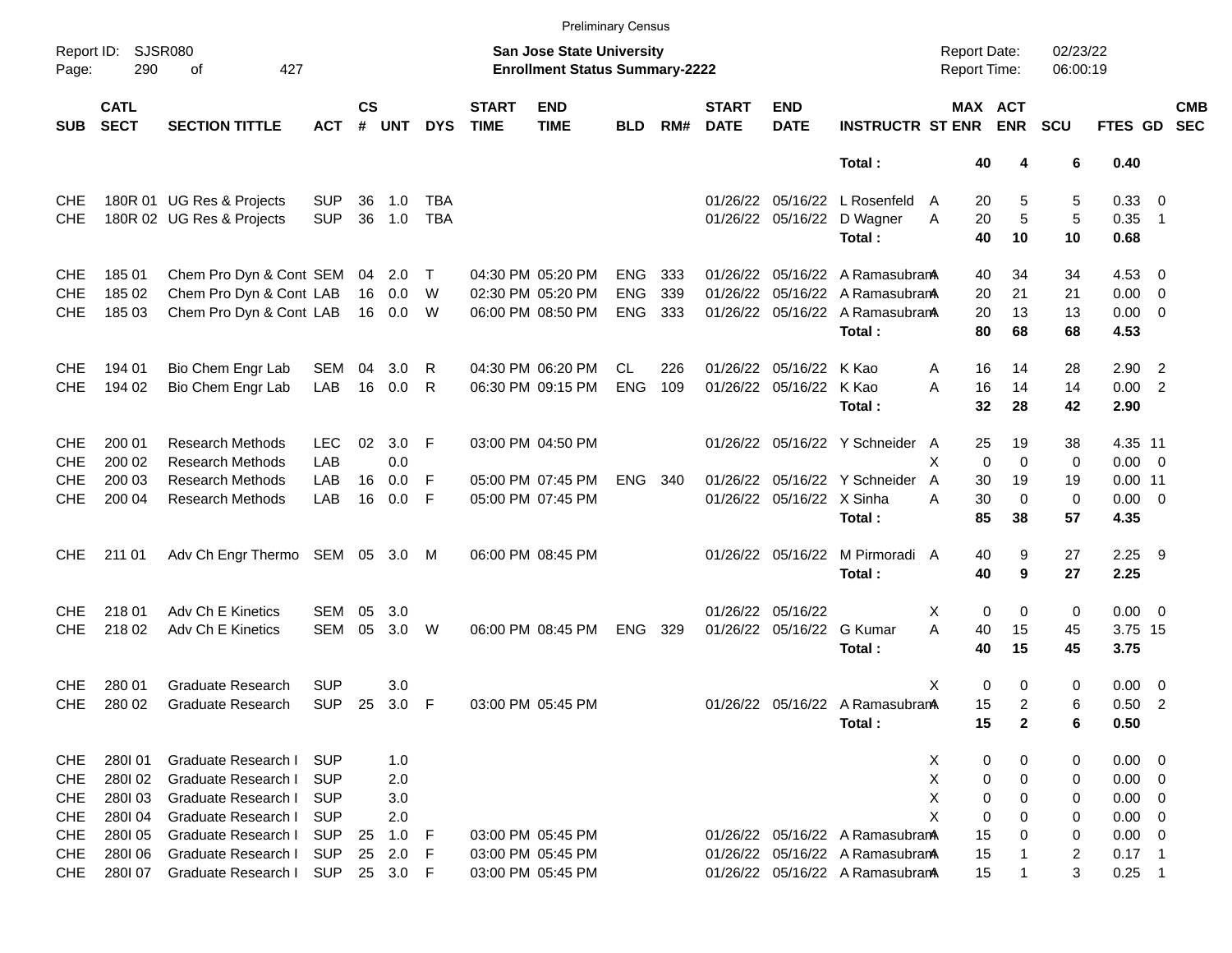|                     |                            |                             |            |                |            |              |                             |                                                                           | <b>Preliminary Census</b> |             |                             |                           |                         |                                     |                               |                      |             |                          |                          |
|---------------------|----------------------------|-----------------------------|------------|----------------|------------|--------------|-----------------------------|---------------------------------------------------------------------------|---------------------------|-------------|-----------------------------|---------------------------|-------------------------|-------------------------------------|-------------------------------|----------------------|-------------|--------------------------|--------------------------|
| Report ID:<br>Page: | 291                        | <b>SJSR080</b><br>427<br>οf |            |                |            |              |                             | <b>San Jose State University</b><br><b>Enrollment Status Summary-2222</b> |                           |             |                             |                           |                         | <b>Report Date:</b><br>Report Time: |                               | 02/23/22<br>06:00:19 |             |                          |                          |
| <b>SUB</b>          | <b>CATL</b><br><b>SECT</b> | <b>SECTION TITTLE</b>       | <b>ACT</b> | <b>CS</b><br># | <b>UNT</b> | <b>DYS</b>   | <b>START</b><br><b>TIME</b> | <b>END</b><br><b>TIME</b>                                                 | <b>BLD</b>                | RM#         | <b>START</b><br><b>DATE</b> | <b>END</b><br><b>DATE</b> | <b>INSTRUCTR ST ENR</b> |                                     | MAX ACT<br><b>ENR</b>         | <b>SCU</b>           | FTES GD     |                          | <b>CMB</b><br><b>SEC</b> |
| <b>CHE</b>          | 280108                     | Graduate Research I         | <b>SUP</b> | 25             | 2.0        | <b>TBA</b>   |                             |                                                                           |                           |             | 01/26/22                    | 05/16/22                  | A Ramasubran            | 15                                  | 7                             | 14                   | 1.17        | - 7                      |                          |
| <b>CHE</b>          | 280109                     | Graduate Research I         | <b>SUP</b> | 25             | 1.0        | <b>TBA</b>   |                             |                                                                           |                           |             | 01/26/22                    | 05/16/22                  | A Ramasubran            | 15                                  | $\mathbf 0$                   | 0                    | 0.00        | $\mathbf 0$              |                          |
|                     |                            |                             |            |                |            |              |                             |                                                                           |                           |             |                             |                           | Total:                  | 75                                  | 9                             | 19                   | 1.58        |                          |                          |
| CHE                 | 291 01                     | Indust. Biosepar.           | <b>LEC</b> |                | 3.0        |              |                             |                                                                           |                           |             |                             |                           |                         | X<br>0                              | 0                             | 0                    | 0.00        | $\mathbf 0$              |                          |
| <b>CHE</b>          | 291 02                     | Indust. Biosepar.           | <b>LEC</b> |                | 3.0        |              |                             |                                                                           |                           |             |                             |                           |                         | X<br>0                              | 0                             | 0                    | 0.00        | $\mathbf 0$              |                          |
|                     |                            |                             |            |                |            |              |                             |                                                                           |                           |             |                             |                           | Total:                  | 0                                   | $\bf{0}$                      | $\bf{0}$             | 0.00        |                          |                          |
| CHE                 | 298 01                     | <b>MS Res Project</b>       | <b>SUP</b> |                | 1.0        |              |                             |                                                                           |                           |             |                             |                           |                         | X<br>0                              | 0                             | 0                    | 0.00        | 0                        |                          |
| <b>CHE</b>          | 298 02                     | <b>MS Res Project</b>       | <b>SUP</b> |                | 2.0        |              |                             |                                                                           |                           |             |                             |                           |                         | X<br>0                              | 0                             | 0                    | 0.00        | $\mathbf 0$              |                          |
| CHE                 | 298 03                     | <b>MS Res Project</b>       | <b>SUP</b> |                | 1.0        |              |                             |                                                                           |                           |             |                             |                           |                         | X<br>0                              | 0                             | 0                    | 0.00        | $\mathbf 0$              |                          |
| <b>CHE</b>          | 298 04                     | <b>MS Res Project</b>       | <b>SUP</b> |                | 2.0        |              |                             |                                                                           |                           |             |                             |                           |                         | X<br>$\mathbf 0$                    | 0                             | 0                    | 0.00        | $\mathbf 0$              |                          |
| CHE                 | 298 05                     | <b>MS Res Project</b>       | <b>SUP</b> | 25             | 1.0        | F            |                             | 03:00 PM 05:45 PM                                                         |                           |             | 01/26/22                    | 05/16/22                  | D Oh                    | A<br>15                             | 3                             | 3                    | 0.25        | 3                        |                          |
| <b>CHE</b>          | 298 06                     | <b>MS Res Project</b>       | <b>SUP</b> | 25             | 2.0        | F            |                             | 03:00 PM 05:45 PM                                                         |                           |             | 01/26/22                    | 05/16/22                  | D Oh                    | 15<br>A                             | 3                             | 6                    | 0.50        | 3                        |                          |
| CHE                 | 298 07                     | <b>MS Res Project</b>       | <b>SUP</b> | 25             | 1.0        | <b>TBA</b>   |                             |                                                                           |                           |             | 01/26/22                    | 05/16/22                  | D Oh                    | A<br>15                             | 1                             | $\mathbf{1}$         | 0.08        | $\overline{1}$           |                          |
| <b>CHE</b>          | 298 08                     | <b>MS Res Project</b>       | <b>SUP</b> | 25             | 2.0        | <b>TBA</b>   |                             |                                                                           |                           |             | 01/26/22                    | 05/16/22                  | D Oh                    | A<br>15                             | $\overline{c}$                | $\overline{4}$       | 0.33        | $\overline{2}$           |                          |
|                     |                            |                             |            |                |            |              |                             |                                                                           |                           |             |                             |                           | Total:                  | 60                                  | 9                             | 14                   | 1.17        |                          |                          |
| <b>CHE</b>          | 298101                     | MS Res/Pro Intern           | <b>SUP</b> | 25             | 1.0        | F            |                             | 03:00 PM 05:45 PM                                                         | <b>ON</b>                 | <b>LINE</b> | 01/26/22                    | 05/16/22                  |                         | Α<br>15                             | 0                             | 0                    | 0.00        | $\mathbf 0$              |                          |
| CHE                 | 298102                     | MS Res/Pro Intern           | <b>SUP</b> | 25             | 2.0        | F            |                             | 03:00 PM 05:45 PM                                                         | <b>ON</b>                 | LINE        | 01/26/22                    | 05/16/22                  |                         | 15<br>A                             | 0                             | 0                    | 0.00        | $\mathbf 0$              |                          |
| CHE                 | 298103                     | MS Res/Pro Intern           | <b>SUP</b> | 25             | 1.0        | <b>TBA</b>   |                             |                                                                           | ON                        | LINE        | 01/26/22                    | 05/16/22                  |                         | 15<br>A                             | 0                             | 0                    | 0.00        | $\mathbf 0$              |                          |
| CHE                 | 298104                     | MS Res/Pro Intern           | <b>SUP</b> | 25             | 2.0        | <b>TBA</b>   |                             |                                                                           | <b>ON</b>                 | <b>LINE</b> | 01/26/22                    | 05/16/22                  |                         | 15<br>Α                             | $\mathbf 0$                   | 0                    | 0.00        | $\mathbf 0$              |                          |
| <b>CHE</b>          | 298105                     | MS Res/Pro Intern           | <b>SUP</b> | 25             | 1.0        | F            |                             | 03:00 PM 05:45 PM                                                         |                           |             | 01/26/22                    | 05/16/22                  | D Oh                    | A<br>15                             | $\mathbf 0$                   | 0                    | 0.00        | $\mathbf 0$              |                          |
| <b>CHE</b>          | 298106                     | MS Res/Pro Intern           | <b>SUP</b> | 25             | 2.0        | F            |                             | 03:00 PM 05:45 PM                                                         |                           |             | 01/26/22                    | 05/16/22                  | D Oh                    | A<br>15                             | 0                             | 0                    | 0.00        | $\mathbf 0$              |                          |
| CHE                 | 298107                     | MS Res/Pro Intern           | <b>SUP</b> | 25             | 1.0        | <b>TBA</b>   |                             |                                                                           |                           |             | 01/26/22                    | 05/16/22                  | D Oh                    | A<br>15                             | $\mathbf 0$                   | 0                    | 0.00        | $\mathbf 0$              |                          |
| <b>CHE</b>          | 298108                     | MS Res/Pro Intern           | <b>SUP</b> | 25             | 2.0        | <b>TBA</b>   |                             |                                                                           |                           |             | 01/26/22                    | 05/16/22                  | D Oh                    | A<br>15                             | 0                             | 0                    | 0.00        | $\mathbf 0$              |                          |
|                     |                            |                             |            |                |            |              |                             |                                                                           |                           |             |                             |                           | Total:                  | 120                                 | 0                             | 0                    | 0.00        |                          |                          |
| <b>CHE</b>          | 299 01                     | Master's Thesis             | <b>SUP</b> |                | 1.0        |              |                             |                                                                           |                           |             |                             |                           |                         | Х<br>0                              | 0                             | 0                    | 0.00        | 0                        |                          |
| <b>CHE</b>          | 299 02                     | Master's Thesis             | <b>SUP</b> |                | 3.0        |              |                             |                                                                           |                           |             |                             |                           |                         | X<br>0                              | $\Omega$                      | 0                    | 0.00        | 0                        |                          |
| <b>CHE</b>          | 299 03                     | Master's Thesis             | <b>SUP</b> |                | 1.0        |              |                             |                                                                           |                           |             |                             |                           |                         | Х<br>0                              | 0                             | 0                    | 0.00        | $\overline{\mathbf{0}}$  |                          |
| <b>CHE</b>          | 299 04                     | Master's Thesis             | <b>SUP</b> |                | 3.0        |              |                             |                                                                           |                           |             |                             |                           |                         | X<br>0                              | 0                             | 0                    | 0.00        | 0                        |                          |
| <b>CHE</b>          | 299 05                     | Master's Thesis             | <b>SUP</b> | 25             | 1.0        | $\mathsf{F}$ |                             | 03:00 PM 05:45 PM                                                         |                           |             |                             | 01/26/22 05/16/22 D Oh    |                         | 15<br>A                             | 0                             | 0                    | 0.00        | $\overline{\mathbf{0}}$  |                          |
| <b>CHE</b>          | 299 06                     | Master's Thesis             | <b>SUP</b> |                | 25 3.0     | F            |                             | 03:00 PM 05:45 PM                                                         |                           |             |                             | 01/26/22 05/16/22 D Oh    |                         | 15<br>A                             | 0                             | 0                    | 0.00        | $\overline{0}$           |                          |
| <b>CHE</b>          | 299 07                     | Master's Thesis             | <b>SUP</b> | 25             | 1.0        | TBA          |                             |                                                                           |                           |             |                             | 01/26/22 05/16/22 D Oh    |                         | 15<br>A                             | 0                             | 0                    | 0.00        | - 0                      |                          |
| <b>CHE</b>          | 299 08                     | Master's Thesis             | <b>SUP</b> |                | 25 3.0     | TBA          |                             |                                                                           |                           |             |                             | 01/26/22 05/16/22         | D Oh                    | A<br>15                             | 0                             | 0                    | 0.00        | $\overline{\phantom{0}}$ |                          |
|                     |                            |                             |            |                |            |              |                             |                                                                           |                           |             |                             |                           | Total:                  | 60                                  | 0                             | 0                    | 0.00        |                          |                          |
| CHE                 |                            | 299I 01 MS Thesis Intern.   | <b>SUP</b> |                | 1.0        |              |                             |                                                                           |                           |             |                             |                           |                         | X                                   | $\overline{0}$<br>$\mathbf 0$ | 0                    | $0.00 \t 0$ |                          |                          |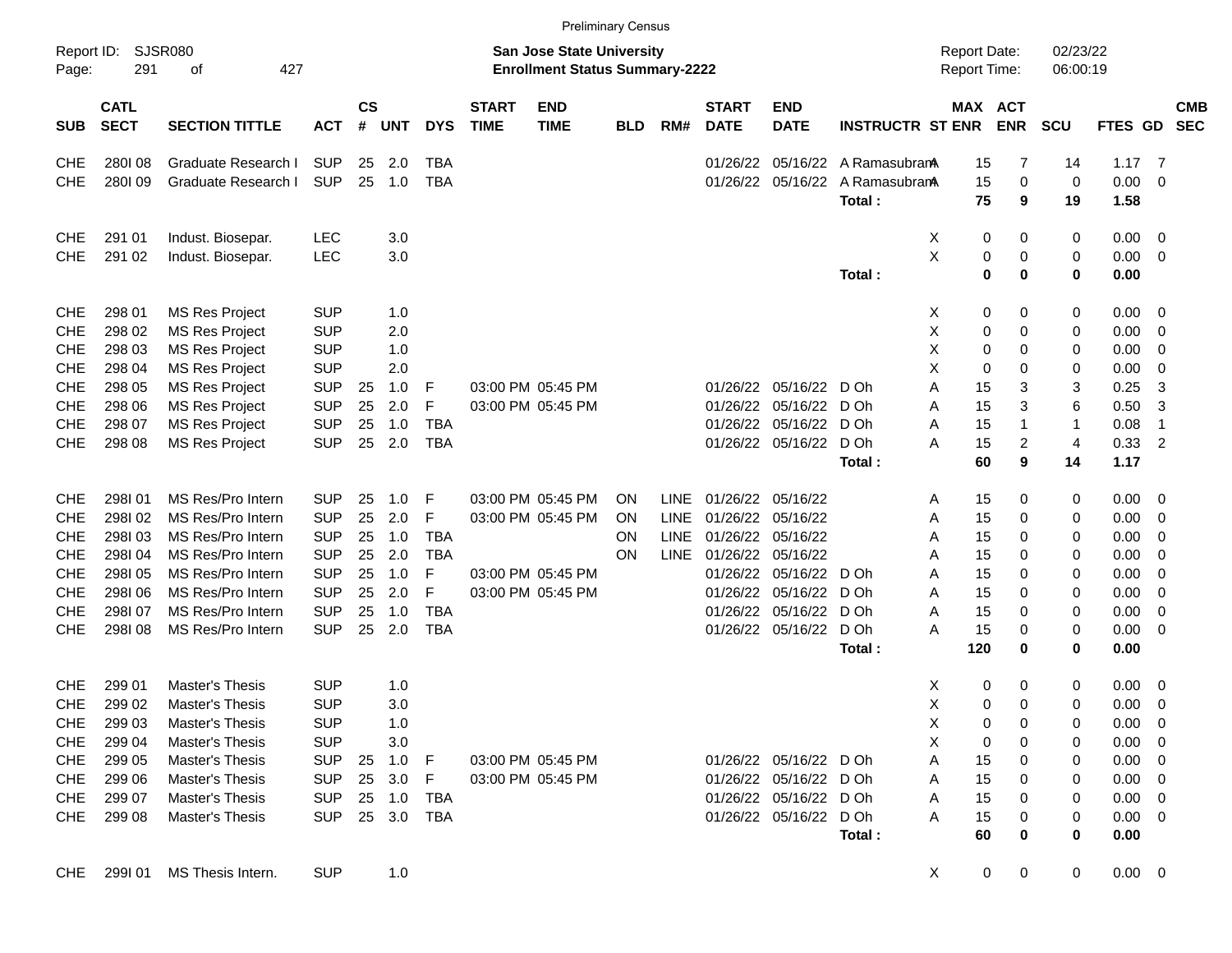|                                                                                                |                                                                    |                                                                                                                                                 |                                                                                                |                      |                                               |                                    |                             | <b>Preliminary Census</b>                                                 |            |     |                                              |                                              |                                        |                                 |                                                               |                                                           |                                      |                                                              |                                            |                          |
|------------------------------------------------------------------------------------------------|--------------------------------------------------------------------|-------------------------------------------------------------------------------------------------------------------------------------------------|------------------------------------------------------------------------------------------------|----------------------|-----------------------------------------------|------------------------------------|-----------------------------|---------------------------------------------------------------------------|------------|-----|----------------------------------------------|----------------------------------------------|----------------------------------------|---------------------------------|---------------------------------------------------------------|-----------------------------------------------------------|--------------------------------------|--------------------------------------------------------------|--------------------------------------------|--------------------------|
| Report ID:<br>Page:                                                                            | 292                                                                | <b>SJSR080</b><br>427<br>оf                                                                                                                     |                                                                                                |                      |                                               |                                    |                             | <b>San Jose State University</b><br><b>Enrollment Status Summary-2222</b> |            |     |                                              |                                              |                                        |                                 | <b>Report Date:</b><br>Report Time:                           |                                                           | 02/23/22<br>06:00:19                 |                                                              |                                            |                          |
| <b>SUB</b>                                                                                     | <b>CATL</b><br><b>SECT</b>                                         | <b>SECTION TITTLE</b>                                                                                                                           | <b>ACT</b>                                                                                     | CS<br>#              | <b>UNT</b>                                    | <b>DYS</b>                         | <b>START</b><br><b>TIME</b> | <b>END</b><br>TIME                                                        | <b>BLD</b> | RM# | <b>START</b><br><b>DATE</b>                  | <b>END</b><br><b>DATE</b>                    | <b>INSTRUCTR ST ENR</b>                |                                 | <b>MAX</b>                                                    | <b>ACT</b><br><b>ENR</b>                                  | <b>SCU</b>                           | FTES GD                                                      |                                            | <b>CMB</b><br><b>SEC</b> |
| <b>CHE</b><br><b>CHE</b><br><b>CHE</b><br><b>CHE</b><br><b>CHE</b><br><b>CHE</b><br><b>CHE</b> | 299102<br>299103<br>299104<br>299105<br>299106<br>299107<br>299108 | MS Thesis Intern.<br>MS Thesis Intern.<br>MS Thesis Intern.<br>MS Thesis Intern.<br>MS Thesis Intern.<br>MS Thesis Intern.<br>MS Thesis Intern. | <b>SUP</b><br><b>SUP</b><br><b>SUP</b><br><b>SUP</b><br><b>SUP</b><br><b>SUP</b><br><b>SUP</b> | 25<br>25<br>25<br>25 | 3.0<br>1.0<br>3.0<br>1.0<br>3.0<br>1.0<br>3.0 | F<br>F<br><b>TBA</b><br><b>TBA</b> |                             | 03:00 PM 05:45 PM<br>03:00 PM 05:45 PM                                    |            |     | 01/26/22<br>01/26/22<br>01/26/22<br>01/26/22 | 05/16/22<br>05/16/22<br>05/16/22<br>05/16/22 | D Oh<br>D Oh<br>D Oh<br>D Oh<br>Total: | X<br>X<br>X<br>A<br>A<br>A<br>A | 0<br>$\mathbf 0$<br>$\mathbf 0$<br>15<br>15<br>15<br>15<br>60 | 0<br>0<br>0<br>$\Omega$<br>0<br>$\Omega$<br>$\Omega$<br>0 | 0<br>0<br>0<br>0<br>0<br>0<br>0<br>0 | 0.00<br>0.00<br>0.00<br>0.00<br>0.00<br>0.00<br>0.00<br>0.00 | -0<br>0<br>0<br>0<br>0<br>$\mathbf 0$<br>0 |                          |
|                                                                                                | Department :                                                       | <b>Chemical Engineering</b>                                                                                                                     |                                                                                                |                      |                                               |                                    |                             |                                                                           |            |     |                                              | <b>Lower Division :</b>                      | Department Total:                      |                                 | 1243<br>0                                                     | 519<br>0                                                  | 803<br>0                             | 56.77<br>0.00                                                |                                            |                          |

**Upper Division : 773 475 692 47.52<br>
Graduate Division : 470 44 111 9.25 Graduate Division : 470 44 111 9.25**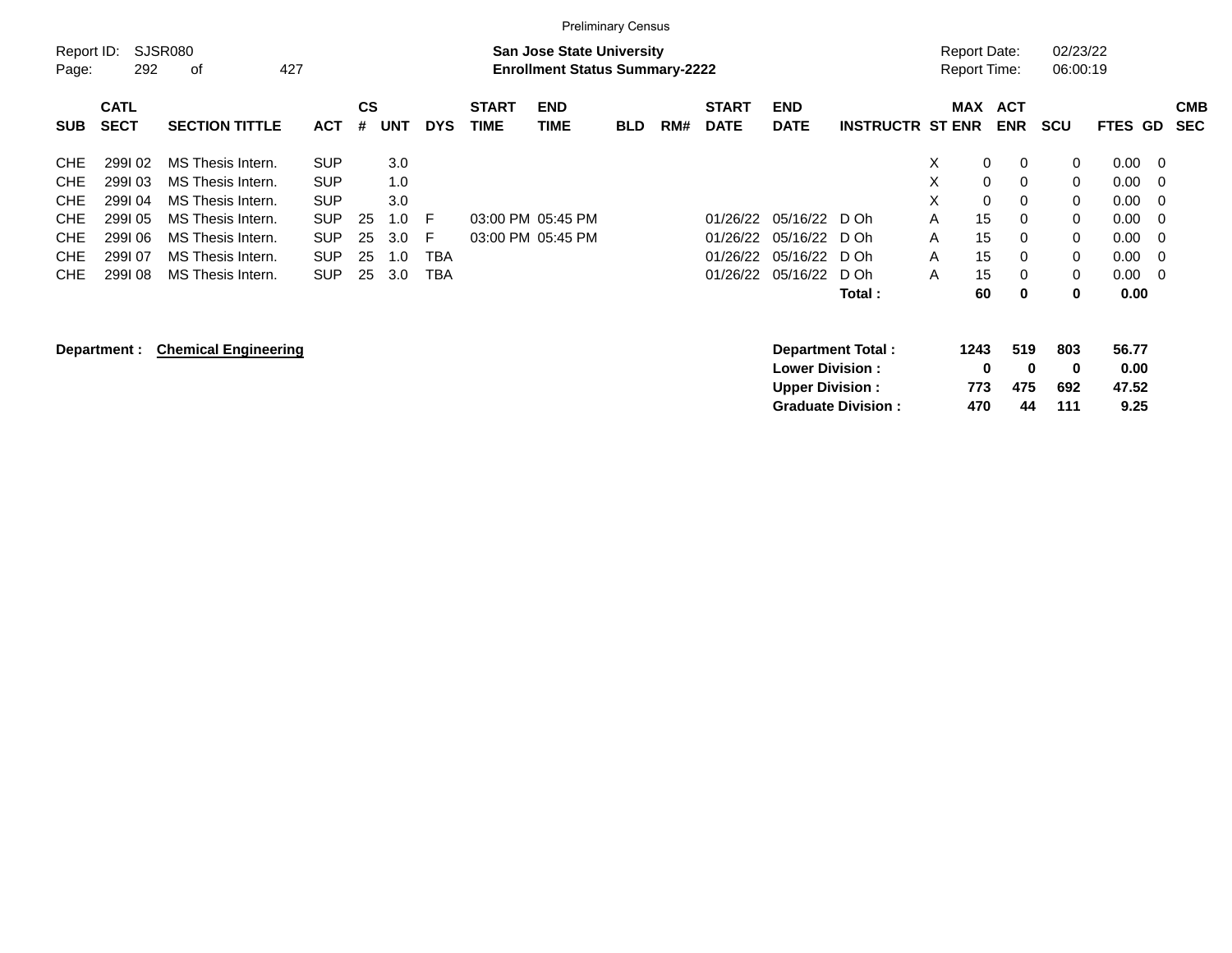|                     |                            |                                                                                |            |                    |            |              |                             |                                                                           | <b>Preliminary Census</b> |     |                             |                           |                                  |                                     |             |                       |                      |             |                          |                          |
|---------------------|----------------------------|--------------------------------------------------------------------------------|------------|--------------------|------------|--------------|-----------------------------|---------------------------------------------------------------------------|---------------------------|-----|-----------------------------|---------------------------|----------------------------------|-------------------------------------|-------------|-----------------------|----------------------|-------------|--------------------------|--------------------------|
| Report ID:<br>Page: | 293                        | SJSR080<br>427<br>οf                                                           |            |                    |            |              |                             | <b>San Jose State University</b><br><b>Enrollment Status Summary-2222</b> |                           |     |                             |                           |                                  | <b>Report Date:</b><br>Report Time: |             |                       | 02/23/22<br>06:00:19 |             |                          |                          |
| <b>SUB</b>          | <b>CATL</b><br><b>SECT</b> | <b>SECTION TITTLE</b>                                                          | ACT        | $\mathsf{cs}$<br># | <b>UNT</b> | <b>DYS</b>   | <b>START</b><br><b>TIME</b> | <b>END</b><br><b>TIME</b>                                                 | <b>BLD</b>                | RM# | <b>START</b><br><b>DATE</b> | <b>END</b><br><b>DATE</b> | <b>INSTRUCTR ST ENR</b>          |                                     |             | MAX ACT<br><b>ENR</b> | <b>SCU</b>           | FTES GD     |                          | <b>CMB</b><br><b>SEC</b> |
| <b>College</b>      | Department :               | <b>Engineering, College of</b><br><b>Civil &amp; Environmental Engineering</b> |            |                    |            |              |                             |                                                                           |                           |     |                             |                           |                                  |                                     |             |                       |                      |             |                          |                          |
| <b>CE</b>           | 801                        | <b>Plane Surveying</b>                                                         | SEM        | 02                 | 3.0        | TR.          |                             | 08:00 AM 08:50 AM                                                         | <b>ENG</b>                | 341 | 01/26/22                    |                           | 05/16/22 S Bahrami               | A                                   | 64          | 66                    | 132                  | 13.25       | - 1                      |                          |
| CE                  | 802                        | Plane Surveying                                                                | LAB        | 16                 | 0.0        | $\mathsf{T}$ |                             | 09:00 AM 11:45 AM                                                         | <b>ENG</b>                | 132 | 01/26/22                    | 05/16/22                  |                                  | A                                   | 14          | 16                    | 16                   | 0.00        | $\overline{0}$           |                          |
| <b>CE</b>           | 803                        | <b>Plane Surveying</b>                                                         | LAB        | 16                 | 0.0        | $\mathsf{T}$ |                             | 01:30 PM 04:15 PM                                                         | ENG                       | 132 | 01/26/22                    | 05/16/22                  | M Jogal                          | A                                   | 14          | 18                    | 18                   | 0.00        | $\overline{\mathbf{0}}$  |                          |
| <b>CE</b>           | 804                        | Plane Surveying                                                                | LAB        | 16                 | 0.0        | R            |                             | 09:00 AM 11:45 AM                                                         | ENG                       | 132 | 01/26/22                    | 05/16/22                  | M Jogal                          | A                                   | 14          | 15                    | 15                   | 0.00        | $\overline{0}$           |                          |
| CE                  | 8 0 5                      | Plane Surveying                                                                | LAB        | 16                 | 0.0        | R            |                             | 01:30 PM 04:15 PM                                                         | <b>ENG</b>                | 132 |                             | 01/26/22 05/16/22         | M Jogal                          | Α                                   | 14          | 17                    | 17                   | 0.00        | $\overline{\mathbf{1}}$  |                          |
|                     |                            |                                                                                |            |                    |            |              |                             |                                                                           |                           |     |                             |                           | Total:                           |                                     | 120         | 132                   | 198                  | 13.25       |                          |                          |
| CE                  | 20 01                      | Graphics/CAD/Prog                                                              | <b>SEM</b> |                    | 3.0        |              |                             |                                                                           |                           |     |                             |                           |                                  | Χ                                   | 0           | 0                     | 0                    | 0.00        | $\overline{\mathbf{0}}$  |                          |
| <b>CE</b>           | 20 02                      | Graphics/CAD/Prog                                                              | LAB        | 16                 | 0.0        | Т            |                             | 09:00 AM 11:45 AM                                                         | <b>ENG</b>                | 407 |                             | 01/26/22 05/16/22         | A Wong                           | A                                   | 14          | 13                    | 13                   | 0.00        | $\overline{0}$           |                          |
| <b>CE</b>           | 20 03                      | Graphics/CAD/Prog                                                              | LAB        | 16                 | 0.0        | $\mathsf{T}$ |                             | 01:30 PM 04:15 PM                                                         | ENG                       | 333 | 01/26/22                    | 05/16/22                  | A Wong                           | A                                   | 14          | 14                    | 14                   | 0.00        | 0                        |                          |
| <b>CE</b>           | 20 04                      | Graphics/CAD/Prog                                                              | LAB        | 16                 | 0.0        | R            |                             | 09:00 AM 11:45 AM                                                         | ENG                       | 407 |                             | 01/26/22 05/16/22 A Wong  |                                  | Α                                   | 14          | 15                    | 15                   | 0.00        | 0                        |                          |
| <b>CE</b>           | 20 05                      | Graphics/CAD/Prog                                                              | LAB        |                    | 0.0        |              |                             |                                                                           |                           |     |                             |                           |                                  | X                                   | $\mathbf 0$ | $\overline{0}$        | 0                    | 0.00        | 0                        |                          |
| CE                  | 20 06                      | Graphics/CAD/Prog                                                              | <b>SEM</b> | 02                 | 3.0        | TR           |                             | 12:00 PM 12:50 PM                                                         | <b>ENG</b>                | 341 |                             | 01/26/22 05/16/22 A Wong  |                                  | A                                   | 64          | 42                    | 84                   | 8.40        | $\overline{0}$           |                          |
|                     |                            |                                                                                |            |                    |            |              |                             |                                                                           |                           |     |                             |                           | Total:                           |                                     | 106         | 84                    | 126                  | 8.40        |                          |                          |
| <b>CE</b>           | 95 01                      | <b>Theory App Statics</b>                                                      | <b>LEC</b> | 02                 | 3.0        | <b>TR</b>    |                             | 09:00 AM 10:15 AM                                                         | <b>ENG</b>                | 339 | 01/26/22                    | 05/16/22                  | S Vukazich                       | A                                   | 45          | 42                    | 126                  | 8.55        | 3                        |                          |
| <b>CE</b>           | 95 02                      | <b>Theory App Statics</b>                                                      | <b>LEC</b> | 02                 | 3.0        | <b>MW</b>    |                             | 09:00 AM 10:15 AM                                                         | <b>ENG</b>                | 339 | 01/26/22                    | 05/16/22                  | M Gunay                          | Α                                   | 45          | 41                    | 123                  | 8.20        | 0                        |                          |
| <b>CE</b>           | 95 03                      | <b>Theory App Statics</b>                                                      | <b>LEC</b> | 02                 | 3.0        | <b>TR</b>    |                             | 10:30 AM 11:45 AM                                                         | ENG                       | 339 | 01/26/22                    | 05/16/22                  | A Ghafooripo A                   |                                     | 45          | 46                    | 138                  | 9.20        | 0                        |                          |
| <b>CE</b>           | 95 04                      | <b>Theory App Statics</b>                                                      | <b>LEC</b> |                    | 3.0        |              |                             |                                                                           |                           |     |                             |                           |                                  | X                                   | 0           | $\overline{0}$        | 0                    | 0.00        | $\overline{\mathbf{0}}$  |                          |
|                     |                            |                                                                                |            |                    |            |              |                             |                                                                           |                           |     |                             |                           | Total:                           |                                     | 135         | 129                   | 387                  | 25.95       |                          |                          |
| <b>CE</b>           | 99 01                      | Intro Statics                                                                  | <b>LEC</b> | 02                 | 2.0        | <b>MW</b>    |                             | 08:00 AM 08:50 AM                                                         | <b>ENG</b>                | 339 |                             | 01/26/22 05/16/22         | M Maaz                           | A                                   | 45          | 8                     | 16                   | 1.07        | $\overline{\phantom{0}}$ |                          |
|                     |                            |                                                                                |            |                    |            |              |                             |                                                                           |                           |     |                             |                           | Total:                           |                                     | 45          | 8                     | 16                   | 1.07        |                          |                          |
| <b>CE</b>           | 112 01                     | Mech of Matls                                                                  | <b>LEC</b> | 02                 | 3.0        | МW           |                             | 10:30 AM 11:45 AM                                                         | <b>ENG</b>                | 339 | 01/26/22                    | 05/16/22                  | H Habib                          | A                                   | 45          | 42                    | 126                  | 8.40        | $\overline{\mathbf{0}}$  |                          |
| <b>CE</b>           | 112 02                     | Mech of Matls                                                                  | <b>LEC</b> | 02                 | 3.0        | <b>TR</b>    |                             | 12:00 PM 01:15 PM                                                         | <b>ENG</b>                | 339 | 01/26/22                    | 05/16/22                  | M Soliman                        | A                                   | 45          | 42                    | 126                  | 8.45        | $\overline{\mathbf{1}}$  |                          |
| <b>CE</b>           | 112 03                     | Mech of Matls                                                                  | <b>LEC</b> | 02                 | 3.0        | <b>MW</b>    |                             | 09:00 AM 10:15 AM                                                         | <b>ENG</b>                | 329 | 01/26/22                    | 05/16/22                  | H Habib                          | Α                                   | 45          | 22                    | 66                   | 4.40        | 0                        |                          |
| <b>CE</b>           | 112 04                     | Mech of Matls                                                                  | <b>LEC</b> | 02                 | 3.0        | <b>TR</b>    |                             | 04:30 PM 05:45 PM                                                         | <b>ENG</b>                | 339 |                             |                           | 01/26/22 05/16/22 A Ghafooripo A |                                     | 45          | 32                    | 96                   | 6.45        | -1                       |                          |
|                     |                            |                                                                                |            |                    |            |              |                             |                                                                           |                           |     |                             |                           | Total:                           |                                     |             | 180 138               | 414                  | 27.70       |                          |                          |
| CE                  | 120 01                     | <b>Construc Matl Lab</b>                                                       | LAB        | 16                 | 1.0        | M            |                             | 06:00 PM 08:45 PM                                                         | ENG 134                   |     |                             | 01/26/22 05/16/22 M Maaz  |                                  | A                                   | 14          | 15                    | 15                   | $1.00 \t 0$ |                          |                          |
| CE                  | 120 02                     | <b>Construc Matl Lab</b>                                                       | LAB        | 16                 | 1.0        | T            |                             | 06:00 PM 08:45 PM                                                         | ENG 134                   |     |                             | 01/26/22 05/16/22 M Maaz  |                                  | A                                   | 14          | 15                    | 15                   | $1.00 \t 0$ |                          |                          |
| CE                  | 120 03                     | <b>Construc Matl Lab</b>                                                       | LAB        | 16                 | 1.0        | W            |                             | 06:00 PM 08:45 PM                                                         | ENG 134                   |     |                             | 01/26/22 05/16/22 M Maaz  |                                  | Α                                   | 14          | 15                    | 15                   | $1.00 \t 0$ |                          |                          |
| CE                  | 120 04                     | Construc Matl Lab                                                              | LAB        | 16                 | 1.0        | R            |                             | 06:00 PM 08:45 PM                                                         | ENG 134                   |     |                             | 01/26/22 05/16/22 M Maaz  |                                  | A                                   | 14          | 17                    | 17                   | $1.13 \ 0$  |                          |                          |
| <b>CE</b>           | 120 05                     | Construc Matl Lab                                                              | LAB        | 16                 | 1.0        | F            |                             | 01:30 PM 04:15 PM                                                         | ENG 134                   |     |                             | 01/26/22 05/16/22         |                                  | Α                                   | 14          | $\mathbf 0$           | 0                    | $0.00 \t 0$ |                          |                          |
|                     |                            |                                                                                |            |                    |            |              |                             |                                                                           |                           |     |                             |                           | Total:                           |                                     | 70          | 62                    | 62                   | 4.13        |                          |                          |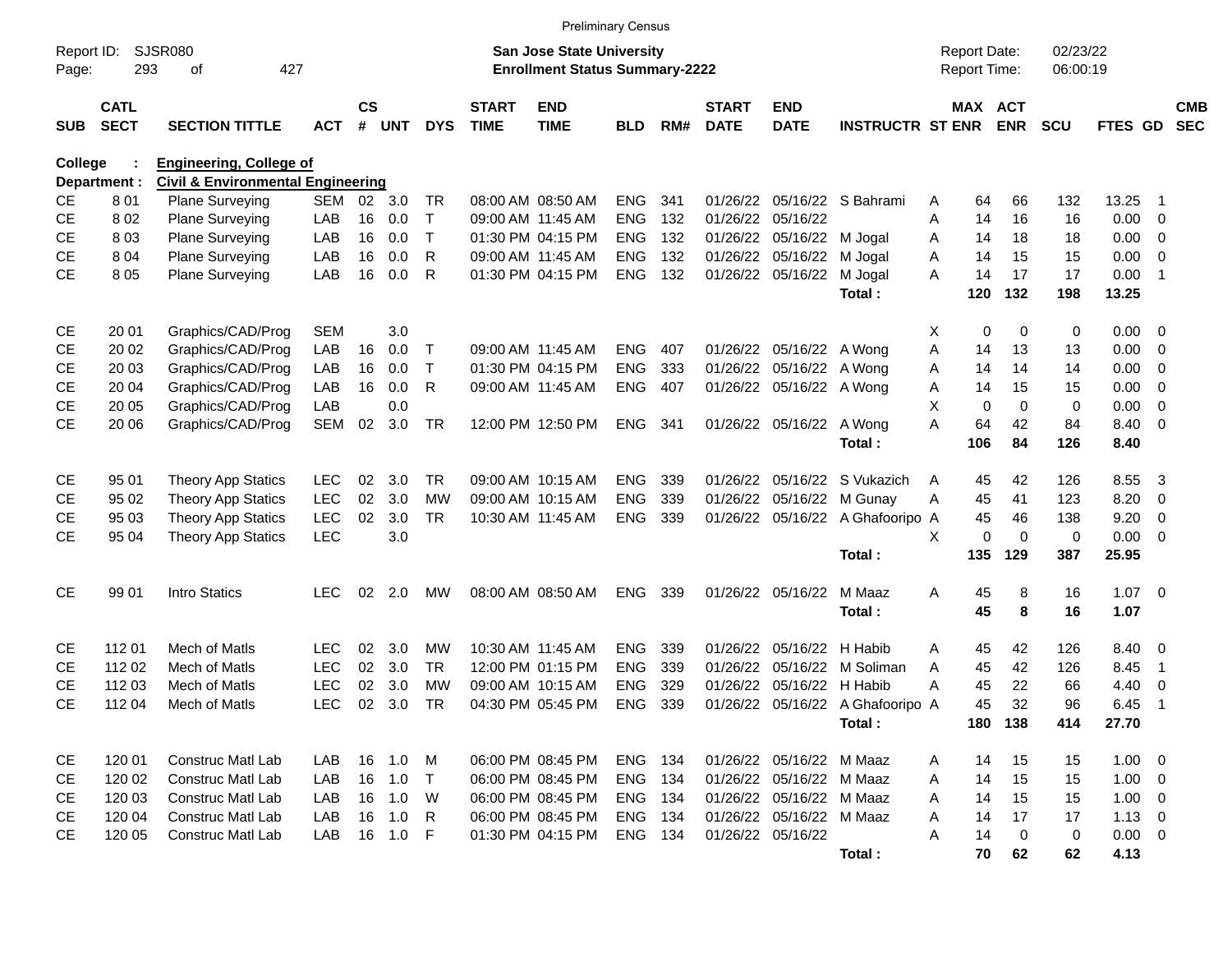|                     |                            |                                |              |                    |            |            |                             |                                                                    | <b>Preliminary Census</b> |             |                             |                               |                                                |                                            |            |                      |                   |                          |                          |
|---------------------|----------------------------|--------------------------------|--------------|--------------------|------------|------------|-----------------------------|--------------------------------------------------------------------|---------------------------|-------------|-----------------------------|-------------------------------|------------------------------------------------|--------------------------------------------|------------|----------------------|-------------------|--------------------------|--------------------------|
| Report ID:<br>Page: | 294                        | SJSR080<br>427<br>οf           |              |                    |            |            |                             | San Jose State University<br><b>Enrollment Status Summary-2222</b> |                           |             |                             |                               |                                                | <b>Report Date:</b><br><b>Report Time:</b> |            | 02/23/22<br>06:00:19 |                   |                          |                          |
| <b>SUB</b>          | <b>CATL</b><br><b>SECT</b> | <b>SECTION TITTLE</b>          | <b>ACT</b>   | $\mathsf{cs}$<br># | <b>UNT</b> | <b>DYS</b> | <b>START</b><br><b>TIME</b> | <b>END</b><br><b>TIME</b>                                          | <b>BLD</b>                | RM#         | <b>START</b><br><b>DATE</b> | <b>END</b><br><b>DATE</b>     | <b>INSTRUCTR ST ENR</b>                        | <b>MAX ACT</b>                             | <b>ENR</b> | <b>SCU</b>           | FTES GD           |                          | <b>CMB</b><br><b>SEC</b> |
| CE                  | 121 01                     | <b>Transp Engrg</b>            | LEC.         | 02                 | 3.0        | МW         |                             | 10:30 AM 11:20 AM                                                  | <b>ON</b>                 | <b>LINE</b> |                             |                               | 01/26/22 05/16/22 S Koosha                     | 32<br>Α                                    | 32         | 64                   | $6.40 \quad 0$    |                          |                          |
| <b>CE</b>           | 121 02                     | <b>Transp Engrg</b>            | LAB          | 16                 | 0.0        | M          |                             | 01:30 PM 04:15 PM                                                  | ON                        | LINE        |                             | 01/26/22 05/16/22 L Huynh     |                                                | 14<br>A                                    | 17         | 17                   | 0.00              | $\overline{\phantom{0}}$ |                          |
| <b>CE</b>           | 121 03                     | <b>Transp Engrg</b>            | LAB          | 16                 | 0.0        | W          |                             | 01:30 PM 04:15 PM                                                  | <b>ON</b>                 | LINE        |                             |                               | 01/26/22 05/16/22 S Koosha                     | 14<br>A                                    | 15         | 15                   | 0.00              | $\overline{\phantom{0}}$ |                          |
| <b>CE</b>           | 121 04                     | <b>Transp Engrg</b>            | <b>LEC</b>   | 02                 | 3.0        | TR         |                             | 08:00 AM 08:50 AM                                                  | <b>ENG</b>                | 401         | 01/26/22                    |                               | 05/16/22 S Koosha                              | Α<br>32                                    | 32         | 64                   | $6.40\ 0$         |                          |                          |
| <b>CE</b>           | 121 05                     | <b>Transp Engrg</b>            | LAB          | 16                 | 0.0        | $\top$     |                             | 01:30 PM 04:15 PM                                                  | <b>ENG</b>                | 335         |                             |                               | 01/26/22 05/16/22 S Koosha                     | Α<br>14                                    | 18         | 18                   | 0.00              | $\overline{\phantom{0}}$ |                          |
| <b>CE</b>           | 121 06                     | <b>Transp Engrg</b>            | LAB          | 16                 | 0.0        | R          |                             | 01:30 PM 04:15 PM                                                  | <b>ENG</b>                | 335         |                             |                               | 01/26/22 05/16/22 S Koosha                     | 14<br>A                                    | 14         | 14                   | $0.00 \t 0$       |                          |                          |
|                     |                            |                                |              |                    |            |            |                             |                                                                    |                           |             |                             |                               | Total:                                         | 120                                        | 128        | 192                  | 12.80             |                          |                          |
| <b>CE</b>           | 123 01                     | Highway & Stree Des SEM 04 3.0 |              |                    |            | M          |                             | 01:30 PM 04:15 PM                                                  | ON                        |             | LINE 01/26/22 05/16/22      |                               | S Koosha<br>Total:                             | 32<br>A<br>32                              | 32<br>32   | 96<br>96             | 6.45<br>6.45      | $\blacksquare$ 1         |                          |
|                     |                            |                                |              |                    |            |            |                             |                                                                    |                           |             |                             |                               |                                                |                                            |            |                      |                   |                          |                          |
| CE                  | 130 01                     | <b>CE Econ Analysis</b>        | <b>LEC</b>   | 02                 | 2.0        | M          |                             | 06:00 PM 07:50 PM                                                  | ON                        | LINE        |                             | 01/26/22 05/16/22             | J Tang                                         | 38<br>A                                    | 37         | 74                   | 4.93              | $\overline{\phantom{0}}$ |                          |
| <b>CE</b>           | 130 02                     | <b>CE Econ Analysis</b>        | <b>LEC</b>   | 02                 | 2.0        | M          |                             | 08:00 PM 09:50 PM                                                  | ON                        |             |                             | LINE 01/26/22 05/16/22 J Tang |                                                | 40<br>A                                    | 23         | 46                   | $3.10$ 1          |                          |                          |
|                     |                            |                                |              |                    |            |            |                             |                                                                    |                           |             |                             |                               | Total:                                         | 78                                         | 60         | 120                  | 8.03              |                          |                          |
| <b>CE</b>           | 131 01                     | Intr to Const Engr             | <b>LEC</b>   | 02                 | 3.0        | MW         |                             | 06:00 PM 07:15 PM                                                  | <b>ENG</b>                | 403         |                             | 01/26/22 05/16/22             | A AgharahmanA                                  | 35                                         | 35         | 105                  | $7.00 \t 0$       |                          |                          |
| <b>CE</b>           | 131 02                     | Intr to Const Engr             | <b>LEC</b>   |                    | 02 3.0     | <b>MW</b>  |                             | 07:30 PM 08:45 PM                                                  | <b>ENG</b>                | 403         |                             | 01/26/22 05/16/22             | L Battersby A                                  | 35                                         | 31         | 93                   | $6.20\ 0$         |                          |                          |
|                     |                            |                                |              |                    |            |            |                             |                                                                    |                           |             |                             |                               | Total:                                         | 70                                         | 66         | 198                  | 13.20             |                          |                          |
| <b>CE</b>           | 132 01                     |                                |              |                    |            |            |                             |                                                                    | ON                        |             | LINE 01/26/22 05/16/22      |                               |                                                |                                            | 24         |                      | 5.45 13           |                          |                          |
|                     |                            | Constr Meth & Equip            | SEM 04 3.0 T |                    |            |            |                             | 01:30 PM 04:15 PM                                                  |                           |             |                             |                               | L Battersby<br>Total:                          | 30<br>A<br>30                              | 24         | 72<br>72             | 5.45              |                          |                          |
|                     |                            |                                |              |                    |            |            |                             |                                                                    |                           |             |                             |                               |                                                |                                            |            |                      |                   |                          |                          |
| <b>CE</b>           | 134 01                     | Proj Mgt Const                 | SEM 04 3.0   |                    |            | - F        |                             | 01:30 PM 04:15 PM                                                  | ON                        |             | LINE 01/26/22 05/16/22      |                               | H Tooryani<br>Total:                           | 30<br>A<br>30                              | 32<br>32   | 96<br>96             | 6.75<br>6.75      | $\overline{7}$           |                          |
|                     |                            |                                |              |                    |            |            |                             |                                                                    |                           |             |                             |                               |                                                |                                            |            |                      |                   |                          |                          |
| <b>CE</b>           | 140 01                     | Geotech Engr                   | <b>SEM</b>   | 02                 | 3.0        | TR         |                             | 09:00 AM 09:50 AM                                                  | <b>ENG</b>                | 401         |                             | 01/26/22 05/16/22             | R Lukkoor                                      | 32<br>A                                    | 32         | 64                   | $6.40 \quad 0$    |                          |                          |
| <b>CE</b>           | 140 02                     | Geotech Engr                   | LAB          | 16                 | 0.0        | $\top$     |                             | 01:30 PM 04:15 PM                                                  | <b>ENG</b>                | 209         |                             | 01/26/22 05/16/22             | R Lukkoor                                      | 14<br>A                                    | 16         | 16                   | $0.00 \t 0$       |                          |                          |
| <b>CE</b>           | 140 03                     | Geotech Engr                   | LAB          | 16                 | 0.0        | R          |                             | 01:30 PM 04:15 PM                                                  | <b>ENG</b>                | 209         | 01/26/22                    | 05/16/22                      | R Lukkoor                                      | Α<br>14                                    | 16         | 16                   | 0.00              | $\overline{\phantom{0}}$ |                          |
| <b>CE</b>           | 140 04                     | Geotech Engr                   | <b>SEM</b>   | 02                 | 3.0        | МW         |                             | 08:00 AM 08:50 AM                                                  | <b>ENG</b>                | 401         | 01/26/22                    | 05/16/22                      | M ThummaluruA                                  | 32                                         | 29         | 58                   | 5.80              | $\overline{\phantom{0}}$ |                          |
| <b>CE</b>           | 140 05                     | Geotech Engr                   | LAB          | 16                 | 0.0        | M          |                             | 01:30 PM 04:15 PM                                                  | <b>ENG</b>                | 209         |                             |                               | 01/26/22 05/16/22 R Lukkoor                    | 14<br>Α                                    | 15         | 15                   | 0.00              | 0                        |                          |
| $\mathsf{CE}$       |                            | 140 06 Geotech Engr            |              |                    |            |            |                             | LAB 16 0.0 W 01:30 PM 04:15 PM ENG 209 01/26/22 05/16/22 R Lukkoor |                           |             |                             |                               |                                                | 14<br>Α                                    | 14         | 14                   | $0.00 \t 0$       |                          |                          |
|                     |                            |                                |              |                    |            |            |                             |                                                                    |                           |             |                             |                               | Total:                                         |                                            | 120 122    | 183                  | 12.20             |                          |                          |
| <b>CE</b>           | 144 01                     | Groundwater                    | LEC 02 3.0 T |                    |            |            |                             | 06:00 PM 08:45 PM ON LINE 01/26/22 05/16/22 O Yip                  |                           |             |                             |                               |                                                | A<br>30                                    | 26         | 78                   | 5.70 10           |                          |                          |
|                     |                            |                                |              |                    |            |            |                             |                                                                    |                           |             |                             |                               | Total:                                         | 30                                         | 26         | 78                   | 5.70              |                          |                          |
|                     |                            |                                |              |                    |            |            |                             |                                                                    |                           |             |                             |                               |                                                |                                            |            |                      |                   |                          |                          |
| CE                  |                            | 145 01 Foundation Engr         | LEC 02 3.0 W |                    |            |            |                             | 06:00 PM 08:45 PM ON                                               |                           |             |                             |                               | LINE 01/26/22 05/16/22 M ThummaluruA<br>Total: | 32<br>32 <sub>2</sub>                      | 32<br>32   | 96<br>96             | $6.40\ 0$<br>6.40 |                          |                          |
|                     |                            |                                |              |                    |            |            |                             |                                                                    |                           |             |                             |                               |                                                |                                            |            |                      |                   |                          |                          |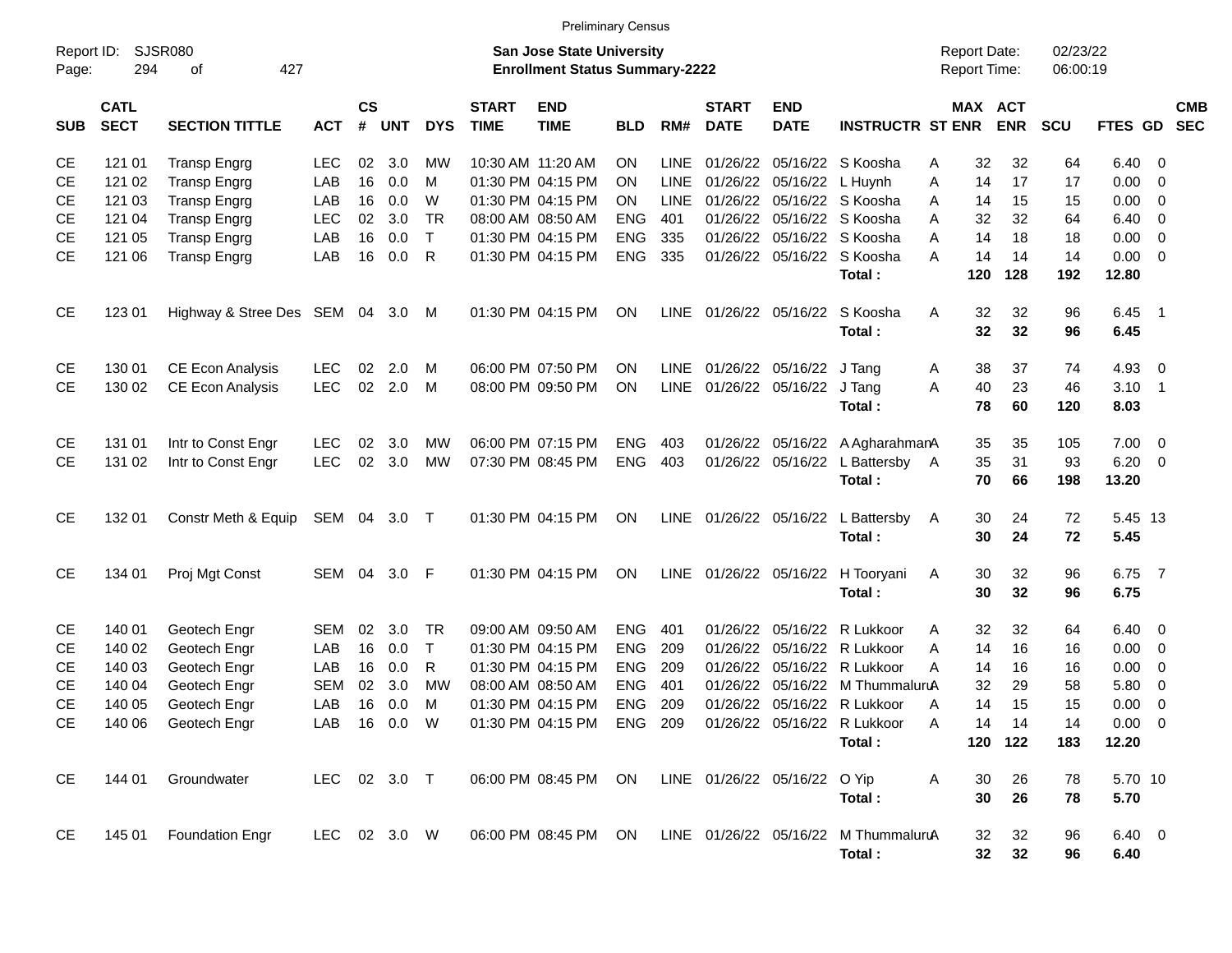|            | <b>Preliminary Census</b><br><b>SJSR080</b><br>Report Date:<br>Report ID:<br><b>San Jose State University</b> |                         |            |                |            |              |                             |                                       |            |             |                             |                           |                         |   |              |            |                      |             |                         |                          |
|------------|---------------------------------------------------------------------------------------------------------------|-------------------------|------------|----------------|------------|--------------|-----------------------------|---------------------------------------|------------|-------------|-----------------------------|---------------------------|-------------------------|---|--------------|------------|----------------------|-------------|-------------------------|--------------------------|
| Page:      | 295                                                                                                           | 427<br>οf               |            |                |            |              |                             | <b>Enrollment Status Summary-2222</b> |            |             |                             |                           |                         |   | Report Time: |            | 02/23/22<br>06:00:19 |             |                         |                          |
| <b>SUB</b> | <b>CATL</b><br><b>SECT</b>                                                                                    | <b>SECTION TITTLE</b>   | <b>ACT</b> | <b>CS</b><br># | <b>UNT</b> | <b>DYS</b>   | <b>START</b><br><b>TIME</b> | <b>END</b><br><b>TIME</b>             | <b>BLD</b> | RM#         | <b>START</b><br><b>DATE</b> | <b>END</b><br><b>DATE</b> | <b>INSTRUCTR ST ENR</b> |   | MAX ACT      | <b>ENR</b> | <b>SCU</b>           | FTES GD     |                         | <b>CMB</b><br><b>SEC</b> |
| СE         | 150 01                                                                                                        | Hydro and Hydrau        | SEM        | 02             | 3.0        | МW           |                             | 12:00 PM 12:50 PM                     | <b>ENG</b> | 301         |                             | 01/26/22 05/16/22         | O Yip                   | Α | 32           | 31         | 62                   | 6.20        | - 0                     |                          |
| <b>CE</b>  | 150 02                                                                                                        | Hydro and Hydrau        | LAB        | 16             | 0.0        | м            |                             | 01:30 PM 04:15 PM                     | <b>ENG</b> | 150         |                             | 01/26/22 05/16/22         | O Yip                   | A | 14           | 15         | 15                   | 0.00        | 0                       |                          |
| СE         | 150 03                                                                                                        | Hydro and Hydrau        | LAB        | 16             | 0.0        | W            |                             | 01:30 PM 04:15 PM                     | <b>ENG</b> | 150         |                             | 01/26/22 05/16/22         | O Yip                   | Α | 14           | 16         | 16                   | 0.00        | 0                       |                          |
| <b>CE</b>  | 150 04                                                                                                        | Hydro and Hydrau        | <b>SEM</b> | 02             | 3.0        | <b>TR</b>    |                             | 12:00 PM 12:50 PM                     | <b>ENG</b> | 329         | 01/26/22                    | 05/16/22                  | W Wang                  | Α | 48           | 47         | 94                   | 9.40        | 0                       |                          |
| <b>CE</b>  | 150 05                                                                                                        | Hydro and Hydrau        | LAB        | 16             | 0.0        | $\mathsf{T}$ |                             | 01:30 PM 04:15 PM                     | <b>ENG</b> | 150         |                             | 01/26/22 05/16/22         | W Wang                  | Α | 14           | 16         | 16                   | 0.00        | 0                       |                          |
| <b>CE</b>  | 150 06                                                                                                        | Hydro and Hydrau        | LAB        | 16             | 0.0        | R            |                             | 01:30 PM 04:15 PM                     | <b>ENG</b> | 150         |                             | 01/26/22 05/16/22         | W Wang                  | A | 14           | 16         | 16                   | 0.00        | 0                       |                          |
| <b>CE</b>  | 150 07                                                                                                        | Hydro and Hydrau        | LAB        | 16             | 0.0        | $\mathsf{T}$ |                             | 06:00 PM 08:45 PM                     | <b>ENG</b> | 150         |                             | 01/26/22 05/16/22         | W Wang                  | A | 14           | 15         | 15                   | 0.00        | - 0                     |                          |
|            |                                                                                                               |                         |            |                |            |              |                             |                                       |            |             |                             |                           | Total:                  |   | 150          | 156        | 234                  | 15.60       |                         |                          |
| CE         | 154 01                                                                                                        | <b>Hydraulic Design</b> | SEM        | 04             | 3.0        | R            |                             | 06:00 PM 08:45 PM                     | ON         | <b>LINE</b> |                             | 01/26/22 05/16/22         | <b>B</b> Kassab         | A | 32           | 26         | 78                   | 5.30        | -2                      |                          |
|            |                                                                                                               |                         |            |                |            |              |                             |                                       |            |             |                             |                           | Total:                  |   | 32           | 26         | 78                   | 5.30        |                         |                          |
|            |                                                                                                               |                         |            |                |            |              |                             |                                       |            |             |                             |                           |                         |   |              |            |                      |             |                         |                          |
| СE         | 160 01                                                                                                        | <b>Struc Anlys</b>      | SEM        | 02             | 3.0        | <b>TR</b>    |                             | 10:30 AM 11:20 AM                     | <b>ENG</b> | 401         | 01/26/22                    | 05/16/22                  | S Vukazich              | A | 32           | 34         | 68                   | 6.80        | - 0                     |                          |
| <b>CE</b>  | 160 02                                                                                                        | <b>Struc Anlys</b>      | LAB        | 16             | 0.0        | $\mathsf{T}$ |                             | 01:30 PM 04:15 PM                     | <b>ENG</b> | 329         |                             | 01/26/22 05/16/22         | S Vukazich              | A | 14           | 17         | 17                   | 0.00        | 0                       |                          |
| СE         | 160 03                                                                                                        | <b>Struc Anlys</b>      | LAB        | 16             | 0.0        | R            |                             | 01:30 PM 04:15 PM                     | <b>ENG</b> | 329         |                             | 01/26/22 05/16/22         | S Vukazich              | A | 14           | 17         | 17                   | 0.00        | 0                       |                          |
| СE         | 160 04                                                                                                        | <b>Struc Anlys</b>      | <b>SEM</b> | 02             | 3.0        | <b>MW</b>    |                             | 04:30 PM 05:20 PM                     | <b>ENG</b> | 301         |                             | 01/26/22 05/16/22         | H Park                  | Α | 32           | 34         | 68                   | 6.80        | 0                       |                          |
| <b>CE</b>  | 160 05                                                                                                        | <b>Struc Anlys</b>      | LAB        | 16             | 0.0        | м            |                             | 01:30 PM 04:15 PM                     | <b>ENG</b> | 335         |                             | 01/26/22 05/16/22         | H Park                  | Α | 14           | 17         | 17                   | 0.00        | $\mathbf 0$             |                          |
| <b>CE</b>  | 160 06                                                                                                        | <b>Struc Anlys</b>      | LAB        | 16             | 0.0        | W            |                             | 01:30 PM 04:15 PM                     | <b>ENG</b> | 335         |                             | 01/26/22 05/16/22         | A Ghafooripo A          |   | 14           | 17         | 17                   | 0.00        | - 0                     |                          |
|            |                                                                                                               |                         |            |                |            |              |                             |                                       |            |             |                             |                           | Total:                  |   | 120          | 136        | 204                  | 13.60       |                         |                          |
|            |                                                                                                               |                         |            |                |            |              |                             |                                       |            |             |                             |                           |                         |   |              |            |                      |             |                         |                          |
| СE         | 162 01                                                                                                        | Concrete Design         | <b>LEC</b> | 02             | 3.0        | <b>TR</b>    |                             | 10:30 AM 11:20 AM                     | <b>ENG</b> | 303         | 01/26/22                    | 05/16/22                  | A Al-Manasee A          |   | 32           | 23         | 46                   | 4.60        | - 0                     |                          |
| СE         | 162 02                                                                                                        | Concrete Design         | LAB        | 16             | 0.0        | $\top$       |                             | 01:30 PM 04:15 PM                     | <b>ENG</b> | 134         |                             | 01/26/22 05/16/22         | A Al-Manasee A          |   | 14           | 11         | 11                   | 0.00        | 0                       |                          |
| СE         | 162 03                                                                                                        | Concrete Design         | LAB        | 16             | 0.0        | R            |                             | 01:30 PM 04:15 PM                     | <b>ENG</b> | 134         |                             | 01/26/22 05/16/22         | M Soliman               | A | 14           | 12         | 12                   | 0.00        | - 0                     |                          |
| <b>CE</b>  | 162 04                                                                                                        | Concrete Design         | <b>LEC</b> | 02             | 3.0        | <b>MW</b>    |                             | 10:30 AM 11:20 AM                     | <b>ENG</b> | 303         |                             | 01/26/22 05/16/22         | M Soliman               | A | 32           | 29         | 58                   | 5.85        | $\overline{1}$          |                          |
| СE         | 162 05                                                                                                        | Concrete Design         | LAB        | 16             | 0.0        | M            |                             | 01:30 PM 04:15 PM                     | <b>ENG</b> | 134         | 01/26/22                    | 05/16/22                  | M Soliman               | A | 14           | 14         | 14                   | 0.00        | $\overline{1}$          |                          |
| <b>CE</b>  | 162 06                                                                                                        | Concrete Design         | LAB        | 16             | 0.0        | W            |                             | 01:30 PM 04:15 PM                     | <b>ENG</b> | 134         |                             | 01/26/22 05/16/22         | M Soliman               | A | 14           | 15         | 15                   | 0.00        | - 0                     |                          |
|            |                                                                                                               |                         |            |                |            |              |                             |                                       |            |             |                             |                           | Total:                  |   | 120          | 104        | 156                  | 10.45       |                         |                          |
| СE         | 16301                                                                                                         | Design Steel Struc      | SEM        | 04             | 3.0        | W            |                             | 01:30 PM 04:15 PM                     | <b>ENG</b> | 303         |                             | 01/26/22 05/16/22         | K McMullin              | A | 32           | 24         | 72                   | 4.85        | - 1                     |                          |
|            |                                                                                                               |                         |            |                |            |              |                             |                                       |            |             |                             |                           | Total:                  |   | 32           | 24         | 72                   | 4.85        |                         |                          |
|            |                                                                                                               |                         |            |                |            |              |                             |                                       |            |             |                             |                           |                         |   |              |            |                      |             |                         |                          |
| <b>CE</b>  | 170 01                                                                                                        | Prin Environ Engr       | <b>LEC</b> | 02             | 3.0        | MW           |                             | 09:00 AM 09:50 AM                     | ENG 401    |             |                             | 01/26/22 05/16/22 U Ndon  |                         | A | 32           | 30         | 60                   | 6.00        | $\overline{\mathbf{0}}$ |                          |
| CE         | 170 02                                                                                                        | Prin Environ Engr       | LAB        | 16             | 0.0        | M            |                             | 01:30 PM 04:15 PM                     | ENG 395    |             |                             | 01/26/22 05/16/22 U Ndon  |                         | A | 14           | 15         | 15                   | 0.00        | 0                       |                          |
| CE         | 170 03                                                                                                        | Prin Environ Engr       | LAB        | 16             | 0.0        | W            |                             | 01:30 PM 04:15 PM                     | ENG 395    |             |                             | 01/26/22 05/16/22 U Ndon  |                         | A | 14           | 15         | 15                   | 0.00        | $\overline{\mathbf{0}}$ |                          |
| CE         | 170 04                                                                                                        | Prin Environ Engr       | <b>LEC</b> | 02             | 3.0        | TR           |                             | 10:30 AM 11:20 AM                     | ENG 340    |             |                             | 01/26/22 05/16/22 U Ndon  |                         | Α | 32           | 27         | 54                   | 5.40        | - 0                     |                          |
| CE         | 170 05                                                                                                        | Prin Environ Engr       | LAB        | 16             | 0.0        | $\top$       |                             | 01:30 PM 04:15 PM                     | ENG 339    |             |                             | 01/26/22 05/16/22 U Ndon  |                         | A | 14           | 13         | 13                   | 0.00        | $\overline{0}$          |                          |
| <b>CE</b>  | 170 06                                                                                                        | Prin Environ Engr       | LAB        | 16             | 0.0        | $\mathsf{R}$ |                             | 01:30 PM 04:15 PM                     | ENG 339    |             |                             | 01/26/22 05/16/22 U Ndon  |                         | Α | 14           | 14         | 14                   | $0.00 \t 0$ |                         |                          |
|            |                                                                                                               |                         |            |                |            |              |                             |                                       |            |             |                             |                           | Total:                  |   |              | 120 114    | 171                  | 11.40       |                         |                          |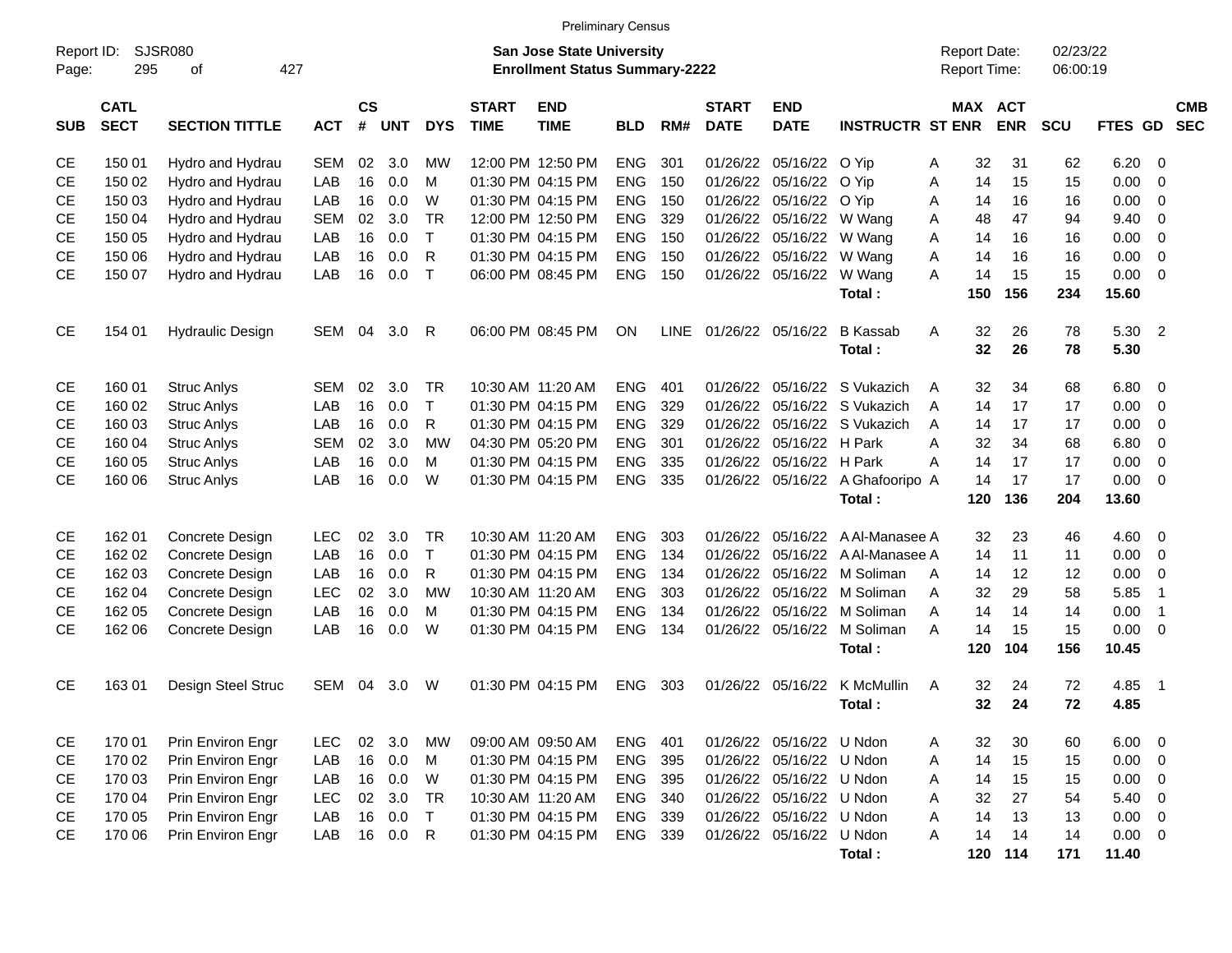|                             |                                      |                                                                          |                                               |                |                            |              |                             | <b>Preliminary Census</b>                                                 |                |                              |                             |                                                           |                                                                                                                    |                                            |                                                    |                            |                                                           |                          |            |
|-----------------------------|--------------------------------------|--------------------------------------------------------------------------|-----------------------------------------------|----------------|----------------------------|--------------|-----------------------------|---------------------------------------------------------------------------|----------------|------------------------------|-----------------------------|-----------------------------------------------------------|--------------------------------------------------------------------------------------------------------------------|--------------------------------------------|----------------------------------------------------|----------------------------|-----------------------------------------------------------|--------------------------|------------|
| Report ID:<br>Page:         | 296                                  | SJSR080<br>427<br>οf                                                     |                                               |                |                            |              |                             | <b>San Jose State University</b><br><b>Enrollment Status Summary-2222</b> |                |                              |                             |                                                           |                                                                                                                    | <b>Report Date:</b><br><b>Report Time:</b> |                                                    | 02/23/22<br>06:00:19       |                                                           |                          |            |
| <b>SUB</b>                  | <b>CATL</b><br><b>SECT</b>           | <b>SECTION TITTLE</b>                                                    | <b>ACT</b>                                    | <b>CS</b><br># | <b>UNT</b>                 | <b>DYS</b>   | <b>START</b><br><b>TIME</b> | <b>END</b><br><b>TIME</b>                                                 | <b>BLD</b>     | RM#                          | <b>START</b><br><b>DATE</b> | <b>END</b><br><b>DATE</b>                                 | <b>INSTRUCTR ST ENR</b>                                                                                            |                                            | MAX ACT<br><b>ENR</b>                              | <b>SCU</b>                 | FTES GD SEC                                               |                          | <b>CMB</b> |
| <b>CE</b>                   | 172 01                               | Solid Waste Mgt Engr SEM 05 3.0                                          |                                               |                |                            | R            |                             | 01:30 PM 04:15 PM                                                         | <b>ON</b>      | <b>LINE</b>                  |                             | 01/26/22 05/16/22                                         | U Mandlekar A<br>Total:                                                                                            | 30<br>30                                   | 7<br>$\overline{7}$                                | 21<br>21                   | 1.604<br>1.60                                             |                          |            |
| <b>CE</b>                   | 174 01                               | Wtr Dist WW Coll                                                         | SEM                                           | 05             | 3.0                        | M            |                             | 06:00 PM 08:45 PM                                                         | ΟN             |                              |                             | LINE 01/26/22 05/16/22                                    | B Kassab<br>Total:                                                                                                 | 32<br>A<br>32                              | 24<br>24                                           | 72<br>72                   | 4.90 2<br>4.90                                            |                          |            |
| <b>CE</b><br>СE<br>СE<br>СE | 181 01<br>181 02<br>181 03<br>181 04 | Civ Eng Systems<br>Civ Eng Systems<br>Civ Eng Systems<br>Civ Eng Systems | SEM<br><b>SEM</b><br><b>SEM</b><br><b>SEM</b> | 05<br>05<br>05 | 3.0<br>3.0<br>3.0<br>3.0   | мw<br>M<br>W |                             | 09:00 AM 10:15 AM<br>06:00 PM 08:45 PM<br>06:00 PM 08:45 PM               | ΟN<br>ΟN<br>ΟN | LINE.<br><b>LINE</b><br>LINE |                             |                                                           | 01/26/22 05/16/22 I Jeyachandr A<br>01/26/22 05/16/22 I Jeyachandr A<br>01/26/22 05/16/22 V De Loza He A<br>Total: | 18<br>18<br>18<br>X<br>54                  | 19<br>18<br>19<br>$\mathbf 0$<br>$\mathbf 0$<br>56 | 57<br>54<br>57<br>0<br>168 | 3.80 0<br>$3.60 \ 0$<br>$3.80\ 0$<br>$0.00 \t 0$<br>11.20 |                          |            |
| <b>CE</b>                   | 18501                                | <b>CE Practical Trainin</b>                                              | <b>SUP</b>                                    | 36             | 1.0                        | TBA          |                             |                                                                           | ON             | LINE                         |                             |                                                           | 01/26/22 05/16/22 K McMullin<br>Total:                                                                             | A<br>10<br>10                              | 0<br>$\bf{0}$                                      | $\mathbf 0$<br>0           | $0.00 \t 0$<br>0.00                                       |                          |            |
| СE<br><b>CE</b>             | 190 01<br>190 02                     | Numer Solu CE Prob LEC<br>Numer Solu CE Prob LEC                         |                                               |                | $02 \quad 2.0$<br>02 2.0 F | $\top$       |                             | 06:00 PM 07:50 PM<br>10:00 AM 11:50 AM                                    | ΟN<br>ON       | LINE                         |                             | 01/26/22 05/16/22 A Wong<br>LINE 01/26/22 05/16/22 A Wong | Total:                                                                                                             | 40<br>A<br>40<br>A<br>80                   | 33<br>23<br>56                                     | 66<br>46<br>112            | 4.47 2<br>$3.07$ 0<br>7.53                                |                          |            |
| СE<br><b>CE</b>             | 192 01<br>192 02                     | Prob Models for CE<br>Prob Models for CE                                 | <b>SEM</b><br>SEM                             | 02             | 2.0<br>02 2.0              | R<br>- F     |                             | 06:00 PM 07:50 PM<br>08:00 AM 09:50 AM                                    | ON<br>ON       | LINE                         |                             | LINE 01/26/22 05/16/22 A Wong                             | 01/26/22 05/16/22 M Gunay<br>Total:                                                                                | 40<br>A<br>40<br>A<br>80                   | 37<br>19<br>56                                     | 74<br>38<br>112            | $4.93$ 0<br>2.57<br>7.50                                  | $\overline{\phantom{1}}$ |            |
| <b>CE</b>                   | 212 01                               | <b>Struct Dynamics</b>                                                   |                                               |                | SEM 05 3.0                 | R            |                             | 06:00 PM 08:45 PM                                                         | ON             | LINE                         |                             | 01/26/22 05/16/22                                         | A Singhal<br>Total:                                                                                                | 35<br>Α<br>35                              | 14<br>14                                           | 42<br>42                   | 3.50 14<br>3.50                                           |                          |            |
| <b>CE</b>                   | 221 01                               | ADV HWY DESIGN                                                           | SEM                                           | 05             | 3.0                        | M            |                             | 06:00 PM 08:45 PM                                                         | <b>ENG</b>     | 401                          |                             | 01/26/22 05/16/22                                         | S Koosha<br>Total:                                                                                                 | 35<br>Α<br>35                              | 13<br>13                                           | 39<br>39                   | 3.25 13<br>3.25                                           |                          |            |
| <b>CE</b>                   | 224 01                               | <b>Traffic Operations</b>                                                | SEM 05 3.0                                    |                |                            | W            |                             | 06:00 PM 08:45 PM                                                         | ON             |                              |                             |                                                           | LINE 01/26/22 05/16/22 J Bhattachar A<br>Total:                                                                    | 30                                         | 30<br>30 <sub>o</sub><br>30                        | 90<br>90                   | 7.50 30<br>7.50                                           |                          |            |
| CE                          | 236 01                               | Constr Op Analysis                                                       | SEM 05 3.0 T                                  |                |                            |              |                             | 06:00 PM 08:45 PM ON                                                      |                |                              |                             |                                                           | LINE 01/26/22 05/16/22 H Tooryani<br>Total:                                                                        | 35<br>A<br>35                              | 26<br>26                                           | 78<br>78                   | 6.50 26<br>6.50                                           |                          |            |
| <b>CE</b>                   | 237 01                               | Sustainable Constr                                                       | SEM 05 3.0 R                                  |                |                            |              |                             |                                                                           |                |                              |                             |                                                           | 06:00 PM 08:45 PM ENG 403 01/26/22 05/16/22 H Tooryani<br>Total:                                                   | Α<br>35<br>35                              | 33<br>33                                           | 99<br>99                   | 8.25 33<br>8.25                                           |                          |            |
| <b>CE</b>                   | 240 01                               | Adv Soil Mech                                                            | LEC 02 3.0 M                                  |                |                            |              |                             | 06:00 PM 08:45 PM ENG 343 01/26/22 05/16/22 S Huang                       |                |                              |                             |                                                           |                                                                                                                    | 35<br>A                                    | 9                                                  | 27                         | $2.25$ 9                                                  |                          |            |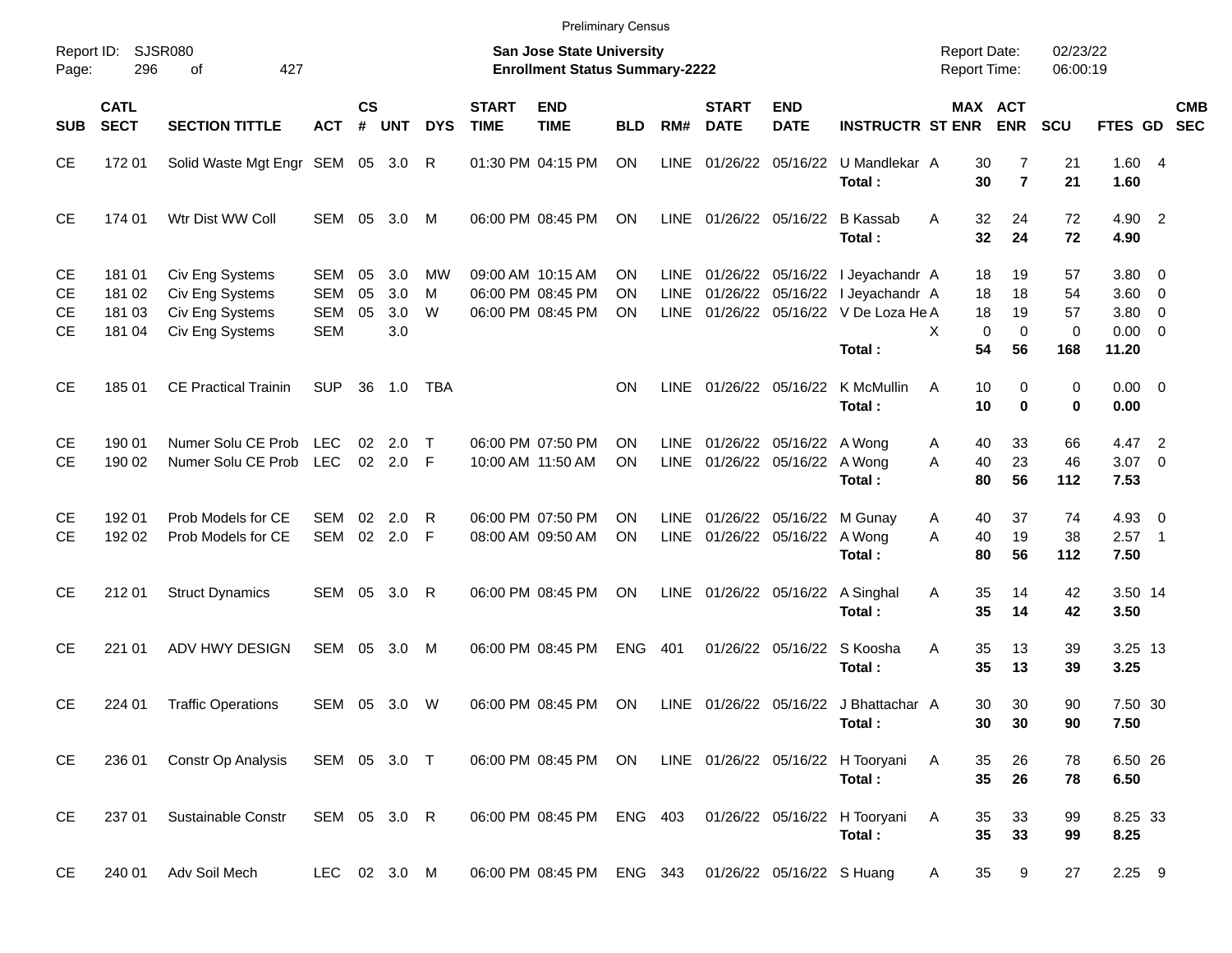|                        |                            |                                                    |                          |                |            |                 |                             | <b>Preliminary Census</b>                                                 |                 |                    |                             |                           |                         |                                            |                                  |                      |                  |                                  |
|------------------------|----------------------------|----------------------------------------------------|--------------------------|----------------|------------|-----------------|-----------------------------|---------------------------------------------------------------------------|-----------------|--------------------|-----------------------------|---------------------------|-------------------------|--------------------------------------------|----------------------------------|----------------------|------------------|----------------------------------|
| Report ID:<br>Page:    | 297                        | SJSR080<br>427<br>οf                               |                          |                |            |                 |                             | <b>San Jose State University</b><br><b>Enrollment Status Summary-2222</b> |                 |                    |                             |                           |                         | <b>Report Date:</b><br><b>Report Time:</b> |                                  | 02/23/22<br>06:00:19 |                  |                                  |
| <b>SUB</b>             | <b>CATL</b><br><b>SECT</b> | <b>SECTION TITTLE</b>                              | <b>ACT</b>               | <b>CS</b><br># | <b>UNT</b> | <b>DYS</b>      | <b>START</b><br><b>TIME</b> | <b>END</b><br><b>TIME</b>                                                 | <b>BLD</b>      | RM#                | <b>START</b><br><b>DATE</b> | <b>END</b><br><b>DATE</b> | <b>INSTRUCTR ST ENR</b> |                                            | <b>MAX ACT</b><br><b>ENR</b>     | SCU                  | FTES GD SEC      | <b>CMB</b>                       |
|                        |                            |                                                    |                          |                |            |                 |                             |                                                                           |                 |                    |                             |                           | Total:                  | 35                                         | 9                                | 27                   | 2.25             |                                  |
| <b>CE</b>              | 250 01                     | Model Water Res Engr SEM                           |                          |                | 05 3.0 W   |                 |                             | 06:00 PM 08:45 PM                                                         | <b>ENG</b>      | 401                | 01/26/22 05/16/22           |                           | W Wang<br>Total:        | A<br>35<br>35                              | 19<br>19                         | 57<br>57             | 4.70 18<br>4.70  |                                  |
| CE.                    | 265 01                     | Adv Seismic Design                                 | SEM 05                   |                | 3.0        | $\top$          |                             | 06:00 PM 08:45 PM                                                         | <b>ENG</b>      | 403                |                             | 01/26/22 05/16/22         | K McMullin<br>Total:    | 35<br>A<br>35                              | 12<br>12                         | 36<br>36             | 3.00 12<br>3.00  |                                  |
| <b>CE</b>              | 270 01                     | <b>Envr Pro Kinetics</b>                           | <b>SEM</b>               | 05             | 3.0        | R               |                             | 06:00 PM 08:45 PM                                                         | <b>ENG</b>      | 401                | 01/26/22                    | 05/16/22                  | S Bahrami<br>Total:     | A<br>35<br>35                              | $\overline{7}$<br>$\overline{7}$ | 21<br>21             | $1.75$ 7<br>1.75 |                                  |
| CE                     | 285 01                     | <b>CE Practical Trainin</b>                        | <b>SUP</b>               | 36             | 1.0        | <b>TBA</b>      |                             |                                                                           | ON              | <b>LINE</b>        | 01/26/22 05/16/22           |                           | K McMullin<br>Total:    | 10<br>A<br>10                              | -1<br>$\blacktriangleleft$       | 1<br>$\mathbf{1}$    | 0.08<br>0.08     | $\overline{\phantom{0}}$ 1       |
| <b>CE</b>              | 298 01                     | <b>Special Problems</b>                            | <b>SUP</b>               |                | 3.0        |                 |                             |                                                                           |                 |                    |                             |                           |                         | X<br>0                                     | 0                                | 0                    | 0.00             | $\overline{0}$                   |
| <b>CE</b>              | 298 02                     | <b>Special Problems</b>                            | <b>SUP</b>               | 25             | 3.0        | <b>TBA</b>      |                             |                                                                           | ON              | <b>LINE</b>        | 01/26/22                    | 05/16/22                  | A Al-Manasee A          |                                            | 3<br>-1                          | 3                    | 0.25             | -1                               |
| <b>CE</b>              | 298 03                     | <b>Special Problems</b>                            | <b>SUP</b>               | 25             | 3.0        | <b>TBA</b>      |                             |                                                                           | ON              | <b>LINE</b>        | 01/26/22 05/16/22           |                           |                         | 3<br>A                                     | 0                                | 0                    | 0.00             | - 0                              |
| <b>CE</b>              | 298 04                     | <b>Special Problems</b>                            | <b>SUP</b>               | 25             | 3.0        | <b>TBA</b>      |                             |                                                                           | <b>ON</b><br>ON | LINE               | 01/26/22                    | 05/16/22                  |                         | Α                                          | 3<br>0                           | 0                    | 0.00             | $\overline{0}$                   |
| <b>CE</b><br><b>CE</b> | 298 05<br>298 06           | <b>Special Problems</b><br><b>Special Problems</b> | <b>SUP</b><br><b>SUP</b> | 25<br>25       | 3.0<br>3.0 | <b>TBA</b><br>F |                             | 09:00 AM 12:00 PM                                                         | <b>ENG</b>      | <b>LINE</b><br>131 | 01/26/22 05/16/22           | 01/26/22 05/16/22         | K McMullin              | A<br>3<br>A                                | 3<br>0<br>-1                     | 0<br>3               | 0.00<br>0.25     | $\overline{0}$<br>$\overline{1}$ |
|                        |                            |                                                    |                          |                |            |                 |                             |                                                                           |                 |                    |                             |                           | Total:                  | 15                                         | $\mathbf{2}$                     | 6                    | 0.50             |                                  |
|                        |                            |                                                    |                          |                |            |                 |                             |                                                                           |                 |                    |                             |                           |                         |                                            |                                  |                      |                  |                                  |
| CE.                    | 299 01                     | <b>Masters Thesis</b>                              | <b>SUP</b>               | 25             | 3.0        | <b>TBA</b>      |                             |                                                                           | ON              | <b>LINE</b>        | 01/26/22                    | 05/16/22                  |                         | 3<br>A                                     | 0                                | 0                    | 0.00             | $\overline{0}$                   |
| <b>CE</b>              | 299 02                     | <b>Masters Thesis</b>                              | <b>SUP</b>               | 25             | 3.0        | <b>TBA</b>      |                             |                                                                           | ON              | <b>LINE</b>        | 01/26/22 05/16/22           |                           |                         | 3<br>A                                     | 0                                | 0                    | 0.00             | $\overline{0}$                   |
|                        |                            |                                                    |                          |                |            |                 |                             |                                                                           |                 |                    |                             |                           | Total:                  | 6                                          | $\bf{0}$                         | $\bf{0}$             | 0.00             |                                  |

**Department : Civil & Environmental Engineering** 

|     |     |       | 292.70                           |
|-----|-----|-------|----------------------------------|
| 406 | 353 | - 727 | 48.67                            |
|     |     |       | 202.75                           |
| 341 | 166 | 496   | 41.28                            |
|     |     |       | 2399 2000 4230<br>1652 1481 3007 |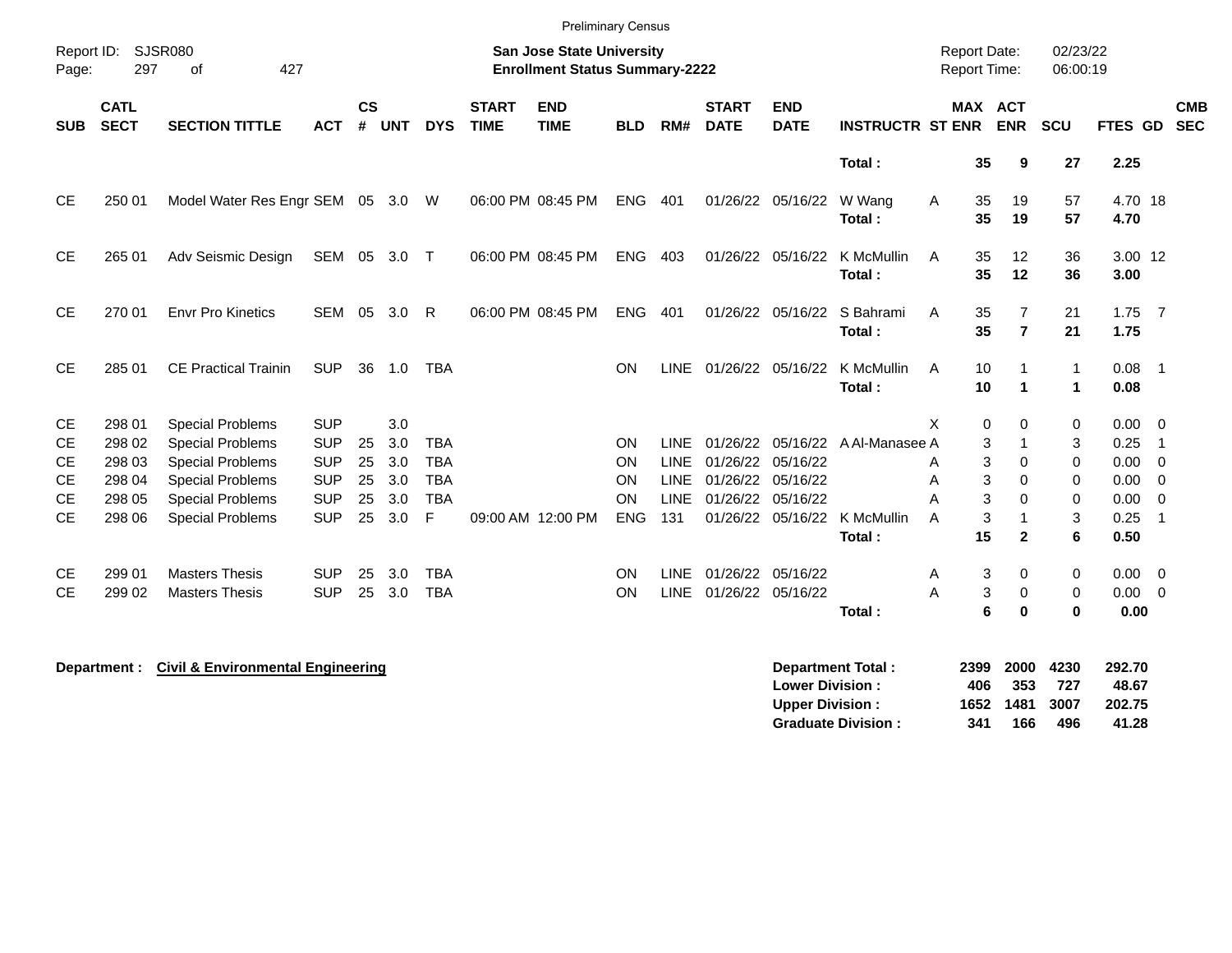|                                          | <b>Preliminary Census</b><br><b>SJSR080</b><br><b>San Jose State University</b><br>02/23/22<br><b>Report Date:</b><br><b>Enrollment Status Summary-2222</b> |            |                |            |              |                             |                           |                |     |                             |                            |                               |                  |             |            |                |                          |                          |
|------------------------------------------|-------------------------------------------------------------------------------------------------------------------------------------------------------------|------------|----------------|------------|--------------|-----------------------------|---------------------------|----------------|-----|-----------------------------|----------------------------|-------------------------------|------------------|-------------|------------|----------------|--------------------------|--------------------------|
| Report ID:<br>Page:                      | 427<br>298<br>оf                                                                                                                                            |            |                |            |              | Report Time:                |                           | 06:00:19       |     |                             |                            |                               |                  |             |            |                |                          |                          |
| <b>CATL</b><br><b>SECT</b><br><b>SUB</b> | <b>SECTION TITTLE</b>                                                                                                                                       | <b>ACT</b> | <b>CS</b><br># | <b>UNT</b> | <b>DYS</b>   | <b>START</b><br><b>TIME</b> | <b>END</b><br><b>TIME</b> | BLD            | RM# | <b>START</b><br><b>DATE</b> | <b>END</b><br><b>DATE</b>  | <b>INSTRUCTR ST ENR</b>       | MAX ACT          | <b>ENR</b>  | <b>SCU</b> | <b>FTES GD</b> |                          | <b>CMB</b><br><b>SEC</b> |
| College<br>Department :                  | <b>Engineering, College of</b><br><b>Computer Engineering</b>                                                                                               |            |                |            |              |                             |                           |                |     |                             |                            |                               |                  |             |            |                |                          |                          |
| CMPE 30 01                               | Programming Concept LEC                                                                                                                                     |            | 01             | 3.0        | MW           |                             | 12:00 PM 12:50 PM         | <b>ENG</b>     | 337 | 01/26/22                    | 05/16/22                   | F Mortezaie                   | 60<br>A          | 59          | 118        | 11.80          | - 0                      |                          |
| CMPE 30 02                               | <b>Programming Concept LAB</b>                                                                                                                              |            | 16             | 0.0        | R            |                             | 05:45 PM 08:35 PM         | <b>ENG</b>     | 489 | 01/26/22                    | 05/16/22                   | A Nareddy                     | 30<br>Α          | 29          | 29         | 0.00           | 0                        |                          |
| CMPE 30 03                               | Programming Concept LAB                                                                                                                                     |            | 16             | 0.0        | т            |                             | 05:45 PM 08:35 PM         | <b>ENG</b>     | 489 |                             |                            | 01/26/22 05/16/22 A Nareddy   | 30<br>Α          | 30          | 30         | 0.00           | 0                        |                          |
| CMPE 30 04                               | Programming Concept LEC                                                                                                                                     |            |                | 3.0        |              |                             |                           |                |     |                             |                            |                               | X<br>$\mathbf 0$ | $\mathbf 0$ | 0          | 0.00           | $\overline{0}$           |                          |
| CMPE 30 05                               | Programming Concept LAB                                                                                                                                     |            | 16             | 0.0        | $\mathsf{T}$ |                             | 04:30 PM 07:20 PM         | <b>ENG</b>     | 268 |                             | 01/26/22 05/16/22 Z Soni   |                               | 35<br>A          | 33          | 33         | 0.00           | $\overline{0}$           |                          |
| CMPE 30 06                               | Programming Concept LEC                                                                                                                                     |            | 01             | 3.0        | <b>TR</b>    |                             | 10:30 AM 11:20 AM         | <b>ENG</b>     | 343 |                             | 01/26/22 05/16/22          | L Lam                         | 35<br>A          | 33          | 66         | 6.60           | $\overline{0}$           |                          |
|                                          |                                                                                                                                                             |            |                |            |              |                             |                           |                |     |                             |                            | Total:                        | 190              | 184         | 276        | 18.40          |                          |                          |
| CMPE 50 01                               | Object Orient Concep LEC                                                                                                                                    |            | 01             | 3.0        | <b>TR</b>    |                             | 04:30 PM 05:20 PM         | <b>ENG</b>     | 337 |                             | 01/26/22 05/16/22          | C Tarng                       | 60<br>Α          | 36          | 72         | 7.20           | $\overline{\mathbf{0}}$  |                          |
| CMPE 50 02                               | Object Orient Concep LAB                                                                                                                                    |            | 16             | 0.0        | $\mathsf{T}$ |                             | 01:30 PM 04:20 PM         | <b>ENG</b>     | 489 | 01/26/22                    | 05/16/22                   | S Kulkarni                    | 30<br>A          | 23          | 23         | 0.00           | $\mathbf 0$              |                          |
| CMPE 50 03                               | Object Orient Concep LAB                                                                                                                                    |            | 16             | 0.0        | R            |                             | 01:30 PM 04:20 PM         | <b>ENG</b>     | 489 |                             |                            | 01/26/22 05/16/22 S Kulkarni  | 30<br>A          | 13          | 13         | 0.00           | $\overline{\mathbf{0}}$  |                          |
|                                          |                                                                                                                                                             |            |                |            |              |                             |                           |                |     |                             |                            | Total:                        | 120              | 72          | 108        | 7.20           |                          |                          |
| CMPE 102 01                              | Assembly Language PrSEM                                                                                                                                     |            | 04             | 3.0        | <b>TR</b>    |                             | 09:00 AM 10:15 AM         | <b>ENG</b>     | 325 |                             | 01/26/22 05/16/22          | F Mortezaie                   | 50<br>A          | 51          | 153        | 10.20          | $\overline{\mathbf{0}}$  |                          |
| CMPE 102 02                              | Assembly Language PrSEM                                                                                                                                     |            |                | 3.0        |              |                             |                           |                |     |                             |                            |                               | X<br>$\mathbf 0$ | $\mathbf 0$ | 0          | 0.00           | $\overline{\mathbf{0}}$  |                          |
| CMPE 102 03                              | Assembly Language PrSEM                                                                                                                                     |            | 04             | 3.0        | F            |                             | 04:30 PM 07:15 PM         | <b>ENG</b>     | 325 |                             | 01/26/22 05/16/22          | F Butt                        | A<br>50          | 48          | 144        | 9.60           | $\overline{0}$           |                          |
| CMPE 102 04                              | Assembly Language PrSEM                                                                                                                                     |            | 04             | 3.0        | MW           |                             | 10:30 AM 11:45 AM         | <b>BBC</b>     | 324 | 01/26/22                    | 05/16/22                   | L Lam                         | 50<br>A          | 51          | 153        | 10.20          | $\overline{0}$           |                          |
|                                          |                                                                                                                                                             |            |                |            |              |                             |                           |                |     |                             |                            | Total:                        | 150              | 150         | 450        | 30.00          |                          |                          |
| CMPE 110 01                              | <b>Electronics Comp</b>                                                                                                                                     | <b>LEC</b> | 01             | 3.0        | MW           |                             | 12:00 PM 12:50 PM         | <b>ENG</b>     | 341 | 01/26/22                    | 05/16/22                   | A Bindal                      | 50<br>Α          | 45          | 90         | 9.00           | $\overline{\mathbf{0}}$  |                          |
| CMPE 110 02                              | <b>Electronics Comp</b>                                                                                                                                     | LAB        | 16             | 0.0        | $\mathsf{T}$ |                             | 01:30 PM 04:20 PM         | <b>ENG</b>     | 286 | 01/26/22                    | 05/16/22                   | A Bindal                      | 25<br>A          | 21          | 21         | 0.00           | 0                        |                          |
| CMPE 110 03                              | <b>Electronics Comp</b>                                                                                                                                     | LAB        | 16             | 0.0        | $\mathsf{T}$ |                             | 04:40 PM 07:20 PM         | <b>ENG</b>     | 286 |                             | 01/26/22 05/16/22 A Bindal |                               | 25<br>А          | 24          | 24         | 0.00           | $\overline{\mathbf{0}}$  |                          |
|                                          |                                                                                                                                                             |            |                |            |              |                             |                           |                |     |                             |                            | Total:                        | 100              | 90          | 135        | 9.00           |                          |                          |
| CMPE 120 01                              | Computer Org & Arch SEM                                                                                                                                     |            | 04             | 3.0        | MW           |                             | 01:30 PM 02:45 PM         | <b>ENG</b>     | 337 |                             | 01/26/22 05/16/22          | J Ghofraniha A                | 50               | 34          | 102        | 6.80           | $\overline{\mathbf{0}}$  |                          |
| CMPE 120 02                              | Computer Org & Arch SEM                                                                                                                                     |            |                | 3.0        |              |                             |                           |                |     |                             |                            |                               | Х<br>0           | 0           | 0          | 0.00           | 0                        |                          |
| CMPE 120 03                              | Computer Org & Arch SEM                                                                                                                                     |            | 04             | 3.0        | MW           |                             | 03:00 PM 04:15 PM         | CL             | 310 |                             | 01/26/22 05/16/22          | K Li                          | 50<br>Α          | 30          | 90         | 6.00           | 0                        |                          |
|                                          |                                                                                                                                                             |            |                |            |              |                             |                           |                |     |                             |                            | Total:                        | 100              | 64          | 192        | 12.80          |                          |                          |
| CMPE 124 01                              | Digital Design I                                                                                                                                            | <b>SEM</b> | 01             | 3.0        | MW           |                             | 08:00 AM 08:50 AM         | ENG            | 325 |                             |                            | 01/26/22 05/16/22 H Ozemek    | 40<br>Α          | 17          | 34         | 3.40           | $\overline{0}$           |                          |
| CMPE 124 02                              | Digital Design I                                                                                                                                            | LAB        | 16             | 0.0        | M            |                             | 01:30 PM 04:20 PM         | ENG 278        |     |                             |                            | 01/26/22 05/16/22 H Ozemek    | 20<br>A          | 8           | 8          | $0.00 \t 0$    |                          |                          |
| CMPE 124 03                              | Digital Design I                                                                                                                                            | LAB        | 16             | 0.0        | W            |                             | 01:30 PM 04:20 PM         | ENG 278        |     |                             |                            | 01/26/22 05/16/22 H Ozemek    | 20<br>A          | 9           | 9          | 0.00           | $\overline{\mathbf{0}}$  |                          |
| CMPE 124 04                              | Digital Design I                                                                                                                                            | <b>SEM</b> | 01             | 3.0        | <b>MW</b>    |                             | 01:30 PM 02:20 PM         | ENG 325        |     |                             | 01/26/22 05/16/22 A Bindal |                               | 40<br>Α          | 22          | 44         | 4.40           | $\overline{\mathbf{0}}$  |                          |
| CMPE 124 05                              | Digital Design I                                                                                                                                            | LAB        | 16             | 0.0        | M            |                             | 02:30 PM 05:20 PM         | ENG            | 286 |                             |                            | 01/26/22 05/16/22 R Kuruvatti | 20<br>A          | 22          | 22         | 0.00           | $\overline{\phantom{0}}$ |                          |
| CMPE 124 06                              | Digital Design I                                                                                                                                            | LAB        | 16             | 0.0        | W            |                             | 02:30 PM 05:20 PM         | <b>ENG 286</b> |     |                             | 01/26/22 05/16/22          |                               | A<br>20          | $\mathbf 0$ | $\,0\,$    | $0.00 \t 0$    |                          |                          |
|                                          |                                                                                                                                                             |            |                |            |              |                             |                           |                |     |                             |                            | Total:                        | 160              | 78          | 117        | 7.80           |                          |                          |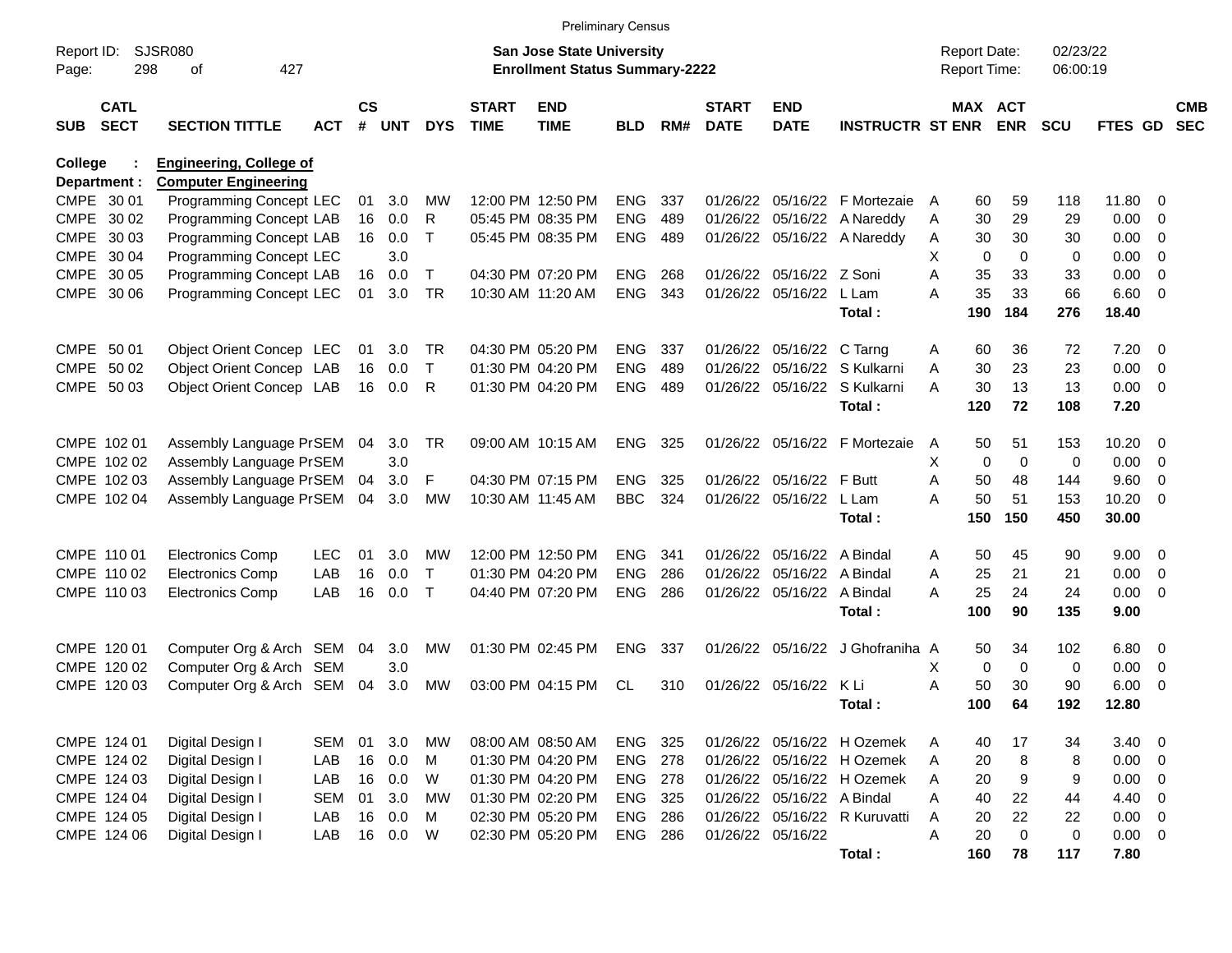|                                          | <b>Preliminary Census</b> |               |                             |               |              |                             |                                                                           |            |     |                                |                           |                                                |                                            |                         |                      |                  |                          |                          |
|------------------------------------------|---------------------------|---------------|-----------------------------|---------------|--------------|-----------------------------|---------------------------------------------------------------------------|------------|-----|--------------------------------|---------------------------|------------------------------------------------|--------------------------------------------|-------------------------|----------------------|------------------|--------------------------|--------------------------|
| Report ID:<br>299<br>Page:               | SJSR080<br>427<br>οf      |               |                             |               |              |                             | <b>San Jose State University</b><br><b>Enrollment Status Summary-2222</b> |            |     |                                |                           |                                                | <b>Report Date:</b><br><b>Report Time:</b> |                         | 02/23/22<br>06:00:19 |                  |                          |                          |
| <b>CATL</b><br><b>SECT</b><br><b>SUB</b> | <b>SECTION TITTLE</b>     | <b>ACT</b>    | $\mathsf{cs}$<br>$\pmb{\#}$ | <b>UNT</b>    | <b>DYS</b>   | <b>START</b><br><b>TIME</b> | <b>END</b><br><b>TIME</b>                                                 | <b>BLD</b> | RM# | <b>START</b><br><b>DATE</b>    | <b>END</b><br><b>DATE</b> | <b>INSTRUCTR ST ENR</b>                        |                                            | MAX ACT<br><b>ENR</b>   | SCU                  | FTES GD          |                          | <b>CMB</b><br><b>SEC</b> |
| CMPE 125 01                              | Digital Design 2          | <b>SEM</b>    | 04                          | 3.0           | <b>MW</b>    |                             | 10:30 AM 11:20 AM                                                         | <b>ENG</b> | 337 | 01/26/22                       | 05/16/22                  | J Ghofraniha A                                 | 75                                         | 48                      | 96                   | 9.60 0           |                          |                          |
| CMPE 125 02                              | Digital Design 2          | LAB           | 16                          | 0.0           | M            |                             | 02:30 PM 05:20 PM                                                         | <b>ENG</b> | 288 | 01/26/22                       |                           | 05/16/22 S Degloorkar A                        |                                            | 35<br>35                | 35                   | 0.00             | $\overline{0}$           |                          |
| CMPE 125 03                              | Digital Design 2          | LAB           | 16                          | 0.0           | M            |                             | 06:00 PM 08:50 PM                                                         | <b>ENG</b> | 288 | 01/26/22                       |                           | 05/16/22 S Degloorkar A                        | 35                                         | 13                      | 13                   | 0.00             | $\overline{0}$           |                          |
|                                          |                           |               |                             |               |              |                             |                                                                           |            |     |                                |                           | Total:                                         | 145                                        | 96                      | 144                  | 9.60             |                          |                          |
| CMPE 126 01                              | Alg & Data Str Des        | <b>LEC</b>    | 01                          | 3.0           | <b>TR</b>    |                             | 10:30 AM 11:20 AM                                                         | <b>ENG</b> | 325 | 01/26/22                       |                           | 05/16/22 G Saldamli                            | A<br>50                                    | 26                      | 52                   | $5.20 \ 0$       |                          |                          |
| CMPE 126 02                              | Alg & Data Str Des        | LAB           | 16                          | 0.0           | $\top$       |                             | 02:30 PM 05:20 PM                                                         | <b>ENG</b> | 206 | 01/26/22                       |                           | 05/16/22 S Lakkakula                           | A                                          | 25<br>26                | 26                   | 0.00             | $\overline{0}$           |                          |
| CMPE 126 03                              | Alg & Data Str Des        | LAB           | 16                          | 0.0           | $\mathsf{R}$ |                             | 02:30 PM 05:20 PM                                                         | <b>ENG</b> | 206 | 01/26/22                       | 05/16/22                  |                                                | 25<br>A                                    | 0                       | $\mathbf 0$          | 0.00             | $\overline{0}$           |                          |
| CMPE 126 04                              | Alg & Data Str Des        | <b>LEC</b>    | 01                          | 3.0           | <b>MW</b>    |                             | 01:30 PM 02:20 PM                                                         | <b>ENG</b> | 340 | 01/26/22                       |                           | 05/16/22 F Mortezaie                           | 40<br>A                                    | 29                      | 58                   | 5.80             | $\overline{0}$           |                          |
| CMPE 126 05                              | Alg & Data Str Des        | LAB           | 16                          | 0.0           | M            |                             | 10:00 AM 12:50 PM                                                         | <b>ENG</b> | 206 | 01/26/22                       | 05/16/22 V Shah           |                                                | 20<br>A                                    | 12                      | 12                   | 0.00             | $\overline{0}$           |                          |
| CMPE 126 06                              | Alg & Data Str Des        | LAB           | 16                          | 0.0           | W            |                             | 10:00 AM 12:45 PM                                                         | <b>ENG</b> | 206 | 01/26/22                       | 05/16/22 V Shah           |                                                | A<br>20                                    | 17                      | 17                   | 0.00             | $\overline{0}$           |                          |
|                                          |                           |               |                             |               |              |                             |                                                                           |            |     |                                |                           | Total:                                         | 180                                        | 110                     | 165                  | 11.00            |                          |                          |
| CMPE 127 01                              | Microproc Design 1        | <b>SEM</b>    | 04                          | 3.0           | МW           |                             | 09:00 AM 09:50 AM                                                         | <b>ENG</b> | 325 | 01/26/22                       |                           | 05/16/22 H Ozemek                              | 48<br>A                                    | 48                      | 96                   | 9.906            |                          |                          |
| CMPE 127 02                              | Microproc Design 1        | LAB           | 16                          | 0.0           | $\mathsf{T}$ |                             | 09:00 AM 11:45 AM                                                         | <b>ENG</b> | 268 | 01/26/22                       | 05/16/22                  | H Ozemek                                       | 24<br>A                                    | 24                      | 24                   | 0.00             | $\overline{0}$           |                          |
| CMPE 127 03                              | Microproc Design 1        | LAB           | 16                          | 0.0           | $\mathsf{T}$ |                             | 01:30 PM 04:20 PM                                                         | <b>ENG</b> | 268 | 01/26/22                       |                           | 05/16/22 H Ozemek                              | 24<br>A                                    | 24                      | 24                   | 0.00             | 6                        |                          |
| CMPE 127 04                              | Microproc Design 1        | <b>SEM</b>    | 04                          | 3.0           | MW           |                             | 08:00 AM 08:50 AM                                                         | <b>ENG</b> | 337 | 01/26/22                       |                           | 05/16/22 V Bhaskar                             | 48<br>A                                    | 23                      | 46                   | 4.80             | $\overline{4}$           |                          |
| CMPE 127 05                              | Microproc Design 1        | LAB           |                             | 0.0           |              |                             |                                                                           |            |     |                                |                           |                                                | X                                          | $\mathbf 0$<br>$\Omega$ | $\mathbf 0$          | 0.00             | $\overline{0}$           |                          |
| CMPE 127 06                              | Microproc Design 1        | LAB           | 16                          | 0.0           | W            |                             | 02:30 PM 05:20 PM                                                         | <b>ENG</b> | 268 |                                | 01/26/22 05/16/22 Z Soni  |                                                | A<br>24                                    | 23                      | 23                   | 0.004            |                          |                          |
|                                          |                           |               |                             |               |              |                             |                                                                           |            |     |                                |                           | Total:                                         | 168                                        | 142                     | 213                  | 14.70            |                          |                          |
| CMPE 130 01                              | Adv Alg Des               | <b>LEC</b>    | 02                          | 3.0           | <b>TR</b>    |                             | 01:30 PM 02:45 PM                                                         | <b>CL</b>  | 222 |                                | 01/26/22 05/16/22         | G Guzun<br>Total:                              | A<br>50                                    | 49<br>50<br>49          | 147<br>147           | 9.80 0<br>9.80   |                          |                          |
| CMPE 131 01                              | Software Engr I           | <b>SEM</b>    | 04                          | 3.0           | <b>TR</b>    |                             | 04:30 PM 05:45 PM                                                         | <b>ENG</b> | 331 | 01/26/22                       | 05/16/22 C Rojas          |                                                | Α                                          | 60<br>34                | 102                  | 6.80             | $\overline{\phantom{0}}$ |                          |
| CMPE 131 02                              | Software Engr I           | <b>SEM</b>    | 04                          | 3.0           | <b>TR</b>    |                             | 01:30 PM 02:45 PM                                                         | <b>ENG</b> | 337 | 01/26/22                       | 05/16/22                  | C Rojas                                        | A<br>50                                    | 49                      | 147                  | 9.80             | $\overline{0}$           |                          |
| CMPE 131 03                              | Software Engr I           | <b>SEM</b>    | 04                          | 3.0           | $\mathsf{R}$ |                             | 06:00 PM 08:45 PM                                                         | <b>ENG</b> | 325 | 01/26/22                       | 05/16/22                  | F Butt                                         | A<br>50                                    | 20                      | 60                   | 4.00             | $\overline{0}$           |                          |
| CMPE 131 04                              | Software Engr I           | <b>SEM</b>    | 04                          | 3.0           | W            |                             | 06:00 PM 08:45 PM                                                         | <b>ENG</b> | 325 | 01/26/22                       | 05/16/22                  | A Bond                                         | 50<br>A                                    | 50                      | 150                  | 10.00            | $\overline{\mathbf{0}}$  |                          |
|                                          |                           |               |                             |               |              |                             |                                                                           |            |     |                                |                           | Total:                                         | 210                                        | 153                     | 459                  | 30.60            |                          |                          |
| CMPE 132 01                              | Inf Security              |               |                             | SEM 04 3.0 TR |              |                             | 09:00 AM 10:15 AM                                                         | ON         |     | LINE 01/26/22 05/16/22 Y Park  |                           | Total:                                         | Α                                          | 50<br>43<br>50<br>43    | 129<br>129           | $8.60$ 0<br>8.60 |                          |                          |
| CMPE 133 01                              | Soft Eng II               | LEC           |                             | 01 3.0 M      |              |                             | 03:00 PM 05:45 PM                                                         | ON         |     | LINE 01/26/22 05/16/22 B Eswar |                           |                                                | 50<br>A                                    | 51                      | 153                  | $10.20 \t 0$     |                          |                          |
| CMPE 133 02                              | Soft Eng II               | LEC 01 3.0 T  |                             |               |              |                             | 06:00 PM 08:45 PM                                                         | ON.        |     | LINE 01/26/22 05/16/22 B Eswar |                           |                                                | 50<br>A                                    | 49                      | 147                  | 9.80 0           |                          |                          |
|                                          |                           |               |                             |               |              |                             |                                                                           |            |     |                                |                           | Total:                                         | 100                                        | 100                     | 300                  | 20.00            |                          |                          |
| CMPE 135 01                              | Obj Orient Anl Des        | SEM 04 3.0 TR |                             |               |              |                             | 01:30 PM 02:45 PM ON                                                      |            |     |                                |                           | LINE 01/26/22 05/16/22 R Nicholson A<br>Total: | 50                                         | 13<br>50<br>13          | 39<br>39             | 2.60 0<br>2.60   |                          |                          |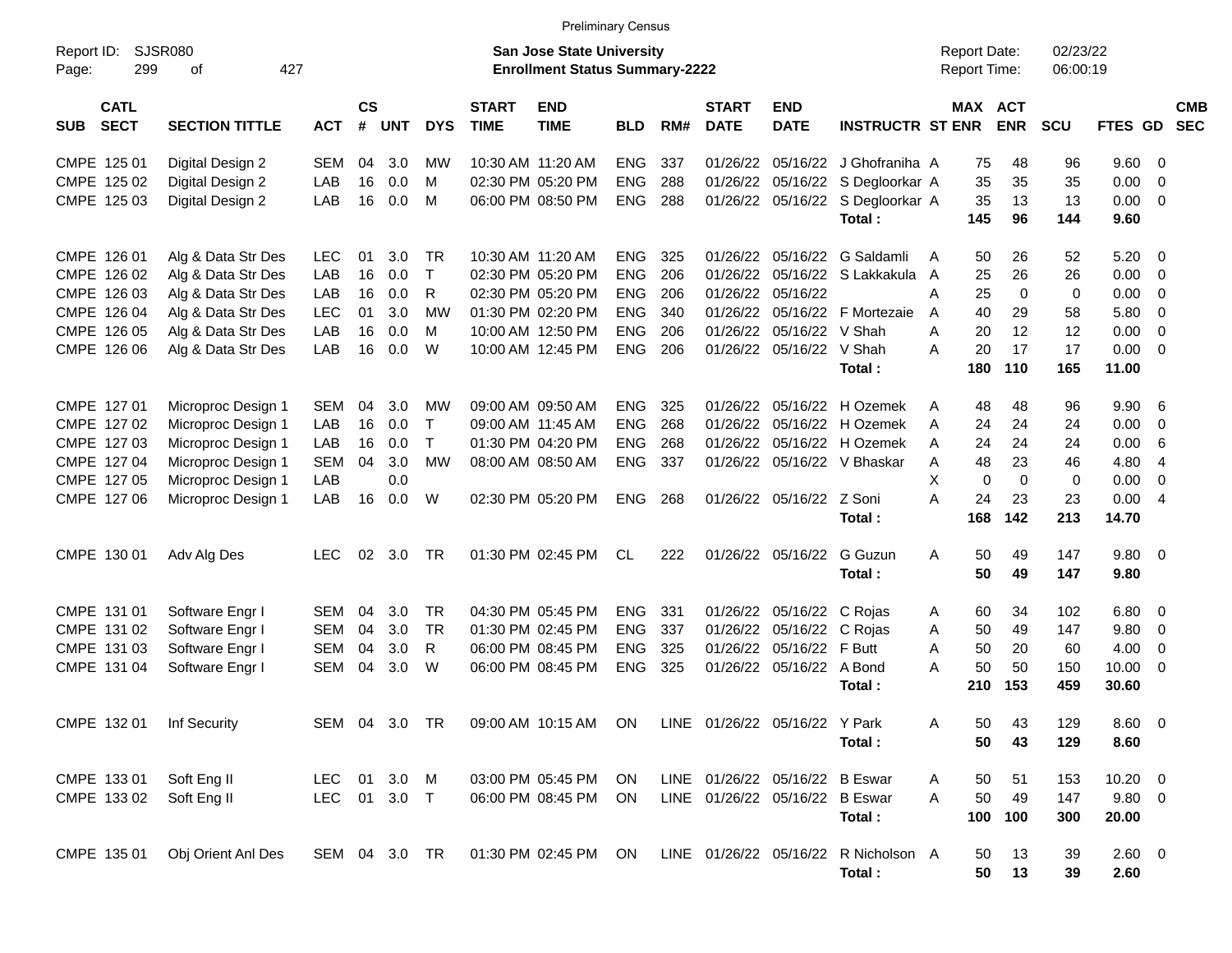|                                                                         | <b>Preliminary Census</b><br><b>SJSR080</b><br><b>San Jose State University</b><br>02/23/22<br><b>Report Date:</b>        |                          |                            |                                 |                              |                             |                                                                                                       |                                                                    |                                 |                                  |                                                                            |                                                                               |                                                            |                                   |                                   |                                               |                                               |                          |
|-------------------------------------------------------------------------|---------------------------------------------------------------------------------------------------------------------------|--------------------------|----------------------------|---------------------------------|------------------------------|-----------------------------|-------------------------------------------------------------------------------------------------------|--------------------------------------------------------------------|---------------------------------|----------------------------------|----------------------------------------------------------------------------|-------------------------------------------------------------------------------|------------------------------------------------------------|-----------------------------------|-----------------------------------|-----------------------------------------------|-----------------------------------------------|--------------------------|
| Report ID:<br>300<br>Page:                                              | 427<br>οf                                                                                                                 |                          |                            |                                 |                              |                             | <b>Enrollment Status Summary-2222</b>                                                                 |                                                                    |                                 |                                  |                                                                            |                                                                               | <b>Report Time:</b>                                        |                                   | 06:00:19                          |                                               |                                               |                          |
| <b>CATL</b><br><b>SECT</b><br><b>SUB</b>                                | <b>SECTION TITTLE</b>                                                                                                     | АСТ                      | $\mathsf{cs}$<br>#         | <b>UNT</b>                      | <b>DYS</b>                   | <b>START</b><br><b>TIME</b> | <b>END</b><br><b>TIME</b>                                                                             | <b>BLD</b>                                                         | RM#                             | <b>START</b><br><b>DATE</b>      | <b>END</b><br><b>DATE</b>                                                  | <b>INSTRUCTR ST ENR</b>                                                       | MAX ACT                                                    | <b>ENR</b>                        | <b>SCU</b>                        | FTES GD                                       |                                               | <b>CMB</b><br><b>SEC</b> |
| CMPE 137 01                                                             | Mobile Softwr Engr                                                                                                        | SEM                      | 05                         | 3.0                             | W                            |                             | 03:00 PM 05:45 PM                                                                                     | ΟN                                                                 | <b>LINE</b>                     |                                  | 01/26/22 05/16/22                                                          | <b>B</b> Eswar<br>Total:                                                      | 50<br>A<br>50                                              | 40<br>40                          | 120<br>120                        | $8.00 \t 0$<br>8.00                           |                                               |                          |
| CMPE 138 01                                                             | Database Systems I                                                                                                        | SEM                      | 04                         | 3.0                             | TR                           |                             | 04:30 PM 05:45 PM                                                                                     | ΟN                                                                 | <b>LINE</b>                     | 01/26/22 05/16/22                |                                                                            | K Li<br>Total:                                                                | 50<br>A<br>50                                              | 44<br>44                          | 132<br>132                        | 8.80 0<br>8.80                                |                                               |                          |
| CMPE 140 01<br>CMPE 140 02<br>CMPE 140 03                               | Comp Arch & Design<br>Comp Arch & Design<br>Comp Arch & Design                                                            | SEM<br>LAB<br>LAB        | 04<br>16<br>16             | 3.0<br>0.0<br>0.0               | МW<br>$\mathsf{T}$<br>$\top$ |                             | 03:00 PM 03:50 PM<br>03:00 PM 05:45 PM<br>08:30 AM 11:20 AM                                           | <b>ENG</b><br><b>ENG</b><br><b>ENG</b>                             | 337<br>288<br>288               | 01/26/22                         | 01/26/22 05/16/22 H Wang<br>05/16/22<br>01/26/22 05/16/22                  | H Wang<br>H Wang<br>Total:                                                    | 78<br>A<br>28<br>A<br>28<br>A<br>134                       | 42<br>13<br>29<br>84              | 84<br>13<br>29<br>126             | 8.40 0<br>0.00<br>0.00<br>8.40                | 0<br>$\overline{0}$                           |                          |
| CMPE 142 01<br>CMPE 142 02                                              | <b>Operating Systems</b><br><b>Operating Systems</b>                                                                      | SEM<br>SEM               | 04<br>04                   | 3.0 <sub>2</sub><br>3.0         | F<br>МW                      |                             | 12:00 PM 02:45 PM<br>01:30 PM 02:45 PM                                                                | ON<br>ON                                                           | LINE<br><b>LINE</b>             | 01/26/22                         | 01/26/22 05/16/22 H Wang<br>05/16/22                                       | J Gomez<br>Total:                                                             | Α<br>50<br>50<br>A<br>100                                  | 27<br>13<br>40                    | 81<br>39<br>120                   | 5.40<br>2.60<br>8.00                          | $\overline{\phantom{0}}$<br>- 0               |                          |
| CMPE 146 01<br>CMPE 146 02<br>CMPE 146 03<br>CMPE 146 04<br>CMPE 146 05 | RT Embedded CoDes SEM<br>RT Embedded CoDes LAB<br>RT Embedded CoDes SEM<br>RT Embedded CoDes LAB<br>RT Embedded CoDes LAB |                          | 04<br>16<br>04<br>16<br>16 | 3.0<br>0.0<br>3.0<br>0.0<br>0.0 | F<br>M<br>МW<br>M<br>W       |                             | 08:00 AM 09:40 AM<br>06:00 PM 08:45 PM<br>01:30 PM 02:20 PM<br>03:00 PM 05:50 PM<br>03:00 PM 05:50 PM | <b>ENG</b><br><b>ENG</b><br><b>ENG</b><br><b>ENG</b><br><b>ENG</b> | 325<br>405<br>339<br>405<br>405 | 01/26/22<br>01/26/22<br>01/26/22 | 01/26/22 05/16/22<br>05/16/22<br>05/16/22<br>05/16/22<br>01/26/22 05/16/22 | P Kang<br>P Kang<br>W Wu<br>W Wu<br>W Wu<br>Total:                            | 30<br>A<br>30<br>Α<br>48<br>A<br>24<br>Α<br>24<br>A<br>156 | 21<br>21<br>30<br>18<br>12<br>102 | 42<br>21<br>60<br>18<br>12<br>153 | 4.20<br>0.00<br>6.00<br>0.00<br>0.00<br>10.20 | $\overline{\mathbf{0}}$<br>0<br>0<br>0<br>- 0 |                          |
| CMPE 148 01<br>CMPE 148 02<br>CMPE 148 03                               | Computer Networks I<br>Computer Networks I<br>Computer Networks I                                                         | SEM<br>SEM<br>SEM        | 04<br>04<br>04             | 3.0<br>3.0<br>3.0               | <b>TR</b><br>МW<br>R         |                             | 10:30 AM 11:45 AM<br>04:30 PM 05:45 PM<br>06:00 PM 08:45 PM                                           | <b>ENG</b><br><b>ENG</b><br><b>ENG</b>                             | 337<br>337<br>337               | 01/26/22<br>01/26/22<br>01/26/22 | 05/16/22<br>05/16/22<br>05/16/22                                           | M Agumbe SurA<br>S Silberman A<br>A Bond<br>Total:                            | 50<br>50<br>50<br>Α<br>150                                 | 54<br>49<br>37<br>140             | 162<br>147<br>111<br>420          | 10.80<br>9.80<br>7.40<br>28.00                | $\overline{\mathbf{0}}$<br>0<br>0             |                          |
| CMPE 152 01                                                             | <b>Compiler Design</b>                                                                                                    | <b>LEC</b>               | 01                         | 3.0                             | TR                           |                             | 03:00 PM 04:15 PM                                                                                     | ΟN                                                                 | <b>LINE</b>                     | 01/26/22                         | 05/16/22                                                                   | R Nicholson A<br>Total:                                                       | 60<br>60                                                   | 44<br>44                          | 132<br>132                        | 8.80<br>8.80                                  | $\overline{\phantom{0}}$                      |                          |
| CMPE 165 01<br>CMPE 165 02                                              | SW Eng Process Mng SEM 05<br>SW Eng Process Mng SEM 05 3.0 T                                                              |                          |                            | 3.0                             | M                            |                             | 06:00 PM 08:45 PM<br>06:00 PM 08:45 PM                                                                | ON<br><b>ON</b>                                                    | <b>LINE</b>                     |                                  | 01/26/22 05/16/22 B Eswar<br>LINE 01/26/22 05/16/22 H Meng                 | Total:                                                                        | 50<br>Α<br>50<br>A<br>100                                  | 55<br>48<br>103                   | 165<br>144<br>309                 | 11.00 0<br>9.60 0<br>20.60                    |                                               |                          |
| CMPE 172 01<br>CMPE 172 02                                              | <b>Enterprise Software</b><br><b>Enterprise Software</b>                                                                  | <b>LEC</b><br><b>LEC</b> |                            | 02 3.0<br>02 3.0 R              | M                            |                             | 06:00 PM 08:45 PM<br>06:00 PM 08:45 PM                                                                | ON<br>ON.                                                          |                                 |                                  |                                                                            | LINE 01/26/22 05/16/22 P Nguyen<br>LINE 01/26/22 05/16/22 V Bhaskar<br>Total: | 50<br>Α<br>A<br>50<br>100                                  | 52<br>20<br>72                    | 156<br>60<br>216                  | $10.40 \ 0$<br>$4.00 \ 0$<br>14.40            |                                               |                          |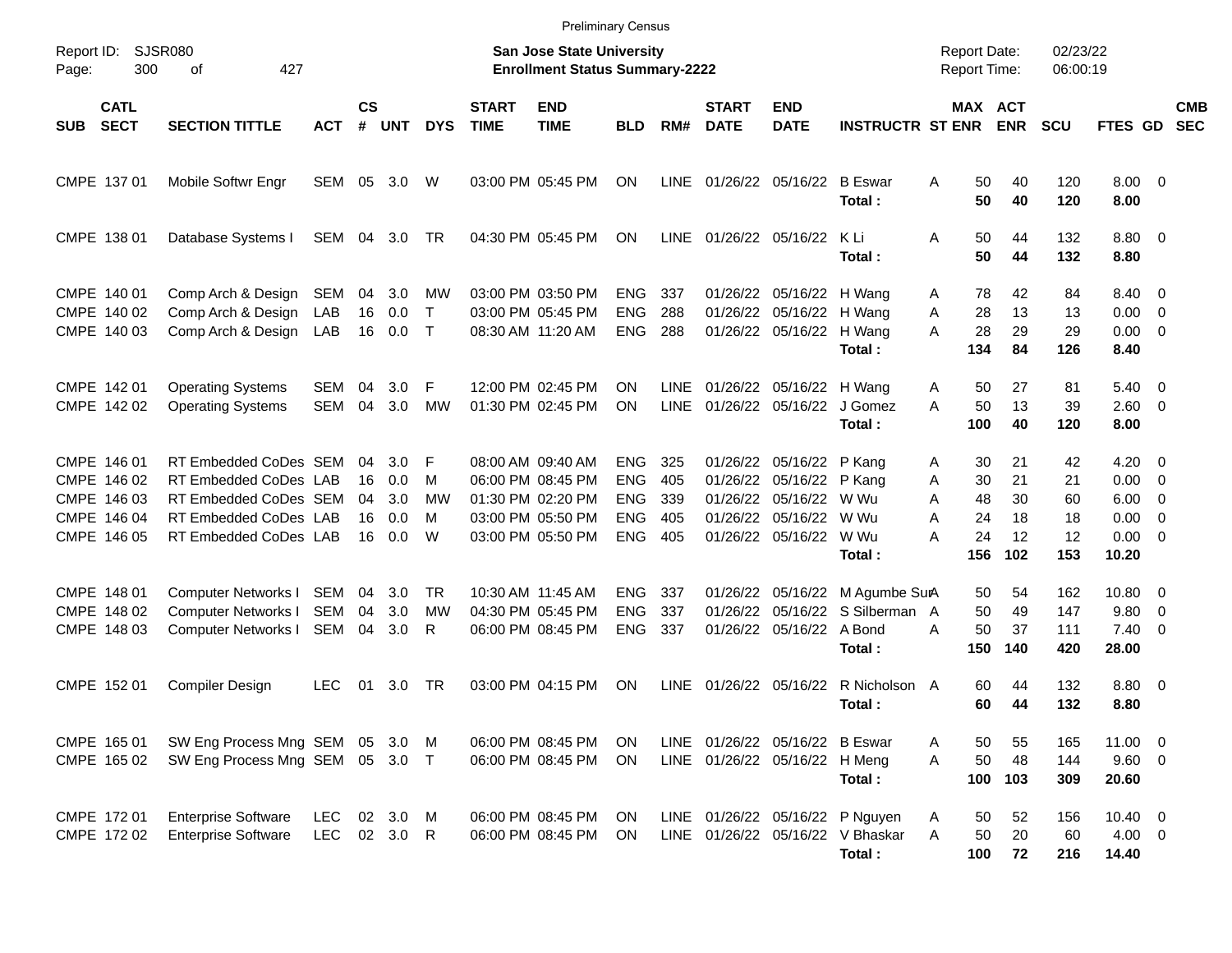|                     |                            | <b>Preliminary Census</b><br><b>SJSR080</b><br><b>San Jose State University</b> |            |                   |            |              |                             |                                       |            |             |                             |                           |                                       |   |                   |                                     |                      |                     |                |            |
|---------------------|----------------------------|---------------------------------------------------------------------------------|------------|-------------------|------------|--------------|-----------------------------|---------------------------------------|------------|-------------|-----------------------------|---------------------------|---------------------------------------|---|-------------------|-------------------------------------|----------------------|---------------------|----------------|------------|
| Report ID:<br>Page: | 301                        | 427<br>of                                                                       |            |                   |            |              |                             | <b>Enrollment Status Summary-2222</b> |            |             |                             |                           |                                       |   |                   | <b>Report Date:</b><br>Report Time: | 02/23/22<br>06:00:19 |                     |                |            |
| <b>SUB</b>          | <b>CATL</b><br><b>SECT</b> | <b>SECTION TITTLE</b>                                                           | <b>ACT</b> | <b>CS</b><br>$\#$ | <b>UNT</b> | <b>DYS</b>   | <b>START</b><br><b>TIME</b> | <b>END</b><br><b>TIME</b>             | <b>BLD</b> | RM#         | <b>START</b><br><b>DATE</b> | <b>END</b><br><b>DATE</b> | <b>INSTRUCTR ST ENR</b>               |   |                   | MAX ACT<br><b>ENR</b>               | SCU                  | FTES GD SEC         |                | <b>CMB</b> |
|                     | CMPE 180 01                | <b>Individual Studies</b>                                                       | <b>SUP</b> | 36                | 3.0        | TBA          |                             |                                       |            |             | 01/26/22                    | 05/16/22 B Eswar          |                                       | A | 15                | 7                                   | 21                   | 1.40                | 0 <sup>o</sup> |            |
| SE                  | 180 01                     | <b>Individual Studies</b>                                                       | <b>SUP</b> | 36                | 3.0        | <b>TBA</b>   |                             |                                       |            |             | 01/26/22                    | 05/16/22                  | <b>B</b> Eswar                        | Α | $\mathbf 0$       | $\mathbf 0$                         | $\mathbf 0$          | 0.00                | $0\,C$         |            |
|                     | CMPE 180 02                | <b>Individual Studies</b>                                                       | <b>SUP</b> | 36                | 1.0        | <b>TBA</b>   |                             |                                       | ON         | <b>LINE</b> |                             |                           | 01/26/22 05/16/22 R Fatoohi           | A | 15                | 2                                   | 2                    | 0.13                | 0 <sup>o</sup> |            |
| SE                  | 180 02                     | <b>Individual Studies</b>                                                       | <b>SUP</b> | 36                | 1.0        | <b>TBA</b>   |                             |                                       | ΟN         | <b>LINE</b> |                             |                           | 01/26/22 05/16/22 R Fatoohi<br>Total: | Α | $\mathbf 0$<br>30 | $\mathbf 0$<br>9                    | 0<br>23              | 0.00<br>1.53        | $0\,C$         |            |
|                     |                            | CMPE 180A 01 Data Struc/Alg C++                                                 | <b>LEC</b> | 01                | $3.0$ T    |              |                             | 06:00 PM 08:45 PM                     | <b>ENG</b> | 337         |                             | 01/26/22 05/16/22         | J Gomez<br>Total:                     | A | 60<br>60          | 38<br>38                            | 114<br>114           | 9.50 38<br>9.50     |                |            |
|                     |                            |                                                                                 |            |                   |            |              |                             |                                       |            |             |                             |                           |                                       |   |                   |                                     |                      |                     |                |            |
|                     |                            | CMPE 180B 01 Database Systems                                                   | <b>LEC</b> | 01                | 3.0        | TR           |                             | 04:30 PM 05:45 PM                     | <b>ON</b>  | LINE        | 01/26/22 05/16/22           |                           | KLi<br>Total:                         | A | 50<br>50          | 31<br>31                            | 93<br>93             | 7.75 31<br>7.75     |                |            |
|                     |                            | CMPE 180C 01 Operating Systems                                                  | <b>LEC</b> | 01                | 3.0        | -F           |                             | 01:00 PM 03:45 PM                     | <b>ENG</b> | 337         |                             | 01/26/22 05/16/22         | J Ghofraniha A<br>Total:              |   | 70<br>70          | 43<br>43                            | 129<br>129           | 10.75 43<br>10.75   |                |            |
|                     |                            |                                                                                 |            |                   |            |              |                             |                                       |            |             |                             |                           |                                       |   |                   |                                     |                      |                     |                |            |
|                     |                            | CMPE 180D 01 Digital Design                                                     | <b>LEC</b> |                   | 3.0        |              |                             |                                       |            |             |                             |                           | Total:                                | X | 0<br>$\bf{0}$     | 0<br>$\bf{0}$                       | 0<br>$\bf{0}$        | $0.00 \t 0$<br>0.00 |                |            |
|                     | CMPE 183 01                | Crypto & Blockchain                                                             | <b>LEC</b> | 02                | 3.0        | R            |                             | 06:00 PM 08:45 PM                     | <b>ON</b>  | <b>LINE</b> | 01/26/22 05/16/22           |                           | G Saldamli<br>Total:                  | A | 40<br>40          | 40<br>40                            | 120<br>120           | $8.00 \t 0$<br>8.00 |                |            |
|                     | CMPE 187 01                | Soft Quality Engr                                                               | SEM        | 04                | 3.0        | $\mathsf{R}$ |                             | 06:00 PM 08:45 PM                     | ΟN         | <b>LINE</b> |                             | 01/26/22 05/16/22 Z Gao   |                                       | A | 90                | 89                                  | 267                  | 17.80 0             |                |            |
|                     | CMPE 187 02                | Soft Quality Engr                                                               | <b>SEM</b> | 04                | 3.0        | W            |                             | 03:00 PM 05:45 PM                     | ΟN         | <b>LINE</b> | 01/26/22                    | 05/16/22 Z Gao            |                                       | A | 30                | 39                                  | 117                  | 7.80 0              |                |            |
|                     |                            |                                                                                 |            |                   |            |              |                             |                                       |            |             |                             |                           | Total:                                |   | 120               | 128                                 | 384                  | 25.60               |                |            |
|                     | CMPE 188 01                | Machine Learn/BD                                                                | <b>LEC</b> | 02                | 3.0        | <b>TR</b>    |                             | 01:30 PM 02:45 PM                     | <b>ENG</b> | 325         |                             | 01/26/22 05/16/22         | J Jetcheva<br>Total:                  | A | 40<br>40          | 39<br>39                            | 117<br>117           | 7.80 0<br>7.80      |                |            |
|                     |                            | CMPE 195A 01 Sr Design Project                                                  | LAB        | 16                | 2.0        | W            |                             | 06:00 PM 08:45 PM                     | <b>ENG</b> | 337         |                             | 01/26/22 05/16/22         | W Wu                                  | A | 70                | 63                                  | 126                  | 8.40 0              |                |            |
|                     |                            |                                                                                 |            |                   |            |              |                             |                                       |            |             |                             |                           | Total:                                |   | 70                | 63                                  | 126                  | 8.40                |                |            |
|                     |                            | CMPE 195B 01 Sr Design Project II                                               | LAB        |                   | 16 3.0 W   |              |                             | 06:00 PM 08:45 PM                     | ENG 337    |             |                             | 01/26/22 05/16/22         | W Wu<br>Total:                        | Α | 70<br>70          | 64<br>64                            | 192<br>192           | 12.80 0<br>12.80    |                |            |
|                     |                            | CMPE 195E 01 Sr Design Project                                                  | LAB        |                   | 16  1.0  W |              |                             | 06:00 PM 08:45 PM                     | ENG 337    |             |                             | 01/26/22 05/16/22         | W Wu<br>Total:                        | A | 90<br>90          | 53<br>53                            | 53<br>53             | $3.53$ 0<br>3.53    |                |            |
|                     |                            | CMPE 195F 01 Snr Design Proj II                                                 | LAB        |                   | 16 3.0 W   |              |                             | 06:00 PM 08:45 PM                     | ENG 337    |             |                             | 01/26/22 05/16/22         | W Wu<br>Total:                        | Α | 75<br>75          | 53<br>53                            | 159<br>159           | $10.60$ 0<br>10.60  |                |            |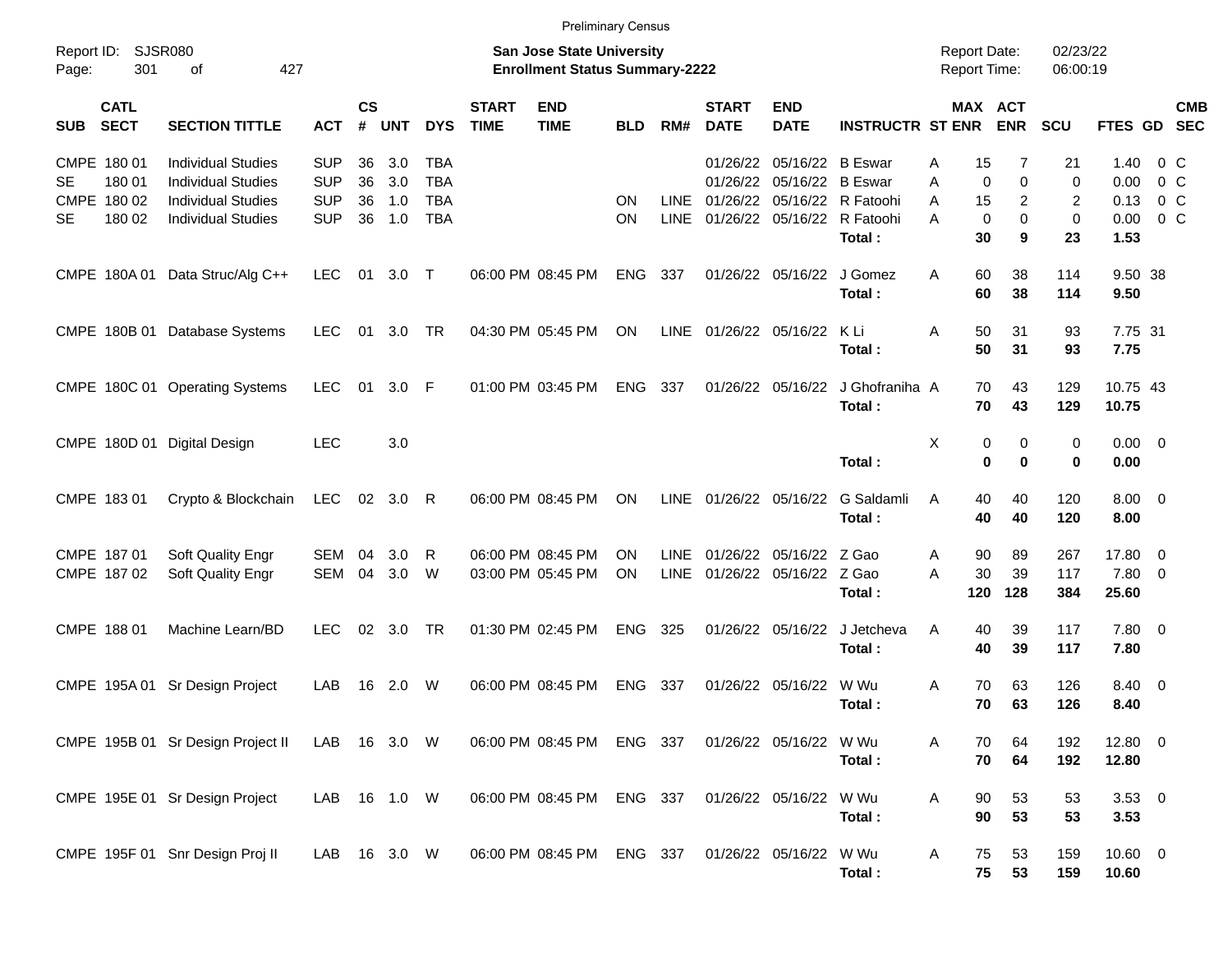|                                           | <b>Preliminary Census</b><br><b>SJSR080</b><br>02/23/22<br><b>San Jose State University</b><br><b>Report Date:</b> |                                                                        |                                        |                |                   |             |                             |                                                             |                                        |                   |                             |                                           |                                            |             |                         |                              |                              |                                          |                         |                          |
|-------------------------------------------|--------------------------------------------------------------------------------------------------------------------|------------------------------------------------------------------------|----------------------------------------|----------------|-------------------|-------------|-----------------------------|-------------------------------------------------------------|----------------------------------------|-------------------|-----------------------------|-------------------------------------------|--------------------------------------------|-------------|-------------------------|------------------------------|------------------------------|------------------------------------------|-------------------------|--------------------------|
| Report ID:<br>Page:                       | 302                                                                                                                | 427<br>of                                                              |                                        |                |                   |             |                             | <b>Enrollment Status Summary-2222</b>                       |                                        |                   |                             |                                           |                                            |             |                         | Report Time:                 | 06:00:19                     |                                          |                         |                          |
| <b>SUB</b>                                | <b>CATL</b><br><b>SECT</b>                                                                                         | <b>SECTION TITTLE</b>                                                  | <b>ACT</b>                             | <b>CS</b><br># | <b>UNT</b>        | <b>DYS</b>  | <b>START</b><br><b>TIME</b> | <b>END</b><br><b>TIME</b>                                   | <b>BLD</b>                             | RM#               | <b>START</b><br><b>DATE</b> | <b>END</b><br><b>DATE</b>                 | <b>INSTRUCTR ST ENR</b>                    |             |                         | MAX ACT<br><b>ENR</b>        | SCU                          | FTES GD                                  |                         | <b>CMB</b><br><b>SEC</b> |
| CMPE 200 01<br>CMPE 200 02                |                                                                                                                    | Comp Architecture<br><b>Comp Architecture</b>                          | <b>LEC</b><br>LEC                      | 01             | 3.0<br>3.0        | M           |                             | 06:30 PM 09:15 PM                                           | <b>ENG</b>                             | 337               |                             | 01/26/22 05/16/22                         | B Yu<br>Total :                            | Α<br>X      | 50<br>$\mathbf 0$<br>50 | 35<br>$\mathbf 0$<br>35      | 105<br>$\pmb{0}$<br>105      | 8.75 35<br>$0.00 \t 0$<br>8.75           |                         |                          |
| CMPE 202 01<br>CMPE 202 02<br>CMPE 202 03 |                                                                                                                    | SW Systems Engr<br>SW Systems Engr<br>SW Systems Engr                  | <b>LEC</b><br><b>LEC</b><br><b>LEC</b> | 01<br>01<br>01 | 3.0<br>3.0<br>3.0 | S<br>S<br>R |                             | 12:00 PM 02:45 PM<br>09:00 AM 11:45 AM<br>06:00 PM 08:45 PM | <b>ENG</b><br><b>ENG</b><br><b>ENG</b> | 337<br>189<br>331 | 01/26/22<br>01/26/22        | 01/26/22 05/16/22<br>05/16/22<br>05/16/22 | P Nguyen<br>G Vinodh<br>G Vinodh<br>Total: | A<br>A<br>A | 60<br>75<br>75<br>210   | 32<br>75<br>75<br>182        | 96<br>225<br>225<br>546      | 8.00 32<br>18.75 75<br>18.75 75<br>45.50 |                         |                          |
| CMPE 206 01                               |                                                                                                                    | Comp Netwk Design                                                      | <b>LEC</b>                             | 01             | 3.0               | TR          |                             | 03:00 PM 04:15 PM                                           | ΟN                                     | <b>LINE</b>       |                             | 01/26/22 05/16/22                         | Y Edalat<br>Total:                         | A           | 50<br>50                | 25<br>25                     | 75<br>75                     | 6.25 25<br>6.25                          |                         |                          |
| CMPE 207 01                               |                                                                                                                    | Net Prog & Appl                                                        | <b>LEC</b>                             | 04             | 3.0               | W           |                             | 06:00 PM 08:45 PM                                           | ΟN                                     | <b>LINE</b>       |                             | 01/26/22 05/16/22                         | Y Edalat<br>Total:                         | A           | 50<br>50                | 19<br>19                     | 57<br>57                     | 4.75 19<br>4.75                          |                         |                          |
| CMPE 209 01                               |                                                                                                                    | Network Security & A LEC                                               |                                        | -01            | 3.0               | $\top$      |                             | 03:00 PM 05:45 PM                                           | <b>ENG</b>                             | 343               |                             | 01/26/22 05/16/22                         | G Saldamli<br>Total:                       | A           | 50<br>50                | 38<br>38                     | 114<br>114                   | 9.50 38<br>9.50                          |                         |                          |
| CMPE 220 01<br>CMPE 220 02                |                                                                                                                    | <b>System Software</b><br><b>System Software</b>                       | <b>LEC</b><br><b>LEC</b>               | 01             | 3.0<br>3.0        | W           |                             | 03:00 PM 05:45 PM                                           | ON                                     | <b>LINE</b>       | 01/26/22 05/16/22           |                                           | W Yu<br>Total:                             | Α<br>X      | 50<br>$\mathbf 0$<br>50 | 53<br>$\mathbf 0$<br>53      | 159<br>$\mathbf 0$<br>159    | 13.25 53<br>$0.00 \t 0$<br>13.25         |                         |                          |
| CMPE 226 01                               |                                                                                                                    | Database Design                                                        | <b>LEC</b>                             | 01             | 3.0               | $\top$      |                             | 03:00 PM 05:45 PM                                           | ON                                     | <b>LINE</b>       |                             | 01/26/22 05/16/22                         | S Shim<br>Total:                           | A           | 40<br>40                | 11<br>11                     | 33<br>33                     | 2.75 11<br>2.75                          |                         |                          |
| CMPE 240 01<br>CMPE 240 02<br>CMPE 240 03 |                                                                                                                    | Adv Comp Design<br>Adv Comp Design<br>Adv Comp Design                  | <b>LEC</b><br><b>LEC</b><br><b>LEC</b> | 01<br>01       | 3.0<br>3.0<br>3.0 | MW<br>T     |                             | 01:30 PM 02:45 PM<br>03:00 PM 05:45 PM                      | <b>ENG</b>                             | 301               | 01/26/22                    | 01/26/22 05/16/22<br>05/16/22             | H Li<br>Total:                             | Χ<br>Α<br>Α | 0<br>40<br>40<br>80     | 0<br>38<br>$\mathbf 0$<br>38 | $\pmb{0}$<br>114<br>0<br>114 | $0.00 \t 0$<br>9.50 38<br>0.00<br>9.50   | $\overline{\mathbf{0}}$ |                          |
|                                           |                                                                                                                    | CMPE 242 01 Embedded HW Design LEC 01 3.0 MW 03:00 PM 04:15 PM ENG 325 |                                        |                |                   |             |                             |                                                             |                                        |                   |                             | 01/26/22 05/16/22 HLi                     | Total:                                     |             | 40<br>40                | 12<br>12                     | 36<br>36                     | 3.00 12<br>3.00                          |                         |                          |
| CMPE 243 01                               |                                                                                                                    | Embedded Syst Apps LEC 01 3.0 T                                        |                                        |                |                   |             |                             | 06:00 PM 08:45 PM ENG 329                                   |                                        |                   |                             | 01/26/22 05/16/22 P Kang                  | Total:                                     | A           | 45<br>45                | 27<br>27                     | 81<br>81                     | 6.75 27<br>6.75                          |                         |                          |
| CMPE 249 01                               |                                                                                                                    | IA Systems                                                             | <b>SEM</b>                             |                | $3.0\,$           |             |                             |                                                             |                                        |                   |                             |                                           | Total:                                     | X           | 0<br>$\pmb{0}$          | 0<br>$\pmb{0}$               | $\pmb{0}$<br>0               | $0.00 \t 0$<br>0.00                      |                         |                          |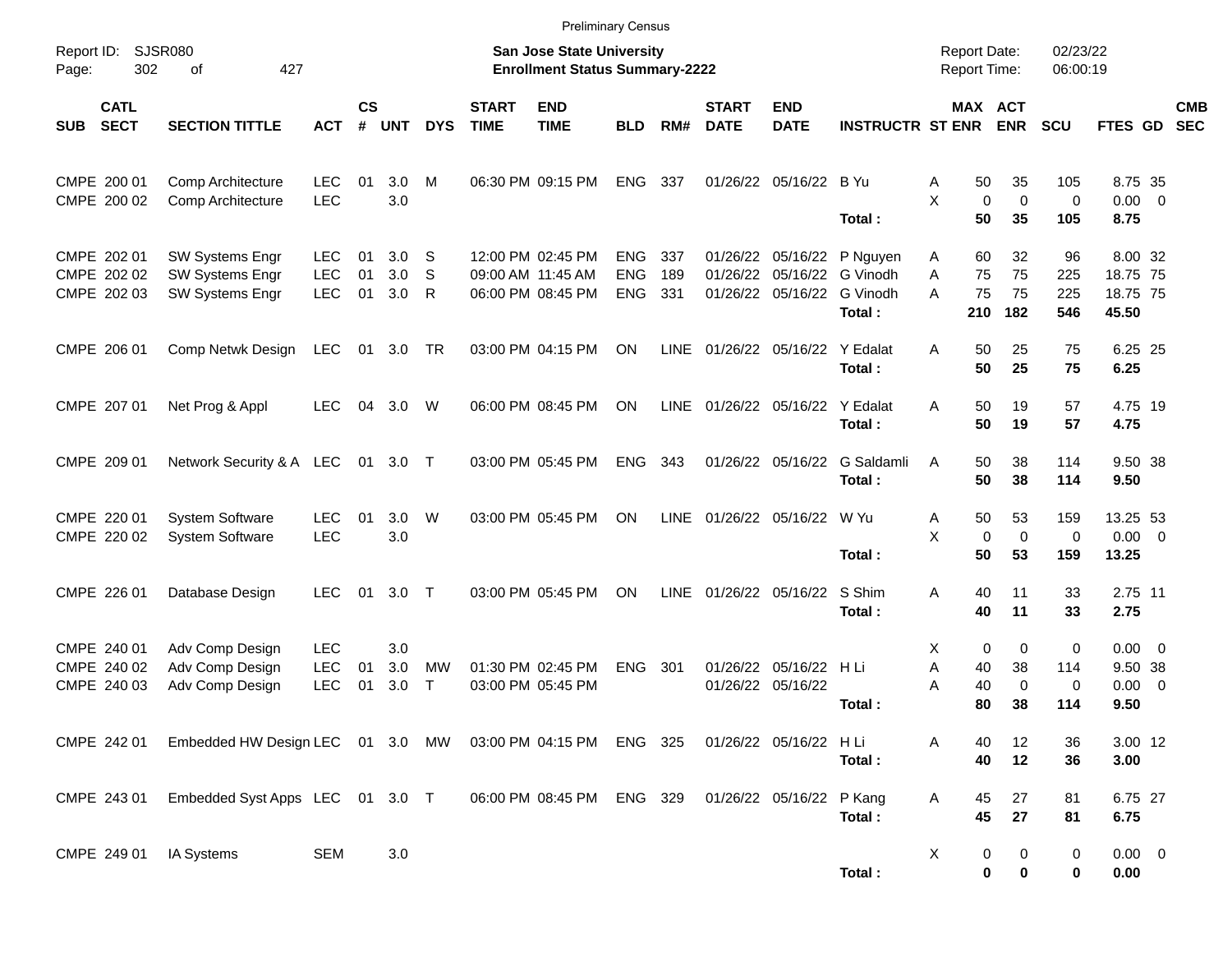|                                                          | <b>Preliminary Census</b><br><b>SJSR080</b><br><b>San Jose State University</b><br>02/23/22<br><b>Report Date:</b> |                                                      |                      |                          |                                                     |                             |                                                                                  |                                               |                          |                             |                                                                               |                                                                       |             |                             |                                     |                                 |                                                       |                          |
|----------------------------------------------------------|--------------------------------------------------------------------------------------------------------------------|------------------------------------------------------|----------------------|--------------------------|-----------------------------------------------------|-----------------------------|----------------------------------------------------------------------------------|-----------------------------------------------|--------------------------|-----------------------------|-------------------------------------------------------------------------------|-----------------------------------------------------------------------|-------------|-----------------------------|-------------------------------------|---------------------------------|-------------------------------------------------------|--------------------------|
| Report ID:<br>303<br>Page:                               | 427<br>of                                                                                                          |                                                      |                      |                          |                                                     |                             | <b>Enrollment Status Summary-2222</b>                                            |                                               |                          |                             |                                                                               |                                                                       |             | Report Time:                |                                     | 06:00:19                        |                                                       |                          |
| <b>CATL</b><br><b>SECT</b><br>SUB                        | <b>SECTION TITTLE</b>                                                                                              | <b>ACT</b>                                           | $\mathsf{cs}$<br>#   | <b>UNT</b>               | <b>DYS</b>                                          | <b>START</b><br><b>TIME</b> | <b>END</b><br><b>TIME</b>                                                        | <b>BLD</b>                                    | RM#                      | <b>START</b><br><b>DATE</b> | <b>END</b><br><b>DATE</b>                                                     | <b>INSTRUCTR ST ENR</b>                                               |             | MAX ACT                     | <b>ENR</b>                          | <b>SCU</b>                      | <b>FTES GD</b>                                        | <b>CMB</b><br><b>SEC</b> |
| CMPE 252 01<br>CMPE 252 02                               | Art Intl & Data Engr<br>Art Intl & Data Engr                                                                       | <b>LEC</b><br><b>LEC</b>                             | 02<br>02             | 3.0<br>3.0               | TR.<br>$\mathsf{T}$                                 |                             | 10:30 AM 11:45 AM<br>06:00 PM 08:45 PM                                           | ΟN<br>ΟN                                      | LINE<br><b>LINE</b>      |                             |                                                                               | 01/26/22 05/16/22 J Jetcheva<br>01/26/22 05/16/22 S Tiomkin<br>Total: | A<br>A      | 50<br>50<br>100             | 45<br>37<br>82                      | 135<br>111<br>246               | 11.25 45<br>9.25 37<br>20.50                          |                          |
| CMPE 255 01<br>CMPE 255 02<br>CMPE 255 03<br>CMPE 255 04 | Data Mining<br>Data Mining<br>Data Mining<br>Data Mining                                                           | <b>LEC</b><br><b>LEC</b><br><b>LEC</b><br><b>LEC</b> | 02<br>02<br>02<br>02 | 3.0<br>3.0<br>3.0<br>3.0 | <b>TR</b><br><b>MW</b><br>$\mathsf{T}$<br><b>TR</b> |                             | 09:00 AM 10:15 AM<br>10:30 AM 11:45 AM<br>06:00 PM 08:45 PM<br>01:30 PM 02:45 PM | <b>ENG</b><br>CL.<br><b>ENG</b><br><b>ENG</b> | 337<br>222<br>333<br>341 | 01/26/22<br>01/26/22        | 01/26/22 05/16/22 C Rojas<br>05/16/22<br>05/16/22 S Aung<br>01/26/22 05/16/22 | M Agumbe SurA<br>K Liu<br>Total:                                      | Α<br>A<br>A | 50<br>50<br>50<br>50<br>200 | 50<br>60<br>60<br>42<br>212         | 150<br>180<br>180<br>126<br>636 | 12.50 50<br>15.00 60<br>15.00 60<br>10.50 42<br>53.00 |                          |
| CMPE 256 01                                              | Adv Data Mining                                                                                                    | LEC.                                                 | 01                   | 3.0                      | TR.                                                 |                             | 10:30 AM 11:45 AM                                                                | <b>ON</b>                                     | <b>LINE</b>              | 01/26/22 05/16/22           |                                                                               | <b>G</b> Guzun<br>Total:                                              | A           | 40<br>40                    | 33<br>33                            | 99<br>99                        | 8.25 33<br>8.25                                       |                          |
| CMPE 257 01<br>CMPE 257 02                               | Machine Learning<br><b>Machine Learning</b>                                                                        | LEC.<br><b>LEC</b>                                   | 01<br>01             | 3.0<br>3.0               | $\mathsf{R}$<br>W                                   |                             | 03:00 PM 05:45 PM<br>06:00 PM 08:45 PM                                           | <b>ENG</b><br><b>ENG</b>                      | 343<br>301               |                             | 01/26/22 05/16/22 S Shim<br>01/26/22 05/16/22                                 | C Mukherjee A<br>Total:                                               | A           | 60<br>40<br>100             | 58<br>37<br>95                      | 174<br>111<br>285               | 14.50 58<br>9.25 37<br>23.75                          |                          |
| CMPE 258 01<br>CMPE 258 02                               | Deep Learning<br>Deep Learning                                                                                     | <b>LEC</b><br><b>LEC</b>                             | 01                   | 3.0<br>3.0               | $\top$                                              |                             | 03:00 PM 05:45 PM                                                                | <b>ON</b>                                     | <b>LINE</b>              |                             | 01/26/22 05/16/22 H Li                                                        | Total:                                                                | Χ<br>A      | 0<br>50<br>50               | 0<br>52<br>52                       | 0<br>156<br>156                 | $0.00 \t 0$<br>13.00 52<br>13.00                      |                          |
| CMPE 260 01                                              | Reinforcmnt Learning LEC                                                                                           |                                                      |                      | 02 3.0 R                 |                                                     |                             | 06:00 PM 08:45 PM                                                                | <b>ENG</b>                                    | 339                      |                             | 01/26/22 05/16/22                                                             | S Tiomkin<br>Total:                                                   | A           | 50<br>50                    | 19<br>19                            | 57<br>57                        | 4.75 19<br>4.75                                       |                          |
| CMPE 266 01                                              | Big Data Eng/Analyt                                                                                                | <b>LEC</b>                                           | 01                   | 3.0                      | -R                                                  |                             | 03:00 PM 05:45 PM                                                                | ΟN                                            | LINE                     | 01/26/22 05/16/22           |                                                                               | W Yu<br>Total:                                                        | A           | 60<br>60                    | 50<br>50                            | 150<br>150                      | 12.50 50<br>12.50                                     |                          |
| CMPE 272 01<br>CMPE 272 02                               | <b>Enterprise SW Plat</b><br><b>Enterprise SW Plat</b><br>CMPE 272 03 Enterprise SW Plat                           | <b>LEC</b><br><b>LEC</b><br><b>LEC</b>               | 01<br>01             | 3.0<br>3.0<br>3.0        | W<br>S                                              |                             | 06:00 PM 08:45 PM<br>09:15 AM 12:00 PM                                           | ΟN<br>ON                                      | <b>LINE</b><br>LINE      | 01/26/22                    | 05/16/22<br>01/26/22 05/16/22 R Sinn                                          | R Ranjan<br>Total:                                                    | A<br>A<br>X | 90<br>60<br>$\pmb{0}$       | 117<br>41<br>$\mathbf 0$<br>150 158 | 351<br>123<br>0<br>474          | 29.25117<br>10.25 41<br>$0.00 \t 0$<br>39.50          |                          |
| CMPE 273 01                                              | <b>Ent Dist Systems</b>                                                                                            | LEC 01 3.0 F                                         |                      |                          |                                                     |                             | 03:00 PM 05:45 PM ON                                                             |                                               |                          |                             | LINE 01/26/22 05/16/22 S Shim                                                 | Total:                                                                | A           | 90<br>90                    | 85<br>85                            | 255<br>255                      | 21.25 85<br>21.25                                     |                          |
| CMPE 274 01                                              | <b>Bus Intel Tech</b>                                                                                              | LEC 04 3.0 T                                         |                      |                          |                                                     |                             | 03:00 PM 05:45 PM ON                                                             |                                               |                          | LINE 01/26/22 05/16/22      |                                                                               | W Yu<br>Total:                                                        | A           | 75<br>75                    | 73<br>73                            | 219<br>219                      | 18.25 73<br>18.25                                     |                          |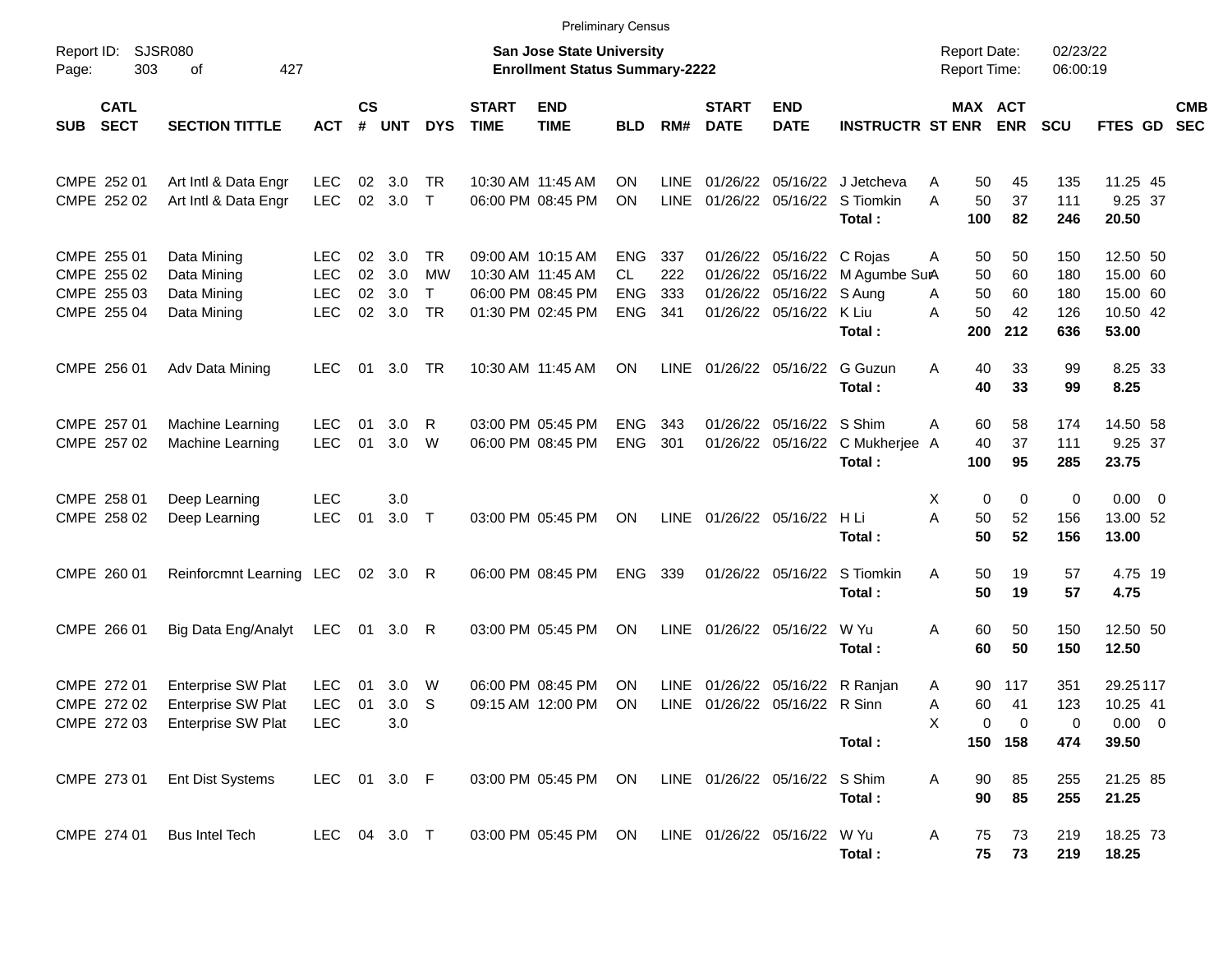|                                          |                                                 |                          |                    |                         |              |                             |                                                                           | <b>Preliminary Census</b> |                     |                             |                                                    |                                                 |                                            |                       |                      |                                 |            |
|------------------------------------------|-------------------------------------------------|--------------------------|--------------------|-------------------------|--------------|-----------------------------|---------------------------------------------------------------------------|---------------------------|---------------------|-----------------------------|----------------------------------------------------|-------------------------------------------------|--------------------------------------------|-----------------------|----------------------|---------------------------------|------------|
| Report ID:<br>Page:                      | SJSR080<br>304<br>427<br>οf                     |                          |                    |                         |              |                             | <b>San Jose State University</b><br><b>Enrollment Status Summary-2222</b> |                           |                     |                             |                                                    |                                                 | <b>Report Date:</b><br><b>Report Time:</b> |                       | 02/23/22<br>06:00:19 |                                 |            |
| <b>CATL</b><br><b>SECT</b><br><b>SUB</b> | <b>SECTION TITTLE</b>                           | <b>ACT</b>               | $\mathsf{cs}$<br># | <b>UNT</b>              | <b>DYS</b>   | <b>START</b><br><b>TIME</b> | <b>END</b><br><b>TIME</b>                                                 | <b>BLD</b>                | RM#                 | <b>START</b><br><b>DATE</b> | <b>END</b><br><b>DATE</b>                          | <b>INSTRUCTR ST ENR</b>                         |                                            | MAX ACT<br><b>ENR</b> | <b>SCU</b>           | FTES GD SEC                     | <b>CMB</b> |
| CMPE 275 01                              | Enterprise App Dev                              | <b>LEC</b>               | 01                 | 3.0                     | R            |                             | 06:00 PM 08:45 PM                                                         | <b>ENG</b>                | 329                 | 01/26/22                    | 05/16/22 C Zhang                                   |                                                 | 40<br>Α                                    | 43                    | 129                  | 10.75 43                        |            |
| CMPE 275 02                              | Enterprise App Dev                              | <b>LEC</b>               | 01                 | 3.0                     | W            |                             | 06:00 PM 08:45 PM                                                         | <b>ENG</b>                | 343                 |                             | 01/26/22 05/16/22 J Gash                           | Total:                                          | 40<br>A<br>80                              | 40<br>83              | 120<br>249           | 10.00 40<br>20.75               |            |
| CMPE 277 01                              | Smartphone App Dev LEC                          |                          |                    | 01 3.0                  | R            |                             | 06:00 PM 08:45 PM                                                         | <b>ON</b>                 |                     |                             | LINE 01/26/22 05/16/22 A Rayes                     | Total:                                          | 60<br>A<br>60                              | 25<br>25              | 75<br>75             | 6.25 25<br>6.25                 |            |
| CMPE 279 01                              | <b>SW Security Techs</b>                        | <b>LEC</b>               | 01                 | 3.0                     | W            |                             | 06:00 PM 08:45 PM                                                         | <b>ON</b>                 |                     |                             | LINE 01/26/22 05/16/22 M Larkin                    | Total:                                          | 65<br>A<br>65                              | 65<br>65              | 195<br>195           | 16.25 65<br>16.25               |            |
| CMPE 280 01                              | Web UI Design                                   | <b>LEC</b>               | 01                 | 3.0                     | R            |                             | 06:00 PM 08:45 PM                                                         | <b>ON</b>                 |                     |                             |                                                    | LINE 01/26/22 05/16/22 C Vuppalapat A<br>Total: | 50<br>50                                   | 47<br>47              | 141<br>141           | 11.75 47<br>11.75               |            |
| CMPE 281 02                              | <b>Cloud Technologies</b>                       | <b>LEC</b>               |                    | 01 3.0 T                |              |                             | 06:00 PM 08:45 PM                                                         | <b>ON</b>                 | <b>LINE</b>         |                             | 01/26/22 05/16/22 Z Gao                            | Total:                                          | 60<br>A<br>60                              | 81<br>81              | 243<br>243           | 20.25 81<br>20.25               |            |
| CMPE 283 01                              | Virtual Technologies                            | <b>LEC</b>               |                    | 01 3.0                  | R            |                             | 06:00 PM 08:45 PM                                                         | <b>ON</b>                 | <b>LINE</b>         |                             | 01/26/22 05/16/22 M Larkin                         | Total:                                          | 50<br>A<br>50                              | 48<br>48              | 144<br>144           | 12.00 48<br>12.00               |            |
| CMPE 285 01                              | Sw Engr Processes                               | <b>LEC</b>               |                    | 01 3.0                  | M            |                             | 06:00 PM 08:45 PM                                                         | <b>ON</b>                 | <b>LINE</b>         |                             | 01/26/22 05/16/22 R Sinn                           | Total:                                          | 60<br>A<br>60                              | 63<br>63              | 189<br>189           | 15.75 63<br>15.75               |            |
| CMPE 286 01                              | Internet of Things                              | <b>LEC</b>               | 02                 | 3.0                     | M            |                             | 06:00 PM 08:45 PM                                                         | <b>ON</b>                 | <b>LINE</b>         |                             | 01/26/22 05/16/22 A Rayes                          | Total:                                          | 50<br>A<br>50                              | 45<br>45              | 135<br>135           | 11.25 45<br>11.25               |            |
| CMPE 287 01<br>CMPE 287 02               | <b>SW Qual Assur Test</b><br>SW Qual Assur Test | <b>LEC</b><br><b>LEC</b> | 01<br>01           | 3.0 <sub>2</sub><br>3.0 | R<br>W       |                             | 06:00 PM 08:45 PM<br>03:00 PM 05:45 PM                                    | <b>ON</b><br><b>ON</b>    | LINE<br><b>LINE</b> |                             | 01/26/22 05/16/22 Z Gao<br>01/26/22 05/16/22 Z Gao | Total:                                          | 60<br>A<br>30<br>A<br>90                   | 57<br>32<br>89        | 171<br>96<br>267     | 14.25 57<br>8.00 32<br>22.25    |            |
| CMPE 294 01                              | <b>CMPE Seminar</b>                             | <b>SEM</b>               |                    | 3.0                     |              |                             |                                                                           |                           |                     |                             |                                                    |                                                 | X<br>0                                     | 0                     | 0                    | $0.00 \t 0$                     |            |
| CMPE 294 02                              | <b>CMPE Seminar</b>                             | <b>SEM</b>               |                    | 3.0                     |              |                             |                                                                           |                           |                     |                             |                                                    |                                                 | 0<br>х                                     | 0                     | 0                    | 0.00<br>$\overline{\mathbf{0}}$ |            |
| CMPE 294 03                              | <b>CMPE Seminar</b>                             | SEM                      |                    | 3.0                     |              |                             |                                                                           |                           |                     |                             |                                                    |                                                 | Χ<br>0                                     | 0                     | 0                    | $0.00 \t 0$                     |            |
| CMPE 294 04                              | <b>CMPE Seminar</b>                             | SEM                      |                    | 3.0                     |              |                             |                                                                           |                           |                     |                             |                                                    |                                                 | Χ<br>0                                     | 0                     | 0                    | $0.00 \t 0$                     |            |
| CMPE 294 05                              | <b>CMPE Seminar</b>                             | SEM                      |                    | 3.0                     |              |                             |                                                                           |                           |                     |                             |                                                    |                                                 | Χ<br>0                                     | 0                     | 0                    | $0.00 \t 0$                     |            |
| CMPE 294 06                              | <b>CMPE Seminar</b>                             | SEM                      |                    | 3.0                     |              |                             |                                                                           |                           |                     |                             |                                                    |                                                 | Χ<br>0                                     | 0                     | 0                    | $0.00 \t 0$                     |            |
| CMPE 294 07                              | <b>CMPE Seminar</b>                             | <b>SEM</b>               |                    | 3.0                     |              |                             |                                                                           |                           |                     |                             |                                                    |                                                 | X<br>0                                     | 0                     | 0                    | $0.00 \t 0$                     |            |
| CMPE 294 08                              | <b>CMPE Seminar</b>                             | SEM                      | 04                 | 3.0                     | W            |                             | 12:00 PM 02:45 PM                                                         | ENG                       | 405                 |                             |                                                    | 01/26/22 05/16/22 T Chatterjee                  | A<br>25                                    | 23                    | 69                   | 5.75 23                         |            |
| CMPE 294 09                              | <b>CMPE Seminar</b>                             | SEM                      | 04                 | 3.0                     | $\mathsf{R}$ |                             | 12:00 PM 02:45 PM                                                         | ENG 405                   |                     |                             | 01/26/22 05/16/22 R Bruce                          |                                                 | 25<br>A                                    | 21                    | 63                   | 5.25 21                         |            |
| CMPE 294 10                              | <b>CMPE Seminar</b>                             | <b>SEM</b>               |                    | 3.0                     |              |                             |                                                                           |                           |                     |                             |                                                    |                                                 | Х<br>0                                     | 0                     | 0                    | $0.00 \t 0$                     |            |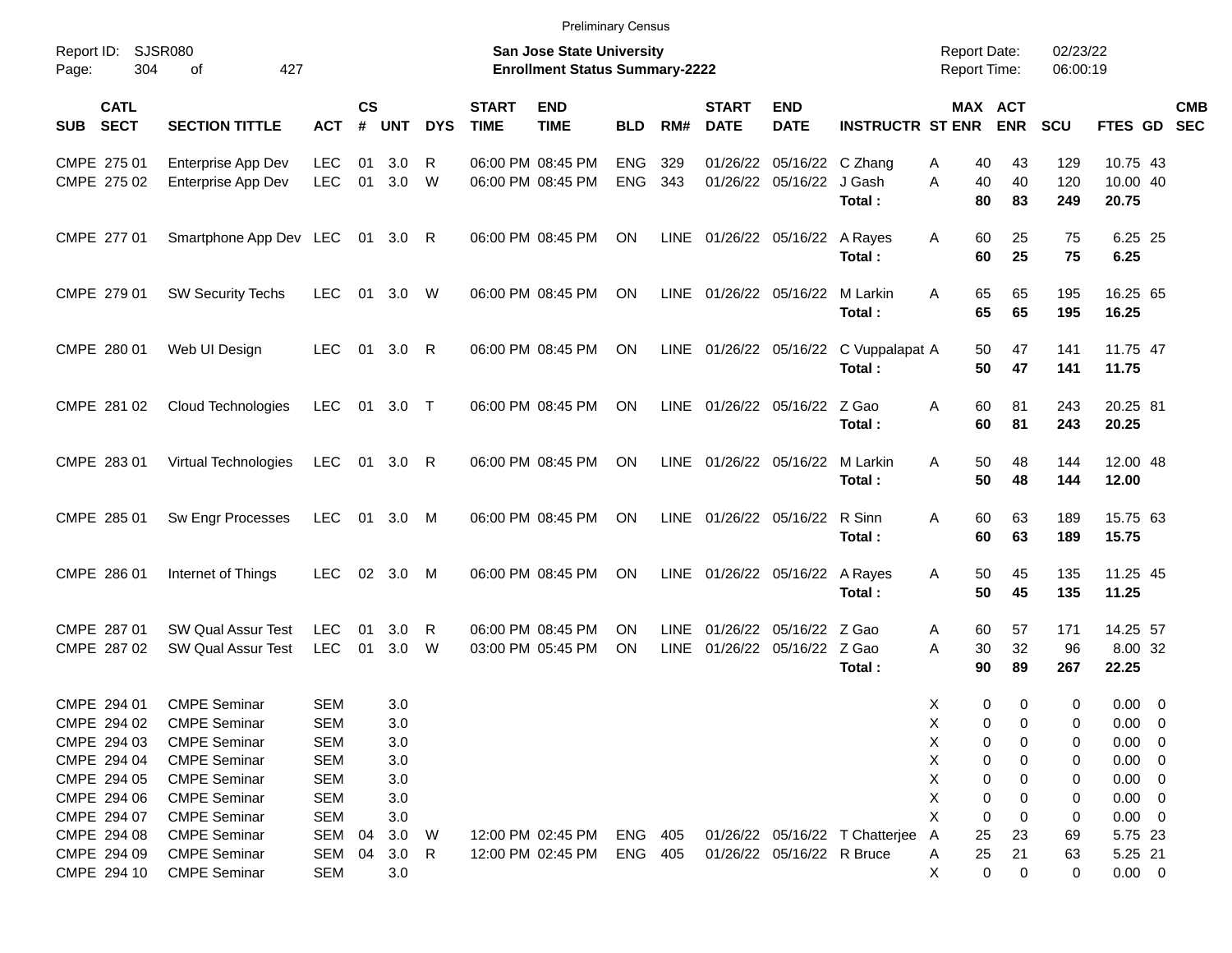|                                          |                                  |            |                         |            |              |                             |                                                                           | <b>Preliminary Census</b> |             |                             |                           |                          |   |                                     |                |                        |                 |                            |                          |
|------------------------------------------|----------------------------------|------------|-------------------------|------------|--------------|-----------------------------|---------------------------------------------------------------------------|---------------------------|-------------|-----------------------------|---------------------------|--------------------------|---|-------------------------------------|----------------|------------------------|-----------------|----------------------------|--------------------------|
| Report ID:<br>305<br>Page:               | <b>SJSR080</b><br>427<br>οf      |            |                         |            |              |                             | <b>San Jose State University</b><br><b>Enrollment Status Summary-2222</b> |                           |             |                             |                           |                          |   | <b>Report Date:</b><br>Report Time: |                | 02/23/22<br>06:00:19   |                 |                            |                          |
| <b>CATL</b><br><b>SECT</b><br><b>SUB</b> | <b>SECTION TITTLE</b>            | <b>ACT</b> | <b>CS</b><br>$\pmb{\#}$ | <b>UNT</b> | <b>DYS</b>   | <b>START</b><br><b>TIME</b> | <b>END</b><br><b>TIME</b>                                                 | <b>BLD</b>                | RM#         | <b>START</b><br><b>DATE</b> | <b>END</b><br><b>DATE</b> | <b>INSTRUCTR ST ENR</b>  |   | MAX ACT                             | <b>ENR</b>     | <b>SCU</b>             | <b>FTES GD</b>  |                            | <b>CMB</b><br><b>SEC</b> |
| CMPE 294 11                              | <b>CMPE Seminar</b>              | <b>SEM</b> |                         | 3.0        |              |                             |                                                                           |                           |             |                             |                           |                          | X | 0                                   | 0              | 0                      | 0.00            | $\overline{\mathbf{0}}$    |                          |
| CMPE 294 12                              | <b>CMPE Seminar</b>              | <b>SEM</b> | 04                      | 3.0        | W            |                             | 06:00 PM 08:45 PM                                                         | <b>ENG</b>                | 405         |                             | 01/26/22 05/16/22 R Bruce |                          | A | 25                                  | 21             | 63                     | 5.25 21         |                            |                          |
| CMPE 294 13                              | <b>CMPE Seminar</b>              | <b>SEM</b> | 04                      | 3.0        | м            |                             | 12:00 PM 02:45 PM                                                         | <b>ENG</b>                | 489         | 01/26/22                    | 05/16/22                  | T Chatterjee             | A | 25                                  | 22             | 66                     | 5.50 22         |                            |                          |
| CMPE 294 14                              | <b>CMPE Seminar</b>              | <b>SEM</b> | 04                      | 3.0        | W            |                             | 12:00 PM 02:45 PM                                                         | <b>ENG</b>                | 489         | 01/26/22                    | 05/16/22                  | R Bruce                  | Α | 25                                  | 24             | 72                     | 6.00 24         |                            |                          |
| CMPE 294 15                              | <b>CMPE Seminar</b>              | <b>SEM</b> | 04                      | 3.0        | $\mathsf{R}$ |                             | 06:00 PM 08:45 PM                                                         | <b>ENG</b>                | 288         | 01/26/22                    | 05/16/22 SDe              |                          | A | 25                                  | 25             | 75                     | 6.25 25         |                            |                          |
| CMPE 294 16                              | <b>CMPE Seminar</b>              | <b>SEM</b> | 04                      | 3.0        | R            |                             | 06:00 PM 08:45 PM                                                         | <b>ENG</b>                | 405         |                             | 01/26/22 05/16/22 R Bruce |                          | A | 25                                  | 21             | 63                     | 5.25 21         |                            |                          |
|                                          |                                  |            |                         |            |              |                             |                                                                           |                           |             |                             |                           | Total:                   |   | 175                                 | 157            | 471                    | 39.25           |                            |                          |
| CMPE 295A 01 Master Project I            |                                  | LAB        |                         | 3.0        |              |                             |                                                                           |                           |             |                             |                           |                          | X | 0                                   | 0              | 0                      | 0.00            | $\overline{\mathbf{0}}$    |                          |
| CMPE 295A 02 Master Project I            |                                  | LAB        |                         | 3.0        |              |                             |                                                                           |                           |             |                             |                           |                          | X | $\mathbf 0$                         | $\mathbf 0$    | $\mathbf 0$            | 0.00            | $\overline{0}$             |                          |
| CMPE 295A 03 Master Project I            |                                  | LAB        | 16                      | 3.0        | F            |                             | 06:00 PM 08:45 PM                                                         | <b>ENG</b>                | 337         |                             | 01/26/22 05/16/22         | K Liu                    | A | 30                                  | 90             | 270                    | 22.50 90        |                            |                          |
| CMPE 295A 04 Master Project I            |                                  | LAB        | 16                      | 3.0        | F            |                             | 06:00 PM 08:45 PM                                                         | <b>ENG</b>                | 337         |                             | 01/26/22 05/16/22         | K Liu                    | A | 30                                  | 86             | 258                    | 21.50 86        |                            |                          |
|                                          |                                  |            |                         |            |              |                             |                                                                           |                           |             |                             |                           | Total:                   |   | 60                                  | 176            | 528                    | 44.00           |                            |                          |
|                                          | CMPE 295B 01 Master Project II   | LAB        |                         | 3.0        |              |                             |                                                                           |                           |             |                             |                           |                          | Х | 0                                   | 0              | 0                      | 0.00            | $\overline{\mathbf{0}}$    |                          |
|                                          | CMPE 295B 02 Master Project II   | LAB        |                         | 3.0        |              |                             |                                                                           |                           |             |                             |                           |                          | X | 0                                   | $\mathbf 0$    | 0                      | 0.00            | $\overline{0}$             |                          |
|                                          | CMPE 295B 03 Master Project II   | LAB        | 16                      | 3.0        | F            |                             | 06:00 PM 08:45 PM                                                         | <b>ENG</b>                | 337         |                             | 01/26/22 05/16/22         | K Liu                    | A | 30                                  | 30             | 90                     | 7.50 30         |                            |                          |
|                                          | CMPE 295B 04 Master Project II   | LAB        | 16                      | 3.0        | F            |                             | 06:00 PM 08:45 PM                                                         | <b>ENG</b>                | 337         | 01/26/22                    | 05/16/22                  | K Liu                    | A | 30                                  | 29             | 87                     | 7.25 29         |                            |                          |
|                                          |                                  |            |                         |            |              |                             |                                                                           |                           |             |                             |                           | Total:                   |   | 60                                  | 59             | 177                    | 14.75           |                            |                          |
| CMPE 298 01                              | <b>Special Problems</b>          | <b>SUP</b> | 25                      | 1.0        | <b>TBA</b>   |                             |                                                                           | OΝ                        | LINE        | 01/26/22 05/16/22           |                           |                          | Α | 20                                  | 1              | $\mathbf{1}$           | 0.08            | $\overline{\phantom{0}}$ 1 |                          |
| CMPE 298 02                              | <b>Special Problems</b>          | <b>SUP</b> | 25                      | 3.0        | <b>TBA</b>   |                             |                                                                           | ON                        | <b>LINE</b> |                             | 01/26/22 05/16/22         | M Eirinaki               | A | 20                                  | 5              | 15                     | 1.25            | 5                          |                          |
|                                          |                                  |            |                         |            |              |                             |                                                                           |                           |             |                             |                           | Total:                   |   | 40                                  | 6              | 16                     | 1.33            |                            |                          |
| CMPE 298131                              | <b>CMPE/SE Internship</b>        | <b>SUP</b> | 48                      | 3.0        | <b>TBA</b>   |                             |                                                                           | OΝ                        | LINE        |                             | 01/26/22 05/16/22         | <b>B</b> Eswar           | Α | 25                                  | 26             | 78                     | 6.50 26         |                            |                          |
| CMPE 2981 32                             | <b>CMPE/SE Internship</b>        | <b>SUP</b> | 48                      | 3.0        | <b>TBA</b>   |                             |                                                                           | ON                        | <b>LINE</b> |                             | 01/26/22 05/16/22 B Eswar |                          | A | 25                                  | $\mathbf 0$    | 0                      | 0.00            | $\overline{\mathbf{0}}$    |                          |
|                                          |                                  |            |                         |            |              |                             |                                                                           |                           |             |                             |                           | Total:                   |   | 50                                  | 26             | 78                     | 6.50            |                            |                          |
| CMPE 299A 01                             | Master Thesis I                  | <b>SUP</b> |                         | 3.0        |              |                             |                                                                           |                           |             |                             |                           |                          | X | 0                                   | 0              | 0                      | 0.00            | $\overline{0}$             |                          |
| CMPE 299A 02 Master Thesis I             |                                  | <b>SUP</b> | 25                      | 3.0        | <b>TBA</b>   |                             |                                                                           |                           |             |                             | 01/26/22 05/16/22 Y Park  |                          | A | 15                                  | $\overline{2}$ | 6                      | 0.50            | $\overline{2}$             |                          |
|                                          |                                  |            |                         |            |              |                             |                                                                           |                           |             |                             |                           | Total:                   |   | 15                                  | $\overline{2}$ | 6                      | 0.50            |                            |                          |
|                                          | CMPE 299B 01 Master Thesis II    | <b>SUP</b> |                         | 3.0        |              |                             |                                                                           |                           |             |                             |                           |                          | X | 0                                   | 0              | 0                      | $0.00 \t 0$     |                            |                          |
|                                          | CMPE 299B 02 Master Thesis II    | <b>SUP</b> |                         | 25 3.0     | <b>TBA</b>   |                             |                                                                           |                           |             |                             | 01/26/22 05/16/22 Y Park  |                          | A | 15                                  | 9              | 27                     | $2.25$ 9        |                            |                          |
|                                          |                                  |            |                         |            |              |                             |                                                                           |                           |             |                             |                           | Total:                   |   | 15                                  | 9              | 27                     | 2.25            |                            |                          |
|                                          |                                  |            |                         |            |              |                             |                                                                           |                           |             |                             |                           |                          |   |                                     |                |                        |                 |                            |                          |
|                                          | Department: Computer Engineering |            |                         |            |              |                             |                                                                           |                           |             |                             | <b>Lower Division:</b>    | <b>Department Total:</b> |   | 310                                 | 256            | 5948 4854 12950<br>384 | 983.40<br>25.60 |                            |                          |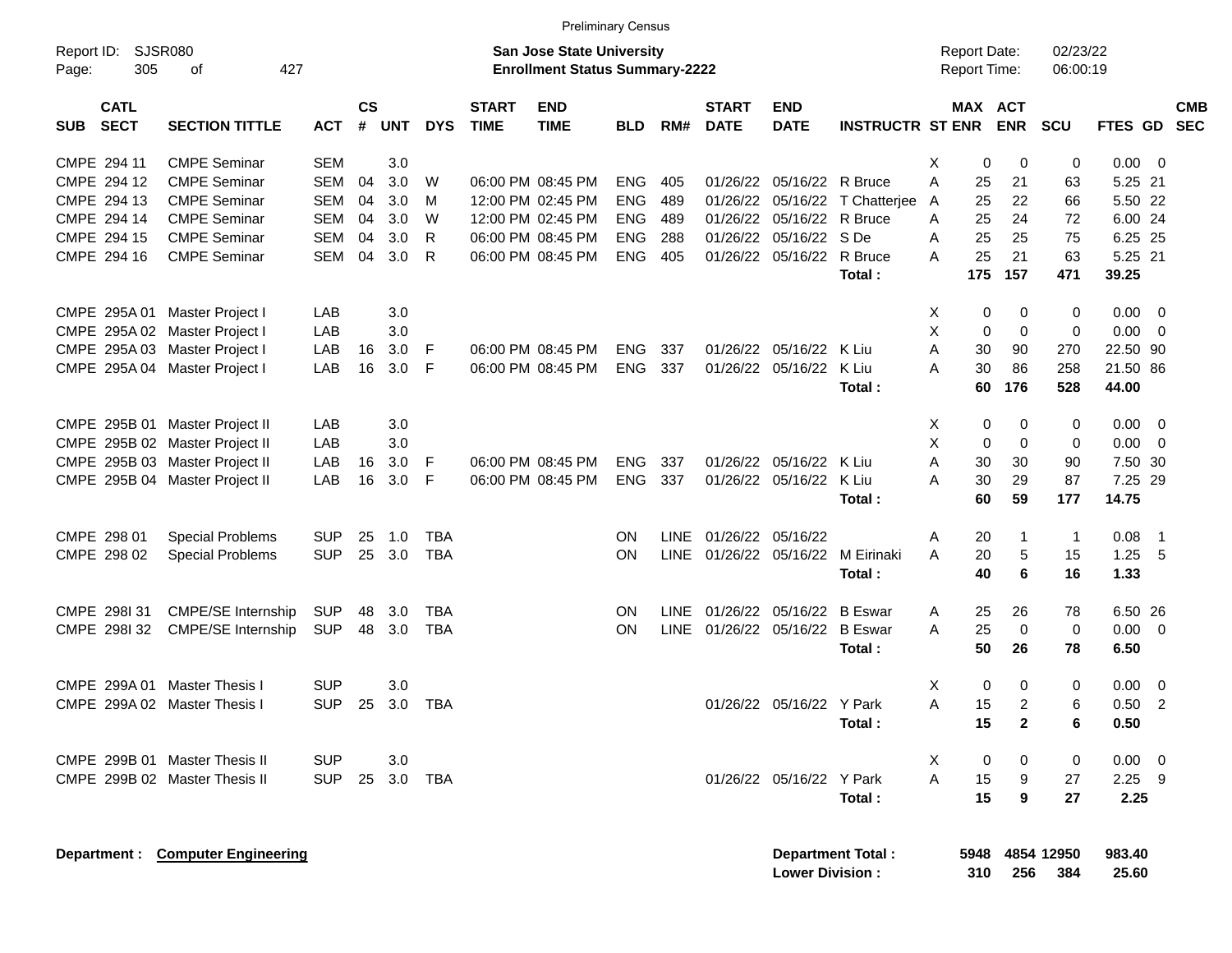|            |             |                       |         |            |            |              |                                       | <b>Preliminary Census</b> |     |              |             |                           |                     |            |          |             |            |
|------------|-------------|-----------------------|---------|------------|------------|--------------|---------------------------------------|---------------------------|-----|--------------|-------------|---------------------------|---------------------|------------|----------|-------------|------------|
| Report ID: |             | SJSR080               |         |            |            |              | <b>San Jose State University</b>      |                           |     |              |             |                           | <b>Report Date:</b> |            | 02/23/22 |             |            |
| Page:      | 306         | of                    | 427     |            |            |              | <b>Enrollment Status Summary-2222</b> |                           |     |              |             |                           | <b>Report Time:</b> |            | 06:00:19 |             |            |
|            | <b>CATL</b> |                       |         | СS         |            | <b>START</b> | <b>END</b>                            |                           |     | <b>START</b> | <b>END</b>  |                           | MAX ACT             |            |          |             | <b>CMB</b> |
| <b>SUB</b> | <b>SECT</b> | <b>SECTION TITTLE</b> | $ACT$ # | <b>UNT</b> | <b>DYS</b> | <b>TIME</b>  | <b>TIME</b>                           | <b>BLD</b>                | RM# | <b>DATE</b>  | <b>DATE</b> | <b>INSTRUCTR ST ENR</b>   |                     | <b>ENR</b> | scu      | FTES GD SEC |            |
|            |             |                       |         |            |            |              |                                       |                           |     |              |             | <b>Upper Division:</b>    |                     | 3128 2353  | 5833     | 396.72      |            |
|            |             |                       |         |            |            |              |                                       |                           |     |              |             | <b>Graduate Division:</b> | 2510                | 2245       | 6733     | 561.08      |            |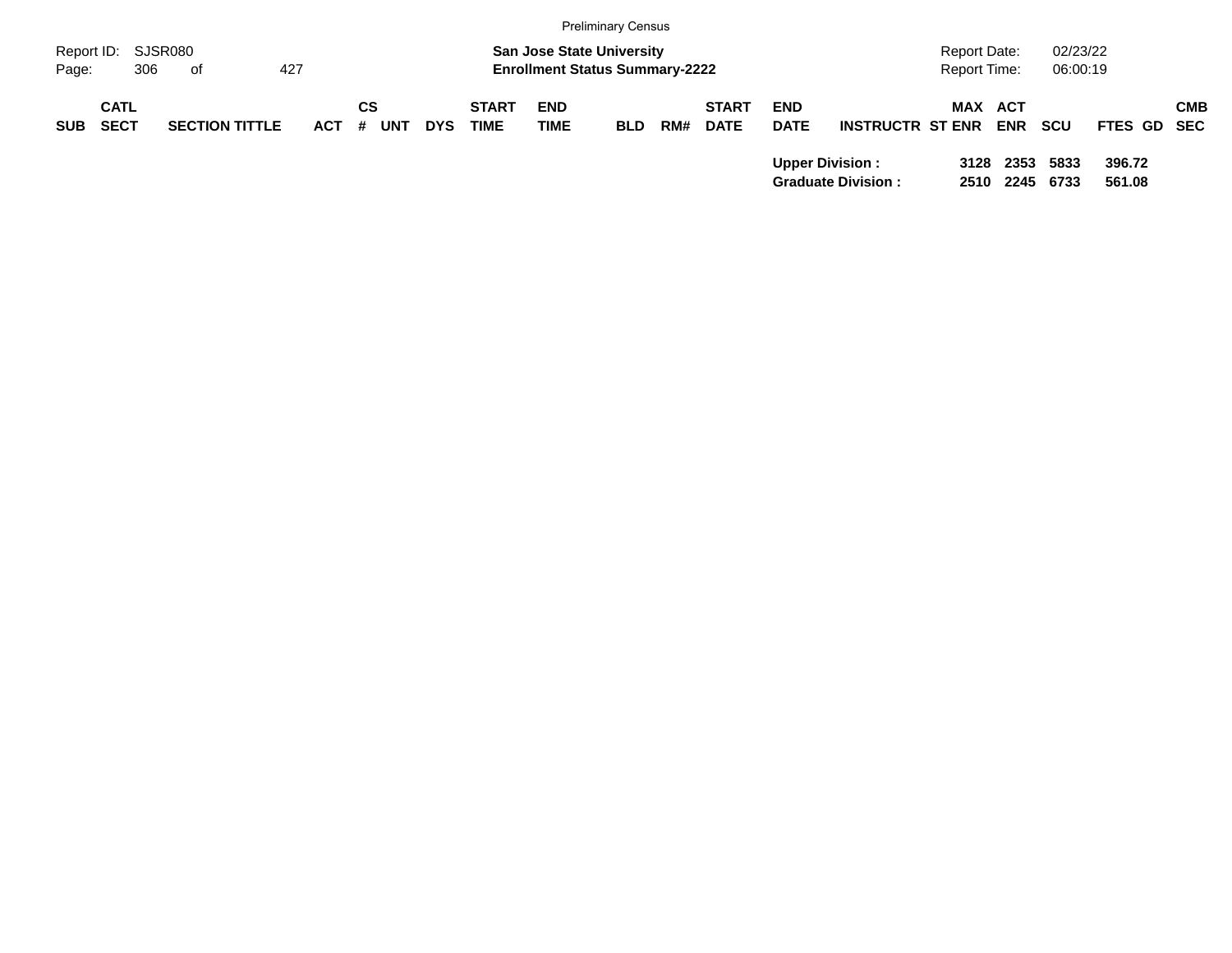|                     |                            |                                |               |                    |            |              |                             | <b>Preliminary Census</b>                                                 |            |             |                             |                            |                                          |   |                                     |             |                      |               |                          |                          |
|---------------------|----------------------------|--------------------------------|---------------|--------------------|------------|--------------|-----------------------------|---------------------------------------------------------------------------|------------|-------------|-----------------------------|----------------------------|------------------------------------------|---|-------------------------------------|-------------|----------------------|---------------|--------------------------|--------------------------|
| Report ID:<br>Page: | 307                        | <b>SJSR080</b><br>427<br>οf    |               |                    |            |              |                             | <b>San Jose State University</b><br><b>Enrollment Status Summary-2222</b> |            |             |                             |                            |                                          |   | <b>Report Date:</b><br>Report Time: |             | 02/23/22<br>06:00:19 |               |                          |                          |
| <b>SUB</b>          | <b>CATL</b><br><b>SECT</b> | <b>SECTION TITTLE</b>          | <b>ACT</b>    | $\mathsf{cs}$<br># | <b>UNT</b> | <b>DYS</b>   | <b>START</b><br><b>TIME</b> | <b>END</b><br><b>TIME</b>                                                 | BLD        | RM#         | <b>START</b><br><b>DATE</b> | <b>END</b><br><b>DATE</b>  | <b>INSTRUCTR ST ENR</b>                  |   | MAX ACT                             | <b>ENR</b>  | <b>SCU</b>           | FTES GD       |                          | <b>CMB</b><br><b>SEC</b> |
| College             |                            | <b>Engineering, College of</b> |               |                    |            |              |                             |                                                                           |            |             |                             |                            |                                          |   |                                     |             |                      |               |                          |                          |
|                     | Department :               | <b>Biomedical Engineering</b>  |               |                    |            |              |                             |                                                                           |            |             |                             |                            |                                          |   |                                     |             |                      |               |                          |                          |
| BME                 | 65 01                      | <b>Biomed Appl Statics</b>     | LEC           | 01                 | 3.0        | <b>TR</b>    |                             | 12:00 PM 12:50 PM                                                         | ON         | LINE        |                             |                            | 01/26/22 05/16/22 A Bellofiore           | A | 80                                  | 44          | 88                   | 9.004         |                          |                          |
| <b>BME</b>          | 65 02                      | <b>Biomed Appl Statics</b>     | LAB           |                    | 0.0        |              |                             |                                                                           |            |             |                             |                            |                                          | X | $\mathbf 0$                         | $\mathbf 0$ | 0                    | 0.00          | 0                        |                          |
| <b>BME</b>          | 65 03                      | <b>Biomed Appl Statics</b>     | LAB           | 16                 | 0.0        | F            |                             | 01:30 PM 04:15 PM                                                         | ON         | LINE        |                             |                            | 01/26/22 05/16/22 A Bellofiore<br>Total: | A | 80<br>160                           | 44<br>88    | 44<br>132            | 0.004<br>9.00 |                          |                          |
| <b>BME</b>          | 115 01                     | Fndtns Biomed Engr             | <b>LEC</b>    | 04                 | 4.0        | TR.          |                             | 03:00 PM 04:15 PM                                                         | <b>ENG</b> | 189         |                             | 01/26/22 05/16/22 P Jurney |                                          | Α | 45                                  | 28          | 84                   | 7.73          | - 4                      |                          |
| <b>BME</b>          | 115 02                     | Fndtns Biomed Engr             | LAB           | 16                 | 0.0        | F            |                             | 01:30 PM 04:30 PM                                                         | <b>ENG</b> | 233C        | 01/26/22                    | 05/16/22                   | S Moradi Kha A                           |   | 15                                  | 5           | 5                    | 0.00          | $\overline{2}$           |                          |
| <b>BME</b>          | 115 04                     | Fndtns Biomed Engr             | LAB           | 16                 | 0.0        | F            |                             | 09:00 AM 12:00 PM                                                         | <b>ENG</b> | 233C        | 01/26/22                    | 05/16/22                   | G Acevedo MuA                            |   | 15                                  | 9           | 9                    | 0.00          | $\overline{2}$           |                          |
| <b>BME</b>          | 115 05                     | Fndtns Biomed Engr             | LAB           | 16                 | 0.0        | $\mathsf{T}$ |                             | 09:00 AM 12:00 PM                                                         | <b>ENG</b> |             |                             |                            | 233C 01/26/22 05/16/22 C Leycam          | A | 15                                  | 14          | 14                   | 0.00          | $\overline{\phantom{0}}$ |                          |
|                     |                            |                                |               |                    |            |              |                             |                                                                           |            |             |                             |                            | Total:                                   |   | 90                                  | 56          | 112                  | 7.73          |                          |                          |
| <b>BME</b>          | 116 01                     | Biosensor/Bioinstrum           | <b>LEC</b>    | 01                 | 3.0        | МW           |                             | 10:30 AM 11:20 AM                                                         | <b>ENG</b> | 331         |                             | 01/26/22 05/16/22 Y Wang   |                                          | Α | 45                                  | 43          | 86                   | $8.60 \ 0$    |                          |                          |
| <b>BME</b>          | 116 02                     | Biosensor/Bioinstrum           | LAB           | 16                 | 0.0        | м            |                             | 11:30 AM 02:15 PM                                                         | <b>ENG</b> | 221         | 01/26/22                    | 05/16/22                   | S Lee                                    | A | 15                                  | 15          | 15                   | 0.00          | $\overline{\mathbf{0}}$  |                          |
| <b>BME</b>          | 116 03                     | Biosensor/Bioinstrum           | LAB           | 16                 | 0.0        | м            |                             | 06:00 PM 08:45 PM                                                         | <b>ENG</b> | 221         | 01/26/22                    |                            | 05/16/22 S Nachane                       | A | 15                                  | 15          | 15                   | 0.00          | $\overline{\mathbf{0}}$  |                          |
| <b>BME</b>          | 116 04                     | Biosensor/Bioinstrum           | LAB           | 16                 | 0.0        | W            |                             | 03:00 PM 05:45 PM                                                         | <b>ENG</b> | 221         |                             |                            | 01/26/22 05/16/22 H Nguyen               | A | 15                                  | 13          | 13                   | 0.00          | $\overline{\phantom{0}}$ |                          |
|                     |                            |                                |               |                    |            |              |                             |                                                                           |            |             |                             |                            | Total:                                   |   | 90                                  | 86          | 129                  | 8.60          |                          |                          |
| <b>BME</b>          | 117 01                     | <b>Biotransport Phen</b>       | <b>LEC</b>    | 02                 | 3.0        | <b>TR</b>    |                             | 01:30 PM 02:45 PM                                                         | <b>ENG</b> | 331         |                             | 01/26/22 05/16/22          | M Simon                                  | A | 45                                  | 44          | 132                  | 8.85          | $\overline{\phantom{1}}$ |                          |
|                     |                            |                                |               |                    |            |              |                             |                                                                           |            |             |                             |                            | Total:                                   |   | 45                                  | 44          | 132                  | 8.85          |                          |                          |
| <b>BME</b>          | 130 01                     | Num. Methods BME               | <b>LEC</b>    |                    | 3.0        |              |                             |                                                                           |            |             |                             |                            |                                          | х | 0                                   | 0           | 0                    | $0.00 \ 0$    |                          |                          |
| <b>BME</b>          | 130 02                     | Num. Methods BME               | LAB           | 16                 | 0.0        |              |                             |                                                                           |            |             |                             | 01/26/22 05/16/22          |                                          | X | $\mathbf 0$                         | $\mathbf 0$ | 0                    | 0.00          | $\overline{\mathbf{0}}$  |                          |
| <b>BME</b>          | 130 03                     | Num. Methods BME               | <b>LEC</b>    | 01                 | 3.0        | <b>MW</b>    |                             | 01:30 PM 02:20 PM                                                         | <b>ON</b>  | <b>LINE</b> | 01/26/22                    | 05/16/22                   | L Tran                                   | A | 45                                  | 22          | 44                   | 4.40          | - 0                      |                          |
| <b>BME</b>          | 130 04                     | Num. Methods BME               | LAB           | 16                 | 0.0        | R            |                             | 09:00 AM 11:45 AM                                                         | <b>ON</b>  | LINE        |                             | 01/26/22 05/16/22          | L Tran                                   | Α | 45                                  | 22          | 22                   | 0.00          | - 0                      |                          |
|                     |                            |                                |               |                    |            |              |                             |                                                                           |            |             |                             |                            | Total:                                   |   | 90                                  | 44          | 66                   | 4.40          |                          |                          |
| <b>BME</b>          | 13301                      | Prog Appl Biomed Eng LAB       |               | 16                 | 1.0        | -F           |                             | 06:00 PM 08:45 PM                                                         | <b>ON</b>  | LINE        |                             | 01/26/22 05/16/22          | D Lopez                                  | A | 80                                  | 65          | 65                   | 4.35          | - 1                      |                          |
|                     |                            |                                |               |                    |            |              |                             |                                                                           |            |             |                             |                            | Total:                                   |   | 80                                  | 65          | 65                   | 4.35          |                          |                          |
|                     | BME 147 01                 | Stat BioMed Engr               | LEC           |                    | 02 3.0 TR  |              |                             | 04:30 PM 05:45 PM ENG 189                                                 |            |             |                             |                            | 01/26/22 05/16/22 J Ginestet A A         |   | 45                                  | 31          | 93                   | 6.45 5        |                          |                          |
|                     |                            |                                |               |                    |            |              |                             |                                                                           |            |             |                             |                            | Total:                                   |   | 45                                  | 31          | 93                   | 6.45          |                          |                          |
|                     | BME 165 01                 | Appl Eng Biomech               | LEC           |                    | 01 3.0 MW  |              |                             | 03:00 PM 04:15 PM                                                         | ENG 343    |             |                             | 01/26/22 05/16/22          | J Lance                                  | A | 45                                  | 52          | 156                  | 10.60 4       |                          |                          |
|                     |                            |                                |               |                    |            |              |                             |                                                                           |            |             |                             |                            | Total:                                   |   | 45                                  | 52          | 156                  | 10.60         |                          |                          |
|                     | BME 174 01                 | <b>Biomed Regs</b>             | LEC 02 3.0 MW |                    |            |              |                             | 04:30 PM 05:45 PM ON                                                      |            |             |                             | LINE 01/26/22 05/16/22     | P Coronado A                             |   | 80                                  | 70          | 210                  | 14.05 1       |                          |                          |
|                     |                            |                                |               |                    |            |              |                             |                                                                           |            |             |                             |                            | Total:                                   |   | 80                                  | 70          | 210                  | 14.05         |                          |                          |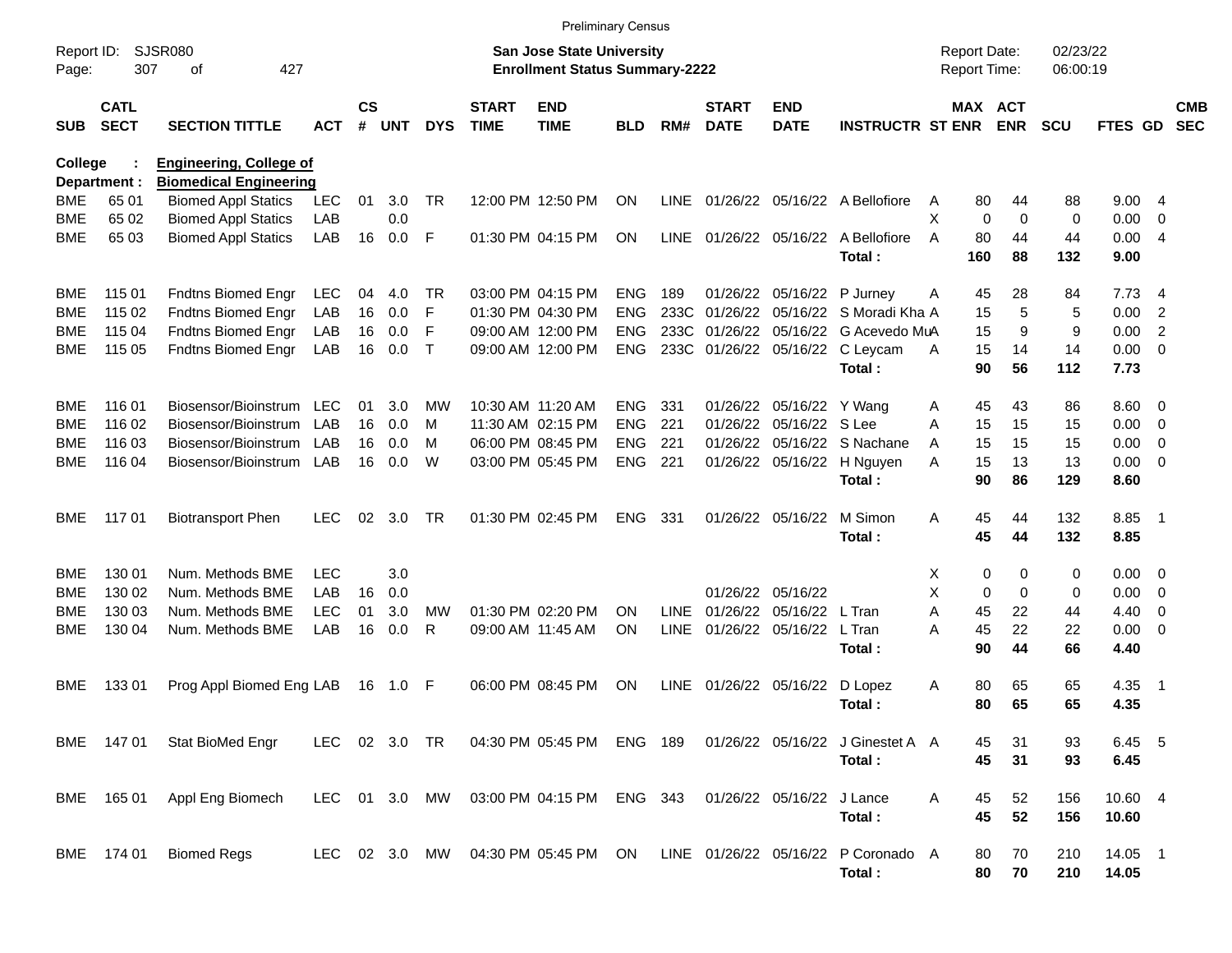|                           |                            |                                      |            |                             |            |                   |                             |                                                                           | <b>Preliminary Census</b> |             |                             |                               |                                  |                                     |             |                      |                  |                          |                          |
|---------------------------|----------------------------|--------------------------------------|------------|-----------------------------|------------|-------------------|-----------------------------|---------------------------------------------------------------------------|---------------------------|-------------|-----------------------------|-------------------------------|----------------------------------|-------------------------------------|-------------|----------------------|------------------|--------------------------|--------------------------|
| Report ID:<br>Page:       | 308                        | SJSR080<br>427<br>οf                 |            |                             |            |                   |                             | <b>San Jose State University</b><br><b>Enrollment Status Summary-2222</b> |                           |             |                             |                               |                                  | <b>Report Date:</b><br>Report Time: |             | 02/23/22<br>06:00:19 |                  |                          |                          |
| <b>SUB</b>                | <b>CATL</b><br><b>SECT</b> | <b>SECTION TITTLE</b>                | <b>ACT</b> | $\mathbf{c}\mathbf{s}$<br># | <b>UNT</b> | <b>DYS</b>        | <b>START</b><br><b>TIME</b> | <b>END</b><br><b>TIME</b>                                                 | <b>BLD</b>                | RM#         | <b>START</b><br><b>DATE</b> | <b>END</b><br><b>DATE</b>     | <b>INSTRUCTR ST ENR</b>          | <b>MAX ACT</b>                      | <b>ENR</b>  | <b>SCU</b>           | FTES GD          |                          | <b>CMB</b><br><b>SEC</b> |
| BME                       | 17701                      | Physiol for Engr                     | <b>LEC</b> | 01                          | 3.0        | МW                |                             | 03:00 PM 04:15 PM                                                         | <b>ENG</b>                | 341         | 01/26/22                    |                               | 05/16/22 F Erogbogbo A           | 45                                  | 40          | 80                   | 8.05             | 1 C                      |                          |
| <b>BIOL</b>               | 17701                      | Physiol for Engr                     | <b>LEC</b> | 01                          | 3.0        | МW                |                             | 03:00 PM 04:15 PM                                                         | <b>ENG</b>                | 341         | 01/26/22                    | 05/16/22                      | F Erogbogbo A                    | 0                                   | 0           | 0                    | 0.00             |                          | 0 <sup>o</sup>           |
| <b>BME</b>                | 17703                      | Physiol for Engr                     | LAB        | 16                          | 0.0        | R                 |                             | 01:30 PM 04:15 PM                                                         | <b>ENG</b>                | 221         | 01/26/22                    | 05/16/22                      | M Ho                             | A<br>15                             | 13          | 13                   | 0.00             | $0\,$ C                  |                          |
| <b>BIOL</b>               | 177 03                     | Physiol for Engr                     | LAB        | 16                          | 0.0        | R                 |                             | 01:30 PM 04:15 PM                                                         | <b>ENG</b>                | 221         | 01/26/22                    | 05/16/22                      | M Ho                             | 0<br>Α                              | 0           | 0                    | 0.00             | 0 <sup>o</sup>           |                          |
| <b>BME</b>                | 177 04                     | Physiol for Engr                     | LAB        | 16                          | 0.0        | R                 |                             | 04:30 PM 07:15 PM                                                         | <b>ENG</b>                | 221         | 01/26/22                    | 05/16/22                      | M Awan                           | 15<br>Α                             | 13          | 13                   | 0.00             | 0 <sup>o</sup>           |                          |
| <b>BIOL</b><br><b>BME</b> | 17704<br>177 05            | Physiol for Engr<br>Physiol for Engr | LAB<br>LAB | 16<br>16                    | 0.0<br>0.0 | R<br>$\mathsf{T}$ |                             | 04:30 PM 07:15 PM<br>03:00 PM 05:45 PM                                    | <b>ENG</b><br><b>ENG</b>  | 221<br>221  | 01/26/22                    | 05/16/22<br>01/26/22 05/16/22 | M Awan                           | 0<br>Α<br>Α<br>15                   | 0<br>14     | 0<br>14              | 0.00<br>0.00     | 0 <sup>o</sup>           | 1 C                      |
| <b>BIOL</b>               | 177 05                     | Physiol for Engr                     | LAB        | 16                          | 0.0        | $\mathsf{T}$      |                             | 03:00 PM 05:45 PM                                                         | <b>ENG</b>                | 221         |                             | 01/26/22 05/16/22             |                                  | 0<br>А                              | 0           | 0                    | 0.00             | 0 <sup>o</sup>           |                          |
|                           |                            |                                      |            |                             |            |                   |                             |                                                                           |                           |             |                             |                               | Total:                           | 90                                  | 80          | 120                  | 8.05             |                          |                          |
| BME                       | 178 01                     | Biomedical Product R LEC             |            | 02                          | 3.0        | МW                |                             | 01:30 PM 02:45 PM                                                         | ΟN                        | <b>LINE</b> |                             | 01/26/22 05/16/22             | F Erogbogbo A<br>Total:          | 80<br>80                            | 81<br>81    | 243<br>243           | 16.25<br>16.25   | $\overline{\phantom{1}}$ |                          |
| BME                       | 18001                      | <b>Individual Studies</b>            | <b>SUP</b> | 36                          | 1.0        | <b>TBA</b>        |                             |                                                                           | ΟN                        | LINE        |                             | 01/26/22 05/16/22             | G Selvaduray A                   | 30                                  | 4           | 4                    | 0.28             | - 1                      |                          |
| <b>BME</b>                | 180 02                     | <b>Individual Studies</b>            | <b>SUP</b> | 36                          | 2.0        | <b>TBA</b>        |                             |                                                                           | ΟN                        | <b>LINE</b> | 01/26/22                    | 05/16/22                      | G Selvaduray A                   | 30                                  | $\mathbf 1$ | 2                    | 0.13             | 0                        |                          |
| <b>BME</b>                | 180 03                     | <b>Individual Studies</b>            | <b>SUP</b> | 36                          | 3.0        | <b>TBA</b>        |                             |                                                                           | ON                        | <b>LINE</b> |                             | 01/26/22 05/16/22             | G Selvaduray A                   | 30                                  | 0           | 0                    | 0.00             | 0                        |                          |
|                           |                            |                                      |            |                             |            |                   |                             |                                                                           |                           |             |                             |                               | Total:                           | 90                                  | 5           | 6                    | 0.42             |                          |                          |
| <b>BME</b>                | 18201                      | Prosthetics                          | SEM        | 05                          | 3.0        | R                 |                             | 06:00 PM 08:45 PM                                                         | ΟN                        | <b>LINE</b> | 01/26/22 05/16/22           |                               | H Rodriguez A<br>Total:          | 80<br>80                            | 76<br>76    | 228<br>228           | 15.60 8<br>15.60 |                          |                          |
| BME                       | 198B 01                    | Senior Project II                    | <b>LEC</b> | 02                          | 2.0        | F                 |                             | 09:30 AM 10:20 AM                                                         | <b>ENG</b>                | 331         |                             | 01/26/22 05/16/22             | M Leineweber A                   | 45                                  | 41          | 41                   | 5.47             | $\overline{\phantom{0}}$ |                          |
| <b>BME</b>                |                            | 198B 02 Senior Project II            | LAB        | 16                          | 0.0        | F                 |                             | 10:30 AM 01:15 PM                                                         |                           |             | 01/26/22                    | 05/16/22                      | M Leineweber A                   | 45                                  | 41          | 41                   | 0.00             | 0                        |                          |
| BME                       |                            | 198B 03 Senior Project II            | <b>LEC</b> | 02                          | 2.0        | F                 |                             | 09:30 AM 10:20 AM                                                         | <b>ENG</b>                | 329         | 01/26/22                    | 05/16/22                      | F Erogbogbo A                    | 45                                  | 40          | 40                   | 5.33             | 0                        |                          |
| <b>BME</b>                |                            | 198B 04 Senior Project II            | LAB        | 16                          | 0.0        | F                 |                             | 10:30 AM 01:15 PM                                                         | <b>ENG</b>                | 329         |                             | 01/26/22 05/16/22             | F Erogbogbo A                    | 45                                  | 40          | 40                   | 0.00             | 0                        |                          |
|                           |                            |                                      |            |                             |            |                   |                             |                                                                           |                           |             |                             |                               | Total:                           | 180                                 | 162         | 162                  | 10.80            |                          |                          |
| BME                       | 210 01                     | Mathematics in BME                   | LEC        |                             | 3.0        |                   |                             |                                                                           |                           |             |                             |                               |                                  | Х<br>0                              | 0           | 0                    | 0.00             | $\overline{\phantom{0}}$ |                          |
| <b>BME</b>                | 210 02                     | Mathematics in BME                   | <b>LEC</b> | 02                          | 3.0        | MW                |                             | 04:30 PM 05:45 PM                                                         | ENG                       | 331         |                             |                               | 01/26/22 05/16/22 E Bellegarda A | 45                                  | 27          | 81                   | 6.70 26          |                          |                          |
|                           |                            |                                      |            |                             |            |                   |                             |                                                                           |                           |             |                             |                               | Total:                           | 45                                  | 27          | 81                   | 6.70             |                          |                          |
| <b>BME</b>                | 254 01                     | <b>BME Microsystems</b>              | <b>LEC</b> |                             | 02 3.0 T   |                   |                             | 06:00 PM 08:45 PM                                                         | CL                        | 324         |                             | 01/26/22 05/16/22             | M Simon<br>Total:                | Α<br>45<br>45                       | 9<br>9      | 27<br>27             | $2.25$ 9<br>2.25 |                          |                          |
| <b>BME</b>                | 258 01                     | Medical Imaging                      | LEC        |                             | 3.0        |                   |                             |                                                                           |                           |             |                             |                               |                                  | х<br>0                              | 0           | 0                    | $0.00 \t 0$      |                          |                          |
| <b>BME</b>                | 258 02                     | Medical Imaging                      | LAB        |                             | 0.0        |                   |                             |                                                                           |                           |             |                             |                               |                                  | X<br>0                              | 0           | 0                    | $0.00 \t 0$      |                          |                          |
| <b>BME</b>                | 258 03                     | Medical Imaging                      | <b>LEC</b> | 02                          | 3.0        | $\mathsf{R}$      |                             | 04:30 PM 06:10 PM                                                         | ENG                       | 333         |                             |                               | 01/26/22 05/16/22 E Bellegarda A | 45                                  | 10          | 20                   | 2.50 10          |                          |                          |
| <b>BME</b>                | 258 04                     | Medical Imaging                      | LAB        |                             | 0.0        |                   |                             |                                                                           |                           |             |                             |                               |                                  | 0<br>X                              | 0           | 0                    | $0.00 \t 0$      |                          |                          |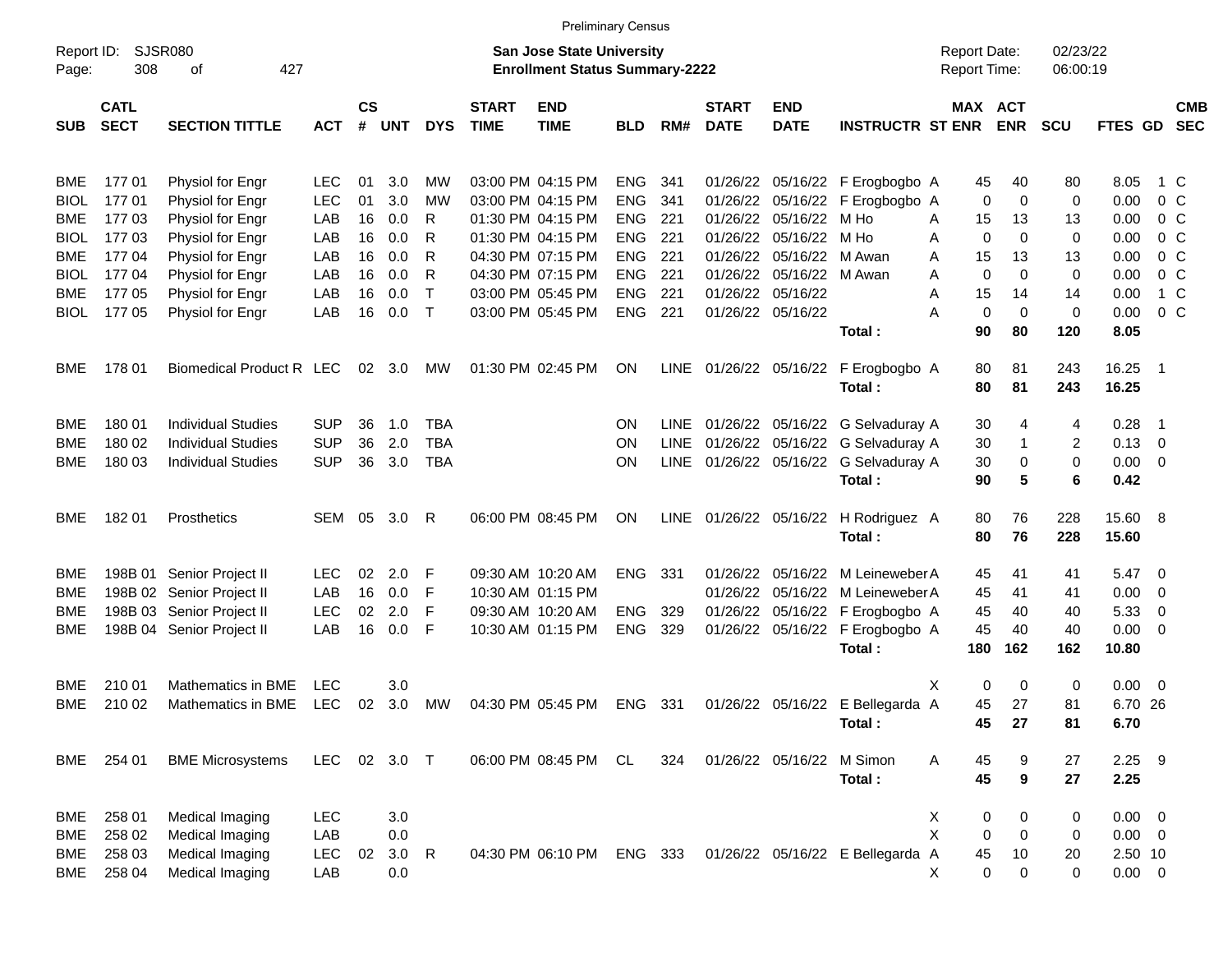|                                                      | <b>Preliminary Census</b><br>02/23/22<br>Report ID:<br><b>Report Date:</b> |                                                                                                          |                                                      |                    |                          |                          |                             |                                                             |            |     |                                  |                                  |                                            |                                     |                                                                                      |                                           |                              |                                                    |            |
|------------------------------------------------------|----------------------------------------------------------------------------|----------------------------------------------------------------------------------------------------------|------------------------------------------------------|--------------------|--------------------------|--------------------------|-----------------------------|-------------------------------------------------------------|------------|-----|----------------------------------|----------------------------------|--------------------------------------------|-------------------------------------|--------------------------------------------------------------------------------------|-------------------------------------------|------------------------------|----------------------------------------------------|------------|
| Page:                                                | 309                                                                        | SJSR080<br><b>San Jose State University</b><br>427<br>of<br><b>Enrollment Status Summary-2222</b>        |                                                      |                    |                          |                          |                             |                                                             |            |     |                                  |                                  |                                            |                                     | Report Time:                                                                         | 06:00:19                                  |                              |                                                    |            |
| <b>SUB</b>                                           | <b>CATL</b><br><b>SECT</b>                                                 | <b>SECTION TITTLE</b>                                                                                    | <b>ACT</b>                                           | $\mathsf{cs}$<br># | <b>UNT</b>               | <b>DYS</b>               | <b>START</b><br><b>TIME</b> | <b>END</b><br><b>TIME</b>                                   | <b>BLD</b> | RM# | <b>START</b><br><b>DATE</b>      | <b>END</b><br><b>DATE</b>        | <b>INSTRUCTR ST ENR</b>                    |                                     | <b>MAX ACT</b><br><b>ENR</b>                                                         | SCU                                       | FTES GD                      | <b>SEC</b>                                         | <b>CMB</b> |
| <b>BME</b>                                           | 258 05                                                                     | Medical Imaging                                                                                          | LAB                                                  | 16                 | 0.0                      | R                        |                             | 06:15 PM 09:00 PM                                           |            |     | 01/26/22                         | 05/16/22                         | E Bellegarda A<br>Total:                   | 45<br>90                            | 10<br>20                                                                             | 10<br>30                                  | $0.00$ 10<br>2.50            |                                                    |            |
| <b>BME</b><br><b>BME</b>                             | 272 01<br>272 02                                                           | Med Dev Desg & PrncpSEM<br>Med Dev Desg & PrncpSEM                                                       |                                                      | 04                 | 3.0<br>3.0               | MW                       |                             | 07:45 PM 09:00 PM                                           |            |     |                                  | 01/26/22 05/16/22                | M Flora<br>Total:                          | X<br>A<br>45<br>45                  | $\mathbf 0$<br>$\mathbf 0$<br>17<br>17                                               | 0<br>51<br>51                             | 0.00<br>4.20 16<br>4.20      | - 0                                                |            |
| <b>BME</b><br><b>BME</b><br><b>BME</b><br><b>BME</b> | 280 01<br>280 02<br>280 03<br>280 04                                       | <b>Research Studies</b><br><b>Research Studies</b><br><b>Research Studies</b><br><b>Research Studies</b> | <b>SEM</b><br><b>SEM</b><br><b>SEM</b><br><b>SEM</b> | 48                 | 1.0<br>2.0<br>3.0<br>1.0 | <b>TBA</b>               |                             |                                                             |            |     | 01/26/22                         | 05/16/22                         | G Selvaduray A                             | X<br>X<br>X<br>30                   | 0<br>0<br>$\mathbf 0$<br>$\mathbf 0$<br>$\mathbf 0$<br>$\mathbf 0$<br>$\overline{c}$ | 0<br>0<br>0<br>$\overline{2}$             | 0.00<br>0.00<br>0.00<br>0.17 | $\Omega$<br>$\Omega$<br>$\Omega$<br>$\overline{2}$ |            |
| <b>BME</b><br><b>BME</b>                             | 280 05<br>280 06                                                           | <b>Research Studies</b><br><b>Research Studies</b>                                                       | <b>SEM</b><br><b>SEM</b>                             | 48<br>48           | 2.0<br>3.0               | <b>TBA</b><br><b>TBA</b> |                             |                                                             |            |     | 01/26/22<br>01/26/22             | 05/16/22<br>05/16/22             | G Selvaduray A<br>G Selvaduray A<br>Total: | 30<br>30<br>90                      | $\Omega$<br>$\mathbf 0$<br>$\mathbf{2}$                                              | $\Omega$<br>$\mathbf 0$<br>$\overline{2}$ | 0.00<br>0.00<br>0.17         | $\Omega$<br>$\Omega$                               |            |
| <b>BME</b>                                           | 291 01                                                                     | Thesis Proj Prep                                                                                         | LAB                                                  | 16                 | 1.0                      | -F                       |                             | 03:00 PM 05:45 PM                                           | <b>ENG</b> | 335 | 01/26/22                         | 05/16/22                         | M Simon<br>Total:                          | A<br>30<br>30                       | 12<br>12                                                                             | 12<br>12                                  | $1.00$ 12<br>1.00            |                                                    |            |
| BME<br><b>BME</b>                                    | 298 01<br>298 02                                                           | <b>MS Project</b><br><b>MS Project</b>                                                                   | <b>LEC</b><br><b>LEC</b>                             | 02<br>02           | 2.0<br>2.0               | F<br>F                   |                             | 06:00 PM 07:40 PM<br>06:00 PM 07:40 PM                      | <b>ENG</b> | 327 | 01/26/22<br>01/26/22             | 05/16/22<br>05/16/22             | A Aryaei<br>A Aryaei<br>Total:             | 30<br>A<br>30<br>A<br>60            | 15<br>$\mathbf 0$<br>15                                                              | 30<br>$\Omega$<br>30                      | 2.50 15<br>0.00<br>2.50      | $\overline{0}$                                     |            |
| BME<br><b>BME</b><br><b>BME</b>                      | 299 01<br>299 02<br>299 03                                                 | <b>MS Thesis</b><br><b>MS Thesis</b><br><b>MS Thesis</b>                                                 | <b>LEC</b><br><b>LEC</b><br><b>LEC</b>               | 02<br>02<br>02     | 3.0<br>3.0<br>3.0        | F<br>F<br>F              |                             | 06:00 PM 08:45 PM<br>06:00 PM 08:45 PM<br>06:00 PM 08:45 PM | <b>ENG</b> | 301 | 01/26/22<br>01/26/22<br>01/26/22 | 05/16/22<br>05/16/22<br>05/16/22 | A Aryaei<br>Total:                         | 30<br>A<br>30<br>A<br>A<br>30<br>90 | 0<br>$\mathbf 0$<br>$\mathbf{1}$<br>1                                                | 0<br>0<br>3<br>3                          | 0.00<br>0.00<br>0.25<br>0.25 | 0<br>$\overline{0}$<br>$\overline{1}$              |            |
|                                                      |                                                                            |                                                                                                          |                                                      |                    |                          |                          |                             |                                                             |            |     |                                  |                                  |                                            |                                     |                                                                                      |                                           |                              |                                                    |            |

**Department : Biomedical Engineering 300 144.72 Separtment Total : 1740 1043 2090 144.72 Lower Division : 160 88 132 9.00 Upper Division : 1085 852 1722 116.15 Graduate Division : 495 103 236 19.57**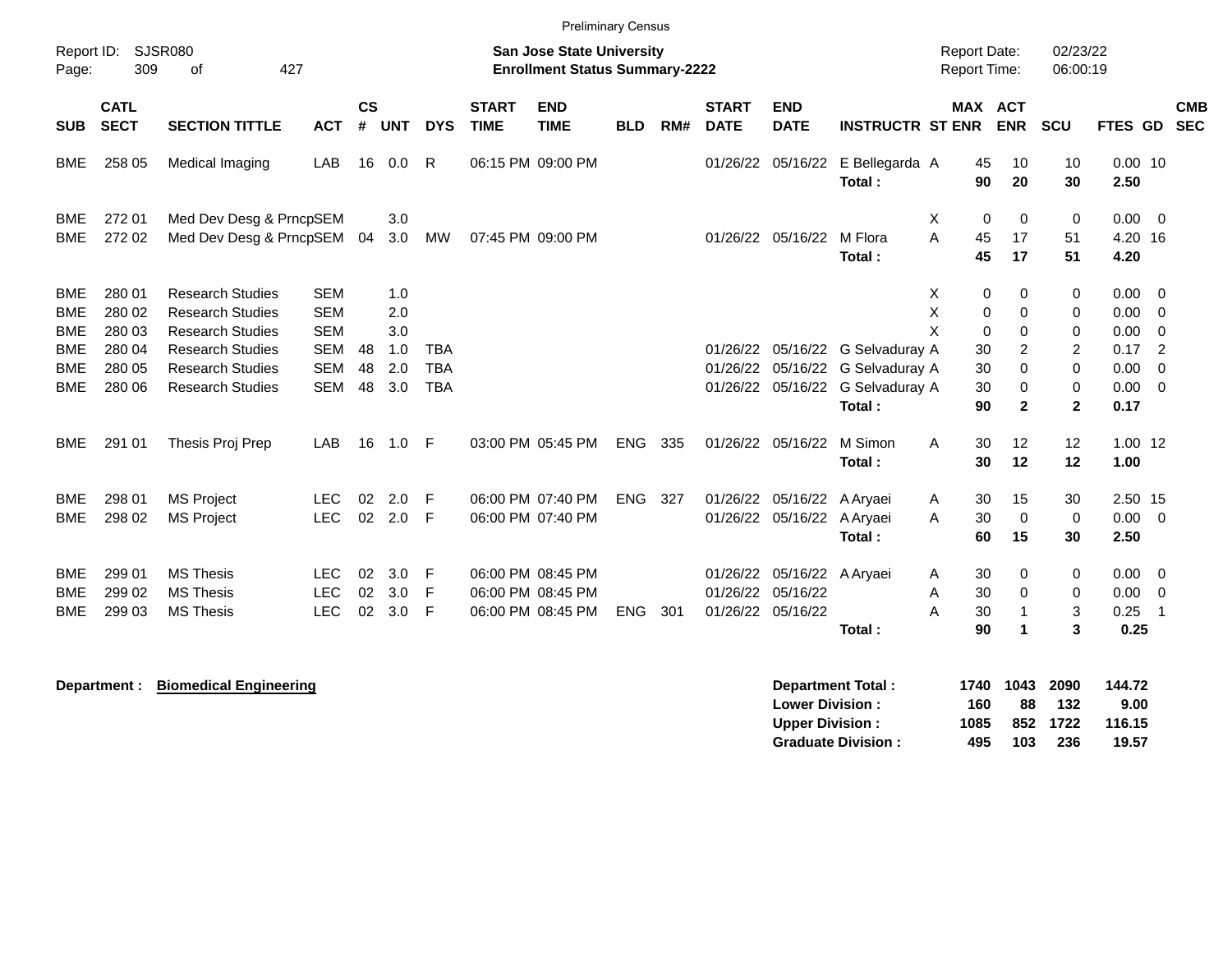|                     |                            |                                |               |                    |            |              |                             | <b>Preliminary Census</b>                                                 |                |             |                             |                            |                                      |   |                                     |                       |                      |                |                          |                          |
|---------------------|----------------------------|--------------------------------|---------------|--------------------|------------|--------------|-----------------------------|---------------------------------------------------------------------------|----------------|-------------|-----------------------------|----------------------------|--------------------------------------|---|-------------------------------------|-----------------------|----------------------|----------------|--------------------------|--------------------------|
| Report ID:<br>Page: | 310                        | <b>SJSR080</b><br>427<br>οf    |               |                    |            |              |                             | <b>San Jose State University</b><br><b>Enrollment Status Summary-2222</b> |                |             |                             |                            |                                      |   | <b>Report Date:</b><br>Report Time: |                       | 02/23/22<br>06:00:19 |                |                          |                          |
| <b>SUB</b>          | <b>CATL</b><br><b>SECT</b> | <b>SECTION TITTLE</b>          | <b>ACT</b>    | $\mathsf{cs}$<br># | <b>UNT</b> | <b>DYS</b>   | <b>START</b><br><b>TIME</b> | <b>END</b><br><b>TIME</b>                                                 | <b>BLD</b>     | RM#         | <b>START</b><br><b>DATE</b> | <b>END</b><br><b>DATE</b>  | <b>INSTRUCTR ST ENR</b>              |   |                                     | MAX ACT<br><b>ENR</b> | <b>SCU</b>           | <b>FTES GD</b> |                          | <b>CMB</b><br><b>SEC</b> |
| <b>College</b>      |                            | <b>Engineering, College of</b> |               |                    |            |              |                             |                                                                           |                |             |                             |                            |                                      |   |                                     |                       |                      |                |                          |                          |
|                     | Department :               | <b>Electrical Engineering</b>  |               |                    |            |              |                             |                                                                           |                |             |                             |                            |                                      |   |                                     |                       |                      |                |                          |                          |
| EE                  | 30 01                      | Intr Prgm MC EE                | <b>LEC</b>    | 01                 | 3.0        | <b>MW</b>    |                             | 12:00 PM 12:50 PM                                                         | <b>ENG</b>     | 343         |                             | 01/26/22 05/16/22 C Tarng  |                                      | Α | 50                                  | 48                    | 96                   | 9.60           | $\overline{\phantom{0}}$ |                          |
| EE                  | 30 02                      | Intr Prgm MC EE                | LAB           | 16                 | 0.0        | $\mathsf{T}$ |                             | 06:00 PM 08:45 PM                                                         | <b>ENG</b>     | 307         | 01/26/22                    | 05/16/22                   | <b>B</b> Harsh                       | A | 25                                  | 24                    | 24                   | 0.00           | 0                        |                          |
| EE                  | 30 03                      | Intr Prgm MC EE                | LAB           | 16                 | 0.0        | W            |                             | 06:00 PM 08:45 PM                                                         | <b>ENG</b>     | 307         |                             | 01/26/22 05/16/22          | <b>B</b> Harsh                       | A | 25                                  | 24                    | 24                   | 0.00           | $\overline{\mathbf{0}}$  |                          |
|                     |                            |                                |               |                    |            |              |                             |                                                                           |                |             |                             |                            | Total:                               |   | 100                                 | 96                    | 144                  | 9.60           |                          |                          |
| EE                  | 97 01                      | Intro EE Lab                   | LAB           | 17                 | 1.0        | т            |                             | 10:30 AM 01:15 PM                                                         | <b>ENG</b>     | 249         | 01/26/22                    |                            | 05/16/22 K Ghadiri                   | A | 18                                  | 17                    | 17                   | 1.13           | $\overline{\mathbf{0}}$  |                          |
| EE                  | 97 02                      | Intro EE Lab                   | LAB           | 17                 | 1.0        | $\mathsf T$  |                             | 03:00 PM 05:45 PM                                                         | ENG            | 249         | 01/26/22                    | 05/16/22                   | K Ghadiri                            | A | 18                                  | 16                    | 16                   | 1.07           | $\overline{\mathbf{0}}$  |                          |
| EE                  | 97 03                      | Intro EE Lab                   | LAB           | 17                 | 1.0        | R            |                             | 10:30 AM 01:15 PM                                                         | <b>ENG</b>     | 249         | 01/26/22                    |                            | 05/16/22 K Ghadiri                   | A | 18                                  | 10                    | 10                   | 0.67           | $\mathbf 0$              |                          |
| EE                  | 97 04                      | Intro EE Lab                   | LAB           | 17                 | 1.0        | R            |                             | 03:00 PM 05:45 PM                                                         | <b>ENG</b>     | 249         | 01/26/22                    |                            | 05/16/22 K Ghadiri                   | A | 18                                  | 16                    | 16                   | 1.07           | $\overline{\mathbf{0}}$  |                          |
| EE                  | 97 05                      | Intro EE Lab                   | LAB           | 17                 | 1.0        | F            |                             | 09:00 AM 11:45 AM                                                         | ENG            | 249         | 01/26/22                    |                            | 05/16/22 K Ghadiri                   | A | 18                                  | 17                    | 17                   | 1.13           | $\overline{0}$           |                          |
| EE                  | 97 06                      | Intro EE Lab                   | LAB           | 17                 | 1.0        | F            |                             | 01:30 PM 04:15 PM                                                         | <b>ENG</b>     | 249         |                             |                            | 01/26/22 05/16/22 K Ghadiri          | A | 18                                  | 16                    | 16                   | 1.07           | $\overline{\phantom{0}}$ |                          |
|                     |                            |                                |               |                    |            |              |                             |                                                                           |                |             |                             |                            | Total:                               |   | 108                                 | 92                    | 92                   | 6.13           |                          |                          |
| EE                  | 98 01                      | Intro Ckt Analysis             | SEM           | 04                 | 3.0        | <b>MW</b>    |                             | 09:00 AM 10:15 AM                                                         | <b>ON</b>      | <b>LINE</b> |                             | 01/26/22 05/16/22          | <b>B</b> Mantha                      | A | 70                                  | 71                    | 213                  | 14.20          | - 0                      |                          |
| EE                  | 98 02                      | Intro Ckt Analysis             | SEM           | 04                 | 3.0        | <b>TR</b>    |                             | 09:00 AM 10:15 AM                                                         | <b>ON</b>      | <b>LINE</b> |                             | 01/26/22 05/16/22          | R Morelos-Za A                       |   | 70                                  | 77                    | 231                  | 15.45          | -1                       |                          |
| EE                  | 98 03                      | Intro Ckt Analysis             | <b>SEM</b>    |                    | 3.0        |              |                             |                                                                           |                |             |                             |                            |                                      | X | 0                                   | $\mathbf 0$           | 0                    | 0.00           | $\overline{0}$           |                          |
| EE                  | 98 04                      | Intro Ckt Analysis             | <b>SEM</b>    | 04                 | 3.0        | <b>TR</b>    |                             | 10:30 AM 11:45 AM                                                         | <b>ON</b>      |             |                             |                            | LINE 01/26/22 05/16/22 S Hamedi-HagA |   | 35                                  | 35                    | 105                  | 7.00           | $\overline{0}$           |                          |
| EE                  | 98 05                      | Intro Ckt Analysis             | SEM           | 04                 | 3.0        | <b>TR</b>    |                             | 01:30 PM 02:45 PM                                                         |                |             |                             | 01/26/22 05/16/22          | T Nguyen                             | A | 70                                  | 60                    | 180                  | 12.05          | $\overline{\mathbf{1}}$  |                          |
|                     |                            |                                |               |                    |            |              |                             |                                                                           |                |             |                             |                            | Total:                               |   | 245                                 | 243                   | 729                  | 48.70          |                          |                          |
| EE                  | 102 01                     | Prob/Stat in EE                | <b>LEC</b>    | 04                 | 3.0        | <b>MW</b>    |                             | 09:00 AM 10:15 AM                                                         |                |             |                             | 01/26/22 05/16/22          | N Mir                                | A | 80                                  | 70                    | 210                  | 14.00 0        |                          |                          |
|                     |                            |                                |               |                    |            |              |                             |                                                                           |                |             |                             |                            | Total:                               |   | 80                                  | 70                    | 210                  | 14.00          |                          |                          |
| EE                  | 104 01                     | Appl Programming EE LEC        |               |                    | 02 3.0     | MW           |                             | 07:30 PM 08:45 PM                                                         | CL             | 310         |                             | 01/26/22 05/16/22          | C Pham                               | A | 35                                  | 32                    | 96                   | 6.40           | $\overline{\mathbf{0}}$  |                          |
|                     |                            |                                |               |                    |            |              |                             |                                                                           |                |             |                             |                            | Total:                               |   | 35                                  | 32                    | 96                   | 6.40           |                          |                          |
| EE                  | 110 01                     | <b>Circuits and Systems</b>    | <b>SEM</b>    |                    | 3.0        |              |                             |                                                                           |                |             |                             |                            |                                      | X | 0                                   | 0                     | 0                    | 0.00           | $\overline{\mathbf{0}}$  |                          |
| EE                  | 110 02                     | <b>Circuits and Systems</b>    | SEM 04        |                    | 3.0        | MW           |                             | 03:00 PM 04:15 PM                                                         |                |             |                             | 01/26/22 05/16/22 D Parent |                                      | A | 90                                  | 66                    | 198                  | 13.25          | -1                       |                          |
|                     |                            |                                |               |                    |            |              |                             |                                                                           |                |             |                             |                            | Total:                               |   | 90                                  | 66                    | 198                  | 13.25          |                          |                          |
| EE                  |                            | 110L 01 C and D Sys Lab        | LAB           |                    | 16 1.0 F   |              |                             | 09:00 AM 11:45 AM                                                         | <b>ENG 258</b> |             |                             |                            | 01/26/22 05/16/22 M Pavthawala A     |   | 18                                  | 10                    | 10                   | $0.67$ 0       |                          |                          |
| EE.                 |                            | 110L 02 C and D Sys Lab        | LAB           |                    | 16 1.0     | -F           |                             | 09:00 AM 11:45 AM                                                         | <b>ENG 290</b> |             |                             | 01/26/22 05/16/22 H Ravish |                                      | A | 18                                  | 8                     | 8                    | $0.53$ 0       |                          |                          |
| EE                  |                            | 110L 03 C and D Sys Lab        | LAB           |                    | 16 1.0     | -F           |                             | 01:30 PM 04:15 PM                                                         | <b>ENG 258</b> |             |                             |                            | 01/26/22 05/16/22 P Gandhi           | A | 18                                  | 8                     | 8                    | $0.55$ 1       |                          |                          |
| EE                  |                            | 110L 04 C and D Sys Lab        | LAB           |                    | 16 1.0     | -F           |                             | 01:30 PM 04:15 PM                                                         | ENG 290        |             |                             | 01/26/22 05/16/22 V Shah   |                                      | A | 18                                  | 10                    | 10                   | $0.67$ 0       |                          |                          |
|                     |                            |                                |               |                    |            |              |                             |                                                                           |                |             |                             |                            | Total:                               |   | 72                                  | 36                    | 36                   | 2.42           |                          |                          |
| EE                  | 112 01                     | Signal Processing              | SEM 04 3.0 MW |                    |            |              |                             | 04:30 PM 05:45 PM ON                                                      |                |             |                             |                            | LINE 01/26/22 05/16/22 J Ponniah     | A | 80                                  | 68                    | 204                  | 13.70 2        |                          |                          |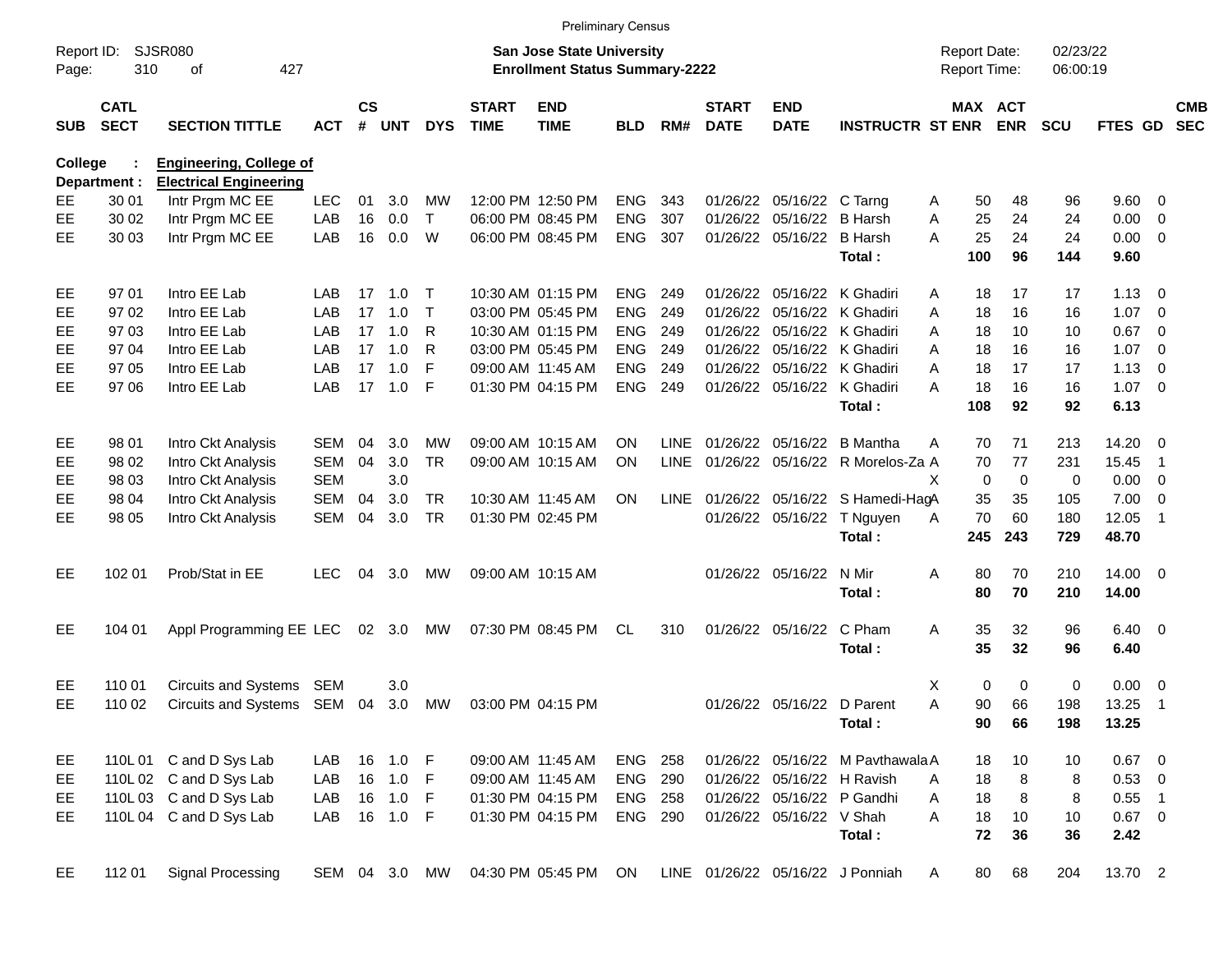|                     |                            |                             |               |                    |            |              |                             |                                                                           | <b>Preliminary Census</b> |     |                             |                           |                                       |   |                                     |                       |                      |             |                            |                          |
|---------------------|----------------------------|-----------------------------|---------------|--------------------|------------|--------------|-----------------------------|---------------------------------------------------------------------------|---------------------------|-----|-----------------------------|---------------------------|---------------------------------------|---|-------------------------------------|-----------------------|----------------------|-------------|----------------------------|--------------------------|
| Report ID:<br>Page: | 311                        | <b>SJSR080</b><br>427<br>οf |               |                    |            |              |                             | <b>San Jose State University</b><br><b>Enrollment Status Summary-2222</b> |                           |     |                             |                           |                                       |   | <b>Report Date:</b><br>Report Time: |                       | 02/23/22<br>06:00:19 |             |                            |                          |
| <b>SUB</b>          | <b>CATL</b><br><b>SECT</b> | <b>SECTION TITTLE</b>       | <b>ACT</b>    | $\mathsf{cs}$<br># | <b>UNT</b> | <b>DYS</b>   | <b>START</b><br><b>TIME</b> | <b>END</b><br><b>TIME</b>                                                 | <b>BLD</b>                | RM# | <b>START</b><br><b>DATE</b> | <b>END</b><br><b>DATE</b> | <b>INSTRUCTR ST ENR</b>               |   |                                     | MAX ACT<br><b>ENR</b> | SCU                  | FTES GD     |                            | <b>CMB</b><br><b>SEC</b> |
|                     |                            |                             |               |                    |            |              |                             |                                                                           |                           |     |                             |                           | Total:                                |   | 80                                  | 68                    | 204                  | 13.70       |                            |                          |
| EE                  | 118 01                     | Dig Lgc Crt Dsgn            | <b>SEM</b>    | 04                 | 4.0        | МW           |                             | 10:30 AM 11:45 AM                                                         | <b>ENG</b>                | 343 | 01/26/22                    | 05/16/22                  | T Caohuu                              | A | 80                                  | 57                    | 171                  | 15.27       | $\overline{\phantom{0}}$ 1 |                          |
| EE                  | 118 02                     | Dig Lgc Crt Dsgn            | LAB           | 16                 | 0.0        | M            |                             | 12:00 PM 02:45 PM                                                         | <b>ENG</b>                | 305 | 01/26/22                    | 05/16/22                  | T Caohuu                              | Α | 18                                  | 14                    | 14                   | 0.00        | $\overline{0}$             |                          |
| EE                  | 11803                      | Dig Lgc Crt Dsgn            | LAB           | 16                 | 0.0        | W            |                             | 12:00 PM 02:45 PM                                                         | <b>ENG</b>                | 305 | 01/26/22                    | 05/16/22                  | T Caohuu                              | Α | 18                                  | 9                     | 9                    | 0.00        | $\overline{1}$             |                          |
| EE                  | 118 04                     | Dig Lgc Crt Dsgn            | LAB           | 16                 | 0.0        | $\top$       |                             | 01:30 PM 04:15 PM                                                         | <b>ENG</b>                | 305 | 01/26/22                    | 05/16/22                  | L Thakkar                             | Α | 18                                  | 16                    | 16                   | 0.00        | $\overline{0}$             |                          |
| EE                  | 118 05                     | Dig Lgc Crt Dsgn            | LAB           | 16                 | 0.0        | R            |                             | 01:30 PM 04:15 PM                                                         | <b>ENG</b>                | 305 | 01/26/22                    |                           | 05/16/22 S Ambrose                    | A | 18                                  | 18                    | 18                   | 0.00        | $\overline{\phantom{0}}$   |                          |
|                     |                            |                             |               |                    |            |              |                             |                                                                           |                           |     |                             |                           | Total:                                |   | 152                                 | 114                   | 228                  | 15.27       |                            |                          |
| EE                  | 120 01                     | Microp Sys Design           | SEM           | 04                 | 4.0        | MW           |                             | 01:30 PM 02:45 PM                                                         | <b>ENG</b>                | 345 | 01/26/22                    | 05/16/22                  | B Le                                  | Α | 80                                  | 63                    | 189                  | 16.80 0     |                            |                          |
| EE                  | 120 03                     | Microp Sys Design           | LAB           | 16                 | 0.0        | M            |                             | 10:30 AM 01:15 PM                                                         | <b>ENG</b>                | 307 | 01/26/22                    | 05/16/22                  | M Gundu                               | Α | 18                                  | 14                    | 14                   | 0.00        | - 0                        |                          |
| EE                  | 120 04                     | Microp Sys Design           | LAB           | 16                 | 0.0        | W            |                             | 10:30 AM 01:15 PM                                                         | <b>ENG</b>                | 307 | 01/26/22                    | 05/16/22                  | P Mathew                              | Α | 18                                  | 15                    | 15                   | 0.00        | $\overline{\mathbf{0}}$    |                          |
| EE                  | 120 05                     | Microp Sys Design           | LAB           | 16                 | 0.0        | R            |                             | 12:00 PM 02:45 PM                                                         | <b>ENG</b>                | 307 | 01/26/22                    |                           | 05/16/22 Z Chokshi                    | A | 18                                  | 17                    | 17                   | 0.00        | $\overline{0}$             |                          |
| EE                  | 120 06                     | Microp Sys Design           | LAB           | 16                 | 0.0        | M            |                             | 03:00 PM 05:45 PM                                                         | <b>ENG</b>                | 307 | 01/26/22                    |                           | 05/16/22 V Vellanki                   | Α | 18                                  | 17                    | 17                   | 0.00        | $\overline{0}$             |                          |
|                     |                            |                             |               |                    |            |              |                             |                                                                           |                           |     |                             |                           | Total:                                |   | 152                                 | 126                   | 252                  | 16.80       |                            |                          |
| EE                  | 122 01                     | Electr Design I             | <b>SEM</b>    | 04                 | 4.0        | <b>TR</b>    |                             | 09:00 AM 10:15 AM                                                         | <b>ENG</b>                | 345 | 01/26/22                    | 05/16/22                  | S Hamedi-HagA                         |   | 80                                  | 57                    | 171                  | 15.27       | $\overline{\phantom{1}}$   |                          |
| EE                  | 122 02                     | Electr Design I             | LAB           | 16                 | 0.0        | $\top$       |                             | 12:00 PM 02:45 PM                                                         | <b>ENG</b>                | 290 | 01/26/22                    | 05/16/22                  | Z Wu                                  | A | 18                                  | 18                    | 18                   | 0.00        | $\overline{1}$             |                          |
| EE                  | 122 03                     | Electr Design I             | LAB           | 16                 | 0.0        | $\top$       |                             | 03:00 PM 05:45 PM                                                         | <b>ENG</b>                | 290 | 01/26/22                    | 05/16/22                  | A Kiasat                              | A | 18                                  | 16                    | 16                   | 0.00        | $\overline{\phantom{0}}$   |                          |
| EE                  | 122 04                     | Electr Design I             | LAB           | 16                 | 0.0        | W            |                             | 03:00 PM 05:45 PM                                                         | <b>ENG</b>                | 290 | 01/26/22                    | 05/16/22                  | K Shah                                | Α | 18                                  | 14                    | 14                   | 0.00        | $\overline{0}$             |                          |
| EE                  | 122 05                     | Electr Design I             | LAB           | 16                 | 0.0        | R            |                             | 03:00 PM 05:45 PM                                                         | <b>ENG</b>                | 290 |                             | 01/26/22 05/16/22         | P Gopinath                            | A | 18                                  | 9                     | 9                    | 0.00        | $\overline{\phantom{0}}$   |                          |
|                     |                            |                             |               |                    |            |              |                             |                                                                           |                           |     |                             |                           | Total:                                |   | 152                                 | 114                   | 228                  | 15.27       |                            |                          |
| EE                  | 124 01                     | Electr Design II            | <b>SEM</b>    | 04                 | 4.0        | <b>MW</b>    |                             | 10:30 AM 11:45 AM                                                         | <b>ENG</b>                | 345 | 01/26/22                    | 05/16/22                  | H Wong                                | Α | 60                                  | 51                    | 153                  | 13.60 0     |                            |                          |
| EE                  | 124 02                     | Electr Design II            | LAB           | 16                 | 0.0        | $\mathsf{T}$ |                             | 10:30 AM 01:15 PM                                                         | <b>ENG</b>                | 258 | 01/26/22                    | 05/16/22                  | S Chilukuri                           | A | 18                                  | 18                    | 18                   | 0.00        | $\overline{\mathbf{0}}$    |                          |
| EE                  | 124 03                     | Electr Design II            | LAB           | 16                 | 0.0        | R            |                             | 10:30 AM 01:15 PM                                                         | <b>ENG</b>                | 258 | 01/26/22                    | 05/16/22                  | R BalasubramA                         |   | 18                                  | 15                    | 15                   | 0.00        | 0                          |                          |
| EE                  | 124 04                     | Electr Design II            | LAB           | 16                 | 0.0        | $\top$       |                             | 03:00 PM 05:45 PM                                                         | <b>ENG</b>                | 258 | 01/26/22                    | 05/16/22                  | A Mutalik De A                        |   | 18                                  | 18                    | 18                   | 0.00        | - 0                        |                          |
|                     |                            |                             |               |                    |            |              |                             |                                                                           |                           |     |                             |                           | Total:                                |   | 114                                 | 102                   | 204                  | 13.60       |                            |                          |
| EE.                 | 127 01                     | Elec Biomed Appl            | <b>LEC</b>    | 02                 | 3.0        | <b>TR</b>    |                             | 01:30 PM 02:45 PM                                                         | <b>ENG</b>                | 401 |                             | 01/26/22 05/16/22         | J Kim                                 | Α | 35                                  | 8                     | 24                   | $1.60 \t 0$ |                            |                          |
|                     |                            |                             |               |                    |            |              |                             |                                                                           |                           |     |                             |                           | Total:                                |   | 35                                  | 8                     | 24                   | 1.60        |                            |                          |
| EE                  | 128 01                     | <b>Phys Electronics</b>     | SEM 04 3.0 TR |                    |            |              |                             | 10:30 AM 11:45 AM                                                         | ON                        |     | LINE 01/26/22 05/16/22      |                           | L He                                  | A | 80                                  | 76                    | 228                  | 15.20 0     |                            |                          |
|                     |                            |                             |               |                    |            |              |                             |                                                                           |                           |     |                             |                           | Total:                                |   | 80                                  | 76                    | 228                  | 15.20       |                            |                          |
| EE                  | 130 01                     | Elec. Mach. Drv.            | SEM 04 3.0 TR |                    |            |              |                             | 03:00 PM 04:15 PM                                                         | ON                        |     | LINE 01/26/22 05/16/22      |                           | P Hsu                                 | A | 40                                  | 27                    | 81                   | 5.45 1      |                            |                          |
|                     |                            |                             |               |                    |            |              |                             |                                                                           |                           |     |                             |                           | Total:                                |   | 40                                  | 27                    | 81                   | 5.45        |                            |                          |
| EE                  | 132 02                     | Theo Auto Controls          | SEM 04 3.0 TR |                    |            |              |                             | 06:00 PM 07:15 PM ON                                                      |                           |     |                             |                           | LINE 01/26/22 05/16/22 A Bhattachar A |   | 65                                  | 60                    | 180                  | 12.05 1     |                            |                          |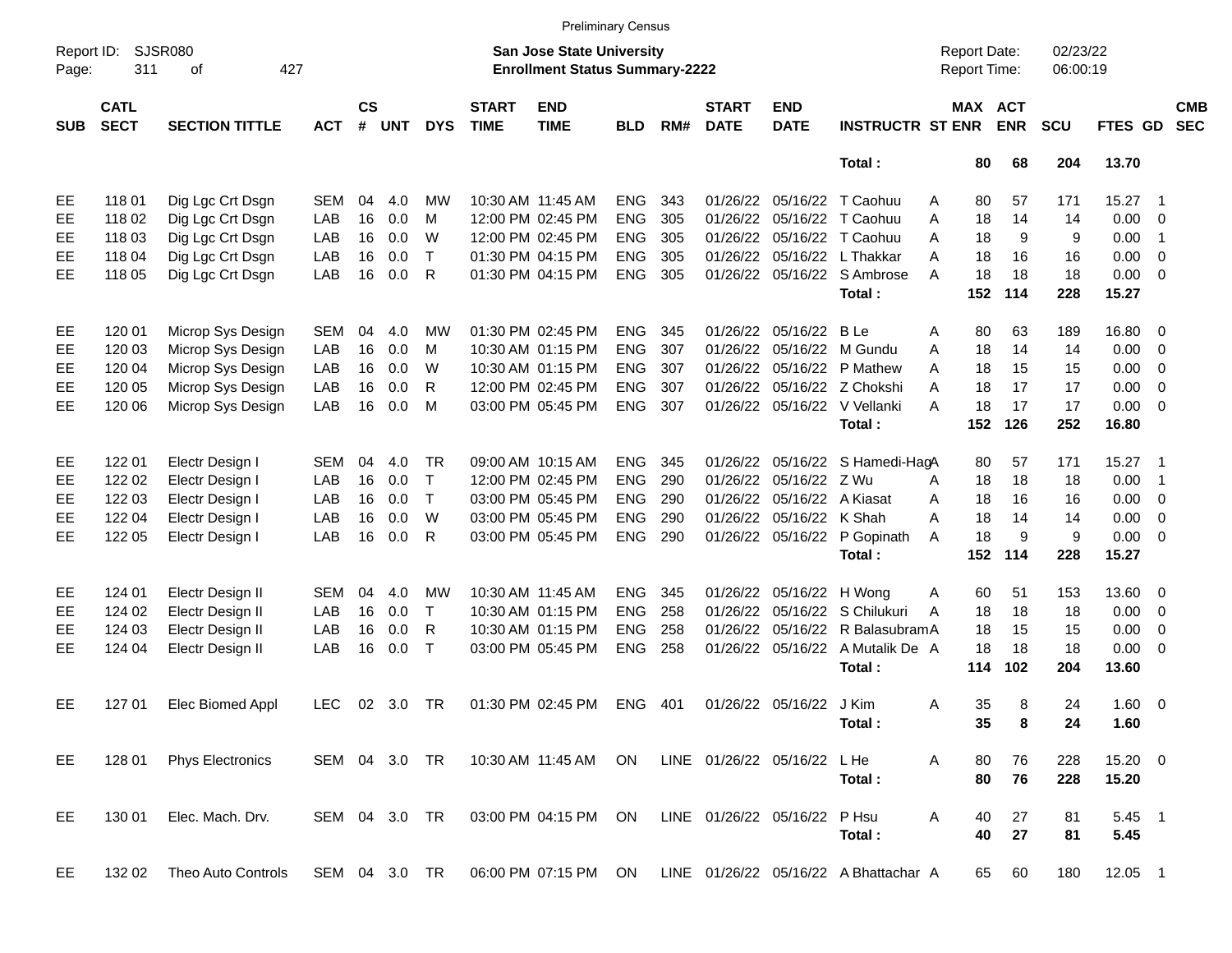|                       |                            |                                                                                                                      |                          |                |                                        |                 |                             | <b>Preliminary Census</b>                                                                |                                                 |                   |                             |                             |                                                                                                                                                  |                                     |                           |                           |                                                          |            |
|-----------------------|----------------------------|----------------------------------------------------------------------------------------------------------------------|--------------------------|----------------|----------------------------------------|-----------------|-----------------------------|------------------------------------------------------------------------------------------|-------------------------------------------------|-------------------|-----------------------------|-----------------------------|--------------------------------------------------------------------------------------------------------------------------------------------------|-------------------------------------|---------------------------|---------------------------|----------------------------------------------------------|------------|
| Page:                 | Report ID: SJSR080<br>312  | 427<br>of                                                                                                            |                          |                |                                        |                 |                             | <b>San Jose State University</b><br><b>Enrollment Status Summary-2222</b>                |                                                 |                   |                             |                             |                                                                                                                                                  | <b>Report Date:</b><br>Report Time: |                           | 02/23/22<br>06:00:19      |                                                          |            |
| <b>SUB</b>            | <b>CATL</b><br><b>SECT</b> | <b>SECTION TITTLE</b>                                                                                                | <b>ACT</b>               | $\mathsf{cs}$  | # UNT                                  | <b>DYS</b>      | <b>START</b><br><b>TIME</b> | <b>END</b><br><b>TIME</b>                                                                | <b>BLD</b>                                      | RM#               | <b>START</b><br><b>DATE</b> | <b>END</b><br><b>DATE</b>   | <b>INSTRUCTR ST ENR ENR</b>                                                                                                                      |                                     | MAX ACT                   | <b>SCU</b>                | FTES GD SEC                                              | <b>CMB</b> |
|                       |                            |                                                                                                                      |                          |                |                                        |                 |                             |                                                                                          |                                                 |                   |                             |                             | Total:                                                                                                                                           | 65                                  | 60                        | 180                       | 12.05                                                    |            |
| EЕ                    | 136 01                     | <b>Power Electronics</b>                                                                                             | <b>LEC</b>               | 04             | 3.0                                    | МW              |                             | 03:00 PM 04:15 PM                                                                        | ON                                              |                   | LINE 01/26/22 05/16/22      |                             | M Badawy<br>Total:                                                                                                                               | 40<br>A<br>40                       | 33<br>33                  | 99<br>99                  | 6.70 2<br>6.70                                           |            |
| EE.                   | 138 01                     | Embd Cntrl Sys Des                                                                                                   | SEM 05 3.0               |                |                                        | MW              |                             | 01:30 PM 02:45 PM                                                                        | ENG 327                                         |                   |                             | 01/26/22 05/16/22           | P Hsu<br>Total:                                                                                                                                  | 25<br>Α<br>25                       | 29<br>29                  | 87<br>87                  | $5.85$ 1<br>5.85                                         |            |
| EE<br>EЕ              | 140 01<br>140 02           | Prin E & M Fields<br>Prin E & M Fields                                                                               | <b>LEC</b><br><b>LEC</b> | 04             | 3.0<br>3.0                             | <b>TR</b>       |                             | 09:00 AM 10:15 AM                                                                        |                                                 |                   |                             | 01/26/22 05/16/22 R Kwok    | Total:                                                                                                                                           | $\mathbf 0$<br>X<br>A<br>90<br>90   | $\mathbf 0$<br>67<br>67   | 0<br>201<br>201           | $0.00 \t 0$<br>13.40 0<br>13.40                          |            |
| EE                    | 161 01                     | Digital Comm Sys                                                                                                     | <b>LEC</b>               |                | 02 3.0                                 | TR              |                             | 01:30 PM 02:45 PM                                                                        | ENG 345                                         |                   |                             |                             | 01/26/22 05/16/22 R Morelos-Za A<br>Total:                                                                                                       | 35<br>35                            | 26<br>26                  | 78<br>78                  | $5.20 \ 0$<br>5.20                                       |            |
| EE                    | 17201                      | Intr Microwave Eng                                                                                                   | <b>LEC</b>               |                | 04 3.0                                 | MW              |                             | 09:00 AM 10:15 AM                                                                        | ENG 345                                         |                   |                             | 01/26/22 05/16/22 R Kwok    | Total:                                                                                                                                           | 35<br>Α<br>35                       | 9<br>9                    | 27<br>27                  | $1.80 \ 0$<br>1.80                                       |            |
| EE.                   | 174 01                     | Int Alg PR Ebd Sys                                                                                                   | SEM 04 3.0               |                |                                        | MW              |                             | 06:00 PM 07:15 PM                                                                        | CL                                              | 234               |                             | 01/26/22 05/16/22           | T Nguyen<br>Total:                                                                                                                               | 35<br>Α<br>35                       | 25<br>25                  | 75<br>75                  | $5.00 \t 0$<br>5.00                                      |            |
| EE.                   | 178 01                     | Dig Design w FPGAS SEM 04 3.0 MW                                                                                     |                          |                |                                        |                 |                             | 12:00 PM 01:15 PM                                                                        | ENG 345                                         |                   |                             | 01/26/22 05/16/22 S Jadhav  | Total:                                                                                                                                           | 35<br>Α<br>35                       | 34<br>34                  | 102<br>102                | $6.80$ 0<br>6.80                                         |            |
| EE.                   | 18201                      | IC Test Development SEM 05 3.0 TR                                                                                    |                          |                |                                        |                 |                             | 12:00 PM 01:15 PM                                                                        | ENG 345                                         |                   |                             | 01/26/22 05/16/22 J Kim     | Total:                                                                                                                                           | 25<br>Α<br>25                       | 19<br>19                  | 57<br>57                  | $3.80\ 0$<br>3.80                                        |            |
| EE<br>EЕ<br>EE.<br>EE |                            | 198A 01 EE Sr Dsgn Proj I<br>198A 02 EE Sr Dsgn Proj I<br>198A 03 EE Sr Dsgn Proj I<br>198A 04 EE Sr Dsgn Proj I     | LAB<br>LAB<br>LAB<br>LAB | 16<br>16<br>16 | 1.0<br>1.0<br>1.0<br>16 1.0 F          | F<br>F<br>F     |                             | 10:00 AM 12:45 PM<br>10:00 AM 12:45 PM<br>10:00 AM 12:45 PM<br>10:00 AM 12:45 PM ENG 389 | <b>ENG</b><br><b>ENG</b><br><b>ENG</b>          | 244<br>386<br>387 |                             |                             | 01/26/22 05/16/22 T Caohuu<br>01/26/22 05/16/22 R Morelos-Za A<br>01/26/22 05/16/22 R Morelos-Za A<br>01/26/22 05/16/22 R Morelos-Za A<br>Total: | 11<br>A<br>11<br>11<br>11<br>44     | 12<br>12<br>9<br>12<br>45 | 12<br>12<br>9<br>12<br>45 | $0.80 \ 0$<br>$0.80 \ 0$<br>0.60 0<br>$0.80 \ 0$<br>3.00 |            |
| EE<br>EE<br>EE.<br>EE |                            | 198B 01 EE Sr Dsgn Proj II<br>198B 02 EE Sr Dsgn Proj II<br>198B 03 EE Sr Dsgn Proj II<br>198B 04 EE Sr Dsgn Proj II | LAB<br>LAB<br>LAB<br>LAB |                | 16 3.0 S<br>16 3.0<br>16 3.0<br>16 3.0 | - S<br>-S<br>-S |                             | 09:00 AM 06:00 PM<br>09:00 AM 06:00 PM<br>09:00 AM 06:00 PM<br>09:00 AM 06:00 PM         | <b>ENG 238</b><br>ENG 244<br>ENG 289<br>ENG 376 |                   |                             | 01/26/22 05/16/22 C Choo    | 01/26/22 05/16/22 M Badawy<br>01/26/22 05/16/22 T Caohuu<br>01/26/22 05/16/22 S Hamedi-HagA                                                      | 11<br>A<br>11<br>A<br>11<br>A<br>11 | 11<br>11<br>11<br>11      | 33<br>33<br>33<br>33      | $2.20 \t 0$<br>$2.20 \t 0$<br>$2.20 \t 0$<br>$2.20 \t 0$ |            |
| EE<br>EE.             |                            | 198B 05 EE Sr Dsgn Proj II<br>198B 06 EE Sr Dsgn Proj II                                                             | LAB<br>LAB               |                | 16 3.0<br>16 3.0 S                     | - S             |                             | 09:00 AM 06:00 PM<br>09:00 AM 06:00 PM                                                   | ENG 376<br>ENG 387                              |                   |                             | 01/26/22 05/16/22 B Sirkeci | 01/26/22 05/16/22 S Hamedi-HagA                                                                                                                  | 11<br>11<br>A                       | 11<br>11                  | 33<br>33                  | $2.20 \t 0$<br>$2.20 \t 0$                               |            |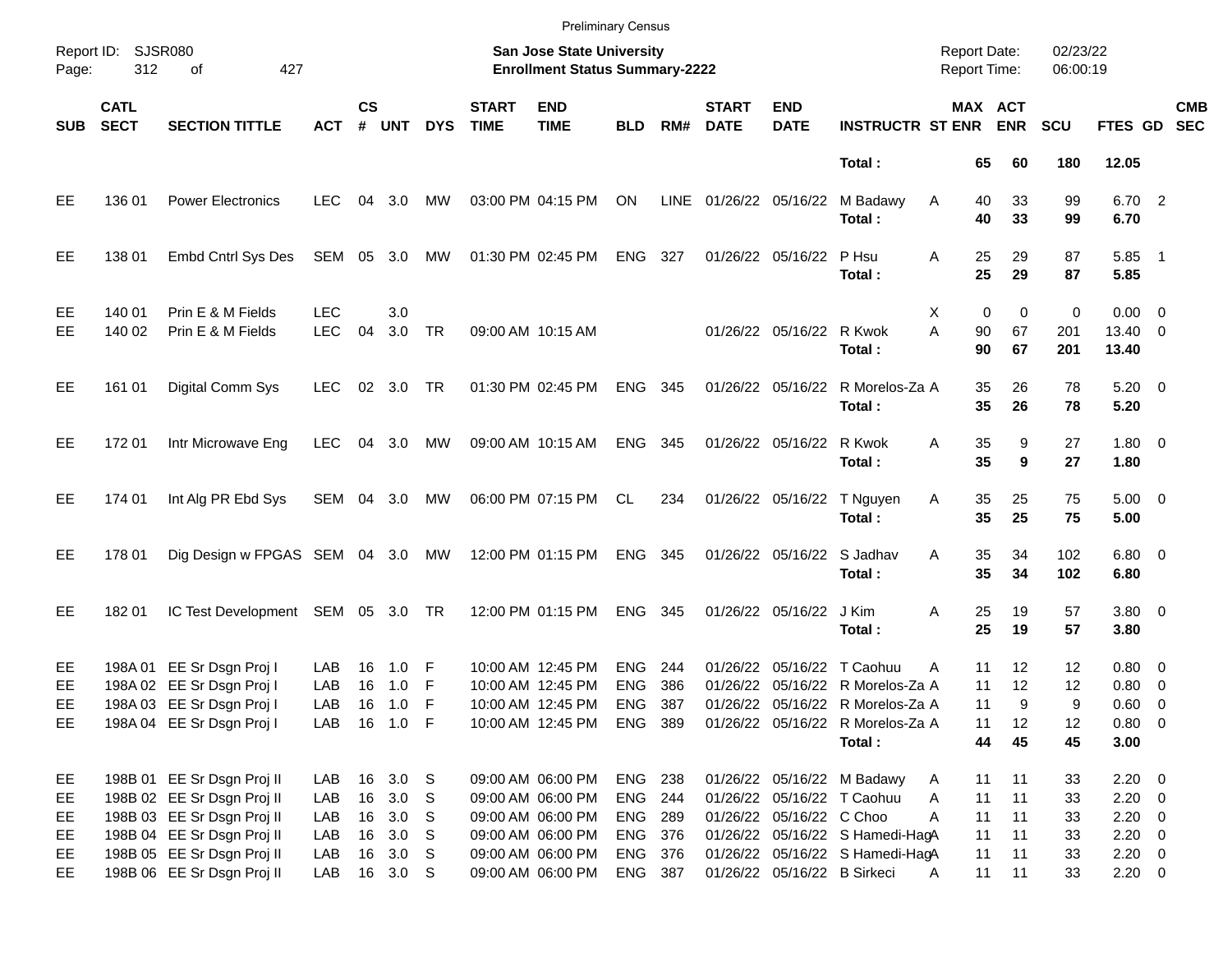|            |                            |                                                |                          |                    |                |                 |                             | <b>Preliminary Census</b>                                          |            |                     |                               |                           |                                |                                            |                                  |                      |                                |                          |
|------------|----------------------------|------------------------------------------------|--------------------------|--------------------|----------------|-----------------|-----------------------------|--------------------------------------------------------------------|------------|---------------------|-------------------------------|---------------------------|--------------------------------|--------------------------------------------|----------------------------------|----------------------|--------------------------------|--------------------------|
| Page:      | Report ID: SJSR080<br>313  | 427<br>of                                      |                          |                    |                |                 |                             | San Jose State University<br><b>Enrollment Status Summary-2222</b> |            |                     |                               |                           |                                | <b>Report Date:</b><br><b>Report Time:</b> |                                  | 02/23/22<br>06:00:19 |                                |                          |
| <b>SUB</b> | <b>CATL</b><br><b>SECT</b> | <b>SECTION TITTLE</b>                          | <b>ACT</b>               | $\mathsf{cs}$<br># | <b>UNT</b>     | <b>DYS</b>      | <b>START</b><br><b>TIME</b> | <b>END</b><br><b>TIME</b>                                          | <b>BLD</b> | RM#                 | <b>START</b><br><b>DATE</b>   | <b>END</b><br><b>DATE</b> | <b>INSTRUCTR ST ENR</b>        | MAX ACT                                    | <b>ENR</b>                       | <b>SCU</b>           | <b>FTES GD</b>                 | <b>CMB</b><br><b>SEC</b> |
|            |                            |                                                |                          |                    |                |                 |                             |                                                                    |            |                     |                               |                           | Total:                         | 66                                         | 66                               | 198                  | 13.20                          |                          |
| EE<br>EE   | 210 01<br>210 02           | <b>Linear Systems</b><br><b>Linear Systems</b> | <b>SEM</b><br><b>SEM</b> | 05<br>05           | 3.0<br>3.0     | MW<br><b>MW</b> |                             | 03:00 PM 04:15 PM<br>04:30 PM 05:45 PM                             | OΝ<br>ON   | <b>LINE</b><br>LINE | 01/26/22<br>01/26/22 05/16/22 | 05/16/22                  | E Marouf<br>E Marouf<br>Total: | 35<br>A<br>A<br>35<br>70                   | 10<br>15<br>25                   | 30<br>45<br>75       | 2.50 10<br>3.75 15<br>6.25     |                          |
| EE         | 220 01                     | RFIC Design I                                  | <b>LEC</b>               |                    | 03 3.0         | МW              |                             | 07:30 PM 08:45 PM                                                  | CL.        | 234                 |                               | 01/26/22 05/16/22 S Lee   | Total:                         | A<br>35<br>35                              | 27<br>27                         | 81<br>81             | 6.65 25<br>6.65                |                          |
| EE         | 221 01                     | Prin of Semi Dev I                             | SEM 05 3.0               |                    |                | <b>TR</b>       |                             | 06:00 PM 07:15 PM                                                  | ON         | LINE                | 01/26/22 05/16/22             |                           | <b>B</b> Mantha<br>Total:      | 80<br>A<br>80                              | 41<br>41                         | 123<br>123           | 10.25 41<br>10.25              |                          |
| EE         | 226 01                     | Cryo-Nanoelectronics LEC                       |                          |                    | 02 3.0         | MW              |                             | 03:00 PM 04:15 PM                                                  | <b>ENG</b> | 345                 |                               | 01/26/22 05/16/22         | H Wong<br>Total:               | 35<br>Α<br>35                              | 16<br>16                         | 48<br>48             | 3.90 14<br>3.90                |                          |
| EE<br>EE   | 238 01<br>238 02           | Adv. Pwr. Electrncs.<br>Adv. Pwr. Electrncs.   | <b>SEM</b><br>SEM        | 05                 | 3.0<br>$3.0$ F |                 |                             | 03:00 PM 05:45 PM                                                  | <b>ENG</b> | 303                 |                               | 01/26/22 05/16/22         | M Badawy<br>Total:             | 0<br>Х<br>A<br>35<br>35                    | 0<br>25<br>25                    | 0<br>75<br>75        | $0.00 \t 0$<br>6.25 25<br>6.25 |                          |
| EE         | 250 01                     | Prob Ran Vari & St P                           | SEM 05 3.0 TR            |                    |                |                 |                             | 03:00 PM 04:15 PM                                                  | ON         |                     | LINE 01/26/22 05/16/22        |                           | J Zhao<br>Total:               | A<br>35<br>35                              | 33<br>33                         | 99<br>99             | 8.25 33<br>8.25                |                          |
| EE         | 253 01                     | Dig Signal Process                             | SEM 05 3.0 TR            |                    |                |                 |                             | 04:30 PM 05:45 PM                                                  | <b>ENG</b> | 401                 |                               | 01/26/22 05/16/22         | E Marouf<br>Total:             | 35<br>A<br>35                              | $\overline{7}$<br>$\overline{7}$ | 21<br>21             | $1.75$ 7<br>1.75               |                          |
| EE         | 257 01                     | Machine Learning                               | SEM 05 3.0               |                    |                | <b>TR</b>       |                             | 03:00 PM 04:15 PM                                                  | ON         | LINE                | 01/26/22 05/16/22             |                           | <b>B</b> Sirkeci<br>Total:     | 45<br>A<br>45                              | 54<br>54                         | 162<br>162           | 13.50 54<br>13.50              |                          |
| EE         | 259 01                     | Selct Top in Sig Prc                           | SEM 05                   |                    | 3.0            | F               |                             | 12:00 PM 02:45 PM                                                  | <b>ENG</b> | 403                 |                               | 01/26/22 05/16/22         | <b>B</b> Sirkeci<br>Total:     | 35<br>Α<br>35                              | 11<br>11                         | 33<br>33             | 2.75 11<br>2.75                |                          |
| EE         | 267 01                     | Comp Vision w/AI App SEM 05 3.0 F              |                          |                    |                |                 |                             | 03:00 PM 05:45 PM ENG 345                                          |            |                     |                               | 01/26/22 05/16/22 C Choo  | Total:                         | 35<br>A<br>35                              | 30<br>30                         | 90<br>90             | 7.30 26<br>7.30                |                          |
| EE         | 271 01                     | Digital Sys Design                             |                          |                    |                |                 |                             | SEM 05 3.0 MW 06:00 PM 07:15 PM ENG 345                            |            |                     |                               | 01/26/22 05/16/22 B Le    | Total:                         | 45<br>Α<br>45                              | 41<br>41                         | 123<br>123           | 10.25 41<br>10.25              |                          |
| EE         | 273 01                     | Log Verif UVM                                  |                          |                    |                |                 |                             | SEM 05 3.0 MW 07:30 PM 08:45 PM ENG 345                            |            |                     | 01/26/22 05/16/22             |                           | M Jones<br>Total:              | Α<br>35<br>$35\phantom{a}$                 | 31<br>31                         | 93<br>93             | 7.75 31<br>7.75                |                          |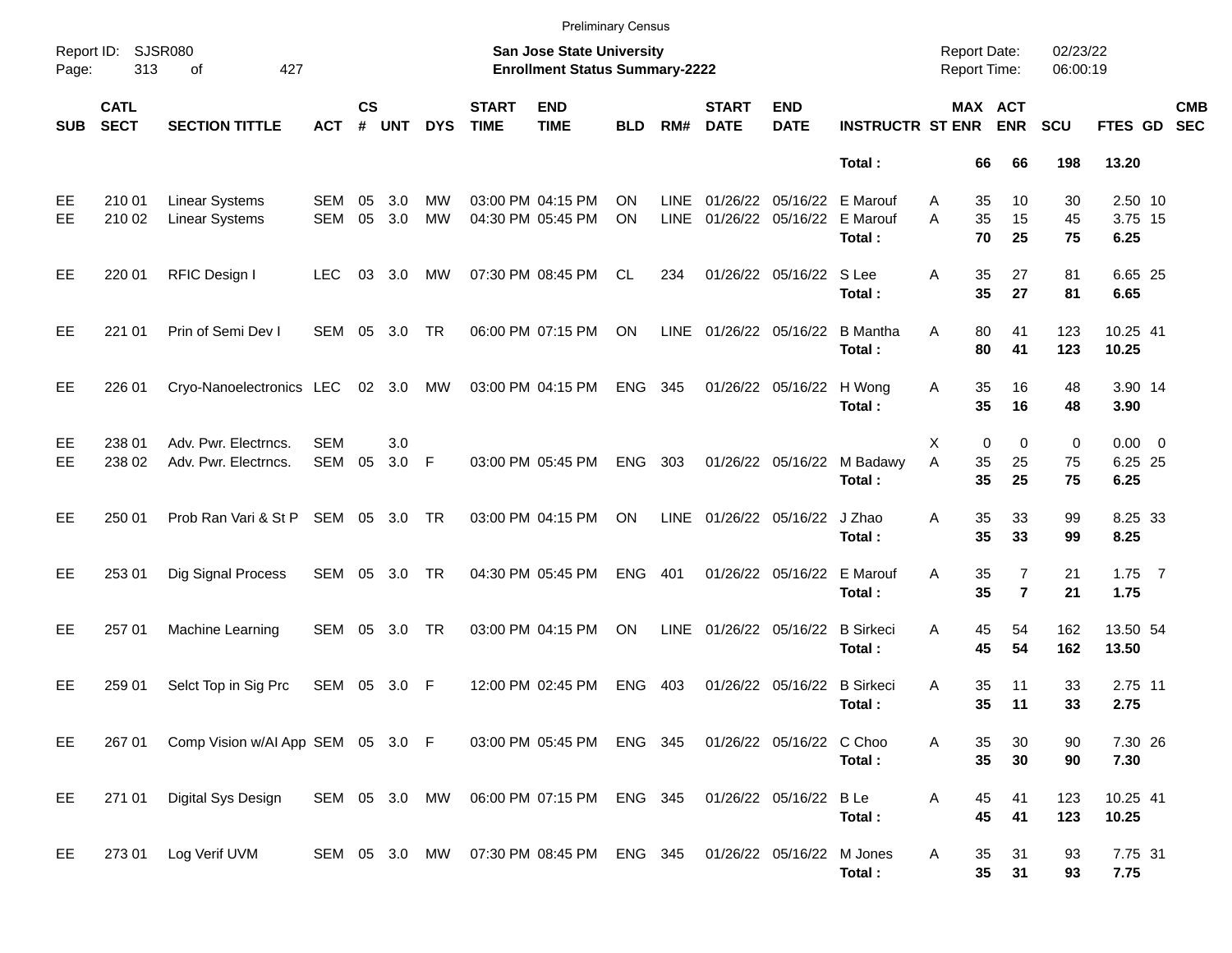|            |                            |                                                          |                              |                    |            |                        |                             | <b>Preliminary Census</b>                                          |                          |            |                             |                                                 |                                                                    |                                            |                                |                      |                                  |            |
|------------|----------------------------|----------------------------------------------------------|------------------------------|--------------------|------------|------------------------|-----------------------------|--------------------------------------------------------------------|--------------------------|------------|-----------------------------|-------------------------------------------------|--------------------------------------------------------------------|--------------------------------------------|--------------------------------|----------------------|----------------------------------|------------|
| Page:      | Report ID: SJSR080<br>314  | 427<br>of                                                |                              |                    |            |                        |                             | San Jose State University<br><b>Enrollment Status Summary-2222</b> |                          |            |                             |                                                 |                                                                    | <b>Report Date:</b><br><b>Report Time:</b> |                                | 02/23/22<br>06:00:19 |                                  |            |
| <b>SUB</b> | <b>CATL</b><br><b>SECT</b> | <b>SECTION TITTLE</b>                                    | <b>ACT</b>                   | $\mathsf{cs}$<br># | <b>UNT</b> | <b>DYS</b>             | <b>START</b><br><b>TIME</b> | <b>END</b><br><b>TIME</b>                                          | <b>BLD</b>               | RM#        | <b>START</b><br><b>DATE</b> | <b>END</b><br><b>DATE</b>                       | <b>INSTRUCTR ST ENR</b>                                            |                                            | MAX ACT<br><b>ENR</b>          | <b>SCU</b>           | FTES GD SEC                      | <b>CMB</b> |
| EE<br>EE   | 275 01<br>275 02           | <b>Adv Comp Architect</b><br><b>Adv Comp Architect</b>   | SEM<br>SEM                   | 05<br>05           | 3.0<br>3.0 | <b>TR</b><br><b>TR</b> |                             | 04:30 PM 05:45 PM<br>07:30 PM 08:45 PM                             | <b>ENG</b><br><b>ENG</b> | 341<br>232 | 01/26/22                    | 05/16/22 C Choo<br>01/26/22 05/16/22            | C Choo<br>Total:                                                   | Α<br>35<br>35<br>A<br>70                   | 36<br>43<br>79                 | 108<br>129<br>237    | 9.00 36<br>10.75 43<br>19.75     |            |
| EE         | 277A 01                    | Embedded SoC Des. SEM 05 3.0                             |                              |                    |            | МW                     |                             | 04:30 PM 05:45 PM                                                  | <b>ENG</b>               | 345        |                             | 01/26/22 05/16/22                               | S Jadhav<br>Total:                                                 | 35<br>A<br>35                              | 15<br>15                       | 45<br>45             | 3.75 15<br>3.75                  |            |
| EE         | 280 01                     | <b>Adv Netwk Security</b>                                | <b>LEC</b>                   | 01                 | 3.0        | МW                     |                             | 04:30 PM 05:45 PM                                                  | <b>ENG</b>               | 329        |                             | 01/26/22 05/16/22                               | J Zhao<br>Total:                                                   | 35<br>Α<br>35                              | 8<br>8                         | 24<br>24             | 2.00 8<br>2.00                   |            |
| EE         | 281 01                     | Internetworking                                          | SEM 04                       |                    | 3.0        | F                      |                             | 09:00 AM 11:45 AM                                                  |                          |            |                             | 01/26/22 05/16/22                               | J Zhao<br>Total:                                                   | 35<br>Α<br>35                              | 9<br>9                         | 27<br>27             | $2.25$ 9<br>2.25                 |            |
| EE         | 282 01                     | <b>Internet Security</b>                                 | <b>LEC</b>                   |                    | 3.0        |                        |                             |                                                                    |                          |            |                             |                                                 | Total:                                                             | X                                          | 0<br>0<br>$\bf{0}$<br>$\bf{0}$ | 0<br>0               | $0.00 \t 0$<br>0.00              |            |
| EE         |                            | 282A 01 RL Multi-Robot Nets                              | <b>SEM</b>                   |                    | 3.0        |                        |                             |                                                                    |                          |            |                             |                                                 | Total:                                                             | Χ<br>$\bf{0}$                              | 0<br>0<br>$\bf{0}$             | 0<br>0               | $0.00 \t 0$<br>0.00              |            |
| EE         | 283 02                     | Broadband Comm NtwISEM 05 3.0                            |                              |                    |            | МW                     |                             | 07:30 PM 08:45 PM                                                  |                          |            |                             | 01/26/22 05/16/22                               | N Mir<br>Total:                                                    | 35<br>Α<br>35                              | 16<br>16                       | 48<br>48             | 4.00 16<br>4.00                  |            |
| EE         | 286 02                     | Mob/Wireless Net                                         | <b>SEM</b>                   | 05                 | 3.0        | <b>TR</b>              |                             | 03:00 PM 04:15 PM                                                  | <b>ENG</b>               | 345        |                             | 01/26/22 05/16/22                               | J Ponniah<br>Total:                                                | 35<br>A<br>35                              | 8<br>8                         | 24<br>24             | 2.00 8<br>2.00                   |            |
| EE<br>EE   | 287 01<br>287 02           | <b>ASIC CMOS Design</b><br>ASIC CMOS Design              | SEM<br>SEM                   | 05                 | 3.0<br>3.0 | <b>MW</b>              |                             | 03:00 PM 04:15 PM                                                  | CL.                      | 238        |                             | 01/26/22 05/16/22                               | M Jones<br>Total:                                                  | 45<br>A<br>X<br>0<br>45                    | 41<br>0<br>41                  | 123<br>0<br>123      | 10.25 41<br>$0.00 \t 0$<br>10.25 |            |
| EE         | 288 01                     | Data Conv for AMS                                        |                              |                    |            |                        |                             | LEC 02 3.0 MW 06:00 PM 07:15 PM CL                                 |                          | 324        |                             | 01/26/22 05/16/22 S Lee                         | Total:                                                             | Α<br>35<br>35                              | 17<br>17                       | 51<br>51             | 4.25 17<br>4.25                  |            |
| EE<br>EE   | 295 01<br>295 02           | <b>Technical Writing</b><br><b>Technical Writing</b>     | LEC<br>LEC 03 3.0 TR         |                    | 03 3.0 TR  |                        |                             | 04:30 PM 05:45 PM CL<br>07:30 PM 08:45 PM CL                       |                          | 117<br>310 |                             |                                                 | 01/26/22 05/16/22 T Wrappe<br>01/26/22 05/16/22 T Wrappe<br>Total: | 25<br>A<br>25<br>A<br>50                   | 24<br>17<br>41                 | 72<br>51<br>123      | 6.00 24<br>4.25 17<br>10.25      |            |
| EE<br>EE   |                            | 297A 01 MSEE Proj Proposal<br>297A 02 MSEE Proj Proposal | LAB 16 3.0 S<br>LAB 16 3.0 S |                    |            |                        |                             | 09:00 AM 06:00 PM<br>09:00 AM 06:00 PM                             | ENG 317<br>ENG 319       |            |                             | 01/26/22 05/16/22 LHe<br>01/26/22 05/16/22 B Le |                                                                    | 11<br>A<br>11<br>Α                         | 15<br>13                       | 45<br>39             | 3.75 15<br>3.25 13               |            |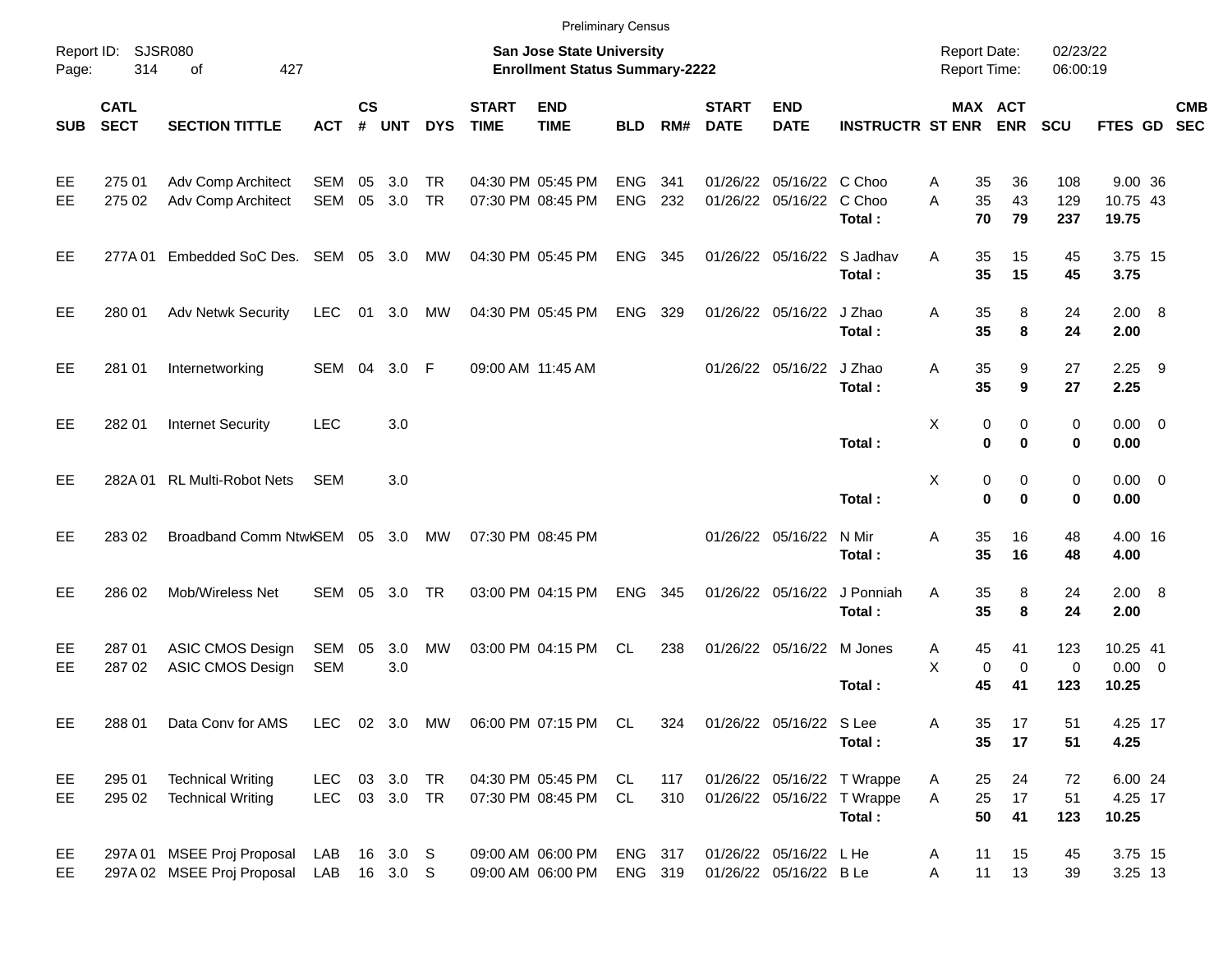|                       |                            |                                                                                              |                          |                    |                          |                     |                             |                                                                           | <b>Preliminary Census</b>              |                   |                             |                                                  |                                                       |                                     |                                  |                                  |                                   |                                                      |                          |
|-----------------------|----------------------------|----------------------------------------------------------------------------------------------|--------------------------|--------------------|--------------------------|---------------------|-----------------------------|---------------------------------------------------------------------------|----------------------------------------|-------------------|-----------------------------|--------------------------------------------------|-------------------------------------------------------|-------------------------------------|----------------------------------|----------------------------------|-----------------------------------|------------------------------------------------------|--------------------------|
| Report ID:<br>Page:   | 315                        | SJSR080<br>427<br>of                                                                         |                          |                    |                          |                     |                             | <b>San Jose State University</b><br><b>Enrollment Status Summary-2222</b> |                                        |                   |                             |                                                  |                                                       | <b>Report Date:</b><br>Report Time: |                                  |                                  | 02/23/22<br>06:00:19              |                                                      |                          |
| <b>SUB</b>            | <b>CATL</b><br><b>SECT</b> | <b>SECTION TITTLE</b>                                                                        | <b>ACT</b>               | $\mathsf{cs}$<br># | <b>UNT</b>               | <b>DYS</b>          | <b>START</b><br><b>TIME</b> | <b>END</b><br><b>TIME</b>                                                 | <b>BLD</b>                             | RM#               | <b>START</b><br><b>DATE</b> | <b>END</b><br><b>DATE</b>                        | <b>INSTRUCTR ST ENR</b>                               |                                     |                                  | MAX ACT<br><b>ENR</b>            | <b>SCU</b>                        | <b>FTES GD</b>                                       | <b>CMB</b><br><b>SEC</b> |
| EE<br>EE.             |                            | 297A 03 MSEE Proj Proposal<br>297A 04 MSEE Proj Proposal                                     | LAB<br>LAB               | 16                 | 16 3.0<br>3.0            | - S<br><sub>S</sub> |                             | 09:00 AM 06:00 PM<br>09:00 AM 06:00 PM                                    | <b>ENG</b><br><b>ENG</b>               | 321<br>305        |                             | 01/26/22 05/16/22 E Marouf<br>01/26/22 05/16/22  | N Mir<br>Total:                                       | A<br>A                              | 11<br>11<br>44                   | 13<br>13<br>54                   | 39<br>39<br>162                   | $3.25$ 13<br>3.25 13<br>13.50                        |                          |
| EE<br>EE<br>EE<br>EE. |                            | 297B 01 MSEE Project<br>297B 02 MSEE Project<br>297B 03 MSEE Project<br>297B 04 MSEE Project | LAB<br>LAB<br>LAB<br>LAB | 16<br>16<br>16     | 3.0<br>3.0<br>3.0<br>3.0 | S<br>S<br>S         |                             | 09:00 AM 06:00 PM<br>09:00 AM 06:00 PM<br>09:00 AM 06:00 PM               | <b>ENG</b><br><b>ENG</b><br><b>ENG</b> | 386<br>389<br>291 |                             | 01/26/22 05/16/22<br>01/26/22 05/16/22 M Jones   | N Mir<br>01/26/22 05/16/22 J Ponniah<br>Total:        | A<br>A<br>A<br>X                    | 11<br>11<br>11<br>$\Omega$<br>33 | 13<br>13<br>13<br>$\Omega$<br>39 | 39<br>39<br>39<br>$\Omega$<br>117 | 3.25 13<br>3.25 13<br>3.25 13<br>$0.00 \t 0$<br>9.75 |                          |
| EE.                   | 298101                     | EE Internship Experi                                                                         | <b>SUP</b>               | 48                 | 1.0                      | <b>TBA</b>          |                             |                                                                           | ON                                     | <b>LINE</b>       |                             | 01/26/22 05/16/22                                | T Le<br>Total:                                        | A                                   | 65<br>65                         | 20<br>20                         | 20<br>20                          | 1.65 19<br>1.65                                      |                          |
| EE.                   | 299A 01                    | MSEE Thesis Proposal SUP                                                                     |                          |                    | 25 3.0                   | TBA                 |                             |                                                                           |                                        |                   |                             | 01/26/22 05/16/22                                | Total:                                                | Α                                   | 5<br>5                           | 0<br>0                           | 0<br>$\bf{0}$                     | $0.00 \t 0$<br>0.00                                  |                          |
| EE.                   | 299B 01                    | <b>MSEE Thesis</b>                                                                           | <b>SUP</b>               | 25                 | 3.0                      | TBA                 |                             |                                                                           |                                        |                   |                             | 01/26/22 05/16/22                                | Total:                                                | A                                   | $\sqrt{5}$<br>5                  | $\overline{2}$<br>$\overline{2}$ | 6<br>6                            | $0.50$ 2<br>0.50                                     |                          |
|                       | Department :               | <b>Electrical Engineering</b>                                                                |                          |                    |                          |                     |                             |                                                                           |                                        |                   |                             | <b>Lower Division:</b><br><b>Upper Division:</b> | <b>Department Total:</b><br><b>Graduate Division:</b> |                                     | 3077<br>453<br>1577<br>1047      | 2373<br>431<br>1252<br>690       | 6133<br>965<br>3138<br>2030       | 442.93<br>64.43<br>209.75<br>168.75                  |                          |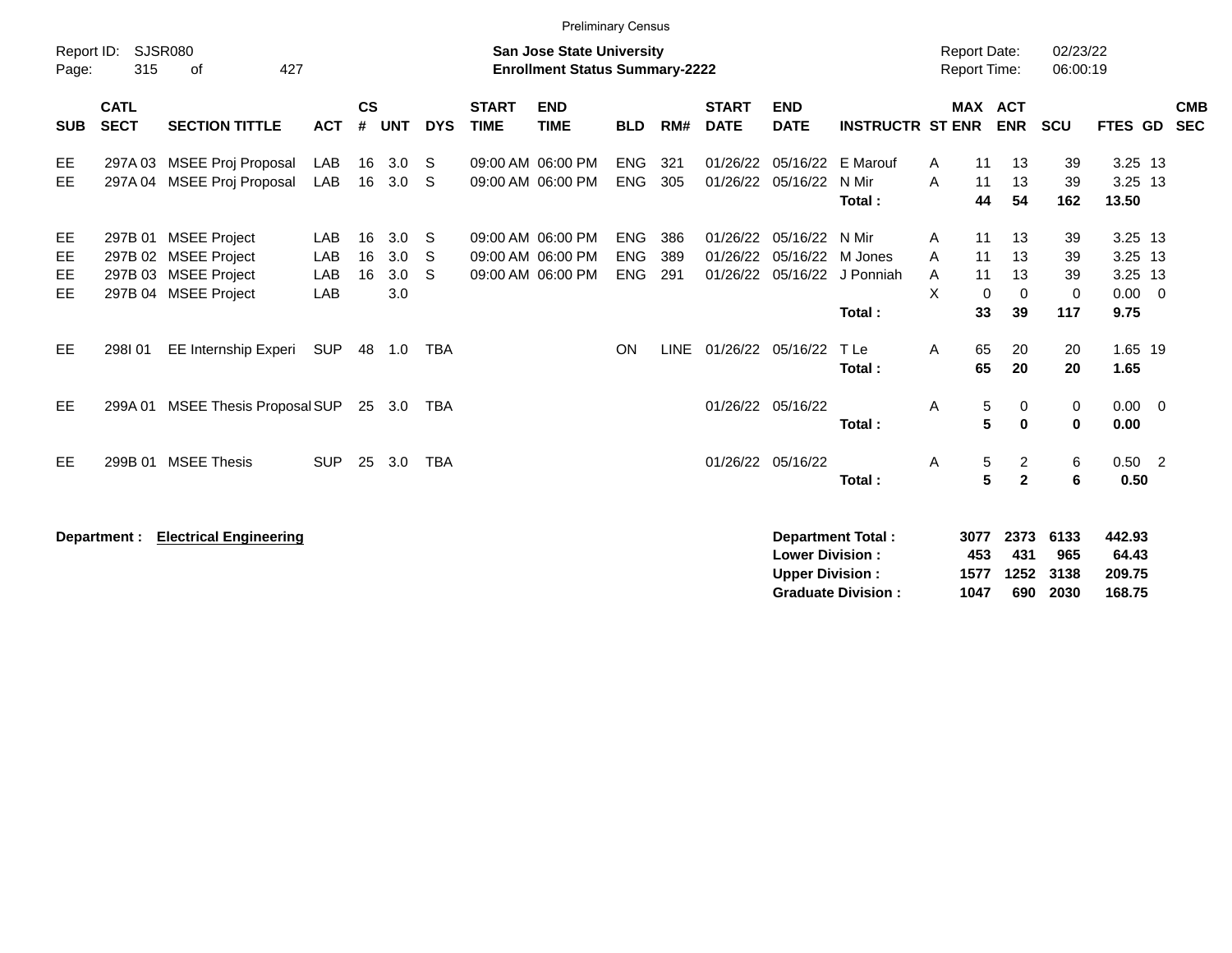|                         |                            |                                                                        |            |                    |            |            |                             | <b>Preliminary Census</b>                                                 |            |     |                               |                           |                             |   |                                            |             |                      |             |                         |                          |
|-------------------------|----------------------------|------------------------------------------------------------------------|------------|--------------------|------------|------------|-----------------------------|---------------------------------------------------------------------------|------------|-----|-------------------------------|---------------------------|-----------------------------|---|--------------------------------------------|-------------|----------------------|-------------|-------------------------|--------------------------|
| Report ID:<br>Page:     | SJSR080<br>316             | 427<br>οf                                                              |            |                    |            |            |                             | <b>San Jose State University</b><br><b>Enrollment Status Summary-2222</b> |            |     |                               |                           |                             |   | <b>Report Date:</b><br><b>Report Time:</b> |             | 02/23/22<br>06:00:19 |             |                         |                          |
| <b>SUB</b>              | <b>CATL</b><br><b>SECT</b> | <b>SECTION TITTLE</b>                                                  | <b>ACT</b> | $\mathsf{cs}$<br># | <b>UNT</b> | <b>DYS</b> | <b>START</b><br><b>TIME</b> | <b>END</b><br><b>TIME</b>                                                 | <b>BLD</b> | RM# | <b>START</b><br><b>DATE</b>   | <b>END</b><br><b>DATE</b> | <b>INSTRUCTR ST ENR</b>     |   | MAX ACT                                    | <b>ENR</b>  | <b>SCU</b>           | FTES GD     |                         | <b>CMB</b><br><b>SEC</b> |
| College<br>Department : |                            | <b>Engineering, College of</b><br><b>Interdisciplinary Engineering</b> |            |                    |            |            |                             |                                                                           |            |     |                               |                           |                             |   |                                            |             |                      |             |                         |                          |
| <b>ENGR 501</b>         |                            | Science of High Tech LEC                                               |            |                    | 3.0        |            |                             |                                                                           |            |     |                               |                           |                             | X | 0                                          | 0           | 0                    | 0.00        | - 0                     |                          |
|                         |                            |                                                                        |            |                    |            |            |                             |                                                                           |            |     |                               |                           | Total:                      |   | 0                                          | $\mathbf 0$ | 0                    | 0.00        |                         |                          |
| ENGR 1001               |                            | Intro to Engr                                                          | <b>SEM</b> | 05                 | 3.0        | МW         |                             | 12:00 PM 12:50 PM                                                         | MD         | 101 | 01/26/22                      | 05/16/22                  | K Youssefi                  | A | 250                                        | 175         | 350                  | 35.00       | - 0                     |                          |
| ENGR 1002               |                            | Intro to Engr                                                          | <b>SEM</b> | 05                 | 3.0        | МW         |                             | 01:30 PM 02:20 PM                                                         | <b>MD</b>  | 101 | 01/26/22                      | 05/16/22                  | J Warecki                   | A | 250                                        | 254         | 508                  | 50.80       | 0                       |                          |
| <b>ENGR</b>             | 10 03                      | Intro to Engr                                                          | LAB        | 16                 | 0.0        | R          |                             | 09:00 AM 11:45 AM                                                         | <b>ENG</b> | 391 | 01/26/22                      | 05/16/22                  | S Duorah                    | A | 22                                         | 24          | 24                   | 0.00        | 0                       |                          |
| <b>ENGR</b>             | 10 04                      | Intro to Engr                                                          | LAB        | 16                 | 0.0        | Т          |                             | 03:00 PM 05:45 PM                                                         | <b>ENG</b> | 391 | 01/26/22                      | 05/16/22                  | A Banafa                    | A | 22                                         | 24          | 24                   | 0.00        | $\overline{0}$          |                          |
| <b>ENGR</b>             | 10 05                      | Intro to Engr                                                          | LAB        | 16                 | 0.0        | R          |                             | 03:00 PM 05:45 PM                                                         | <b>ENG</b> | 391 | 01/26/22                      | 05/16/22                  | V Bhatia                    | A | 22                                         | 23          | 23                   | 0.00        | 0                       |                          |
| <b>ENGR</b>             | 10 06                      | Intro to Engr                                                          | LAB        | 16                 | 0.0        | W          |                             | 09:00 AM 11:45 AM                                                         | <b>ENG</b> | 391 | 01/26/22                      | 05/16/22                  | S Duorah                    | A | 22                                         | 24          | 24                   | 0.00        | 0                       |                          |
| <b>ENGR</b>             | 10 07                      | Intro to Engr                                                          | LAB        | 16                 | 0.0        | W          |                             | 03:00 PM 05:45 PM                                                         | <b>ENG</b> | 391 | 01/26/22                      | 05/16/22 S Rafati         |                             | A | 22                                         | 24          | 24                   | 0.00        | $\overline{0}$          |                          |
| <b>ENGR</b>             | 10 08                      | Intro to Engr                                                          | LAB        | 16                 | 0.0        | F          |                             | 09:00 AM 11:45 AM                                                         | <b>ENG</b> | 391 | 01/26/22                      | 05/16/22 S Rafati         |                             | A | 22                                         | 23          | 23                   | 0.00        | $\overline{0}$          |                          |
| <b>ENGR</b>             | 10 09                      | Intro to Engr                                                          | LAB        | 16                 | 0.0        | F          |                             | 12:30 PM 03:15 PM                                                         | <b>ENG</b> | 391 | 01/26/22                      | 05/16/22                  | K Youssefi                  | A | 22                                         | 24          | 24                   | 0.00        | 0                       |                          |
| ENGR                    | 10 10                      | Intro to Engr                                                          | LAB        | 16                 | 0.0        | Т          |                             | 12:00 PM 02:45 PM                                                         | <b>ENG</b> | 391 | 01/26/22                      | 05/16/22                  | G Friedman                  | A | 22                                         | 23          | 23                   | 0.00        | $\mathbf 0$             |                          |
| ENGR 10 11              |                            | Intro to Engr                                                          | LAB        | 16                 | 0.0        | Т          |                             | 06:00 PM 08:45 PM                                                         | <b>ENG</b> | 391 | 01/26/22                      | 05/16/22 S Sepka          |                             | A | 22                                         | 24          | 24                   | 0.00        | $\overline{0}$          |                          |
| ENGR 1012               |                            | Intro to Engr                                                          | LAB        | 16                 | 0.0        | R          |                             | 12:00 PM 02:45 PM                                                         | <b>ENG</b> | 391 | 01/26/22                      | 05/16/22                  | S Duorah                    | A | 22                                         | 24          | 24                   | 0.00        | 0                       |                          |
| ENGR 1013               |                            | Intro to Engr                                                          | LAB        | 16                 | 0.0        | W          |                             | 03:00 PM 05:45 PM                                                         | <b>ENG</b> | 393 | 01/26/22                      | 05/16/22                  | G Friedman                  | A | 22                                         | 24          | 24                   | 0.00        | $\mathbf 0$             |                          |
| ENGR 1014               |                            | Intro to Engr                                                          | LAB        | 16                 | 0.0        | Т          |                             | 09:00 AM 11:45 AM                                                         | <b>ENG</b> | 391 | 01/26/22                      | 05/16/22                  | J Huynh                     | A | 22                                         | 24          | 24                   | 0.00        | $\overline{0}$          |                          |
| ENGR 1015               |                            | Intro to Engr                                                          | LAB        | 16                 | 0.0        | W          |                             | 09:00 AM 11:45 AM                                                         | <b>ENG</b> | 393 | 01/26/22                      | 05/16/22                  | S Ananthaiah A              |   | 22                                         | 24          | 24                   | 0.00        | 0                       |                          |
| ENGR 1016               |                            | Intro to Engr                                                          | LAB        | 16                 | 0.0        | R          |                             | 06:00 PM 08:45 PM                                                         | <b>ENG</b> | 391 | 01/26/22                      | 05/16/22                  | J Valencia                  | A | 22                                         | 24          | 24                   | 0.00        | $\mathbf 0$             |                          |
| ENGR 1017               |                            | Intro to Engr                                                          | LAB        | 16                 | 0.0        | F          |                             | 09:00 AM 11:45 AM                                                         | <b>ENG</b> | 393 | 01/26/22                      | 05/16/22                  | V Bhatia                    | A | 22                                         | 24          | 24                   | 0.00        | $\mathbf 0$             |                          |
| ENGR 1019               |                            | Intro to Engr                                                          | LAB        | 16                 | 0.0        | W          |                             | 06:00 PM 08:45 PM                                                         | <b>ENG</b> | 391 | 01/26/22                      | 05/16/22                  | J Valencia                  | A | 22                                         | 24          | 24                   | 0.00        | $\overline{0}$          |                          |
| ENGR 10 20              |                            | Intro to Engr                                                          | LAB        | 16                 | 0.0        | R          |                             | 09:00 AM 11:45 AM                                                         | <b>ENG</b> | 393 | 01/26/22                      | 05/16/22                  | S Ananthaiah A              |   | 22                                         | 24          | 24                   | 0.00        | 0                       |                          |
| ENGR 1021               |                            | Intro to Engr                                                          | LAB        | 16                 | 0.0        | F          |                             | 12:30 PM 03:15 PM                                                         | <b>ENG</b> | 393 | 01/26/22                      | 05/16/22                  | F Marbouti                  | A | 22                                         | 24          | 24                   | 0.00        | 0                       |                          |
|                         |                            |                                                                        |            |                    |            |            |                             |                                                                           |            |     |                               |                           | Total:                      |   | 896                                        | 858         | 1287                 | 85.80       |                         |                          |
| ENGR                    | 25 01                      | <b>Digital World</b>                                                   | <b>LEC</b> | 02                 | 3.0        | TR.        | 10:30 AM 11:45 AM           |                                                                           | <b>ENG</b> | 232 | 01/26/22                      | 05/16/22                  | <b>G</b> Courand            | A | 20                                         | 7           | 21                   | 1.40        |                         | $0\,C$                   |
| CS                      | 25 01                      | Digital World                                                          | <b>LEC</b> | 02                 | 3.0        | <b>TR</b>  |                             | 10:30 AM 11:45 AM                                                         | <b>ENG</b> | 232 | 01/26/22                      | 05/16/22                  | G Courand                   | A | 0                                          | 8           | 24                   | 1.60        | 0 <sup>C</sup>          |                          |
|                         |                            |                                                                        |            |                    |            |            |                             |                                                                           |            |     |                               |                           | Total:                      |   | 20                                         | 15          | 45                   | 3.00        |                         |                          |
|                         |                            | ENGR 100W 01 Engr Reports                                              | <b>SEM</b> | 05                 | 3.0        | <b>MW</b>  |                             | 07:30 AM 08:20 AM                                                         | ON         |     | LINE 01/26/22 05/16/22 B Hsia |                           |                             | A | 22                                         | 23          | 46                   | 4.60        | $\overline{\mathbf{0}}$ |                          |
|                         |                            | ENGR 100W 02 Engr Reports                                              | LAB        | 16                 | 0.0        | <b>MW</b>  |                             | 08:20 AM 09:20 AM                                                         | ON         |     | LINE 01/26/22 05/16/22 B Hsia |                           |                             | A | 22                                         | 23          | 23                   | $0.00 \t 0$ |                         |                          |
|                         |                            | ENGR 100W 05 Engr Reports                                              | <b>SEM</b> | 05                 | 3.0        | <b>MW</b>  |                             | 09:30 AM 10:20 AM                                                         | ON         |     | LINE 01/26/22 05/16/22 B Hsia |                           |                             | A | 22                                         | 24          | 48                   | 4.80 0      |                         |                          |
|                         |                            | ENGR 100W 06 Engr Reports                                              | LAB        | 16                 | 0.0        | <b>MW</b>  |                             | 10:20 AM 11:20 AM                                                         | ON         |     | LINE 01/26/22 05/16/22 B Hsia |                           |                             | Α | 22                                         | 24          | 24                   | $0.00 \t 0$ |                         |                          |
|                         |                            | ENGR 100W 07 Engr Reports                                              | <b>SEM</b> | 05                 | 3.0        | <b>MW</b>  |                             | 09:30 AM 10:20 AM                                                         | <b>ENG</b> | 394 |                               |                           | 01/26/22 05/16/22 C Cordero | A | 22                                         | 21          | 42                   | $4.20 \ 0$  |                         |                          |
|                         |                            | ENGR 100W 08 Engr Reports                                              | LAB        | 16                 | 0.0        | MW         |                             | 10:20 AM 11:20 AM                                                         | <b>ENG</b> | 394 |                               |                           | 01/26/22 05/16/22 C Cordero | A | 22                                         | 21          | 21                   | $0.00 \t 0$ |                         |                          |
|                         |                            | ENGR 100W 09 Engr Reports                                              | <b>SEM</b> | 05                 | 3.0        | <b>MW</b>  |                             | 09:30 AM 10:20 AM                                                         | ENG        | 388 |                               | 01/26/22 05/16/22 J Leih  |                             | Α | 22                                         | 23          | 46                   | $4.60$ 0    |                         |                          |
|                         |                            | ENGR 100W 10 Engr Reports                                              | LAB        |                    | 16 0.0     | MW         |                             | 10:20 AM 11:20 AM                                                         | ENG 388    |     |                               | 01/26/22 05/16/22 J Leih  |                             | Α | 22                                         | 23          | 23                   | $0.00 \t 0$ |                         |                          |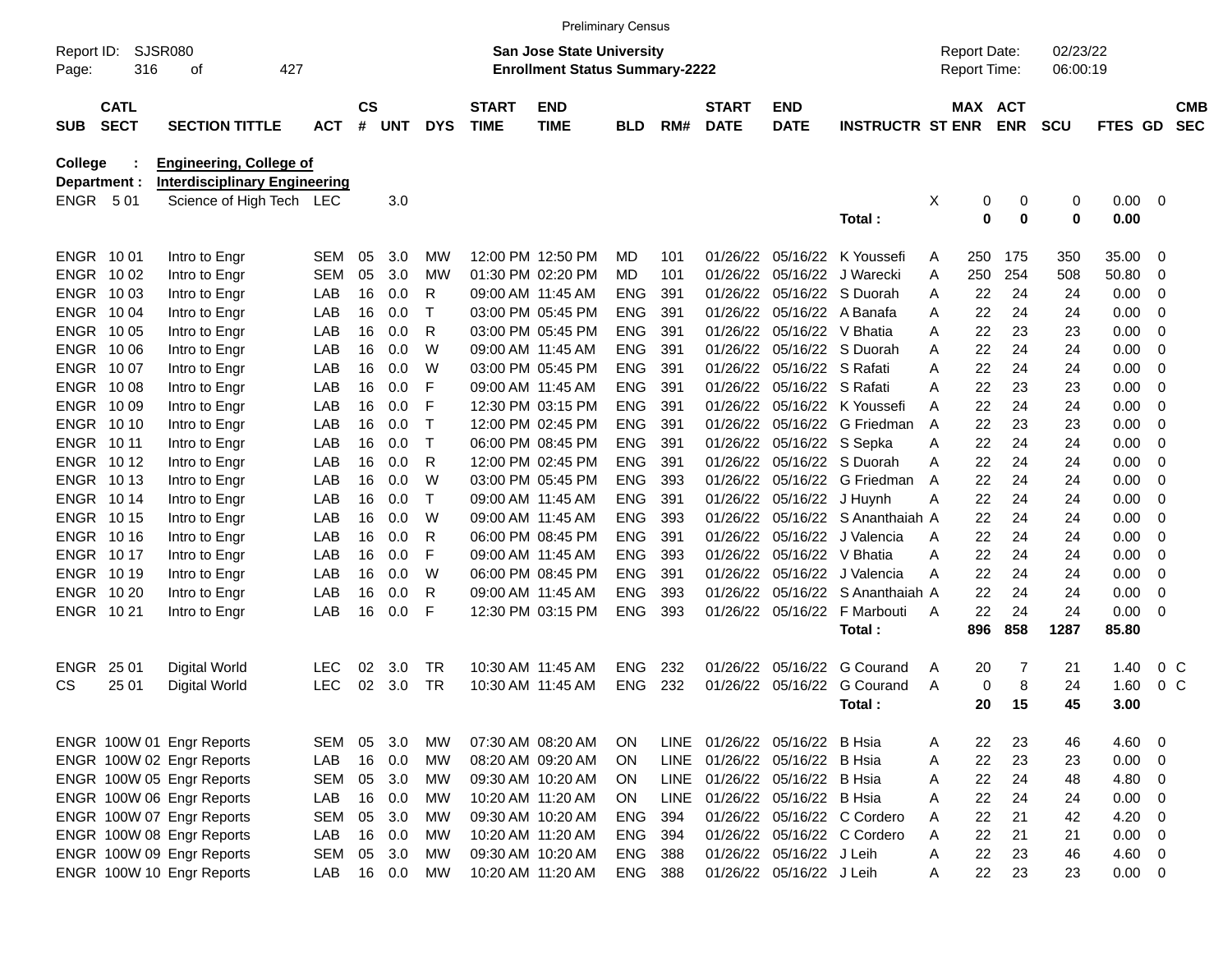|                     |                            |                                                        |                   |                    |               |                        |                             | <b>Preliminary Census</b>                                                 |                    |             |                             |                                        |                                                                    |        |          |                                            |                      |              |                          |
|---------------------|----------------------------|--------------------------------------------------------|-------------------|--------------------|---------------|------------------------|-----------------------------|---------------------------------------------------------------------------|--------------------|-------------|-----------------------------|----------------------------------------|--------------------------------------------------------------------|--------|----------|--------------------------------------------|----------------------|--------------|--------------------------|
| Report ID:<br>Page: | <b>SJSR080</b><br>317      | οf                                                     | 427               |                    |               |                        |                             | <b>San Jose State University</b><br><b>Enrollment Status Summary-2222</b> |                    |             |                             |                                        |                                                                    |        |          | <b>Report Date:</b><br><b>Report Time:</b> | 02/23/22<br>06:00:19 |              |                          |
| <b>SUB</b>          | <b>CATL</b><br><b>SECT</b> | <b>SECTION TITTLE</b>                                  | <b>ACT</b>        | $\mathsf{cs}$<br># | UNT           | <b>DYS</b>             | <b>START</b><br><b>TIME</b> | <b>END</b><br><b>TIME</b>                                                 | <b>BLD</b>         | RM#         | <b>START</b><br><b>DATE</b> | <b>END</b><br><b>DATE</b>              | <b>INSTRUCTR ST ENR</b>                                            |        |          | MAX ACT<br><b>ENR</b>                      | SCU                  | FTES GD      | <b>CMB</b><br><b>SEC</b> |
|                     |                            | ENGR 100W 11 Engr Reports                              | SEM               | 05                 | 3.0           | MW                     |                             | 01:30 PM 02:20 PM                                                         | <b>ENG</b>         | 392         | 01/26/22                    |                                        | 05/16/22 C Cordero                                                 | A      | 22       | 22                                         | 44                   | 4.40         | 0                        |
|                     |                            | ENGR 100W 12 Engr Reports                              | LAB               | 16                 | 0.0           | <b>MW</b>              |                             | 02:20 PM 03:20 PM                                                         | <b>ENG</b>         | 392         | 01/26/22                    | 05/16/22                               | C Cordero                                                          | Α      | 22       | 22                                         | 22                   | 0.00         | 0                        |
|                     |                            | ENGR 100W 13 Engr Reports                              | SEM               | 05                 | 3.0           | <b>MW</b>              |                             | 01:30 PM 02:20 PM                                                         | <b>ENG</b>         | 394         | 01/26/22                    | 05/16/22                               | J Leih                                                             | Α      | 22       | 22                                         | 44                   | 4.40         | 0                        |
|                     |                            | ENGR 100W 14 Engr Reports                              | LAB               | 16                 | 0.0           | <b>MW</b>              |                             | 02:20 PM 03:20 PM                                                         | <b>ENG</b>         | 394         | 01/26/22                    | 05/16/22                               | J Leih                                                             | Α      | 22       | 22                                         | 22                   | 0.00         | 0                        |
|                     |                            | ENGR 100W 15 Engr Reports                              | <b>SEM</b>        | 05                 | 3.0           | <b>MW</b>              |                             | 01:30 PM 02:20 PM                                                         | <b>ON</b>          | <b>LINE</b> | 01/26/22                    | 05/16/22                               | B Hsia                                                             | Α      | 22       | 21                                         | 42                   | 4.20         | 0                        |
|                     |                            | ENGR 100W 16 Engr Reports                              | LAB               | 16                 | 0.0           | <b>MW</b>              |                             | 02:20 PM 03:20 PM                                                         | <b>ON</b>          | LINE        | 01/26/22                    | 05/16/22                               | B Hsia                                                             | Α      | 22       | 21                                         | 21                   | 0.00         | 0                        |
|                     |                            | ENGR 100W 17 Engr Reports                              | SEM               | 05                 | 3.0           | <b>MW</b>              |                             | 03:30 PM 04:20 PM                                                         | <b>ENG</b>         | 392         | 01/26/22                    | 05/16/22                               | J Bean                                                             | Α      | 22       | 22                                         | 44                   | 4.40         | 0                        |
|                     |                            | ENGR 100W 18 Engr Reports                              | LAB               | 16                 | 0.0           | <b>MW</b>              |                             | 04:20 PM 05:20 PM                                                         | <b>ENG</b>         | 392         | 01/26/22                    | 05/16/22 J Bean                        |                                                                    | Α      | 22       | 22                                         | 22                   | 0.00         | 0                        |
|                     |                            | ENGR 100W 19 Engr Reports                              | <b>SEM</b>        |                    | 3.0           |                        |                             |                                                                           |                    |             |                             |                                        |                                                                    | X      | 0        | 0                                          | 0                    | 0.00         | 0                        |
|                     |                            | ENGR 100W 20 Engr Reports                              | LAB               |                    | 0.0           |                        |                             |                                                                           |                    |             |                             |                                        |                                                                    | X      | 0        | 0                                          | 0                    | 0.00         | 0                        |
|                     |                            | ENGR 100W 27 Engr Reports                              | SEM               | 05                 | 3.0           | TR                     |                             | 08:00 AM 08:50 AM                                                         | <b>ENG</b>         | 392         | 01/26/22                    | 05/16/22 C Peters                      |                                                                    | Α      | 22       | 24                                         | 48                   | 4.80         | 0                        |
|                     |                            | ENGR 100W 28 Engr Reports                              | LAB               | 16                 | 0.0           | <b>TR</b>              |                             | 08:50 AM 10:20 AM                                                         | <b>ENG</b>         | 392         | 01/26/22                    | 05/16/22                               | C Peters                                                           | A      | 22       | 24                                         | 24                   | 0.00         | 0                        |
|                     |                            | ENGR 100W 29 Engr Reports                              | SEM               | 05                 | 3.0           | Τ                      |                             | 11:00 AM 12:50 PM                                                         | <b>ENG</b>         | 392         | 01/26/22                    |                                        | 05/16/22 A Petrosyan A                                             |        | 22       | 25                                         | 50                   | 5.00         | 0                        |
|                     |                            | ENGR 100W 30 Engr Reports                              | LAB               | 16                 | 0.0           | R                      |                             | 11:00 AM 01:50 PM                                                         | <b>ENG</b>         | 392         | 01/26/22                    | 05/16/22                               | A Petrosyan A                                                      |        | 22       | 25                                         | 25                   | 0.00         | 0                        |
|                     |                            | ENGR 100W 31 Engr Reports                              | SEM               | 05                 | 3.0           | R                      |                             | 11:00 AM 12:50 PM                                                         | <b>ENG</b>         | 394         | 01/26/22                    | 05/16/22                               | B Murphy-WesA                                                      |        | 22       | 25                                         | 50                   | 5.00         | 0                        |
|                     |                            | ENGR 100W 32 Engr Reports                              | LAB               | 16                 | 0.0           | Τ                      |                             | 11:00 AM 01:50 PM                                                         | <b>ENG</b>         | 394         | 01/26/22                    | 05/16/22                               | B Murphy-WesA                                                      |        | 22       | 25                                         | 25                   | 0.00         | 0                        |
|                     |                            | ENGR 100W 33 Engr Reports                              | SEM               | 05                 | 3.0           | $\mathsf{T}$           |                             | 02:00 PM 03:50 PM                                                         | <b>ENG</b>         | 392         | 01/26/22                    | 05/16/22                               | S Tran                                                             | A      | 22       | 15                                         | 30                   | 3.00         | 0                        |
|                     |                            | ENGR 100W 34 Engr Reports                              | LAB               | 16                 | 0.0           | R                      |                             | 02:00 PM 04:50 PM                                                         | <b>ENG</b>         | 392         | 01/26/22                    | 05/16/22                               | S Tran                                                             | A      | 22       | 15                                         | 15                   | 0.00         | 0                        |
|                     |                            | ENGR 100W 35 Engr Reports                              | SEM               | 05                 | 3.0           | R                      |                             | 02:00 PM 03:50 PM                                                         | <b>ENG</b>         | 394         | 01/26/22                    | 05/16/22                               | B Murphy-WesA                                                      |        | 22       | 27                                         | 54                   | 5.40         | 0                        |
|                     |                            | ENGR 100W 36 Engr Reports                              | LAB               | 16                 | 0.0           | T                      |                             | 02:00 PM 04:50 PM                                                         | <b>ENG</b>         | 394         | 01/26/22                    | 05/16/22                               | B Murphy-WesA                                                      |        | 22       | 27                                         | 27                   | 0.00         | 0                        |
|                     |                            | ENGR 100W 37 Engr Reports                              | <b>SEM</b>        |                    | 3.0           |                        |                             |                                                                           |                    |             |                             |                                        |                                                                    | Х      | 0        | 0                                          | 0                    | 0.00         | 0                        |
|                     |                            | ENGR 100W 38 Engr Reports                              | LAB               |                    | 0.0           |                        |                             |                                                                           |                    |             |                             |                                        |                                                                    | X      | 0        | 0                                          | 0                    | 0.00         | 0                        |
|                     |                            | ENGR 100W 39 Engr Reports                              | SEM               | 05                 | 3.0           | TR                     |                             | 06:00 PM 06:50 PM                                                         | <b>ENG</b>         | 388         | 01/26/22                    |                                        | 05/16/22 S Evans-WemA                                              |        | 22       | 24                                         | 48                   | 4.80         | 0                        |
|                     |                            | ENGR 100W 40 Engr Reports                              | LAB               | 16                 | 0.0           | <b>TR</b>              |                             | 06:50 PM 08:20 PM                                                         | <b>ENG</b>         | 388         | 01/26/22                    | 05/16/22                               | S Evans-WemA                                                       |        | 22       | 24                                         | 24                   | 0.00         | 0                        |
|                     |                            | ENGR 100W 41 Engr Reports                              | SEM               | 05                 | 3.0           | F                      |                             | 09:30 AM 11:20 AM                                                         | <b>ENG</b>         | 392         | 01/26/22                    | 05/16/22                               | B Murphy-WesA                                                      |        | 22       | 27                                         | 54                   | 5.40         | 0                        |
|                     |                            | ENGR 100W 42 Engr Reports                              | LAB               | 16                 | 0.0           | F                      |                             | 01:00 PM 02:50 PM                                                         |                    |             | 01/26/22                    | 05/16/22                               | B Murphy-WesA                                                      |        | 22       | 27                                         | 27                   | 0.00         | 0                        |
|                     |                            | ENGR 100W 43 Engr Reports                              | <b>SEM</b>        | 05                 | 3.0           | F                      |                             | 09:30 AM 11:20 AM                                                         | <b>ENG</b>         | 394         | 01/26/22                    | 05/16/22                               | J Leih                                                             | Α      | 22       | 22                                         | 44                   | 4.40         | 0                        |
|                     |                            | ENGR 100W 44 Engr Reports                              | LAB               | 16                 | 0.0           | F                      |                             | 01:00 PM 02:50 PM                                                         |                    |             | 01/26/22                    | 05/16/22                               | J Leih                                                             | Α      | 22       | 22                                         | 22                   | 0.00         | 0                        |
|                     |                            | ENGR 100W 45 Engr Reports                              | <b>SEM</b>        | 05                 | 3.0           | <b>TR</b><br><b>TR</b> |                             | 03:00 PM 03:50 PM                                                         | <b>ENG</b>         | 388<br>388  | 01/26/22                    | 05/16/22<br>01/26/22 05/16/22 H Eisips | H Eisips                                                           | Α      | 22<br>22 | 24<br>24                                   | 48<br>24             | 4.80         | 0                        |
|                     |                            | ENGR 100W 46 Engr Reports                              | LAB               | 16                 | 0.0           |                        |                             | 03:50 PM 05:20 PM                                                         | <b>ENG</b>         |             |                             |                                        |                                                                    | Α      |          |                                            | 0                    | 0.00         | $\Omega$                 |
|                     |                            | ENGR 100W 47 Engr Reports                              | <b>SEM</b>        |                    | 3.0           |                        |                             |                                                                           |                    |             |                             |                                        |                                                                    | Х<br>X | 0<br>0   | 0<br>0                                     |                      | 0.00         | $\overline{0}$           |
|                     |                            | ENGR 100W 48 Engr Reports                              | LAB               |                    | $0.0\,$       |                        |                             |                                                                           |                    |             |                             |                                        |                                                                    |        |          |                                            |                      | 0.00         | 0                        |
|                     |                            | ENGR 100W 53 Engr Reports                              | SEM<br>LAB        | 05                 | 3.0<br>16 0.0 | MW<br><b>MW</b>        |                             | 06:00 PM 06:50 PM<br>06:50 PM 08:20 PM                                    | ENG 392<br>ENG 392 |             |                             |                                        | 01/26/22 05/16/22 A Petrosyan A<br>01/26/22 05/16/22 A Petrosyan A |        | 22<br>22 | 25<br>25                                   | 50                   | 5.00         | 0                        |
|                     |                            | ENGR 100W 54 Engr Reports                              |                   |                    |               |                        |                             |                                                                           |                    |             |                             |                                        |                                                                    |        |          |                                            | 25                   | 0.00         | 0                        |
|                     |                            | ENGR 100W 55 Engr Reports<br>ENGR 100W 56 Engr Reports | <b>SEM</b><br>LAB |                    | 3.0<br>0.0    |                        |                             |                                                                           |                    |             |                             |                                        |                                                                    | Χ<br>X | 0<br>0   | 0<br>0                                     | 0                    | 0.00         | 0<br>0                   |
|                     |                            | ENGR 100W 57 Engr Reports                              | SEM               | 05                 | 3.0           | MW                     |                             | 06:00 PM 06:50 PM                                                         | ENG                | 388         |                             | 01/26/22 05/16/22 J Bean               |                                                                    | Α      | 22       | 22                                         | 0<br>44              | 0.00<br>4.40 | 0                        |
|                     |                            | ENGR 100W 58 Engr Reports                              | LAB               | 16                 | 0.0           | MW                     |                             | 06:50 PM 08:20 PM                                                         | ENG 388            |             |                             | 01/26/22 05/16/22 J Bean               |                                                                    | Α      | 22       | 22                                         | 22                   | 0.00         | 0                        |
|                     |                            | ENGR 100W 59 Engr Reports                              | SEM 05 3.0 T      |                    |               |                        |                             | 11:00 AM 01:50 PM                                                         | <b>ENG 388</b>     |             |                             | 01/26/22 05/16/22 L Zou                |                                                                    | Α      | 24       | 23                                         | 46                   | $4.60$ 0     |                          |
|                     |                            |                                                        |                   |                    |               |                        |                             |                                                                           |                    |             |                             |                                        |                                                                    |        |          |                                            |                      |              |                          |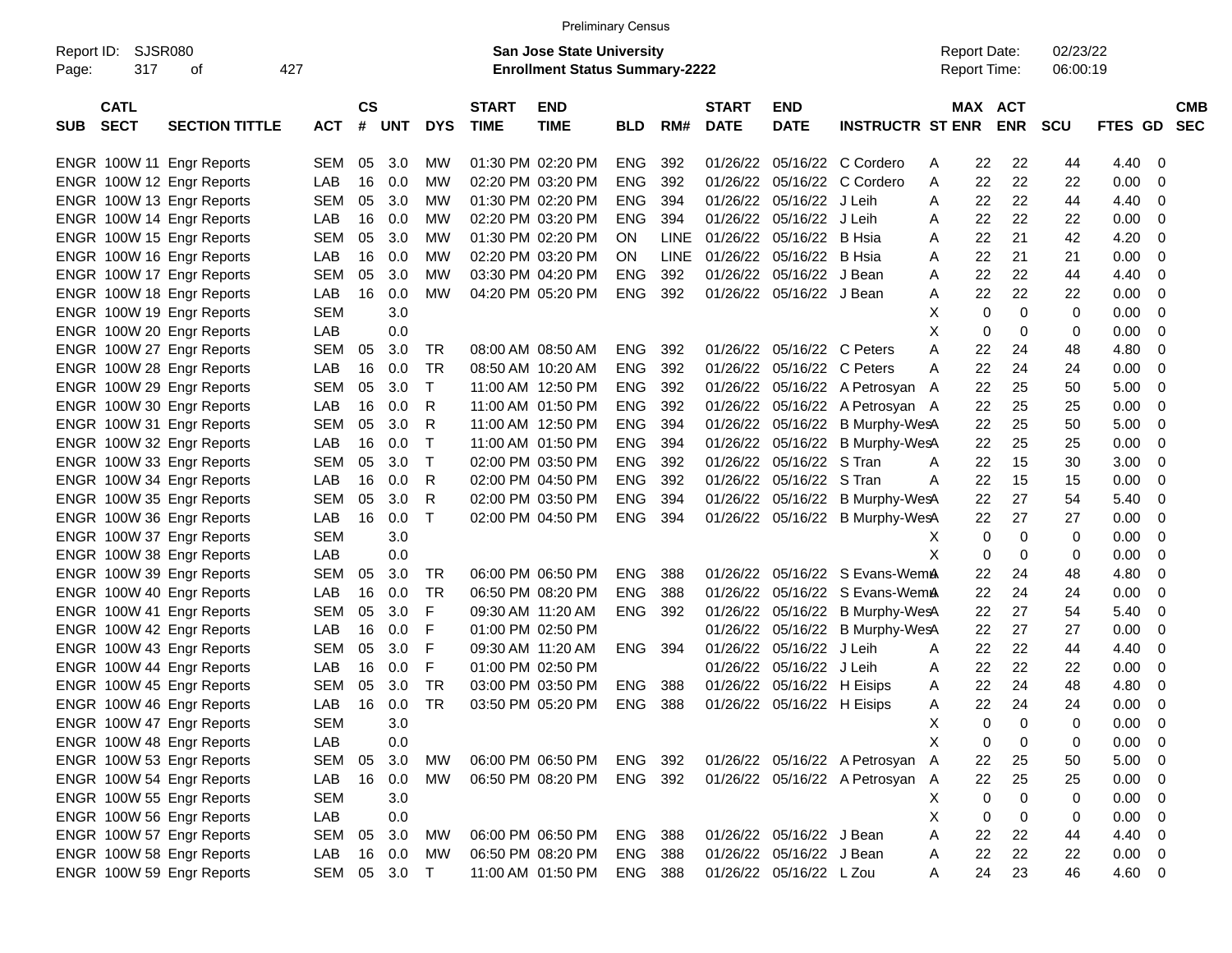|                     |                            |                                                |            |                    |              |            |                             | <b>Preliminary Census</b>                                                 |            |             |                             |                           |                                   |   |                                     |                       |                      |                |                          |                          |
|---------------------|----------------------------|------------------------------------------------|------------|--------------------|--------------|------------|-----------------------------|---------------------------------------------------------------------------|------------|-------------|-----------------------------|---------------------------|-----------------------------------|---|-------------------------------------|-----------------------|----------------------|----------------|--------------------------|--------------------------|
| Report ID:<br>Page: | SJSR080<br>318             | οf                                             | 427        |                    |              |            |                             | <b>San Jose State University</b><br><b>Enrollment Status Summary-2222</b> |            |             |                             |                           |                                   |   | <b>Report Date:</b><br>Report Time: |                       | 02/23/22<br>06:00:19 |                |                          |                          |
| <b>SUB</b>          | <b>CATL</b><br><b>SECT</b> | <b>SECTION TITTLE</b>                          | <b>ACT</b> | $\mathsf{cs}$<br># | <b>UNT</b>   | <b>DYS</b> | <b>START</b><br><b>TIME</b> | <b>END</b><br><b>TIME</b>                                                 | <b>BLD</b> | RM#         | <b>START</b><br><b>DATE</b> | <b>END</b><br><b>DATE</b> | <b>INSTRUCTR ST ENR</b>           |   |                                     | MAX ACT<br><b>ENR</b> | <b>SCU</b>           | <b>FTES GD</b> |                          | <b>CMB</b><br><b>SEC</b> |
|                     |                            | ENGR 100W 60 Engr Reports                      | LAB        | 16                 | 0.0          | R          |                             | 11:00 AM 12:50 PM                                                         | <b>ENG</b> | 388         | 01/26/22                    | 05/16/22 L Zou            |                                   | A | 24                                  | 23                    | 23                   | 0.00           | $\overline{\mathbf{0}}$  |                          |
|                     |                            | ENGR 100W 63 Engr Reports                      | <b>SEM</b> | 05                 | 3.0          | F          | 09:30 AM 11:20 AM           |                                                                           | <b>ENG</b> | 407         | 01/26/22                    |                           | 05/16/22 A Petrosyan              | A | 22                                  | 24                    | 48                   | 4.80           | 0                        |                          |
|                     |                            | ENGR 100W 64 Engr Reports                      | LAB        | 16                 | 0.0          | F          |                             | 01:00 PM 02:50 PM                                                         | <b>ENG</b> | 407         | 01/26/22                    |                           | 05/16/22 A Petrosyan A            |   | 22                                  | 24                    | 24                   | 0.00           | 0                        |                          |
|                     |                            | ENGR 100W 65 Engr Reports                      | <b>SEM</b> | 05                 | 3.0          | <b>TR</b>  |                             | 05:00 PM 05:50 PM                                                         | <b>ON</b>  | <b>LINE</b> | 01/26/22                    |                           | 05/16/22 C Bankston               | A | 24                                  | 22                    | 44                   | 4.40           | - 0                      |                          |
|                     |                            | ENGR 100W 66 Engr Reports                      | LAB        | 16                 | 0.0          | <b>TR</b>  |                             | 05:50 PM 07:20 PM                                                         | <b>ON</b>  | <b>LINE</b> | 01/26/22                    |                           | 05/16/22 C Bankston               | A | 24                                  | 22                    | 22                   | 0.00           | 0                        |                          |
|                     |                            | ENGR 100W 67 Engr Reports                      | <b>SEM</b> | 05                 | 3.0          | <b>MW</b>  |                             | 06:00 PM 06:50 PM                                                         | <b>ON</b>  | <b>LINE</b> | 01/26/22                    | 05/16/22                  | C Bankston                        | A | 24                                  | 22                    | 44                   | 4.40           | 0                        |                          |
|                     |                            | ENGR 100W 68 Engr Reports                      | LAB        | 16                 | 0.0          | <b>MW</b>  |                             | 06:50 PM 08:20 PM                                                         | <b>ON</b>  |             |                             |                           | LINE 01/26/22 05/16/22 C Bankston | A | 24                                  | 22                    | 22                   | 0.00           | - 0                      |                          |
|                     |                            |                                                |            |                    |              |            |                             |                                                                           |            |             |                             |                           | Total:                            |   |                                     | 1024 1058             | 1587                 | 105.80         |                          |                          |
|                     | ENGR 120 01                | Prog for Soc Sci                               | <b>LEC</b> | 02                 | 3.0          | TR         |                             | 12:00 PM 01:15 PM                                                         | ENG        | 340         |                             | 01/26/22 05/16/22         | V Carr                            | A | 40                                  | 33                    | 99                   | 6.85 5         |                          |                          |
|                     |                            |                                                |            |                    |              |            |                             |                                                                           |            |             |                             |                           | Total:                            |   | 40                                  | 33                    | 99                   | 6.85           |                          |                          |
|                     | ENGR 121 03                | Algo. for Soc Sci                              | <b>LEC</b> |                    | 3.0          |            |                             |                                                                           |            |             |                             |                           |                                   | Χ | 0                                   | 0                     | 0                    | $0.00 \t 0$    |                          |                          |
|                     |                            |                                                |            |                    |              |            |                             |                                                                           |            |             |                             |                           | Total:                            |   | $\mathbf 0$                         | $\bf{0}$              | 0                    | 0.00           |                          |                          |
|                     | ENGR 122 01                | R for Soc Sci                                  | <b>LEC</b> | 02                 | 3.0          | TR         |                             | 03:00 PM 04:15 PM                                                         | ENG        | 340         |                             | 01/26/22 05/16/22         | M Jones                           | A | 30                                  | 21                    | 63                   | 4.35 3         |                          |                          |
|                     |                            |                                                |            |                    |              |            |                             |                                                                           |            |             |                             |                           | Total:                            |   | 30                                  | 21                    | 63                   | 4.35           |                          |                          |
|                     | ENGR 130 01                | Intro to IP for Engr                           | <b>LEC</b> |                    | 3.0          |            |                             |                                                                           |            |             |                             |                           |                                   | X | 0                                   | 0                     | 0                    | $0.00 \t 0$    |                          |                          |
|                     |                            |                                                |            |                    |              |            |                             |                                                                           |            |             |                             |                           | Total:                            |   | $\mathbf 0$                         | 0                     | 0                    | 0.00           |                          |                          |
|                     | ENGR 180 02                | <b>Indiv Studies</b>                           | <b>SUP</b> | 36                 | 2.0          | <b>TBA</b> |                             |                                                                           |            |             |                             | 01/26/22 05/16/22         |                                   | Α | 15                                  | 0                     | 0                    | 0.00           | $\overline{\phantom{0}}$ |                          |
|                     | ENGR 180 03                | <b>Indiv Studies</b>                           | <b>SUP</b> | 36                 | 3.0          | <b>TBA</b> |                             |                                                                           |            |             |                             | 01/26/22 05/16/22         |                                   | Α | 15                                  | 0                     | 0                    | 0.00           | - 0                      |                          |
|                     | ENGR 180 04                | <b>Indiv Studies</b>                           | <b>SUP</b> | 36                 | 1.0          | <b>TBA</b> |                             |                                                                           |            |             |                             | 01/26/22 05/16/22         |                                   | A | 20                                  | 0                     | 0                    | 0.00           | $\overline{\phantom{0}}$ |                          |
|                     |                            |                                                |            |                    |              |            |                             |                                                                           |            |             |                             |                           | Total:                            |   | 50                                  | $\bf{0}$              | $\bf{0}$             | 0.00           |                          |                          |
|                     |                            | ENGR 195A 01 Glob/Soc Iss Engr                 | LEC.       | 01                 | 1.0          | -F         |                             | 01:30 PM 02:45 PM                                                         | MD         | 101         |                             | 01/26/22 05/16/22         | L Zou                             | A | 125                                 | 109                   | 109                  | $7.27$ 0       |                          |                          |
|                     |                            |                                                |            |                    |              |            |                             |                                                                           |            |             |                             |                           | Total:                            |   | 125                                 | 109                   | 109                  | 7.27           |                          |                          |
|                     |                            | ENGR 195B 01 Glob/Soc Iss Engr                 | <b>LEC</b> |                    | 01 1.0 F     |            |                             | 10:30 AM 11:45 AM                                                         | ENG        | 189         |                             |                           | 01/26/22 05/16/22 G Courand       | A |                                     | 175 173               | 173                  | $11.53 \t 0$   |                          |                          |
|                     |                            | ENGR 195B 02 Glob/Soc Iss Engr                 | LEC        |                    | 01 1.0 F     |            |                             | 12:00 PM 01:15 PM ENG 189                                                 |            |             |                             |                           | 01/26/22 05/16/22 K Yrigoyen      | A |                                     | 175 107               | 107                  | $7.13 \ 0$     |                          |                          |
|                     |                            | ENGR 195B 03 Glob/Soc Iss Engr                 |            |                    | LEC 01 1.0 F |            |                             | 01:30 PM 02:45 PM                                                         | ENG 189    |             |                             |                           | 01/26/22 05/16/22 K Yrigoyen      | A |                                     | 175 163               | 163                  | 10.87 0        |                          |                          |
|                     |                            |                                                |            |                    |              |            |                             |                                                                           |            |             |                             |                           | Total:                            |   |                                     | 525 443               | 443                  | 29.53          |                          |                          |
|                     |                            | ENGR 195E 01 Inter. Computing Pro LEC 02 3.0 F |            |                    |              |            |                             | 10:00 AM 12:45 PM ENG 301                                                 |            |             |                             | 01/26/22 05/16/22 M Jones |                                   | A | 30                                  | 9                     | 27                   | 1.80 0         |                          |                          |
|                     |                            |                                                |            |                    |              |            |                             |                                                                           |            |             |                             |                           | Total:                            |   | 30                                  | $\boldsymbol{9}$      | 27                   | 1.80           |                          |                          |
|                     | ENGR 202 01                | <b>Systems Engr</b>                            |            |                    | LEC 01 3.0 T |            |                             | 04:00 PM 06:45 PM                                                         | ENG 327    |             |                             |                           | 01/26/22 05/16/22 M Hambaba A     |   | 30                                  |                       | 21                   | $1.75$ 7       |                          |                          |
|                     |                            |                                                |            |                    |              |            |                             |                                                                           |            |             |                             |                           | Total:                            |   | $30\,$                              | $\overline{7}$        | 21                   | 1.75           |                          |                          |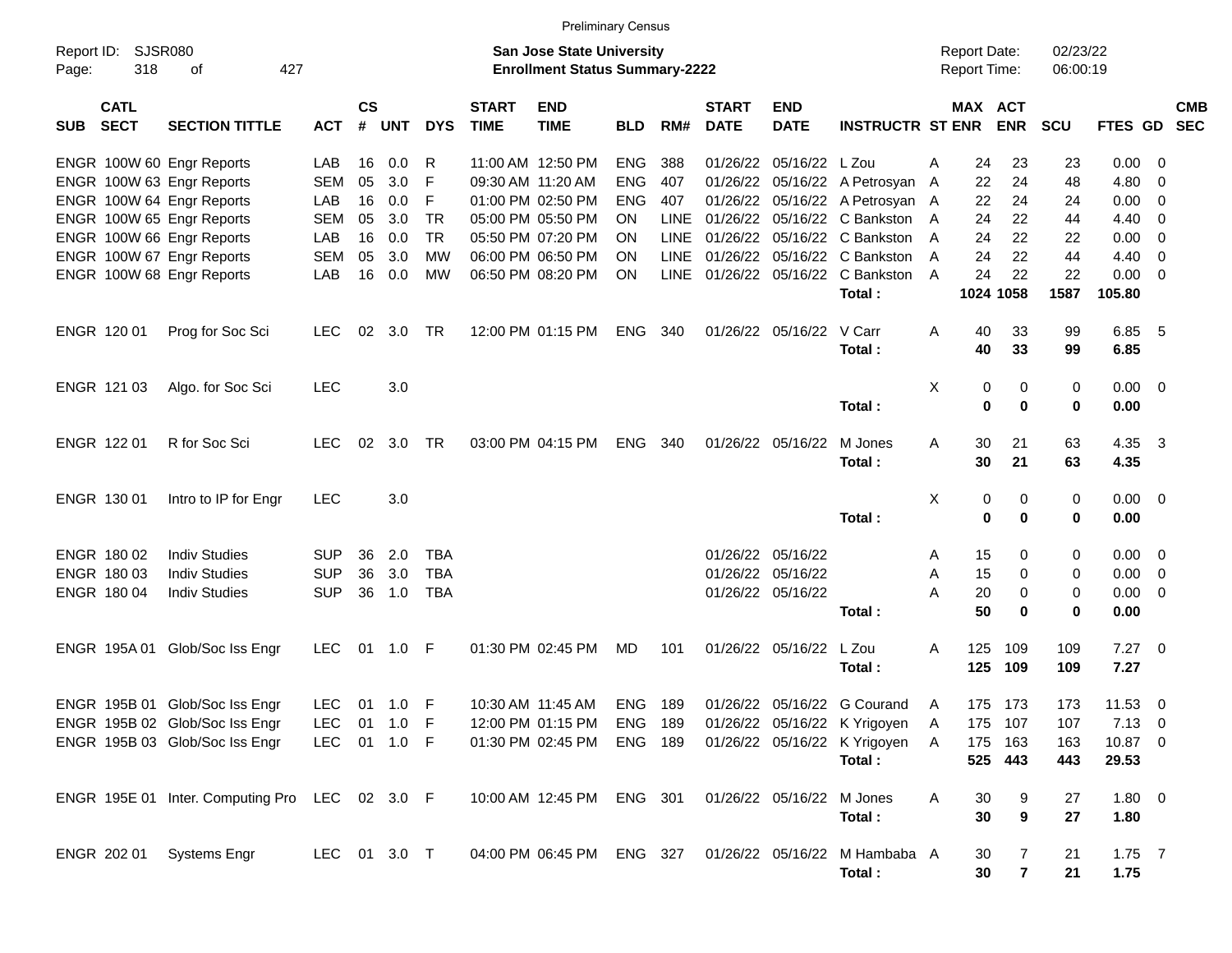|            |                                                                                                                        |                                 |            |                    |            |            |                             | <b>Preliminary Census</b> |            |     |                             |                           |                         |          |                                     |                      |                  |                          |
|------------|------------------------------------------------------------------------------------------------------------------------|---------------------------------|------------|--------------------|------------|------------|-----------------------------|---------------------------|------------|-----|-----------------------------|---------------------------|-------------------------|----------|-------------------------------------|----------------------|------------------|--------------------------|
| Page:      | Report ID:<br>SJSR080<br><b>San Jose State University</b><br>319<br>427<br>of<br><b>Enrollment Status Summary-2222</b> |                                 |            |                    |            |            |                             |                           |            |     |                             |                           |                         |          | <b>Report Date:</b><br>Report Time: | 02/23/22<br>06:00:19 |                  |                          |
| <b>SUB</b> | <b>CATL</b><br><b>SECT</b>                                                                                             | <b>SECTION TITTLE</b>           | <b>ACT</b> | $\mathsf{cs}$<br># | <b>UNT</b> | <b>DYS</b> | <b>START</b><br><b>TIME</b> | <b>END</b><br><b>TIME</b> | <b>BLD</b> | RM# | <b>START</b><br><b>DATE</b> | <b>END</b><br><b>DATE</b> | <b>INSTRUCTR ST ENR</b> |          | <b>MAX ACT</b><br><b>ENR</b>        | <b>SCU</b>           | FTES GD          | <b>CMB</b><br><b>SEC</b> |
|            |                                                                                                                        | ENGR 295A 01 Master Project I   | <b>LEC</b> | 02                 | 3.0        | R          |                             | 05:00 PM 07:50 PM         | <b>ENG</b> | 327 |                             | 01/26/22 05/16/22         | M Hambaba A<br>Total:   | 30<br>30 | 3<br>$\mathbf{3}$                   | 9<br>9               | $0.75$ 3<br>0.75 |                          |
|            | ENGR 295B 01                                                                                                           | Master Project II               | <b>LEC</b> | 01                 | 3.0        | -F         |                             | 01:00 PM 03:45 PM         | ENG        | 301 |                             | 01/26/22 05/16/22         | M Hambaba A<br>Total:   | 30<br>30 | $\overline{2}$<br>$\overline{2}$    | 6<br>6               | $0.50$ 2<br>0.50 |                          |
|            |                                                                                                                        | ENGR 297D 01 Topics Emerge Tech | <b>LEC</b> | 02                 | 3.0        | M          |                             | 04:00 PM 06:45 PM         | <b>ENG</b> | 333 |                             | 01/26/22 05/16/22         | M Hambaba A<br>Total:   | 30<br>30 | 7<br>$\overline{7}$                 | 21<br>21             | $1.75$ 7<br>1.75 |                          |
|            | ENGR 298101                                                                                                            | MSE Internship Exper SUP        |            | 48                 | 1.0        | <b>TBA</b> |                             |                           |            |     |                             | 01/26/22 05/16/22         |                         | 30<br>A  | 0                                   | 0                    | $0.00 \t 0$      |                          |
|            | ENGR 298102                                                                                                            | MSE Internship Exper SUP        |            | 48                 | 2.0        | <b>TBA</b> |                             |                           |            |     |                             | 01/26/22 05/16/22         |                         | 30<br>A  | $\mathbf 0$                         | 0                    | $0.00 \t 0$      |                          |
|            | ENGR 298103                                                                                                            | MSE Internship Exper SUP        |            | 48                 | 3.0        | <b>TBA</b> |                             |                           |            |     |                             | 01/26/22 05/16/22         |                         | 30<br>А  | $\mathbf 0$                         | 0                    | $0.00 \t 0$      |                          |
|            |                                                                                                                        |                                 |            |                    |            |            |                             |                           |            |     |                             |                           | Total:                  | 90       | $\bf{0}$                            | $\mathbf 0$          | 0.00             |                          |
|            | ENGR 299 01                                                                                                            | <b>Masters Thesis</b>           | <b>SUP</b> | 25                 | 1.0        | <b>TBA</b> |                             |                           |            |     |                             | 01/26/22 05/16/22         |                         | 30<br>A  | 0                                   | 0                    | $0.00 \t 0$      |                          |
|            | ENGR 299 02                                                                                                            | <b>Masters Thesis</b>           | <b>SUP</b> | 25                 | 2.0        | <b>TBA</b> |                             |                           |            |     |                             | 01/26/22 05/16/22         |                         | 25<br>A  | 0                                   | 0                    | 0.00             | $\overline{\mathbf{0}}$  |
|            | ENGR 299 03                                                                                                            | <b>Masters Thesis</b>           | <b>SUP</b> | 25                 | 3.0        | <b>TBA</b> |                             |                           |            |     |                             | 01/26/22 05/16/22         |                         | 25<br>A  | $\mathbf 0$                         | 0                    | 0.00             | - 0                      |
|            | ENGR 299 04                                                                                                            | <b>Masters Thesis</b>           | <b>SUP</b> | 25                 | 4.0        | <b>TBA</b> |                             |                           |            |     |                             | 01/26/22 05/16/22         |                         | 25<br>A  | $\mathbf 0$                         | 0                    | 0.00             | $\overline{0}$           |
|            | ENGR 299 05                                                                                                            | <b>Masters Thesis</b>           | <b>SUP</b> | 25                 | 5.0        | <b>TBA</b> |                             |                           |            |     |                             | 01/26/22 05/16/22         |                         | 25<br>А  | 0                                   | 0                    | 0.00             | $\overline{\mathbf{0}}$  |
|            |                                                                                                                        |                                 |            |                    |            |            |                             |                           |            |     |                             |                           | Total:                  | 130      | $\bf{0}$                            | 0                    | 0.00             |                          |
|            |                                                                                                                        |                                 |            |                    |            |            |                             |                           |            |     |                             |                           |                         |          |                                     |                      |                  |                          |

**Department : Interdisciplinary Engineering Department Total : 3080 2565 3717 249.15 Lower Division : 916 873 1332 88.80 Upper Division : 1824 1673 2328 155.60 Graduate Division : 340 19 57 4.75**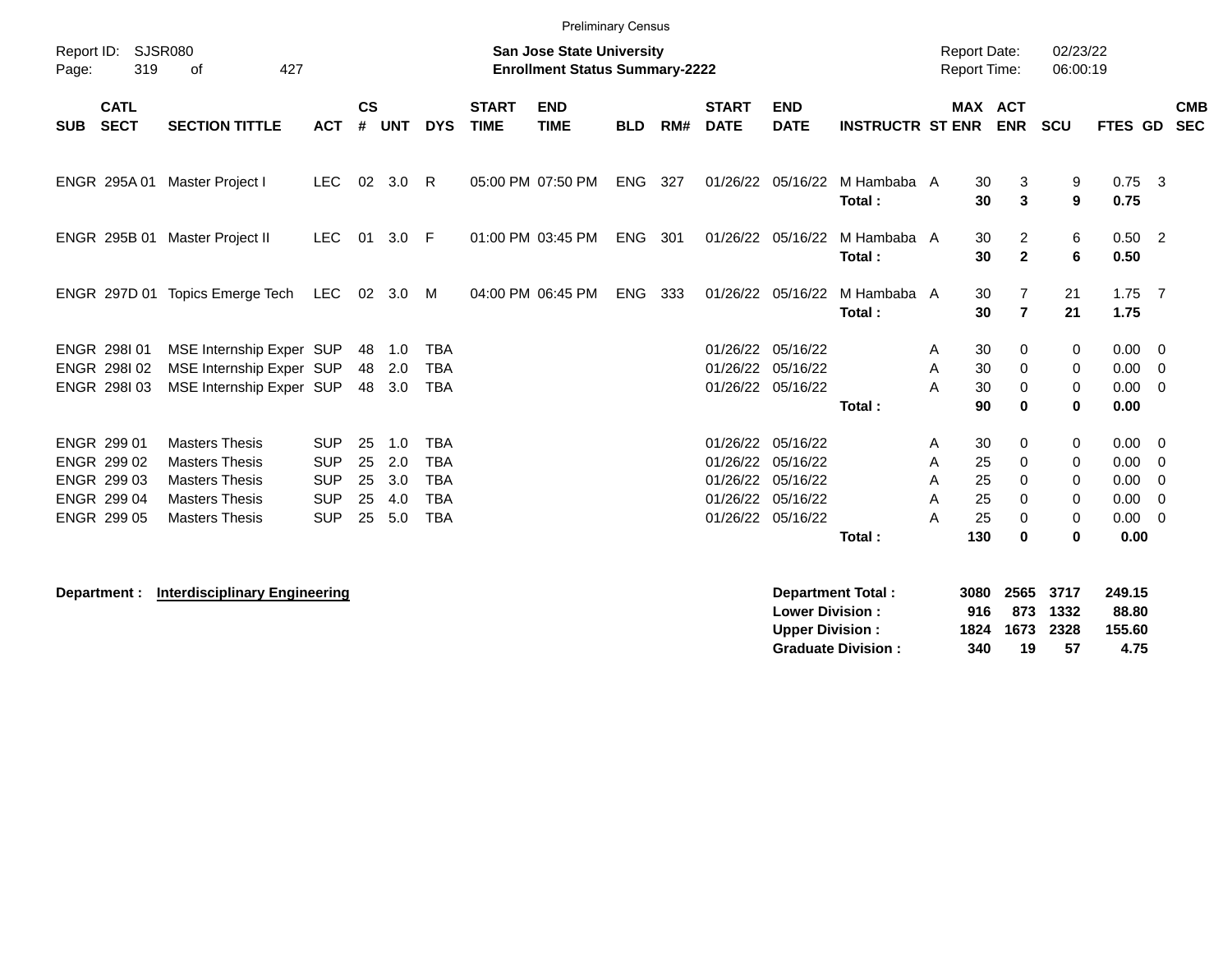|                     |                            |                                             |            |               |            |              |                             | <b>Preliminary Census</b>                                                 |            |             |                             |                                |                                  |                                     |                      |                      |                    |                          |
|---------------------|----------------------------|---------------------------------------------|------------|---------------|------------|--------------|-----------------------------|---------------------------------------------------------------------------|------------|-------------|-----------------------------|--------------------------------|----------------------------------|-------------------------------------|----------------------|----------------------|--------------------|--------------------------|
| Report ID:<br>Page: | 320                        | <b>SJSR080</b><br>427<br>of                 |            |               |            |              |                             | <b>San Jose State University</b><br><b>Enrollment Status Summary-2222</b> |            |             |                             |                                |                                  | <b>Report Date:</b><br>Report Time: |                      | 02/23/22<br>06:00:19 |                    |                          |
| <b>SUB</b>          | <b>CATL</b><br><b>SECT</b> | <b>SECTION TITTLE</b>                       | <b>ACT</b> | $\mathsf{cs}$ | # UNT      | <b>DYS</b>   | <b>START</b><br><b>TIME</b> | <b>END</b><br><b>TIME</b>                                                 | <b>BLD</b> | RM#         | <b>START</b><br><b>DATE</b> | <b>END</b><br><b>DATE</b>      | <b>INSTRUCTR ST ENR ENR</b>      |                                     | MAX ACT              | <b>SCU</b>           | FTES GD            | <b>CMB</b><br><b>SEC</b> |
| College             |                            | <b>Engineering, College of</b>              |            |               |            |              |                             |                                                                           |            |             |                             |                                |                                  |                                     |                      |                      |                    |                          |
|                     | Department :               | <b>Industrial &amp; Systems Engineering</b> |            |               |            |              |                             |                                                                           |            |             |                             |                                |                                  |                                     |                      |                      |                    |                          |
| <b>ISE</b>          | 103 01                     | Life Cycle Engr                             | LEC.       |               | 02 3.0     | <b>TR</b>    |                             | 04:30 PM 05:45 PM                                                         | ENG        | 329         |                             | 01/26/22 05/16/22              | J Flahaux<br>Total:              | Α                                   | 21<br>60<br>60<br>21 | 63<br>63             | $4.20 \ 0$<br>4.20 |                          |
| <b>ISE</b>          | 105 01                     | Intr Syst Engr                              | SEM        | 04            | 3.0        | TR           |                             | 12:00 PM 01:15 PM                                                         | ON         | <b>LINE</b> |                             |                                | 01/26/22 05/16/22 R Srinivasan A |                                     | 60<br>64             | 192                  | 12.80 0            |                          |
|                     |                            |                                             |            |               |            |              |                             |                                                                           |            |             |                             |                                | Total:                           |                                     | 60<br>64             | 192                  | 12.80              |                          |
| <b>ISE</b>          | 115 01                     | Lean Intgr Mfg                              | SEM        | 04            | 3.0        | м            |                             | 06:00 PM 07:45 PM                                                         |            |             |                             | 01/26/22 05/16/22 T Pham       |                                  | A                                   | 50<br>24             | 48                   | $4.80$ 0           |                          |
| <b>ISE</b>          | 115 02                     | Lean Intgr Mfg                              | LAB        | 16            | 0.0        | $\mathsf{T}$ |                             | 06:00 PM 09:00 PM                                                         |            |             |                             | 01/26/22 05/16/22 T Pham       |                                  | 25<br>Α                             | 13                   | 13                   | $0.00 \t 0$        |                          |
| <b>ISE</b>          | 115 03                     | Lean Intgr Mfg                              | LAB        | 16            | 0.0        | W            |                             | 06:00 PM 09:00 PM                                                         |            |             |                             | 01/26/22 05/16/22 T Pham       |                                  | 25<br>A                             | 11                   | 11                   | $0.00 \t 0$        |                          |
|                     |                            |                                             |            |               |            |              |                             |                                                                           |            |             |                             |                                | Total:                           | 100                                 | 48                   | 72                   | 4.80               |                          |
| <b>ISE</b>          | 120 01                     | Methods Design                              | LEC.       | 01            | 3.0        | <b>TR</b>    |                             | 03:00 PM 03:50 PM                                                         | ENG.       | 331         |                             | 01/26/22 05/16/22 S Amin       |                                  | A                                   | 43<br>70             | 86                   | $8.60 \quad 0$     |                          |
| <b>ISE</b>          | 120 02                     | Methods Design                              | LAB        | 16            | 0.0        | T            |                             | 06:00 PM 08:45 PM                                                         | <b>ENG</b> | 339         |                             | 01/26/22 05/16/22 S Amin       |                                  | A<br>35                             | 27                   | 27                   | $0.00 \t 0$        |                          |
| <b>ISE</b>          | 120 03                     | Methods Design                              | LAB        | 16            | 0.0        | F            |                             | 01:00 PM 03:45 PM                                                         | <b>ENG</b> | 339         |                             | 01/26/22 05/16/22 S Amin       |                                  | 35<br>A                             | 16                   | 16                   | $0.00 \t 0$        |                          |
|                     |                            |                                             |            |               |            |              |                             |                                                                           |            |             |                             |                                | Total:                           | 140                                 | 86                   | 129                  | 8.60               |                          |
| <b>ISE</b>          | 130 01                     | <b>Engr Statistics</b>                      | <b>LEC</b> | 04            | 3.0        | <b>TR</b>    |                             | 09:00 AM 10:15 AM                                                         | <b>ON</b>  | <b>LINE</b> |                             | 01/26/22 05/16/22              | N Patel                          | 150<br>A                            | 131                  | 393                  | 26.40 4            |                          |
|                     |                            |                                             |            |               |            |              |                             |                                                                           |            |             |                             |                                | Total:                           | 150                                 | 131                  | 393                  | 26.40              |                          |
| <b>ISE</b>          | 131 01                     | <b>Statistical Proc Con</b>                 | SEM        | 04            | 3.0        | MW           |                             | 03:00 PM 04:15 PM                                                         | <b>ENG</b> | 329         |                             | 01/26/22 05/16/22 Y Wei        |                                  | A                                   | 60<br>42             | 126                  | 8.40 0             |                          |
|                     |                            |                                             |            |               |            |              |                             |                                                                           |            |             |                             |                                | Total:                           |                                     | 60<br>42             | 126                  | 8.40               |                          |
| <b>ISE</b>          | 140 01                     | Oper Plan & Control                         | SEM        | 04            | 3.0        | МW           |                             | 04:30 PM 05:45 PM                                                         | ON         | <b>LINE</b> |                             | 01/26/22 05/16/22              | A Kumar                          | 90<br>A                             | 60                   | 180                  | 14.65 53           |                          |
|                     |                            |                                             |            |               |            |              |                             |                                                                           |            |             |                             |                                | Total:                           |                                     | 90<br>60             | 180                  | 14.65              |                          |
| <b>ISE</b>          | 155 01                     | Supply Chain Engr                           | SEM        | 04            | 3.0        | TR           |                             | 10:30 AM 11:45 AM                                                         | <b>ENG</b> | 329         |                             | 01/26/22 05/16/22              | H Liu                            | Α                                   | 33<br>60             | 99                   | $6.60$ 0           |                          |
|                     |                            |                                             |            |               |            |              |                             |                                                                           |            |             |                             |                                | Total:                           |                                     | 60<br>33             | 99                   | 6.60               |                          |
| <b>ISE</b>          | 160 01                     | Healthcare Del Sys                          | <b>LEC</b> |               | 3.0        |              |                             |                                                                           |            |             |                             |                                |                                  | Х                                   | 0<br>0               | 0                    | $0.00 \t 0$        |                          |
| <b>ISE</b>          | 160 02                     | Healthcare Del Sys                          | <b>LEC</b> |               | 02 3.0 T   |              |                             | 06:00 PM 08:45 PM ON                                                      |            |             |                             | LINE 01/26/22 05/16/22 A James |                                  | Α                                   | 20<br>4              | 12                   | 0.80 0             |                          |
|                     |                            |                                             |            |               |            |              |                             |                                                                           |            |             |                             |                                | Total:                           |                                     | 20<br>4              | 12                   | 0.80               |                          |
| <b>ISE</b>          | 164 01                     | Comp & Hum Interact SEM 04 3.0 T            |            |               |            |              |                             | 06:00 PM 08:45 PM                                                         | ON         |             |                             |                                | LINE 01/26/22 05/16/22 A Moallem | Α<br>90                             | 85                   | 255                  | 17.00 0            |                          |
|                     |                            |                                             |            |               |            |              |                             |                                                                           |            |             |                             |                                | Total:                           |                                     | 90<br>85             | 255                  | 17.00              |                          |
| <b>ISE</b>          | 167 01                     | <b>Sys Simulation</b>                       | SEM 04 3.0 |               |            | M            |                             | 09:00 AM 10:45 AM                                                         | ENG 333    |             |                             |                                | 01/26/22 05/16/22 K Mabrouk      | 50<br>A                             | 16                   | 32                   | 3.506              |                          |
| <b>ISE</b>          | 167 02                     | <b>Sys Simulation</b>                       | LAB        |               | 16  0.0  M |              |                             | 11:00 AM 02:00 PM                                                         | ENG 333    |             |                             |                                | 01/26/22 05/16/22 K Mabrouk      | A                                   | 50<br>16             | 16                   | $0.00\quad 6$      |                          |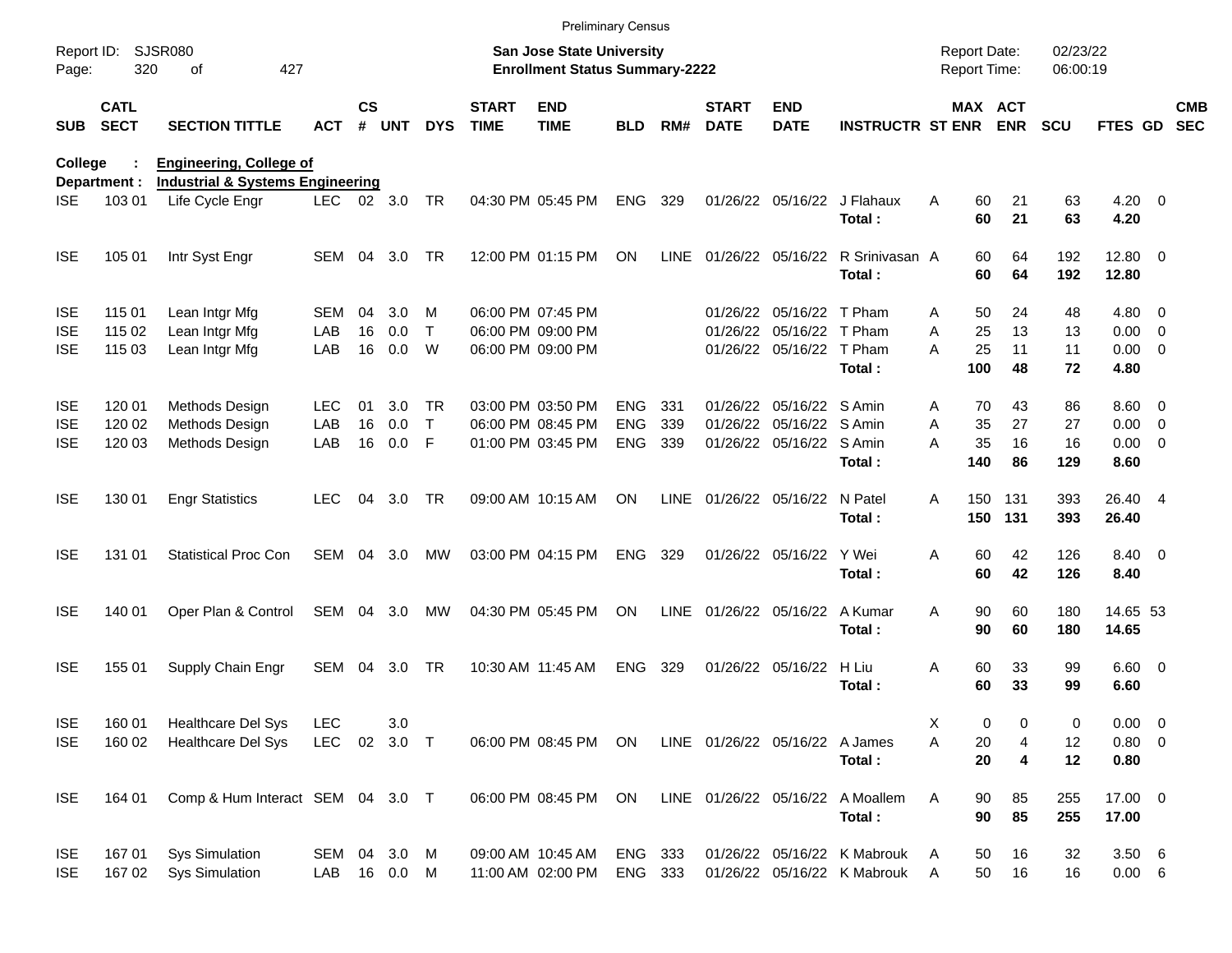|                                        |                            |                                                                            |                                        |                |                   |                                        |                             | <b>Preliminary Census</b>                                          |            |             |                             |                                                                                  |                                            |                                     |                                 |                            |                                                |            |
|----------------------------------------|----------------------------|----------------------------------------------------------------------------|----------------------------------------|----------------|-------------------|----------------------------------------|-----------------------------|--------------------------------------------------------------------|------------|-------------|-----------------------------|----------------------------------------------------------------------------------|--------------------------------------------|-------------------------------------|---------------------------------|----------------------------|------------------------------------------------|------------|
| Page:                                  | Report ID: SJSR080<br>321  | 427<br>of                                                                  |                                        |                |                   |                                        |                             | San Jose State University<br><b>Enrollment Status Summary-2222</b> |            |             |                             |                                                                                  |                                            | <b>Report Date:</b><br>Report Time: |                                 | 02/23/22<br>06:00:19       |                                                |            |
| <b>SUB</b>                             | <b>CATL</b><br><b>SECT</b> | <b>SECTION TITTLE</b>                                                      | <b>ACT</b>                             | $\mathsf{cs}$  | # UNT             | <b>DYS</b>                             | <b>START</b><br><b>TIME</b> | <b>END</b><br><b>TIME</b>                                          | <b>BLD</b> | RM#         | <b>START</b><br><b>DATE</b> | <b>END</b><br><b>DATE</b>                                                        | <b>INSTRUCTR ST ENR ENR</b>                | MAX ACT                             |                                 | <b>SCU</b>                 | FTES GD SEC                                    | <b>CMB</b> |
|                                        |                            |                                                                            |                                        |                |                   |                                        |                             |                                                                    |            |             |                             |                                                                                  | Total:                                     | 100                                 | 32                              | 48                         | 3.50                                           |            |
| <b>ISE</b>                             | 170 01                     | <b>Operation Research</b>                                                  | SEM 04 3.0                             |                |                   | <b>TR</b>                              |                             | 01:30 PM 02:45 PM                                                  | ON         | LINE        |                             |                                                                                  | 01/26/22 05/16/22 S Erdogan<br>Total:      | 60<br>Α<br>60                       | 37<br>37                        | 111<br>111                 | $7.40 \quad 0$<br>7.40                         |            |
| <b>ISE</b><br><b>ISE</b><br><b>ISE</b> | 180 01<br>180 02<br>180 03 | <b>Individ Studies</b><br><b>Individ Studies</b><br><b>Individ Studies</b> | <b>SUP</b><br><b>SUP</b><br><b>SUP</b> | 36<br>36<br>36 | 1.0<br>2.0<br>3.0 | <b>TBA</b><br><b>TBA</b><br><b>TBA</b> |                             |                                                                    |            |             |                             | 01/26/22 05/16/22 H Tsao<br>01/26/22 05/16/22 H Tsao<br>01/26/22 05/16/22 H Tsao | Total:                                     | 25<br>Α<br>25<br>A<br>A<br>25<br>75 | $\mathbf 0$<br>$\mathbf 0$<br>1 | 1<br>0<br>0<br>$\mathbf 1$ | $0.07$ 0<br>$0.00 \t 0$<br>$0.00 \t 0$<br>0.07 |            |
| <b>ISE</b>                             | 194 01                     | Analytics Workshop                                                         | LAB                                    |                | 16 1.0            | W                                      |                             | 10:30 AM 01:15 PM                                                  |            |             |                             | 01/26/22 05/16/22 S Gupta                                                        | Total:                                     | 50<br>Α<br>50                       | 15<br>15                        | 15<br>15                   | $1.00 \t 0$<br>1.00                            |            |
| <b>ISE</b>                             |                            | 195A 01 Sr ISE Design I                                                    | LAB                                    |                | 16  1.0  F        |                                        |                             | 09:30 AM 12:30 PM                                                  | ON         |             |                             | LINE 01/26/22 05/16/22 P Tam                                                     | Total:                                     | A<br>50<br>50                       | 10<br>10                        | 10<br>10                   | $0.67$ 0<br>0.67                               |            |
| <b>ISE</b>                             |                            | 195B 01 Sr ISE Design II                                                   | LAB                                    |                | 16 3.0 F          |                                        |                             | 09:30 AM 12:30 PM                                                  | ON         |             |                             |                                                                                  | LINE 01/26/22 05/16/22 K Mabrouk<br>Total: | 50<br>A<br>50                       | 18<br>18                        | 54<br>54                   | $3.60 \ 0$<br>3.60                             |            |
| <b>ISE</b>                             | 200 01                     | <b>Fincl Mthds Engr</b>                                                    | SEM 05 3.0                             |                |                   | R                                      |                             | 06:00 PM 08:45 PM                                                  | ON         |             |                             | LINE 01/26/22 05/16/22 G Huang                                                   | Total:                                     | Α<br>80<br>80                       | 71<br>71                        | 213<br>213                 | 17.75 71<br>17.75                              |            |
| <b>ISE</b>                             | 201 01                     | Math Dec. & Data Sci LEC                                                   |                                        |                | 02 3.0            | W                                      |                             | 06:00 PM 08:45 PM                                                  |            |             |                             | 01/26/22 05/16/22 S Gupta                                                        | Total:                                     | Α<br>70<br>70                       | 67<br>67                        | 201<br>201                 | 16.75 67<br>16.75                              |            |
| <b>ISE</b>                             | 202 03                     | Des Ana Engr Exp                                                           | SEM 05 3.0                             |                |                   | R                                      |                             | 06:00 PM 08:45 PM                                                  | ON         | <b>LINE</b> |                             | 01/26/22 05/16/22 S Amin                                                         | Total:                                     | A<br>70<br>70                       | 33<br>33                        | 99<br>99                   | 8.25 33<br>8.25                                |            |
| <b>ISE</b>                             | 211 01                     | Exptl Des for HF                                                           | <b>LEC</b>                             | 05             | 3.0               | W                                      |                             | 06:00 PM 08:45 PM                                                  | <b>ENG</b> | - 341       |                             | 01/26/22 05/16/22 G Huang                                                        | Total:                                     | 50<br>Α<br>50                       | 35<br>35                        | 105<br>105                 | 8.75 35<br>8.75                                |            |
| <b>ISE</b>                             | 21301                      | Princip of Engr Mgmt LEC 02 3.0 M                                          |                                        |                |                   |                                        |                             | 06:00 PM 08:45 PM ENG 341                                          |            |             |                             | 01/26/22 05/16/22 A Kumar                                                        | Total:                                     | 70<br>Α<br>70                       | 80<br>80                        | 240<br>240                 | 20.00 80<br>20.00                              |            |
| <b>ISE</b>                             | 215 01                     | <b>Usability Testing</b>                                                   | SEM 04 3.0 R                           |                |                   |                                        |                             | 03:00 PM 05:45 PM CL                                               |            | 222         |                             | 01/26/22 05/16/22 A Andre                                                        | Total:                                     | Α<br>50<br>50                       | 27<br>27                        | 81<br>81                   | 6.75 27<br>6.75                                |            |
| ISE.                                   | 218 01                     | Int. Design I                                                              | LEC 02 3.0 M                           |                |                   |                                        |                             | 06:00 PM 08:45 PM ENG 339                                          |            |             |                             |                                                                                  | 01/26/22 05/16/22 D Rosenberg A<br>Total:  | 30<br>30                            | 30<br>30                        | 90<br>90                   | 7.50 30<br>7.50                                |            |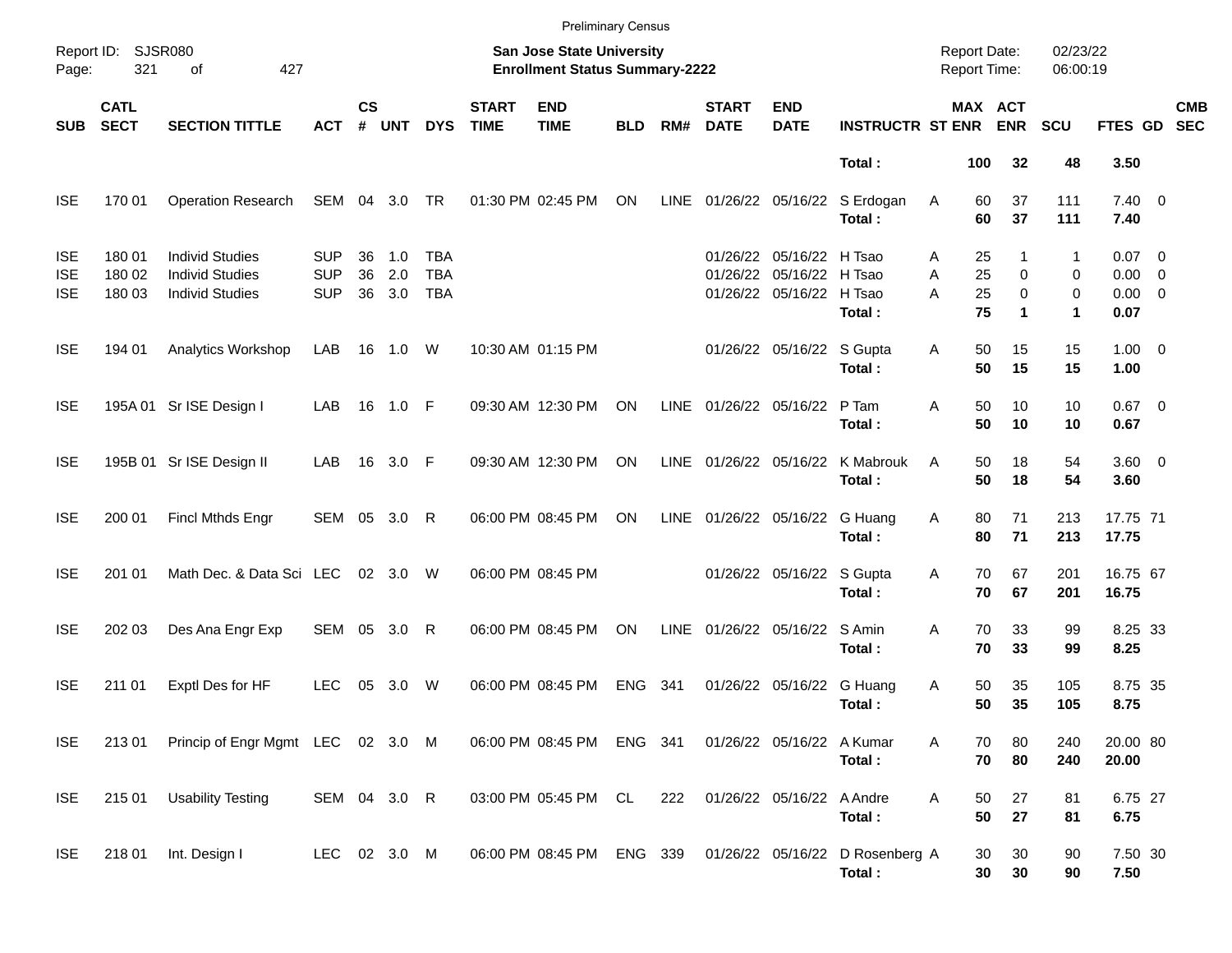|                                        |                            |                                                 |                                        |                    |                                    |            |                             | <b>Preliminary Census</b>                                          |            |      |                             |                                                    |                                                                    |                                            |                              |                              |                                  |         |            |
|----------------------------------------|----------------------------|-------------------------------------------------|----------------------------------------|--------------------|------------------------------------|------------|-----------------------------|--------------------------------------------------------------------|------------|------|-----------------------------|----------------------------------------------------|--------------------------------------------------------------------|--------------------------------------------|------------------------------|------------------------------|----------------------------------|---------|------------|
| Page:                                  | Report ID: SJSR080<br>322  | 427<br>of                                       |                                        |                    |                                    |            |                             | San Jose State University<br><b>Enrollment Status Summary-2222</b> |            |      |                             |                                                    |                                                                    | <b>Report Date:</b><br><b>Report Time:</b> |                              | 02/23/22<br>06:00:19         |                                  |         |            |
| <b>SUB</b>                             | <b>CATL</b><br><b>SECT</b> | <b>SECTION TITTLE</b>                           | <b>ACT</b>                             | $\mathsf{cs}$<br># | <b>UNT</b>                         | <b>DYS</b> | <b>START</b><br><b>TIME</b> | <b>END</b><br><b>TIME</b>                                          | <b>BLD</b> | RM#  | <b>START</b><br><b>DATE</b> | <b>END</b><br><b>DATE</b>                          | <b>INSTRUCTR ST ENR</b>                                            | MAX ACT                                    | <b>ENR</b>                   | <b>SCU</b>                   | FTES GD SEC                      |         | <b>CMB</b> |
| <b>ISE</b>                             | 219 01                     | <b>HCI Security</b>                             | SEM                                    | 04                 | 3.0                                | R          |                             | 06:00 PM 08:45 PM                                                  |            |      | 01/26/22                    |                                                    | 05/16/22 A Moallem                                                 | Α<br>60                                    | 6                            | 18                           | 1.50                             | 6 C     |            |
|                                        | CMPE 219 01<br>PSYC 219 01 | <b>HCI</b> Security<br><b>HCI</b> Security      | <b>SEM</b><br>SEM                      | 04<br>04           | 3.0<br>3.0                         | R<br>R     |                             | 06:00 PM 08:45 PM<br>06:00 PM 08:45 PM                             |            |      | 01/26/22                    |                                                    | 05/16/22 A Moallem<br>01/26/22 05/16/22 A Moallem<br>Total:        | A<br>0<br>$\mathbf 0$<br>A<br>60           | 4<br>$\mathbf 0$<br>10       | 12<br>$\mathbf 0$<br>30      | 1.00<br>0.00<br>2.50             | $0\,$ C | 4 C        |
| <b>ISE</b>                             | 233 01                     | Op Data Analysis                                | <b>LEC</b>                             | 01                 | 3.0 F                              |            |                             | 09:00 AM 12:00 PM                                                  | ON         | LINE | 01/26/22 05/16/22           |                                                    | Y Wei<br>Total:                                                    | Α<br>50<br>50                              | 34<br>34                     | 102<br>102                   | 8.50 34<br>8.50                  |         |            |
| <b>ISE</b>                             | 240 01                     | Analytics Sys Engr                              | SEM 05                                 |                    | 3.0                                | W          |                             | 03:00 PM 05:45 PM                                                  | ON         |      |                             |                                                    | LINE 01/26/22 05/16/22 S Erdogan<br>Total:                         | 60<br>Α<br>60                              | 34<br>34                     | 102<br>102                   | 8.50 34<br>8.50                  |         |            |
| <b>ISE</b>                             | 242 01                     | Adv Service Sys Engr SEM                        |                                        |                    | 3.0                                |            |                             |                                                                    |            |      |                             |                                                    | Total:                                                             | X<br>0<br>$\bf{0}$                         | 0<br>$\bf{0}$                | 0<br>0                       | $0.00 \t 0$<br>0.00              |         |            |
| <b>ISE</b>                             | 244 01                     | Al Tools Systm Eng                              | LEC                                    | 01                 | $3.0 \quad R$                      |            |                             | 06:00 PM 08:45 PM                                                  | ON         |      | LINE 01/26/22 05/16/22      |                                                    | S Gupta<br>Total:                                                  | 30<br>Α<br>30                              | 26<br>26                     | 78<br>78                     | 6.50 26<br>6.50                  |         |            |
| <b>ISE</b>                             | 247 01                     | Logistics Supl Chn                              | SEM 04 3.0                             |                    |                                    | W          | 06:00 PM 08:45 PM           |                                                                    | <b>ENG</b> | 339  |                             | 01/26/22 05/16/22                                  | H Liu<br>Total:                                                    | Α<br>50<br>50                              | 35<br>35                     | 105<br>105                   | 8.75 35<br>8.75                  |         |            |
| <b>ISE</b>                             | 250 01                     | Leading 6Sigma Impro SEM 04 3.0 T               |                                        |                    |                                    |            | 06:00 PM 08:45 PM           |                                                                    | ON         |      | LINE 01/26/22 05/16/22      |                                                    | H Tsao<br>Total:                                                   | A<br>150<br>150                            | 103<br>103                   | 309<br>309                   | 25.40 96<br>25.40                |         |            |
| <b>ISE</b><br><b>ISE</b>               | 260 01<br>260 02           | Healthcare Del Sys<br><b>Healthcare Del Sys</b> | <b>LEC</b><br><b>LEC</b>               | 02                 | 3.0<br>$3.0$ T                     |            | 06:00 PM 08:45 PM           |                                                                    | ON         |      | LINE 01/26/22 05/16/22      |                                                    | A James<br>Total:                                                  | X<br>0<br>A<br>40<br>40                    | $\mathbf 0$<br>19<br>19      | 0<br>57<br>57                | $0.00 \t 0$<br>4.75 19<br>4.75   |         |            |
| <b>ISE</b>                             | 265 01                     | Adv Sys Simul                                   | <b>SEM</b>                             |                    | 3.0                                |            |                             |                                                                    |            |      |                             |                                                    | Total:                                                             | X<br>0<br>0                                | 0<br>$\bf{0}$                | 0<br>0                       | $0.00 \t 0$<br>0.00              |         |            |
| <b>ISE</b><br><b>ISE</b>               | 297 01<br>297 02           | Sp Topics IE<br>Sp Topics IE                    | SEM 05 1.0<br>SEM                      |                    | 05 2.0                             | TBA<br>TBA |                             |                                                                    |            |      |                             | 01/26/22 05/16/22 H Liu<br>01/26/22 05/16/22 H Liu |                                                                    | 15<br>A<br>15<br>Α                         | 0                            | 1<br>0                       | $0.08$ 1<br>$0.00 \t 0$          |         |            |
| <b>ISE</b>                             | 297 03                     | Sp Topics IE                                    | SEM                                    |                    | 05 3.0 TBA                         |            |                             |                                                                    |            |      |                             | 01/26/22 05/16/22                                  | Total:                                                             | 15<br>A<br>45                              | $\mathbf{1}$<br>$\mathbf{2}$ | $\mathbf{1}$<br>$\mathbf{2}$ | $0.25$ 1<br>0.33                 |         |            |
| <b>ISE</b><br><b>ISE</b><br><b>ISE</b> | 298 01<br>298 02<br>298 03 | Spec Prob<br>Spec Prob<br>Spec Prob             | <b>SUP</b><br><b>SUP</b><br><b>SUP</b> |                    | 25 1.0 TBA<br>25 2.0<br>25 3.0 TBA | <b>TBA</b> |                             |                                                                    |            |      |                             | 01/26/22 05/16/22 H Liu                            | 01/26/22 05/16/22 D Rosenberg A<br>01/26/22 05/16/22 D Rosenberg A | 50<br>50<br>50<br>A                        | 14<br>3<br>35                | 14<br>6<br>105               | $1.17$ 14<br>$0.50$ 3<br>8.75 35 |         |            |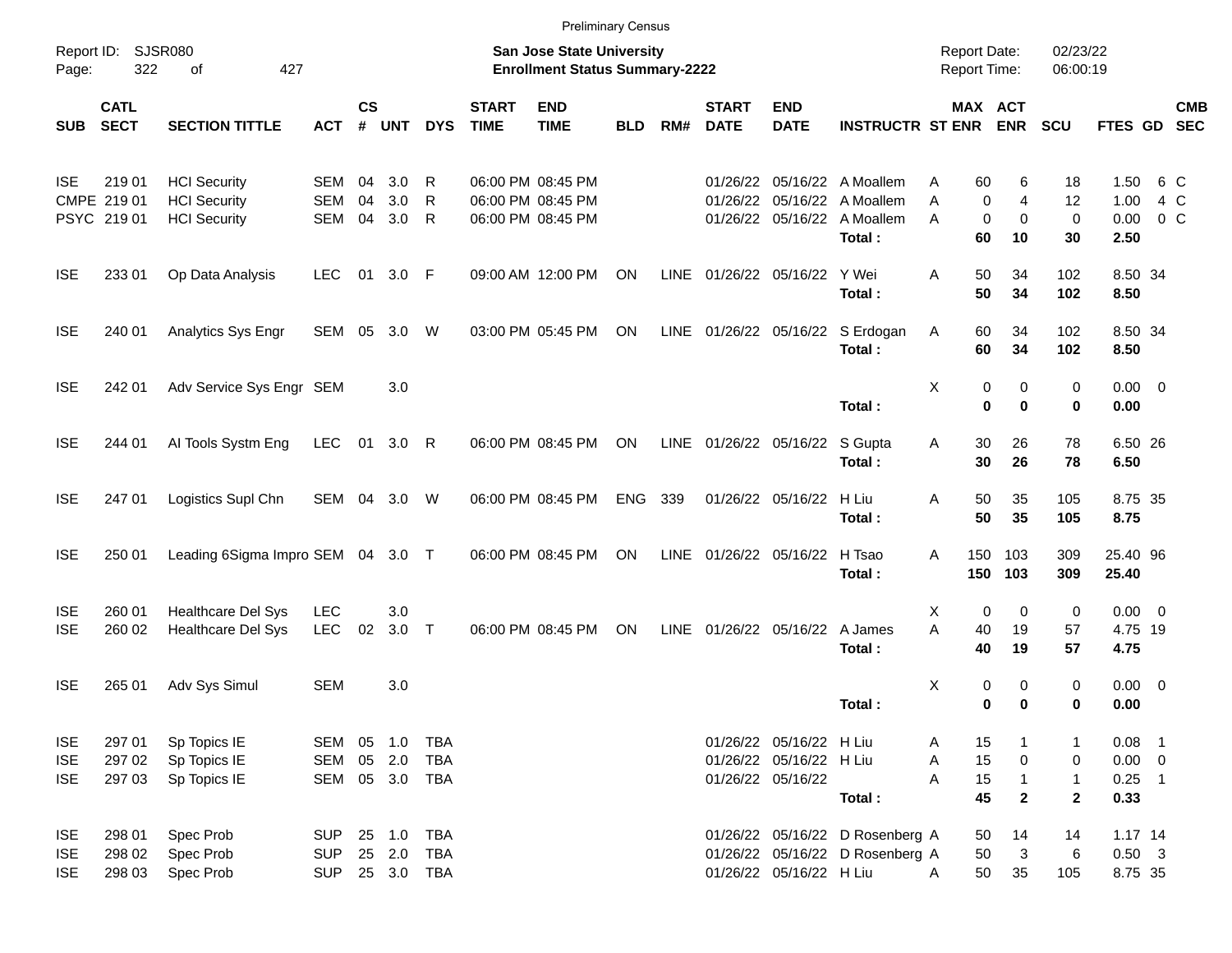|                                                      |                                      |                                                                                                  |                                                      |                      |                          |                                 |                             |                                                                           | <b>Preliminary Census</b> |     |                                              |                                                  |                         |                  |                                            |                                 |                       |                                      |                                |                          |
|------------------------------------------------------|--------------------------------------|--------------------------------------------------------------------------------------------------|------------------------------------------------------|----------------------|--------------------------|---------------------------------|-----------------------------|---------------------------------------------------------------------------|---------------------------|-----|----------------------------------------------|--------------------------------------------------|-------------------------|------------------|--------------------------------------------|---------------------------------|-----------------------|--------------------------------------|--------------------------------|--------------------------|
| Report ID:<br>Page:                                  | 323                                  | SJSR080<br>427<br>οf                                                                             |                                                      |                      |                          |                                 |                             | <b>San Jose State University</b><br><b>Enrollment Status Summary-2222</b> |                           |     |                                              |                                                  |                         |                  | <b>Report Date:</b><br><b>Report Time:</b> |                                 | 02/23/22<br>06:00:19  |                                      |                                |                          |
| <b>SUB</b>                                           | <b>CATL</b><br><b>SECT</b>           | <b>SECTION TITTLE</b>                                                                            | <b>ACT</b>                                           | <b>CS</b><br>#       | UNT                      | <b>DYS</b>                      | <b>START</b><br><b>TIME</b> | <b>END</b><br>TIME                                                        | <b>BLD</b>                | RM# | <b>START</b><br><b>DATE</b>                  | <b>END</b><br><b>DATE</b>                        | <b>INSTRUCTR ST ENR</b> |                  | <b>MAX</b>                                 | <b>ACT</b><br><b>ENR</b>        | <b>SCU</b>            | FTES GD                              |                                | <b>CMB</b><br><b>SEC</b> |
| ISE.                                                 | 298 04                               | Spec Prob                                                                                        | <b>SUP</b>                                           | 25                   | 4.0                      | <b>TBA</b>                      |                             |                                                                           |                           |     | 01/26/22                                     | 05/16/22                                         | A Andre<br>Total:       | A                | 50<br>200                                  | 10<br>62                        | 40<br>165             | $3.33$ 10<br>13.75                   |                                |                          |
| <b>ISE</b><br><b>ISE</b><br><b>ISE</b><br><b>ISE</b> | 299 01<br>299 02<br>299 03<br>299 04 | <b>Masters Thesis</b><br><b>Masters Thesis</b><br><b>Masters Thesis</b><br><b>Masters Thesis</b> | <b>SUP</b><br><b>SUP</b><br><b>SUP</b><br><b>SUP</b> | 25<br>25<br>25<br>25 | 1.0<br>2.0<br>3.0<br>4.0 | TBA<br><b>TBA</b><br>TBA<br>TBA |                             |                                                                           |                           |     | 01/26/22<br>01/26/22<br>01/26/22<br>01/26/22 | 05/16/22<br>05/16/22<br>05/16/22<br>05/16/22     | Total:                  | A<br>A<br>A<br>A | 25<br>25<br>25<br>25<br>100                | $\mathbf 0$<br>0<br>0<br>0<br>0 | 0<br>0<br>0<br>0<br>0 | 0.00<br>0.00<br>0.00<br>0.00<br>0.00 | - 0<br>0<br>$\mathbf 0$<br>- 0 |                          |
|                                                      | Department :                         | <b>Industrial &amp; Systems Engineering</b>                                                      |                                                      |                      |                          |                                 |                             |                                                                           |                           |     |                                              | <b>Lower Division:</b><br><b>Upper Division:</b> | Department Total:       |                  | 2420<br>0<br>1295                          | 1355<br>0<br>758                | 3739<br>0<br>1973     | 285.22<br>0.00<br>138.23             |                                |                          |

**Graduate Division : 1125 597 1766 146.98**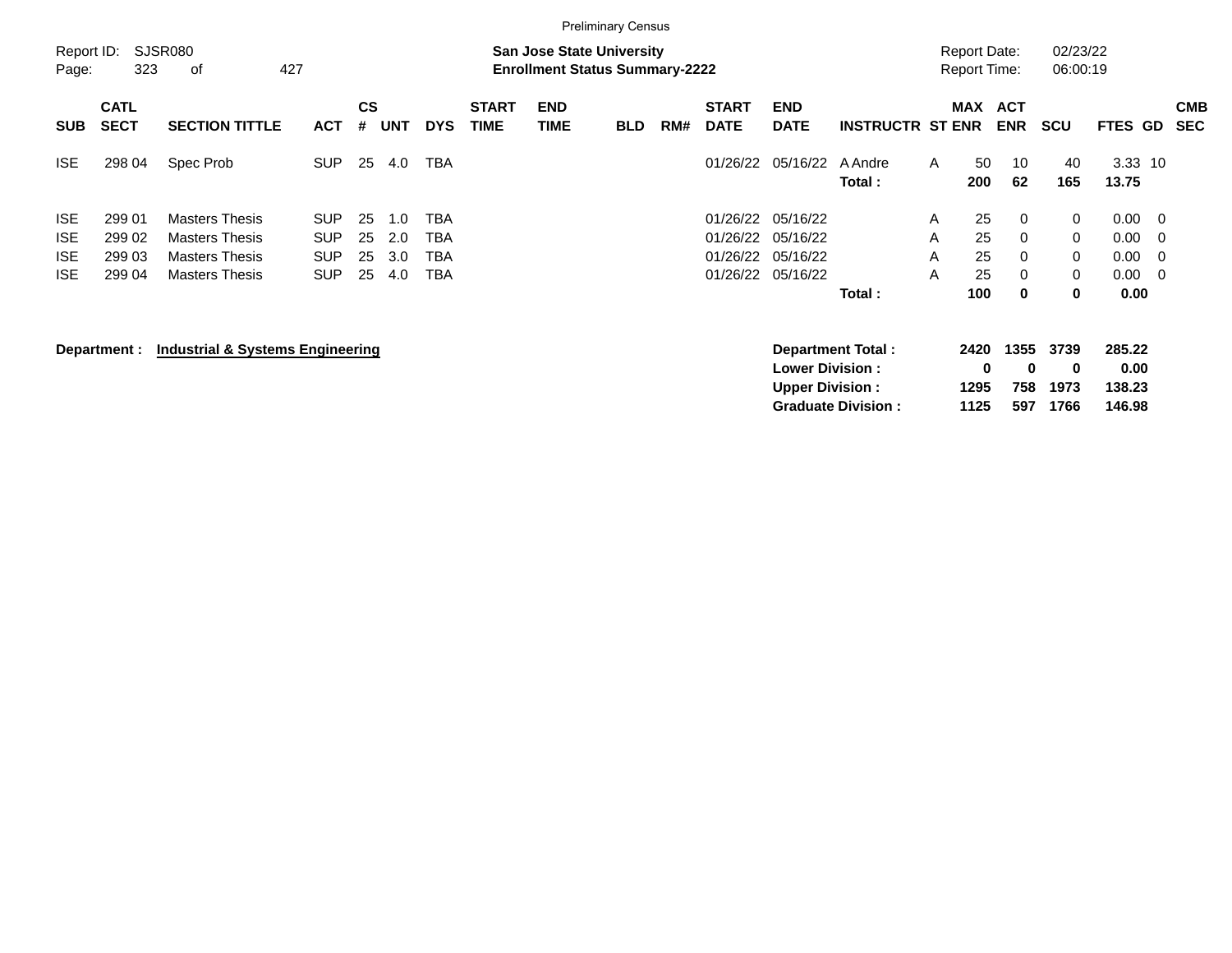|                     |                            |                                                    |            |                    |                  |                   |                             |                                                                           | <b>Preliminary Census</b> |            |                             |                                                        |                              |                                     |             |                      |                      |              |                |                                  |
|---------------------|----------------------------|----------------------------------------------------|------------|--------------------|------------------|-------------------|-----------------------------|---------------------------------------------------------------------------|---------------------------|------------|-----------------------------|--------------------------------------------------------|------------------------------|-------------------------------------|-------------|----------------------|----------------------|--------------|----------------|----------------------------------|
| Report ID:<br>Page: | 324                        | <b>SJSR080</b><br>427<br>of                        |            |                    |                  |                   |                             | <b>San Jose State University</b><br><b>Enrollment Status Summary-2222</b> |                           |            |                             |                                                        |                              | <b>Report Date:</b><br>Report Time: |             |                      | 02/23/22<br>06:00:19 |              |                |                                  |
| <b>SUB</b>          | <b>CATL</b><br><b>SECT</b> | <b>SECTION TITTLE</b>                              | <b>ACT</b> | $\mathsf{cs}$<br># | <b>UNT</b>       | <b>DYS</b>        | <b>START</b><br><b>TIME</b> | <b>END</b><br><b>TIME</b>                                                 | <b>BLD</b>                | RM#        | <b>START</b><br><b>DATE</b> | <b>END</b><br><b>DATE</b>                              | <b>INSTRUCTR ST ENR</b>      | MAX ACT                             |             | <b>ENR</b>           | <b>SCU</b>           | FTES GD      |                | <b>CMB</b><br><b>SEC</b>         |
| <b>College</b>      |                            | <b>Engineering, College of</b>                     |            |                    |                  |                   |                             |                                                                           |                           |            |                             |                                                        |                              |                                     |             |                      |                      |              |                |                                  |
|                     | Department :               | <b>Technology</b>                                  |            |                    |                  |                   |                             |                                                                           |                           |            |                             |                                                        |                              |                                     |             |                      |                      |              |                |                                  |
|                     | TECH 20A01                 | Comp Aid Graphics                                  | <b>LEC</b> |                    | 2.0              |                   |                             |                                                                           |                           |            |                             |                                                        |                              | X                                   | 0           | 0                    | 0                    | 0.00         | 0              |                                  |
| TECH                | 20A 11                     | Comp Aid Graphics                                  | LAB        |                    | 0.0              |                   |                             |                                                                           |                           |            |                             |                                                        | Total:                       | X                                   | 0<br>0      | 0<br>$\bf{0}$        | 0<br>$\mathbf 0$     | 0.00<br>0.00 | 0              |                                  |
| <b>TECH</b>         | 25 01                      | Intro Matls Sci Tech                               | <b>LEC</b> | 02                 | 3.0              | W                 |                             | 09:00 AM 10:45 AM                                                         | <b>ENG</b>                | 103        |                             | 01/26/22 05/16/22                                      | D Yan                        | A                                   | 30          | 26                   | 52                   | 5.20         | $\overline{0}$ |                                  |
| <b>TECH</b>         | 25 11                      | Intro Matls Sci Tech                               | LAB        | 16                 | 0.0              | R                 |                             | 01:30 PM 04:15 PM                                                         | <b>ENG</b>                | 105        |                             | 01/26/22 05/16/22                                      | D Yan                        | Α                                   | 15          | 15                   | 15                   | 0.00         | 0              |                                  |
|                     | TECH 25 12                 | Intro Matls Sci Tech                               | LAB        | 16                 | 0.0              | R                 |                             | 04:30 PM 07:15 PM                                                         | ENG                       | 105        |                             | 01/26/22 05/16/22                                      | D Yan                        | A                                   | 15          | 11                   | 11                   | 0.00         | 0              |                                  |
|                     |                            |                                                    |            |                    |                  |                   |                             |                                                                           |                           |            |                             |                                                        | Total:                       |                                     | 60          | 52                   | 78                   | 5.20         |                |                                  |
| TECH                | 30 01                      | Intro Python Prog                                  | <b>LEC</b> |                    | 3.0              |                   |                             |                                                                           |                           |            |                             |                                                        |                              | X                                   | 0           | 0                    | 0                    | 0.00         | $\overline{0}$ |                                  |
| <b>TECH</b>         | 30 02                      | Intro Python Prog                                  | <b>LEC</b> |                    | 3.0              |                   |                             |                                                                           |                           |            |                             |                                                        |                              | X                                   | 0           | 0                    | 0                    | 0.00         | 0              |                                  |
| <b>TECH</b>         | 30 03                      | Intro Python Prog                                  | <b>LEC</b> | 02                 | 3.0              | MW                |                             | 10:30 AM 11:45 AM                                                         | <b>BBC</b>                | 125        |                             | 01/26/22 05/16/22 H Sun                                |                              | Α                                   | 30          | 22                   | 66                   | 4.45         | $\overline{1}$ |                                  |
| TECH                | 30 04                      | Intro Python Prog                                  | <b>LEC</b> | 02                 | 3.0              | <b>MW</b>         |                             | 12:00 PM 01:15 PM                                                         | <b>BBC</b>                | 123        |                             | 01/26/22 05/16/22                                      | H Sun                        | Α                                   | 30          | 25                   | 75                   | 5.05         | $\overline{1}$ |                                  |
|                     |                            |                                                    |            |                    |                  |                   |                             |                                                                           |                           |            |                             |                                                        | Total:                       |                                     | 60          | 47                   | 141                  | 9.50         |                |                                  |
|                     | TECH 31 01                 | Qual Assur & Control                               | LEC        |                    | 3.0              |                   |                             |                                                                           |                           |            |                             |                                                        |                              | X.                                  | 0           | 0                    | 0                    | 0.00         | $\overline{0}$ |                                  |
|                     | TECH 31 02                 | Qual Assur & Control                               | LEC        | 01                 | 3.0              | <b>TR</b>         |                             | 01:30 PM 02:45 PM                                                         | <b>ENG</b>                | 490        |                             | 01/26/22 05/16/22                                      | F Davoudi Ka A               |                                     | 30          | 10                   | 30                   | 2.00         | $\overline{0}$ |                                  |
|                     |                            |                                                    |            |                    |                  |                   |                             |                                                                           |                           |            |                             |                                                        | Total:                       |                                     | 30          | 10                   | 30                   | 2.00         |                |                                  |
| <b>TECH</b>         | 41 11                      | MachShp Ops & SafetyLAB                            |            |                    | 16 1.0           | $\top$            |                             | 09:00 AM 11:45 AM                                                         | IS.                       | 119        |                             | 01/26/22 05/16/22 C March                              |                              | A                                   | 15          | 6                    | 6                    | 0.40         | 0 <sup>C</sup> |                                  |
| ME                  | 41 11                      | MachShp Ops & SafetyLAB                            |            |                    | 16 1.0           | $\top$            |                             | 09:00 AM 11:45 AM                                                         | IS.                       | 119        |                             | 01/26/22 05/16/22 C March                              |                              | A                                   | 0           | 8                    | 8                    | 0.53         | 0 <sup>C</sup> |                                  |
| <b>TECH</b>         | 41 12                      | MachShp Ops & SafetyLAB                            |            |                    | 16 1.0           | $\top$            |                             | 01:30 PM 04:15 PM                                                         | IS.                       | 119        |                             | 01/26/22 05/16/22 C March                              |                              | A                                   | 15          | 2                    | $\overline{c}$       | 0.13         |                | 0 <sup>C</sup>                   |
| ME                  | 41 12                      | MachShp Ops & SafetyLAB                            |            |                    | 16 1.0           | $\top$            |                             | 01:30 PM 04:15 PM                                                         | IS.                       | 119        |                             | 01/26/22 05/16/22 C March                              |                              | A                                   | 0           | 13                   | 13                   | 0.87         |                | 0 <sup>C</sup>                   |
| <b>TECH</b>         | 41 13                      | MachShp Ops & SafetyLAB                            |            |                    | 16 1.0           | $\mathsf{T}$      |                             | 06:00 PM 08:45 PM                                                         | IS.                       | 119        |                             | 01/26/22 05/16/22 C March                              |                              | A                                   | 15          | $\mathbf 1$          | $\mathbf{1}$         | 0.07         | 0 <sup>o</sup> |                                  |
| ME<br><b>TECH</b>   | 41 13<br>41 14             | MachShp Ops & SafetyLAB                            |            |                    | 16 1.0<br>16 1.0 | $\mathsf{T}$<br>W |                             | 06:00 PM 08:45 PM<br>02:15 PM 05:00 PM                                    | IS.<br>IS.                | 119<br>119 |                             | 01/26/22 05/16/22 C March                              |                              | A                                   | 0<br>15     | 17<br>$\overline{2}$ | 17<br>$\overline{2}$ | 1.13<br>0.13 |                | 0 <sup>C</sup><br>0 <sup>C</sup> |
| ME                  | 41 14                      | MachShp Ops & SafetyLAB<br>MachShp Ops & SafetyLAB |            |                    | 16 1.0           | W                 |                             | 02:15 PM 05:00 PM                                                         | IS                        | 119        |                             | 01/26/22 05/16/22 M Appio<br>01/26/22 05/16/22 M Appio |                              | Α<br>A                              | 0           | 15                   | 15                   | 1.00         |                | 0 <sup>C</sup>                   |
| TECH                | 41 15                      | MachShp Ops & SafetyLAB                            |            |                    | 16 1.0           | R                 |                             | 01:30 PM 04:15 PM                                                         | IS                        | 119        |                             |                                                        | 01/26/22 05/16/22 A Rossetti | Α                                   | 15          | $\Omega$             | 0                    | 0.00         | 0 <sub>c</sub> |                                  |
| ME                  | 41 15                      | MachShp Ops & SafetyLAB                            |            | 16                 | 1.0              | R                 |                             | 01:30 PM 04:15 PM                                                         | IS                        | 119        |                             |                                                        | 01/26/22 05/16/22 A Rossetti | A                                   | 0           | 18                   | 18                   | 1.20         | 0 <sup>o</sup> |                                  |
|                     | TECH 41 16                 | MachShp Ops & SafetyLAB                            |            |                    | 16 1.0           | R                 |                             | 05:45 PM 08:30 PM                                                         | IS                        | 119        |                             |                                                        | 01/26/22 05/16/22 A Rossetti | Α                                   | 15          | 3                    | 3                    | 0.20         | 0 <sup>o</sup> |                                  |
| ME                  | 41 16                      | MachShp Ops & SafetyLAB                            |            |                    | 16 1.0           | R                 |                             | 05:45 PM 08:30 PM                                                         | IS.                       | 119        |                             |                                                        | 01/26/22 05/16/22 A Rossetti | A                                   | 0           | 15                   | 15                   | 1.00         | $0\,C$         |                                  |
|                     | TECH 41 17                 | MachShp Ops & SafetyLAB                            |            |                    | 16 1.0           | M                 |                             | 09:00 AM 11:45 AM                                                         | IS.                       | 119        |                             | 01/26/22 05/16/22 D Muntz                              |                              | Α                                   | 15          | 2                    | 2                    | 0.13         | $0\,C$         |                                  |
| ME                  | 41 17                      | MachShp Ops & SafetyLAB                            |            |                    | 16 1.0           | M                 |                             | 09:00 AM 11:45 AM                                                         | <b>IS</b>                 | 119        |                             | 01/26/22 05/16/22 D Muntz                              |                              | Α                                   | 0           | 14                   | 14                   | 0.93         | $0\,C$         |                                  |
| <b>TECH</b>         | 41 18                      | MachShp Ops & SafetyLAB                            |            |                    | 1.0              |                   |                             |                                                                           |                           |            |                             |                                                        |                              | X.                                  | 0           | 0                    | 0                    | 0.00         | 0              |                                  |
| ME                  | 41 18                      | MachShp Ops & SafetyLAB                            |            |                    | 1.0              |                   |                             |                                                                           |                           |            |                             |                                                        |                              | X                                   | 0           | $\Omega$             | 0                    | 0.00         | 0              |                                  |
|                     | TECH 41 19                 | MachShp Ops & SafetyLAB                            |            |                    | 16 1.0           | R                 |                             | 09:00 AM 11:45 AM                                                         | IS                        | 119        |                             |                                                        | 01/26/22 05/16/22 A Rossetti | Α                                   | 15          | 0                    | 0                    | 0.00         | $0\,C$         |                                  |
| ME                  | 41 19                      | MachShp Ops & SafetyLAB                            |            |                    | 16  1.0  R       |                   |                             | 09:00 AM 11:45 AM                                                         | IS                        | 119        |                             |                                                        | 01/26/22 05/16/22 A Rossetti | Α                                   | $\mathbf 0$ | 15                   | 15                   | 1.00         | $0\,C$         |                                  |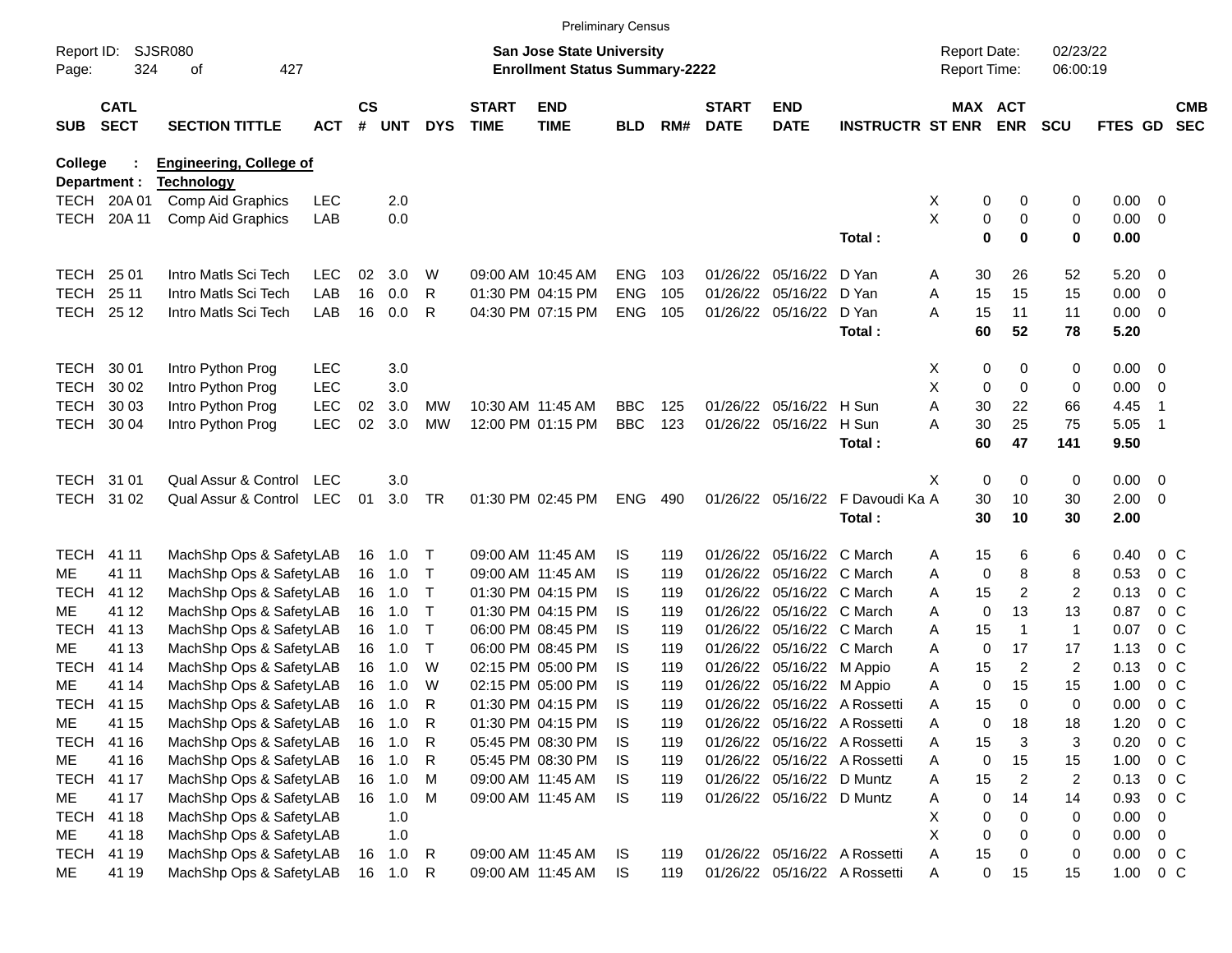|                     |                            |                                        |                   |                |            |                           |                             | <b>Preliminary Census</b>                                                 |                          |             |                             |                           |                                                     |                                     |                |                      |              |                              |                          |
|---------------------|----------------------------|----------------------------------------|-------------------|----------------|------------|---------------------------|-----------------------------|---------------------------------------------------------------------------|--------------------------|-------------|-----------------------------|---------------------------|-----------------------------------------------------|-------------------------------------|----------------|----------------------|--------------|------------------------------|--------------------------|
| Report ID:<br>Page: | 325                        | <b>SJSR080</b><br>427<br>οf            |                   |                |            |                           |                             | <b>San Jose State University</b><br><b>Enrollment Status Summary-2222</b> |                          |             |                             |                           |                                                     | <b>Report Date:</b><br>Report Time: |                | 02/23/22<br>06:00:19 |              |                              |                          |
| <b>SUB</b>          | <b>CATL</b><br><b>SECT</b> | <b>SECTION TITTLE</b>                  | <b>ACT</b>        | <b>CS</b><br># | <b>UNT</b> | <b>DYS</b>                | <b>START</b><br><b>TIME</b> | <b>END</b><br><b>TIME</b>                                                 | <b>BLD</b>               | RM#         | <b>START</b><br><b>DATE</b> | <b>END</b><br><b>DATE</b> | <b>INSTRUCTR ST ENR</b>                             | MAX ACT                             | <b>ENR</b>     | <b>SCU</b>           | FTES GD      |                              | <b>CMB</b><br><b>SEC</b> |
| <b>TECH</b>         | 41 20                      | MachShp Ops & SafetyLAB                |                   |                | 16 1.0     | м                         |                             | 06:00 PM 08:45 PM                                                         | IS                       | 119         | 01/26/22                    | 05/16/22 D Muntz          |                                                     | 15<br>Α                             | -1             | $\mathbf 1$          | 0.07         | 0 C                          |                          |
| ME.                 | 41 20                      | MachShp Ops & SafetyLAB                |                   | 16             | 1.0        | м                         |                             | 06:00 PM 08:45 PM                                                         | IS                       | 119         | 01/26/22                    | 05/16/22 D Muntz          |                                                     | Α<br>0                              | 15             | 15                   | 1.02         | 1 C                          |                          |
| <b>TECH</b>         | 41 21                      | MachShp Ops & SafetyLAB                |                   | 16             | 1.0        | W                         |                             | 06:00 PM 08:45 PM                                                         | IS                       | 119         | 01/26/22                    | 05/16/22                  | D Muntz                                             | 15<br>A                             | $\overline{1}$ | $\overline{1}$       | 0.07         | 0 <sup>o</sup>               |                          |
| ME                  | 41 21                      | MachShp Ops & SafetyLAB                |                   |                | 16 1.0     | W                         |                             | 06:00 PM 08:45 PM                                                         | IS                       | 119         | 01/26/22                    | 05/16/22                  | D Muntz                                             | A<br>0                              | 13             | 13                   | 0.87         | $0\,C$                       |                          |
|                     |                            |                                        |                   |                |            |                           |                             |                                                                           |                          |             |                             |                           | Total:                                              | 150                                 | 161            | 161                  | 10.75        |                              |                          |
| <b>TECH</b>         | 45 01                      | Facilities Dsgn/Plan                   | <b>LEC</b>        |                | 3.0        |                           |                             |                                                                           |                          |             |                             |                           |                                                     | х<br>0                              | 0              | 0                    | 0.00         | $\overline{\phantom{0}}$     |                          |
| <b>TECH</b>         | 45 02                      | Facilities Dsgn/Plan                   | <b>LEC</b>        | 02             | 3.0        | TR                        |                             | 06:00 PM 07:15 PM                                                         | ON                       | LINE        |                             | 01/26/22 05/16/22         | M Tehrani                                           | A<br>30                             | 28             | 84                   | 5.60         | $\overline{\phantom{0}}$     |                          |
|                     |                            |                                        |                   |                |            |                           |                             |                                                                           |                          |             |                             |                           | Total:                                              | 30                                  | 28             | 84                   | 5.60         |                              |                          |
| <b>TECH</b>         | 46 01                      | Manufacturing Proc I                   | LEC               | 02             | 3.0        | MW                        |                             | 12:30 PM 01:20 PM                                                         | IS                       | 121         |                             | 01/26/22 05/16/22 M Appio |                                                     | 15<br>A                             | 17             | 34                   | 3.40         | $\overline{\mathbf{0}}$      |                          |
| <b>TECH</b>         | 46 11                      | Manufacturing Proc I                   | LAB               | 16             | 0.0        | М                         |                             | 01:30 PM 04:15 PM                                                         | IS                       | 121         |                             | 01/26/22 05/16/22         | M Appio                                             | A<br>15                             | 17             | 17                   | 0.00         | $\overline{\mathbf{0}}$      |                          |
|                     |                            |                                        |                   |                |            |                           |                             |                                                                           |                          |             |                             |                           | Total:                                              | 30                                  | 34             | 51                   | 3.40         |                              |                          |
|                     |                            |                                        |                   |                |            |                           |                             |                                                                           |                          |             |                             |                           |                                                     |                                     |                |                      |              |                              |                          |
| TECH                | 60 01                      | Intro Electronics                      | LEC.              | 02             | 3.0        | TR                        |                             | 10:30 AM 11:20 AM                                                         | IS                       | 117         | 01/26/22<br>01/26/22        |                           | 05/16/22 M Mortezaie A                              | 30                                  | 33             | 66                   | $6.60$ 0     |                              |                          |
| TECH                | 60 02<br>60 11             | Intro Electronics                      | <b>LEC</b><br>LAB | 02             | 3.0        | <b>TR</b><br>$\mathsf{T}$ |                             | 01:30 PM 02:20 PM                                                         | ON                       | <b>LINE</b> |                             |                           | 05/16/22 F Mahzabeen A                              | 30                                  | 30             | 60                   | 6.00         | $\overline{\mathbf{0}}$      |                          |
| TECH<br>TECH        | 60 12                      | Intro Electronics<br>Intro Electronics | LAB               | 16             | 0.0<br>0.0 |                           |                             | 12:00 PM 02:45 PM                                                         | IS.                      | 117         |                             |                           | 01/26/22 05/16/22 M Mortezaie A                     | 30<br>X<br>0                        | 28<br>0        | 28<br>0              | 0.00<br>0.00 | 0<br>0                       |                          |
| TECH                | 60 13                      | Intro Electronics                      | LAB               | 16             | 0.0        | F                         |                             | 12:00 PM 02:45 PM                                                         | IS                       | 117         |                             |                           | 01/26/22 05/16/22 M Mortezaie                       | 30<br>A                             | 30             | 30                   | 0.00         | 0                            |                          |
| <b>TECH</b>         | 60 14                      | Intro Electronics                      | LAB               | 16             | 0.0        | F                         |                             | 09:00 AM 11:45 AM                                                         | <b>IS</b>                | 117         |                             |                           | 01/26/22 05/16/22 M Mortezaie A                     | 30                                  | 5              | 5                    | 0.00         | $\overline{\mathbf{0}}$      |                          |
|                     |                            |                                        |                   |                |            |                           |                             |                                                                           |                          |             |                             |                           | Total:                                              | 150                                 | 126            | 189                  | 12.60        |                              |                          |
| <b>TECH</b>         | 6301                       | Analog Digital Circ                    | <b>LEC</b>        | 02             | 3.0        | <b>TR</b>                 |                             | 07:30 AM 08:20 AM                                                         | IS                       | 216         | 01/26/22                    |                           | 05/16/22 M Mortezaie A                              | 25                                  | 35             | 70                   | 7.00         | $\overline{\mathbf{0}}$      |                          |
| TECH                | 63 11                      | Analog Digital Circ                    | LAB               | 16             | 0.0        | R                         |                             | 12:00 PM 02:45 PM                                                         | IS                       | 117         |                             |                           | 01/26/22 05/16/22 M Mortezaie A                     | 25                                  | 35             | 35                   | 0.00         | $\overline{\mathbf{0}}$      |                          |
|                     |                            |                                        |                   |                |            |                           |                             |                                                                           |                          |             |                             |                           | Total:                                              | 50                                  | 70             | 105                  | 7.00         |                              |                          |
|                     |                            |                                        |                   |                |            |                           |                             |                                                                           |                          |             |                             |                           |                                                     |                                     |                |                      |              |                              |                          |
| TECH                | 65 01                      | Intro to Networks                      | LEC.              | 01             | 3.0        | <b>TR</b>                 |                             | 09:00 AM 09:50 AM                                                         | <b>ENG</b>               | 490         | 01/26/22                    |                           | 05/16/22 R Grotegut                                 | 30<br>$\mathsf{A}$                  | 33             | 66                   | 6.60         | $\overline{\phantom{0}}$     |                          |
| <b>TECH</b>         | 65 02                      | Intro to Networks                      | <b>LEC</b>        | 01             | 3.0        | МW                        |                             | 09:00 AM 09:50 AM                                                         | <b>ENG</b>               | 490         | 01/26/22                    |                           | 05/16/22 R Grotegut                                 | 30<br>A                             | 32             | 64                   | 6.40         | 0                            |                          |
| <b>TECH</b><br>TECH | 65 11<br>65 12             | Intro to Networks                      | LAB<br>LAB        | 15<br>15       | 0.0<br>0.0 | W<br>M                    |                             | 10:30 AM 01:15 PM<br>10:30 AM 01:15 PM                                    | <b>ENG</b><br><b>ENG</b> | 490<br>490  | 01/26/22                    |                           | 05/16/22 R Grotegut<br>01/26/22 05/16/22 R Grotegut | 30<br>A<br>30                       | 33<br>32       | 33<br>32             | 0.00<br>0.00 | 0<br>$\overline{\mathbf{0}}$ |                          |
|                     |                            | Intro to Networks                      |                   |                |            |                           |                             |                                                                           |                          |             |                             |                           | Total :                                             | A                                   | 120 130        | 195                  | 13.00        |                              |                          |
|                     |                            |                                        |                   |                |            |                           |                             |                                                                           |                          |             |                             |                           |                                                     |                                     |                |                      |              |                              |                          |
| TECH 66 01          |                            | Network Admin                          | <b>LEC</b>        |                | 02 3.0 TR  |                           |                             | 10:30 AM 11:20 AM                                                         | ENG 490                  |             |                             |                           | 01/26/22 05/16/22 W Abdeljabba A                    | 30                                  | 30             | 60                   | $6.00 \t 0$  |                              |                          |
| TECH 66 11          |                            | Network Admin                          | LAB               |                | 16  0.0  F |                           |                             | 09:00 AM 11:45 AM                                                         | ENG 490                  |             |                             |                           | 01/26/22 05/16/22 W Abdeljabba A                    | 30                                  | 30             | 30                   | $0.00 \t 0$  |                              |                          |
|                     |                            |                                        |                   |                |            |                           |                             |                                                                           |                          |             |                             |                           | Total:                                              | 60                                  | 60             | 90                   | 6.00         |                              |                          |
| TECH 67 01          |                            | Intro to IoT                           | <b>LEC</b>        |                | 02 3.0 M   |                           |                             | 06:00 PM 07:45 PM                                                         | ON                       |             |                             |                           | LINE 01/26/22 05/16/22 W Saichek                    | 30<br>A                             | 35             | 70                   | $7.00 \t 0$  |                              |                          |
| TECH 67 11          |                            | Intro to IoT                           | LAB               |                | 0.0        |                           |                             |                                                                           |                          |             |                             |                           |                                                     | Χ<br>0                              | $\mathbf 0$    | 0                    | $0.00 \t 0$  |                              |                          |
|                     | TECH 67 12                 | Intro to IoT                           | LAB               |                | 16  0.0  W |                           |                             | 06:00 PM 08:45 PM                                                         |                          |             |                             |                           | 01/26/22 05/16/22 W Saichek                         | 30<br>Α                             | 35             | 35                   | $0.00 \t 0$  |                              |                          |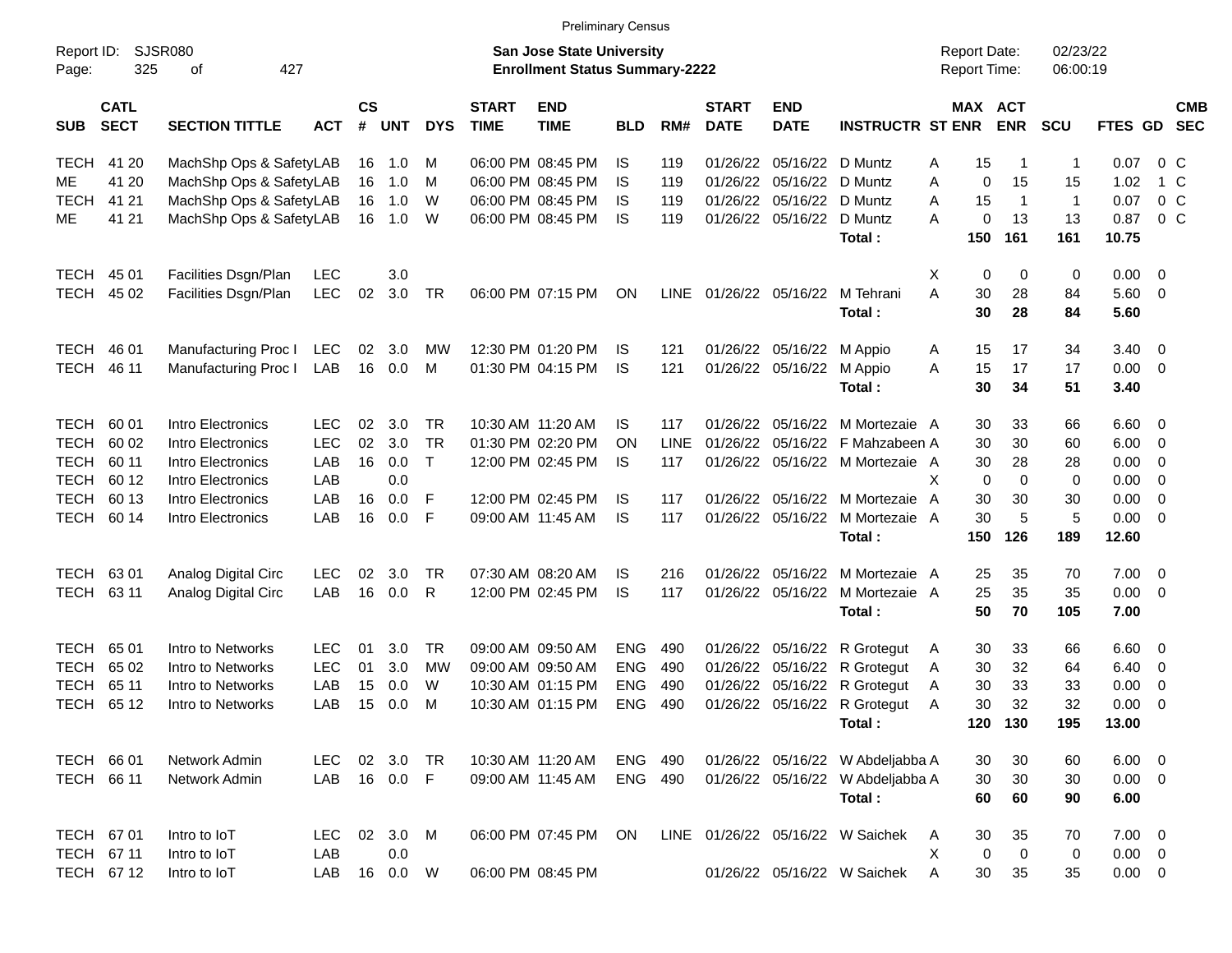|                     |                            |                                  |            |                    |            |              |                             |                                                                           | <b>Preliminary Census</b> |      |                             |                           |                                      |                                            |              |                      |                |                          |                          |
|---------------------|----------------------------|----------------------------------|------------|--------------------|------------|--------------|-----------------------------|---------------------------------------------------------------------------|---------------------------|------|-----------------------------|---------------------------|--------------------------------------|--------------------------------------------|--------------|----------------------|----------------|--------------------------|--------------------------|
| Report ID:<br>Page: | 326                        | SJSR080<br>427<br>of             |            |                    |            |              |                             | <b>San Jose State University</b><br><b>Enrollment Status Summary-2222</b> |                           |      |                             |                           |                                      | <b>Report Date:</b><br><b>Report Time:</b> |              | 02/23/22<br>06:00:19 |                |                          |                          |
| <b>SUB</b>          | <b>CATL</b><br><b>SECT</b> | <b>SECTION TITTLE</b>            | ACT        | $\mathsf{cs}$<br># | <b>UNT</b> | <b>DYS</b>   | <b>START</b><br><b>TIME</b> | <b>END</b><br><b>TIME</b>                                                 | <b>BLD</b>                | RM#  | <b>START</b><br><b>DATE</b> | <b>END</b><br><b>DATE</b> | <b>INSTRUCTR ST ENR</b>              | MAX ACT                                    | <b>ENR</b>   | <b>SCU</b>           | FTES GD        |                          | <b>CMB</b><br><b>SEC</b> |
|                     |                            |                                  |            |                    |            |              |                             |                                                                           |                           |      |                             |                           | Total:                               | 60                                         | 70           | 105                  | 7.00           |                          |                          |
| <b>TECH</b>         | 68 01                      | <b>IoT</b> Systems               | LEC        | 02                 | 3.0        | TR.          |                             | 12:00 PM 12:50 PM                                                         | <b>ENG</b>                | 490  |                             | 01/26/22 05/16/22         | W Abdeljabba A                       | 30                                         | 29           | 58                   | 5.80 0         |                          |                          |
|                     | <b>TECH 68 11</b>          | <b>IoT Systems</b>               | LAB        | 16                 | 0.0        | F            |                             | 03:00 PM 05:45 PM                                                         | <b>ENG</b>                | 490  |                             | 01/26/22 05/16/22         | W Abdeljabba A                       | 30                                         | 29           | 29                   | $0.00 \t 0$    |                          |                          |
|                     |                            |                                  |            |                    |            |              |                             |                                                                           |                           |      |                             |                           | Total:                               | 60                                         | 58           | 87                   | 5.80           |                          |                          |
|                     | TECH 115 01                | Automation/Robotics              | <b>LEC</b> | 02                 | 3.0        | TR.          |                             | 10:30 AM 11:20 AM                                                         | IS                        | 216  |                             |                           | 01/26/22 05/16/22 A MaraghehmoA      | 25                                         | 16           | 32                   | $3.20 \ 0$     |                          |                          |
|                     | TECH 115 11                | Automation/Robotics              | LAB        | 16                 | 0.0        | $\mathsf{T}$ |                             | 07:30 AM 10:15 AM                                                         | <b>IS</b>                 | 117  |                             |                           | 01/26/22 05/16/22 R Werkman A        | 25                                         | 16           | 16                   | $0.00 \t 0$    |                          |                          |
|                     |                            |                                  |            |                    |            |              |                             |                                                                           |                           |      |                             |                           | Total:                               | 50                                         | 32           | 48                   | 3.20           |                          |                          |
|                     | TECH 136 01                | Software Qual Mgmt               | LEC        |                    | 3.0        |              |                             |                                                                           |                           |      |                             |                           |                                      | $\mathbf 0$<br>X                           | 0            | 0                    | $0.00 \t 0$    |                          |                          |
|                     | TECH 136 02                | Software Qual Mgmt               | <b>LEC</b> | 01                 | 3.0        | S            |                             | 08:00 AM 09:45 AM                                                         | IS                        | 216  |                             |                           | 01/26/22 05/16/22 R VenkatramaA      | 25                                         | 28           | 56                   | $5.60$ 0       |                          |                          |
|                     | TECH 136 03                | Software Qual Mgmt               | <b>LEC</b> | 01                 | 3.0        | S            |                             | 10:00 AM 11:45 AM                                                         | IS                        | 117  |                             |                           | 01/26/22 05/16/22 R VenkatramaA      | 25                                         | 27           | 54                   | 5.40           | $\overline{\phantom{0}}$ |                          |
|                     | TECH 136 11                | Software Qual Mgmt               | LAB        |                    | 0.0        |              |                             |                                                                           |                           |      |                             |                           | Х                                    | $\mathbf 0$                                | $\Omega$     | 0                    | $0.00 \t 0$    |                          |                          |
|                     | TECH 136 12                | Software Qual Mgmt               | LAB        | 15                 | 0.0        | <b>TBA</b>   |                             |                                                                           |                           |      |                             |                           | 01/26/22 05/16/22 R VenkatramaA      | 25                                         | 28           | 28                   | $0.00 \t 0$    |                          |                          |
|                     | TECH 136 13                | Software Qual Mgmt               | LAB        | 15                 | 0.0        | TBA          |                             |                                                                           |                           |      |                             |                           | 01/26/22 05/16/22 R VenkatramaA      | 25                                         | 27           | 27                   | $0.00 \t 0$    |                          |                          |
|                     |                            |                                  |            |                    |            |              |                             |                                                                           |                           |      |                             |                           | Total:                               | 100                                        | 110          | 165                  | 11.00          |                          |                          |
|                     | TECH 143 01                | Poly & Comp Fab Tech ACT         |            |                    | 3.0        |              |                             |                                                                           |                           |      |                             |                           |                                      | $\mathbf 0$<br>X                           | $\mathbf 0$  | 0                    | $0.00 \t 0$    |                          |                          |
|                     | TECH 143 02                | Poly & Comp Fab Tech ACT         |            |                    | 13 3.0     | <b>TR</b>    |                             | 01:30 PM 02:45 PM                                                         | ON                        | LINE |                             |                           | 01/26/22 05/16/22 Y Schneider<br>A   | 30                                         | 26           | 78                   | 5.20           | $\overline{\phantom{0}}$ |                          |
|                     | TECH 143 12                | Poly & Comp Fab Tech ACT         |            |                    | 13 3.0     | TBA          |                             |                                                                           |                           |      |                             | 01/26/22 05/16/22 F Barez |                                      | 30<br>А                                    | $\mathbf{1}$ | 3                    | $0.20 \ 0$     |                          |                          |
|                     |                            |                                  |            |                    |            |              |                             |                                                                           |                           |      |                             |                           | Total:                               | 60                                         | 27           | 81                   | 5.40           |                          |                          |
|                     | TECH 145 01                | Lean Manufacturing               | <b>LEC</b> | 03                 | 3.0        | МW           |                             | 06:00 PM 07:15 PM                                                         | IS                        | 216  |                             | 01/26/22 05/16/22         | K Suleman<br>Α                       | 35                                         | 43           | 129                  | $8.60 \quad 0$ |                          |                          |
|                     |                            |                                  |            |                    |            |              |                             |                                                                           |                           |      |                             |                           | Total:                               | 35                                         | 43           | 129                  | 8.60           |                          |                          |
|                     | TECH 146 01                | 3D Printing & App                | <b>LEC</b> | 04                 | 3.0        | М            |                             | 06:00 PM 08:45 PM                                                         | <b>ENG</b>                | 101  |                             | 01/26/22 05/16/22         | T Langston<br>A                      | 30                                         | 13           | 39                   | $2.60 \t 0$    |                          |                          |
|                     |                            |                                  |            |                    |            |              |                             |                                                                           |                           |      |                             |                           | Total:                               | 30                                         | 13           | 39                   | 2.60           |                          |                          |
|                     | TECH 149 01                | Smart Manufacturing LEC          |            |                    | 3.0        |              |                             |                                                                           |                           |      |                             |                           |                                      | х<br>0                                     | 0            | 0                    | $0.00 \t 0$    |                          |                          |
|                     | TECH 149 02                | Smart Manufacturing LEC 02 3.0 M |            |                    |            |              |                             | 01:00 PM 02:45 PM                                                         |                           |      |                             |                           | 01/26/22 05/16/22 V lonescu<br>A     | 30                                         | 27           | 54                   | 5.40 0         |                          |                          |
|                     | TECH 149 11                | Smart Manufacturing LAB          |            |                    | 0.0        |              |                             |                                                                           |                           |      |                             |                           | х                                    | 0                                          | 0            | 0                    | $0.00 \t 0$    |                          |                          |
|                     | TECH 149 12                | Smart Manufacturing LAB          |            |                    | 16  0.0  W |              |                             | 04:30 PM 07:15 PM                                                         |                           |      |                             |                           | 01/26/22 05/16/22 V lonescu          | A<br>30                                    | 27           | 27                   | $0.00 \t 0$    |                          |                          |
|                     |                            |                                  |            |                    |            |              |                             |                                                                           |                           |      |                             |                           | Total:                               | 60                                         | 54           | 81                   | 5.40           |                          |                          |
|                     | TECH 165 01                | Wireless Comm Tech LEC           |            |                    | 02 3.0 TR  |              |                             | 10:30 AM 11:20 AM                                                         | ENG 103                   |      |                             |                           | 01/26/22 05/16/22 O Rashel<br>Α      | 30                                         | 14           | 28                   | 2.80 0         |                          |                          |
|                     | TECH 165 02                | Wireless Comm Tech LEC           |            |                    | 02 3.0 TR  |              |                             | 03:00 PM 03:50 PM                                                         | ON                        | LINE |                             |                           | 01/26/22 05/16/22 F Mahzabeen A      | 30                                         | 32           | 64                   | $6.40\quad 0$  |                          |                          |
|                     | TECH 165 11                | Wireless Comm Tech LAB           |            |                    | 16  0.0  T |              |                             | 01:30 PM 04:15 PM                                                         | ENG                       | 103  |                             |                           | 01/26/22 05/16/22 O Rashel<br>Α      | 30                                         | 14           | 14                   | $0.00 \t 0$    |                          |                          |
|                     | TECH 165 12                | Wireless Comm Tech LAB 16 0.0 M  |            |                    |            |              |                             | 01:30 PM 04:15 PM                                                         | ON                        |      |                             |                           | LINE 01/26/22 05/16/22 F Mahzabeen A | 30                                         | 32           | 32                   | $0.00 \t 0$    |                          |                          |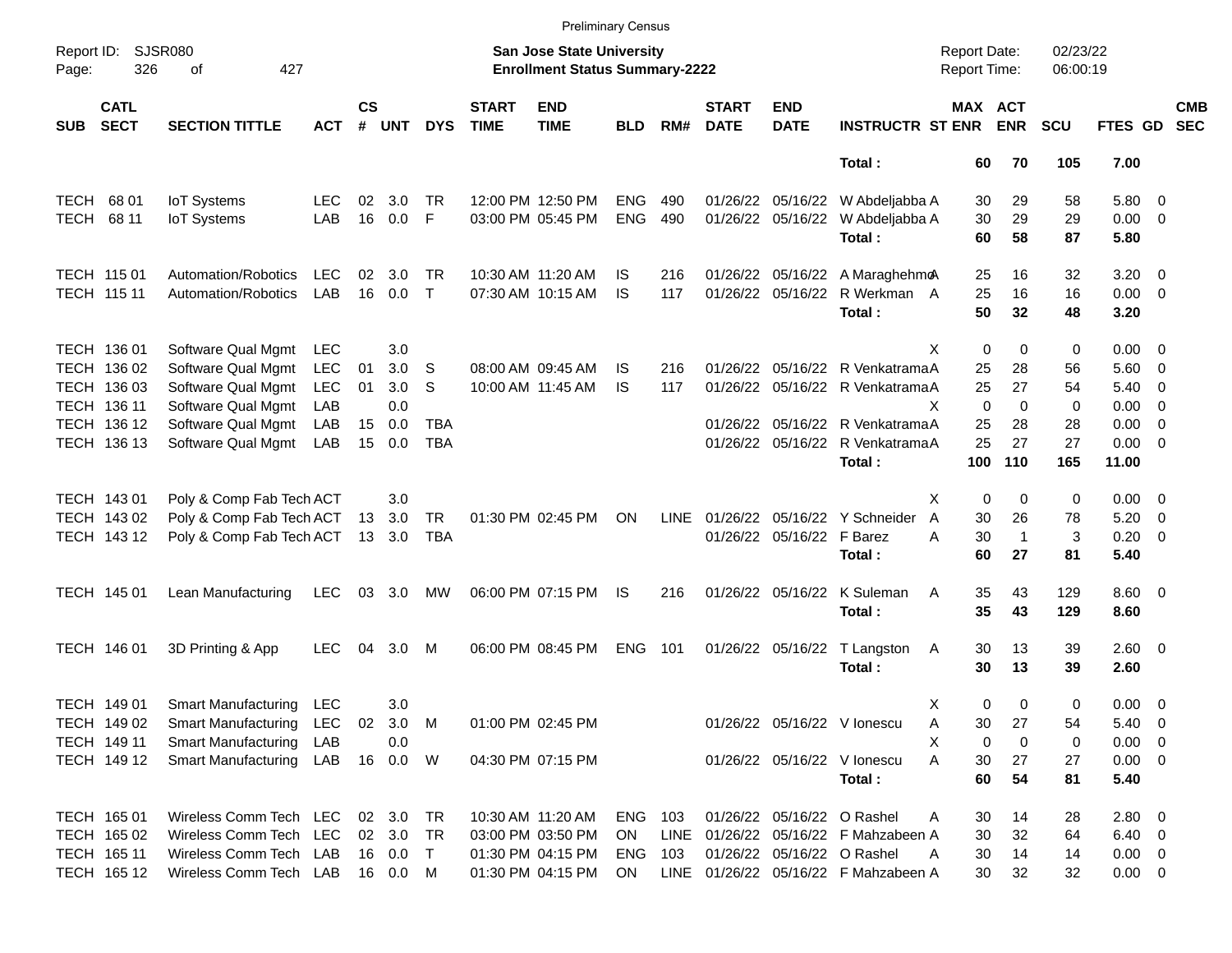|            |                            |                                                |                          |                    |                |            |                             | <b>Preliminary Census</b>                                          |            |             |                             |                           |                                  |                                     |                     |                      |                            |                          |                          |
|------------|----------------------------|------------------------------------------------|--------------------------|--------------------|----------------|------------|-----------------------------|--------------------------------------------------------------------|------------|-------------|-----------------------------|---------------------------|----------------------------------|-------------------------------------|---------------------|----------------------|----------------------------|--------------------------|--------------------------|
| Page:      | Report ID: SJSR080<br>327  | 427<br>οf                                      |                          |                    |                |            |                             | San Jose State University<br><b>Enrollment Status Summary-2222</b> |            |             |                             |                           |                                  | <b>Report Date:</b><br>Report Time: |                     | 02/23/22<br>06:00:19 |                            |                          |                          |
| <b>SUB</b> | <b>CATL</b><br><b>SECT</b> | <b>SECTION TITTLE</b>                          | <b>ACT</b>               | $\mathsf{cs}$<br># | <b>UNT</b>     | <b>DYS</b> | <b>START</b><br><b>TIME</b> | <b>END</b><br><b>TIME</b>                                          | <b>BLD</b> | RM#         | <b>START</b><br><b>DATE</b> | <b>END</b><br><b>DATE</b> | <b>INSTRUCTR ST ENR</b>          | MAX ACT                             | <b>ENR</b>          | <b>SCU</b>           | FTES GD                    |                          | <b>CMB</b><br><b>SEC</b> |
|            |                            |                                                |                          |                    |                |            |                             |                                                                    |            |             |                             |                           | Total:                           | 120                                 | 92                  | 138                  | 9.20                       |                          |                          |
|            | TECH 170 01                | Conn Products Apps                             | LEC                      | 02                 | 3.0            | <b>TBA</b> |                             |                                                                    | ΟN         | <b>LINE</b> |                             | 01/26/22 05/16/22         | D Frezzo<br>Α                    | 35                                  | 40                  | 80                   | $8.00 \t 0$                |                          |                          |
|            | TECH 170 11                | Conn Products Apps                             | LAB                      |                    | 16 0.0         | <b>TBA</b> |                             |                                                                    | ON         | <b>LINE</b> |                             | 01/26/22 05/16/22         | D Frezzo<br>A                    | 35                                  | 40                  | 40                   | $0.00 \t 0$                |                          |                          |
|            |                            |                                                |                          |                    |                |            |                             |                                                                    |            |             |                             |                           | Total:                           | 70                                  | 80                  | 120                  | 8.00                       |                          |                          |
|            | TECH 171 01                | Netwk Sec & Prev                               | <b>LEC</b>               |                    | 3.0            |            |                             |                                                                    |            |             |                             |                           | X                                | 0                                   | 0                   | 0                    | $0.00 \t 0$                |                          |                          |
|            | TECH 171 02                | Netwk Sec & Prev                               | <b>LEC</b>               |                    | 3.0            |            |                             |                                                                    |            |             |                             |                           | X                                | $\mathbf 0$                         | $\Omega$            | 0                    | 0.00                       | $\overline{\phantom{0}}$ |                          |
|            | TECH 171 03                | Netwk Sec & Prev                               | <b>LEC</b>               | 02                 | 3.0            | -F         |                             | 05:00 PM 06:45 PM                                                  | IS         | 216         | 01/26/22                    |                           | 05/16/22 B Venkatrama A          | 30                                  | 31                  | 62                   | 6.20                       | $\overline{\mathbf{0}}$  |                          |
|            | TECH 171 04                | Netwk Sec & Prev                               | <b>LEC</b>               | 02                 | 3.0            | S          |                             | 10:00 AM 11:45 AM                                                  | IS         | 216         |                             |                           | 01/26/22 05/16/22 B Venkatrama A | 30                                  | 30                  | 60                   | 6.00                       | $\overline{\phantom{0}}$ |                          |
|            | TECH 171 11                | Netwk Sec & Prev                               | LAB                      |                    | 0.0            |            |                             |                                                                    |            |             |                             |                           | X                                | $\mathbf 0$                         | $\Omega$            | 0                    | 0.00                       | $\overline{\phantom{0}}$ |                          |
|            | TECH 171 12                | Netwk Sec & Prev                               | LAB                      |                    | 0.0            |            |                             |                                                                    |            |             |                             |                           | X                                | $\mathbf 0$                         | $\Omega$            | 0                    | 0.00                       | $\overline{\phantom{0}}$ |                          |
|            | TECH 171 13                | Netwk Sec & Prev                               | LAB                      | 16                 | 0.0            | TBA        |                             |                                                                    |            |             | 01/26/22                    |                           | 05/16/22 B Venkatrama A          | 30                                  | 31                  | 93                   | 0.00                       | $\overline{\mathbf{0}}$  |                          |
|            | TECH 171 14                | Netwk Sec & Prev                               | LAB                      | 16                 | 0.0            | <b>TBA</b> |                             |                                                                    |            |             |                             | 01/26/22 05/16/22         | B Venkatrama A                   | 30                                  | 30                  | 90                   | $0.00 \t 0$                |                          |                          |
|            |                            |                                                |                          |                    |                |            |                             |                                                                    |            |             |                             |                           | Total:                           | 120                                 | 122                 | 305                  | 12.20                      |                          |                          |
|            | TECH 173 01                | Cloud Computing                                | <b>LEC</b>               |                    | 3.0            |            |                             |                                                                    |            |             |                             |                           | X                                | 0                                   | 0                   | 0                    | $0.00 \t 0$                |                          |                          |
|            | TECH 173 02                | <b>Cloud Computing</b>                         | <b>LEC</b>               |                    | 3.0            |            |                             |                                                                    |            |             |                             |                           | X                                | $\mathbf 0$                         | $\mathbf 0$         | 0                    | 0.00                       | $\overline{\phantom{0}}$ |                          |
|            | TECH 173 03                | <b>Cloud Computing</b>                         | <b>LEC</b>               | 02                 | 3.0            | <b>TR</b>  |                             | 10:30 AM 11:45 AM                                                  | <b>BBC</b> | 120         |                             | 01/26/22 05/16/22         | A<br>R Grotegut                  | 30                                  | 33                  | 99                   | $6.60$ 0                   |                          |                          |
|            |                            |                                                |                          |                    |                |            |                             |                                                                    |            |             |                             |                           | Total:                           | 30                                  | 33                  | 99                   | 6.60                       |                          |                          |
|            | TECH 174 01                | <b>Blockchain Tech</b>                         | <b>LEC</b>               |                    | 3.0            |            |                             |                                                                    |            |             |                             |                           | х                                | 0                                   | 0                   | 0                    | $0.00 \t 0$                |                          |                          |
|            |                            |                                                |                          |                    |                |            |                             |                                                                    |            |             |                             |                           | Total:                           | $\mathbf 0$                         | $\bf{0}$            | 0                    | 0.00                       |                          |                          |
|            |                            |                                                | <b>LEC</b>               |                    |                |            |                             |                                                                    |            |             |                             |                           |                                  |                                     |                     |                      |                            |                          |                          |
|            | TECH 175 01                | Industrial IoT<br>Industrial IoT               | <b>LEC</b>               | 02                 | 3.0<br>3.0     | <b>TR</b>  |                             | 12:00 PM 01:15 PM                                                  | <b>ENG</b> | 103         |                             | 01/26/22 05/16/22         | X<br>A<br>A Banafa               | 0<br>30                             | 0<br>$\overline{7}$ | 0<br>21              | $0.00 \t 0$<br>1.45        | $\overline{\phantom{1}}$ |                          |
|            | TECH 175 02                |                                                |                          |                    |                |            |                             |                                                                    |            |             |                             |                           | Total:                           | 30                                  | $\overline{7}$      | 21                   | 1.45                       |                          |                          |
|            |                            |                                                |                          |                    |                |            |                             |                                                                    |            |             |                             |                           |                                  |                                     |                     |                      |                            |                          |                          |
|            | TECH 176 01                | Machine Learning                               | <b>LEC</b>               | 02                 | 3.0            | МW         |                             | 04:30 PM 05:45 PM                                                  | IS         | 216         |                             | 01/26/22 05/16/22         | A MaraghehmoA                    | 35                                  | 15                  | 45                   | $3.10$ 2                   |                          |                          |
|            |                            |                                                |                          |                    |                |            |                             |                                                                    |            |             |                             |                           | Total:                           | 35                                  | 15                  | 45                   | 3.10                       |                          |                          |
|            | TECH 177 01                | Data Sci Ind Tech                              | <b>LEC</b>               |                    | 3.0            |            |                             |                                                                    |            |             |                             |                           | X                                | 0                                   | 0                   | 0                    | $0.00 \t 0$                |                          |                          |
|            |                            |                                                |                          |                    |                |            |                             |                                                                    |            |             |                             |                           | Total:                           | $\bf{0}$                            | $\bf{0}$            | 0                    | 0.00                       |                          |                          |
|            |                            |                                                |                          |                    |                |            |                             |                                                                    |            |             |                             |                           |                                  |                                     |                     |                      |                            |                          |                          |
|            | TECH 179 01<br>TECH 179 02 | <b>Cyber Security</b><br><b>Cyber Security</b> | <b>LEC</b><br><b>LEC</b> |                    | 3.0<br>$3.0\,$ |            |                             |                                                                    |            |             |                             |                           | X<br>X                           | 0                                   | 0<br>0              | 0                    | $0.00 \t 0$<br>$0.00 \t 0$ |                          |                          |
|            | TECH 179 03                | <b>Cyber Security</b>                          | <b>LEC</b>               | 02                 | 3.0 F          |            |                             | 07:00 PM 09:45 PM                                                  | IS.        | 216         |                             |                           | 01/26/22 05/16/22 B Venkatrama A | 0<br>30                             | 28                  | 0<br>84              | 5.60 0                     |                          |                          |
|            | TECH 179 04                | <b>Cyber Security</b>                          | <b>LEC</b>               |                    | 02 3.0 S       |            |                             | 12:00 PM 02:45 PM                                                  | IS         | 216         |                             |                           | 01/26/22 05/16/22 B Venkatrama A | 30                                  | 31                  | 93                   | $6.20 \ 0$                 |                          |                          |
|            |                            |                                                |                          |                    |                |            |                             |                                                                    |            |             |                             |                           | Total:                           | 60                                  | 59                  | 177                  | 11.80                      |                          |                          |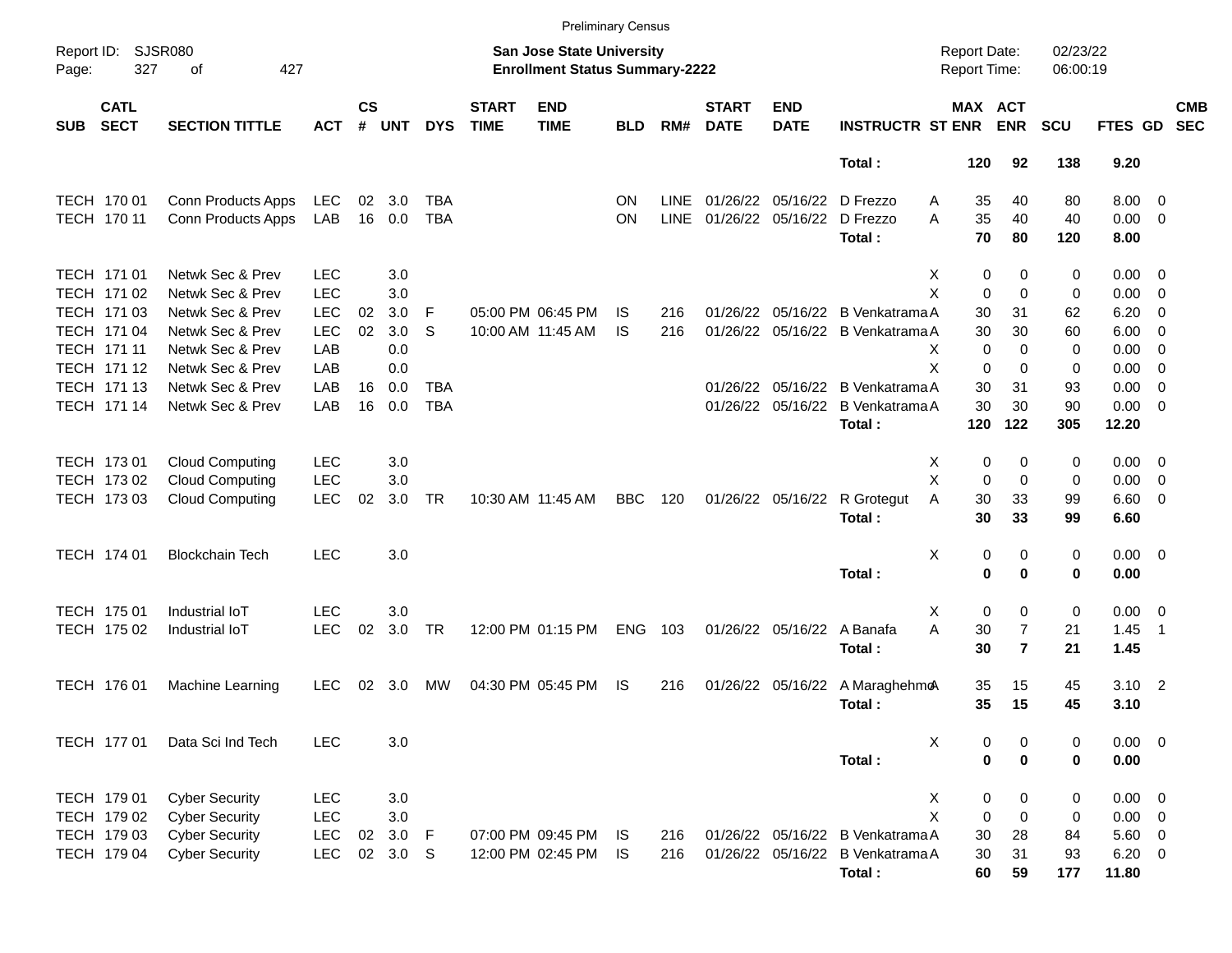|       |                                                                    |                                                                                                                                      |                                                                    |                            |                                 |                                                             |                             |                                                                           | <b>Preliminary Census</b>             |                                                                  |                                              |                                                                   |                                           |                                                            |                                             |                          |                                      |                                                                                        |                          |
|-------|--------------------------------------------------------------------|--------------------------------------------------------------------------------------------------------------------------------------|--------------------------------------------------------------------|----------------------------|---------------------------------|-------------------------------------------------------------|-----------------------------|---------------------------------------------------------------------------|---------------------------------------|------------------------------------------------------------------|----------------------------------------------|-------------------------------------------------------------------|-------------------------------------------|------------------------------------------------------------|---------------------------------------------|--------------------------|--------------------------------------|----------------------------------------------------------------------------------------|--------------------------|
| Page: | Report ID: SJSR080<br>328                                          | 427<br>οf                                                                                                                            |                                                                    |                            |                                 |                                                             |                             | <b>San Jose State University</b><br><b>Enrollment Status Summary-2222</b> |                                       |                                                                  |                                              |                                                                   |                                           | <b>Report Date:</b><br>Report Time:                        |                                             | 02/23/22<br>06:00:19     |                                      |                                                                                        |                          |
| SUB   | <b>CATL</b><br><b>SECT</b>                                         | <b>SECTION TITTLE</b>                                                                                                                | <b>ACT</b>                                                         | $\mathsf{cs}$<br>$\#$      | <b>UNT</b>                      | <b>DYS</b>                                                  | <b>START</b><br><b>TIME</b> | <b>END</b><br><b>TIME</b>                                                 | <b>BLD</b>                            | RM#                                                              | <b>START</b><br><b>DATE</b>                  | <b>END</b><br><b>DATE</b>                                         | <b>INSTRUCTR ST ENR</b>                   |                                                            | <b>MAX ACT</b><br><b>ENR</b>                | <b>SCU</b>               | FTES GD                              |                                                                                        | <b>CMB</b><br><b>SEC</b> |
|       |                                                                    | TECH 180A 01 Indiv St El Comtec                                                                                                      | <b>SUP</b>                                                         | 36                         | 3.0                             | TBA                                                         |                             |                                                                           | ΟN                                    | LINE                                                             |                                              | 01/26/22 05/16/22 F Barez                                         | Total:                                    | Α<br>20<br>20                                              | 0<br>0                                      | 0<br>$\bf{0}$            | $0.00 \t 0$<br>0.00                  |                                                                                        |                          |
|       |                                                                    | TECH 180B 01 Indiv St Manufactg<br>TECH 180B 02 Indiv St Manufactg                                                                   | <b>SUP</b><br><b>SUP</b>                                           | 36<br>36                   | 1.0<br>3.0                      | TBA<br><b>TBA</b>                                           |                             |                                                                           | ΟN<br>ΟN                              | <b>LINE</b><br><b>LINE</b>                                       |                                              | 01/26/22 05/16/22 F Barez<br>01/26/22 05/16/22 F Barez            | Total:                                    | 20<br>A<br>20<br>A<br>40                                   | 0<br>0<br>0                                 | 0<br>0<br>0              | 0.00<br>0.00<br>0.00                 | $\overline{\mathbf{0}}$<br>$\overline{\phantom{0}}$                                    |                          |
|       | <b>TECH 180J01</b>                                                 | Indiv St Tech Issu                                                                                                                   | <b>SUP</b>                                                         | 36                         | 1.0                             | TBA                                                         |                             |                                                                           | ON                                    | LINE                                                             |                                              | 01/26/22 05/16/22 F Barez                                         | Total:                                    | A<br>10<br>10                                              | 0<br>$\bf{0}$                               | 0<br>$\pmb{0}$           | 0.00<br>0.00                         | $\overline{\phantom{0}}$                                                               |                          |
|       |                                                                    | TECH 190B 01 Senior Project II<br>TECH 190B 02 Senior Project II<br>TECH 190B 03 Senior Project II<br>TECH 190B 04 Senior Project II | <b>SEM</b><br><b>SEM</b><br><b>SEM</b><br><b>SEM</b>               | 05<br>05<br>05             | 3.0<br>3.0<br>3.0<br>3.0        | W<br>W<br>W                                                 |                             | 01:30 PM 04:15 PM<br>01:30 PM 04:15 PM<br>01:30 PM 04:15 PM               | <b>ENG</b><br><b>ENG</b><br><b>IS</b> | 490<br>103<br>117                                                | 01/26/22<br>01/26/22                         | 05/16/22<br>05/16/22<br>01/26/22 05/16/22 A Zargar                | M Tehrani<br>D Yan                        | 30<br>Α<br>30<br>Α<br>30<br>A<br>X<br>0                    | 33<br>28<br>28<br>0                         | 99<br>84<br>84<br>0      | 6.60<br>5.60<br>5.60<br>0.00         | - 0<br>$\overline{\mathbf{0}}$<br>$\overline{\mathbf{0}}$<br>0                         |                          |
|       |                                                                    | TECH 190B 05 Senior Project II<br>TECH 190B 06 Senior Project II                                                                     | <b>SEM</b><br><b>SEM</b>                                           | 05                         | 3.0<br>3.0                      | W                                                           |                             | 01:30 PM 04:15 PM                                                         | IS                                    | 216                                                              |                                              | 01/26/22 05/16/22                                                 | V lonescu<br>Total:                       | X<br>$\mathbf 0$<br>30<br>A<br>120                         | 0<br>31<br>120                              | 0<br>93<br>360           | 0.00<br>6.20<br>24.00                | $\overline{\mathbf{0}}$<br>$\overline{\mathbf{0}}$                                     |                          |
|       | TECH 195 01                                                        | Cooperative Intern                                                                                                                   | <b>SUP</b>                                                         | 36                         | 3.0                             | TBA                                                         |                             |                                                                           | ΟN                                    |                                                                  |                                              | LINE 01/26/22 05/16/22                                            | F Barez<br>Total:                         | A<br>36<br>36                                              | $\mathbf{1}$<br>$\mathbf{1}$                | 3<br>3                   | $0.20 \ 0$<br>0.20                   |                                                                                        |                          |
| ME    | TECH 198 01<br>CMPE 198 01<br>198 01<br>ENGR 198 01<br>TECH 198 02 | Technology & Civil<br>Technology & Civil<br>Technology & Civil<br>Technology & Civil<br>Technology & Civil                           | <b>LEC</b><br><b>LEC</b><br><b>LEC</b><br><b>LEC</b><br><b>LEC</b> | 02<br>02<br>02<br>02<br>02 | 3.0<br>3.0<br>3.0<br>3.0<br>3.0 | TBA<br><b>TBA</b><br><b>TBA</b><br><b>TBA</b><br><b>TBA</b> |                             |                                                                           | ΟN<br>ΟN<br>ΟN<br>ON<br>ΟN            | <b>LINE</b><br><b>LINE</b><br>LINE<br><b>LINE</b><br><b>LINE</b> | 01/26/22<br>01/26/22<br>01/26/22<br>01/26/22 | 05/16/22<br>05/16/22<br>05/16/22<br>05/16/22<br>01/26/22 05/16/22 | L Zou<br>L Zou<br>L Zou<br>L Zou<br>L Zou | 40<br>Α<br>Α<br>0<br>Α<br>0<br>$\mathbf 0$<br>Α<br>40<br>Α | 36<br>$\mathbf 1$<br>$\mathbf 1$<br>3<br>25 | 108<br>3<br>3<br>9<br>75 | 7.20<br>0.20<br>0.20<br>0.60<br>5.00 | 0 <sup>o</sup><br>0 <sup>o</sup><br>0 <sup>o</sup><br>0 <sup>o</sup><br>0 <sup>o</sup> |                          |
| ME    | CMPE 198 02<br>198 02<br>ENGR 198 02                               | Technology & Civil<br>Technology & Civil<br>Technology & Civil                                                                       | <b>LEC</b><br><b>LEC</b><br><b>LEC</b>                             | 02<br>02<br>02             | 3.0<br>3.0<br>3.0               | <b>TBA</b><br><b>TBA</b><br><b>TBA</b>                      |                             |                                                                           | ON<br>ON<br>ΟN                        | LINE<br><b>LINE</b>                                              | 01/26/22<br>01/26/22                         | 05/16/22<br>05/16/22<br>LINE 01/26/22 05/16/22 L Zou              | L Zou<br>L Zou<br>Total:                  | Α<br>0<br>Α<br>Α<br>80                                     | 8<br>0<br>3<br>0<br>4<br>81                 | 24<br>9<br>12<br>243     | 1.60<br>0.60<br>0.80<br>16.20        | 0 <sup>o</sup><br>0 <sup>o</sup><br>0 <sup>o</sup>                                     |                          |
|       |                                                                    | TECH 199A 01 SpecialTopics CNSM SEM 05 3.0 R                                                                                         |                                                                    |                            |                                 |                                                             |                             | 03:00 PM 05:45 PM ENG 103                                                 |                                       |                                                                  |                                              | 01/26/22 05/16/22                                                 | V lonescu<br>Total:                       | A<br>40<br>40                                              | 17<br>17                                    | 51<br>51                 | $3.40 \ 0$<br>3.40                   |                                                                                        |                          |
|       |                                                                    | TECH 199B 01 Special Topics Mfg S SEM                                                                                                |                                                                    |                            | 3.0                             |                                                             |                             |                                                                           |                                       |                                                                  |                                              |                                                                   | Total:                                    | X<br>0                                                     | 0<br>$\mathbf 0$<br>$\mathbf 0$             | 0<br>0                   | $0.00 \t 0$<br>0.00                  |                                                                                        |                          |
|       | TECH 230 01                                                        | Cont Impr Syst Mgt  SEM  05  3.0  TR  06:00 PM  07:15 PM  IS                                                                         |                                                                    |                            |                                 |                                                             |                             |                                                                           |                                       |                                                                  |                                              |                                                                   | 216 01/26/22 05/16/22 F Davoudi Ka A      | 15                                                         | 4                                           | 12                       | 1.004                                |                                                                                        |                          |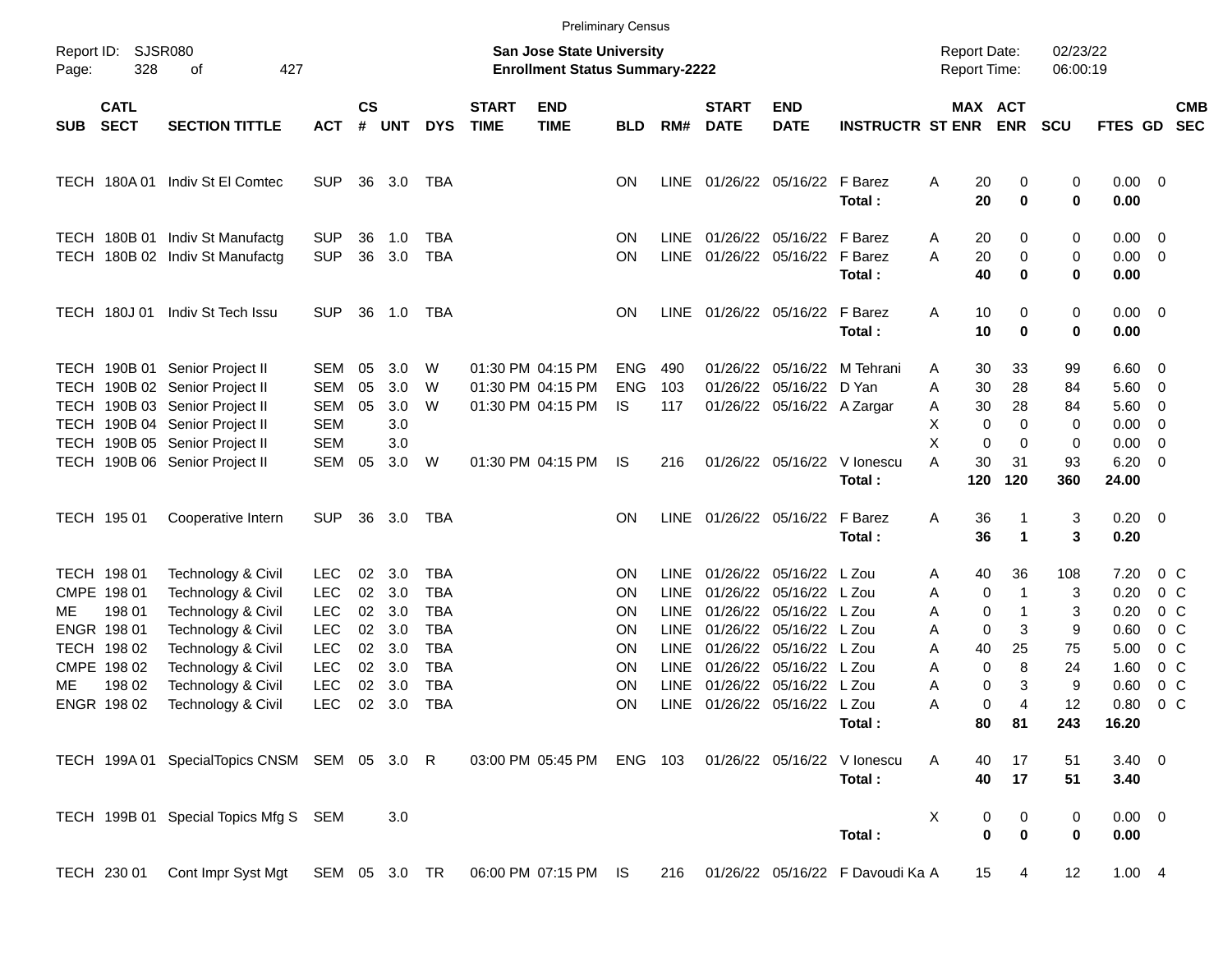|                                          |                                                  |                          |                    |            |            |                             | <b>Preliminary Census</b>                                                 |            |     |                             |                                                  |                                                       |                                     |                                           |                            |                                   |                          |
|------------------------------------------|--------------------------------------------------|--------------------------|--------------------|------------|------------|-----------------------------|---------------------------------------------------------------------------|------------|-----|-----------------------------|--------------------------------------------------|-------------------------------------------------------|-------------------------------------|-------------------------------------------|----------------------------|-----------------------------------|--------------------------|
| Report ID:<br>329<br>Page:               | <b>SJSR080</b><br>427<br>of                      |                          |                    |            |            |                             | <b>San Jose State University</b><br><b>Enrollment Status Summary-2222</b> |            |     |                             |                                                  |                                                       | <b>Report Date:</b><br>Report Time: |                                           | 02/23/22<br>06:00:19       |                                   |                          |
| <b>CATL</b><br><b>SECT</b><br><b>SUB</b> | <b>SECTION TITTLE</b>                            | <b>ACT</b>               | $\mathsf{cs}$<br># | <b>UNT</b> | <b>DYS</b> | <b>START</b><br><b>TIME</b> | <b>END</b><br><b>TIME</b>                                                 | <b>BLD</b> | RM# | <b>START</b><br><b>DATE</b> | <b>END</b><br><b>DATE</b>                        | <b>INSTRUCTR ST ENR</b>                               |                                     | <b>MAX ACT</b><br><b>ENR</b>              | SCU                        | <b>FTES GD</b>                    | <b>CMB</b><br><b>SEC</b> |
|                                          |                                                  |                          |                    |            |            |                             |                                                                           |            |     |                             |                                                  | Total:                                                | 15                                  | 4                                         | 12                         | 1.00                              |                          |
| TECH 231 01<br>TECH 231 02               | Syst Rel & Maint<br>Syst Rel & Maint             | <b>SEM</b><br><b>SEM</b> | 05                 | 3.0<br>3.0 | MW         |                             | 06:00 PM 07:15 PM                                                         | ON         |     |                             | LINE 01/26/22 05/16/22                           | Y Lee<br>Total:                                       | Χ<br>A<br>30<br>30                  | 0<br>0<br>3<br>3                          | 0<br>9<br>9                | $0.00 \t 0$<br>0.75<br>0.75       | $\overline{\mathbf{3}}$  |
| TECH 232 01                              | Adv Stat Proc Cont                               | <b>SEM</b>               |                    | 3.0        |            |                             |                                                                           |            |     |                             |                                                  | Total:                                                | X                                   | 0<br>0<br>$\bf{0}$<br>$\bf{0}$            | 0<br>$\mathbf 0$           | $0.00 \t 0$<br>0.00               |                          |
| TECH 233 01                              | Des & Anal of Exp                                | <b>SEM</b>               |                    | 3.0        |            |                             |                                                                           |            |     |                             |                                                  | Total:                                                | X                                   | $\pmb{0}$<br>0<br>$\bf{0}$<br>$\mathbf 0$ | $\mathbf 0$<br>$\mathbf 0$ | $0.00 \quad 0$<br>0.00            |                          |
| TECH 234 01                              | ISO Qual Syst Mgt                                | SEM                      | 05                 | 3.0        | TR         |                             | 07:30 PM 08:45 PM                                                         | <b>IS</b>  | 216 |                             | 01/26/22 05/16/22                                | K Suleman<br>Total:                                   | Α<br>25<br>25                       | 5<br>5                                    | 15<br>15                   | $1.25$ 5<br>1.25                  |                          |
| TECH 235 01                              | Meas Syst & Analys                               | SEM                      |                    | 3.0        |            |                             |                                                                           |            |     |                             |                                                  | Total:                                                | X                                   | 0<br>0<br>$\mathbf 0$<br>$\bf{0}$         | 0<br>$\mathbf 0$           | $0.00 \t 0$<br>0.00               |                          |
| TECH 298 01<br>TECH 298 02               | <b>Grad Spec Study</b><br><b>Grad Spec Study</b> | <b>SUP</b><br><b>SUP</b> | 25                 | 3.0<br>3.0 | <b>TBA</b> |                             |                                                                           |            |     |                             | 01/26/22 05/16/22 F Barez                        | Total:                                                | 25<br>Α<br>X<br>25                  | 4<br>0<br>0<br>4                          | 12<br>$\mathbf 0$<br>12    | 1.004<br>0.00<br>1.00             | $\overline{0}$           |
| Department :                             | <b>Technology</b>                                |                          |                    |            |            |                             |                                                                           |            |     |                             | <b>Lower Division:</b><br><b>Upper Division:</b> | <b>Department Total:</b><br><b>Graduate Division:</b> | 2101<br>860<br>1146<br>95           | 1768<br>846<br>906<br>16                  | 3469<br>1316<br>2105<br>48 | 224.20<br>87.85<br>132.35<br>4.00 |                          |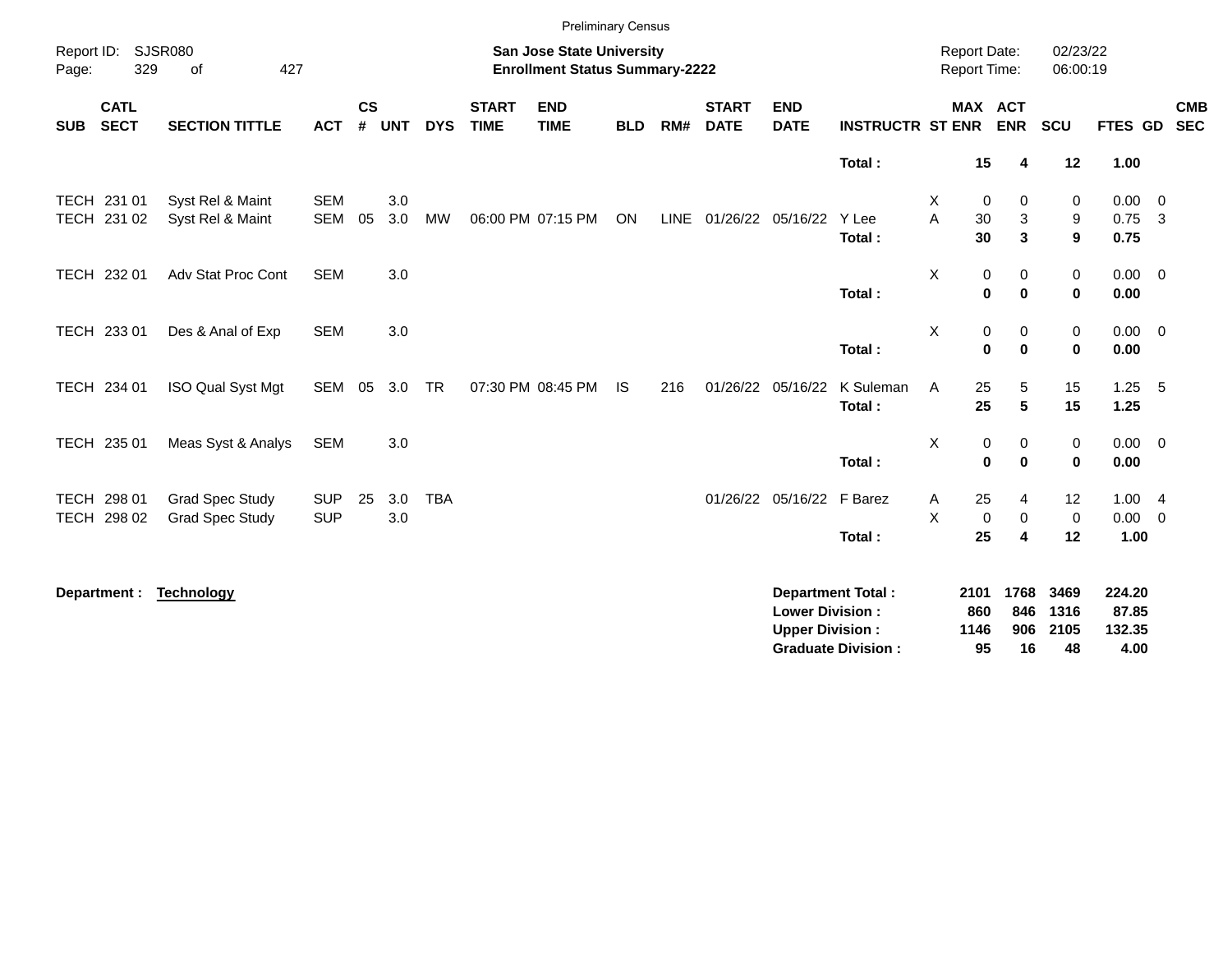|                     |                            |                                |              |               |            |            |                             | <b>Preliminary Census</b>                                                 |            |             |                             |                            |                             |   |                                     |            |                      |                      |                          |                          |
|---------------------|----------------------------|--------------------------------|--------------|---------------|------------|------------|-----------------------------|---------------------------------------------------------------------------|------------|-------------|-----------------------------|----------------------------|-----------------------------|---|-------------------------------------|------------|----------------------|----------------------|--------------------------|--------------------------|
| Report ID:<br>Page: | 330                        | <b>SJSR080</b><br>of<br>427    |              |               |            |            |                             | <b>San Jose State University</b><br><b>Enrollment Status Summary-2222</b> |            |             |                             |                            |                             |   | <b>Report Date:</b><br>Report Time: |            | 02/23/22<br>06:00:19 |                      |                          |                          |
| <b>SUB</b>          | <b>CATL</b><br><b>SECT</b> | <b>SECTION TITTLE</b>          | <b>ACT</b>   | $\mathsf{cs}$ | # UNT      | <b>DYS</b> | <b>START</b><br><b>TIME</b> | <b>END</b><br><b>TIME</b>                                                 | <b>BLD</b> | RM#         | <b>START</b><br><b>DATE</b> | <b>END</b><br><b>DATE</b>  | <b>INSTRUCTR ST ENR</b>     |   | MAX ACT                             | <b>ENR</b> | <b>SCU</b>           | <b>FTES GD</b>       |                          | <b>CMB</b><br><b>SEC</b> |
| <b>College</b>      |                            | <b>Engineering, College of</b> |              |               |            |            |                             |                                                                           |            |             |                             |                            |                             |   |                                     |            |                      |                      |                          |                          |
|                     | Department :               | <b>Materials Engineering</b>   |              |               |            |            |                             |                                                                           |            |             |                             |                            |                             |   |                                     |            |                      |                      |                          |                          |
|                     | MATE 25 01                 | Intro to Materials             | <b>LEC</b>   | 01            | 3.0        | MW         |                             | 04:30 PM 05:45 PM                                                         |            |             |                             | 01/26/22 05/16/22 D Oh     |                             | Α | 62                                  | 56         | 168                  | 11.20                | - 0                      |                          |
| MATE                | 25 02                      | Intro to Materials             | <b>LEC</b>   | 01            | 3.0        | <b>MW</b>  |                             | 09:00 AM 10:15 AM                                                         | <b>ENG</b> | 343         |                             | 01/26/22 05/16/22 T Pan    |                             | A | 60                                  | 55         | 165                  | 11.05                | $\overline{1}$           |                          |
|                     | MATE 25 03                 | Intro to Materials             | <b>LEC</b>   | 01            | 3.0        | <b>TR</b>  |                             | 04:30 PM 05:45 PM                                                         | <b>BBC</b> | 107         |                             | 01/26/22 05/16/22 M Oye    | Total:                      | Α | 50<br>172                           | 35<br>146  | 105<br>438           | $7.00 \t 0$<br>29.25 |                          |                          |
|                     | MATE 115 01                | Struc/Prop Solids              | <b>LEC</b>   | 02            | 3.0        | МW         |                             | 04:30 PM 05:45 PM                                                         | <b>ENG</b> | 343         |                             | 01/26/22 05/16/22          | T Pan                       | Α | 40                                  | 34         | 102                  | 6.95                 | $\overline{\mathbf{3}}$  |                          |
|                     |                            |                                |              |               |            |            |                             |                                                                           |            |             |                             |                            | Total:                      |   | 40                                  | 34         | 102                  | 6.95                 |                          |                          |
|                     | MATE 129 01                | Intro IC Proc Desgn            | <b>SEM</b>   |               | 3.0        |            |                             |                                                                           |            |             |                             |                            |                             | X | 0                                   | 0          | 0                    | $0.00 \t 0$          |                          |                          |
| EE.                 | 129 01                     | Intro IC Proc Desgn            | <b>SEM</b>   |               | 3.0        |            |                             |                                                                           |            |             |                             |                            |                             | х | 0                                   | 0          | 0                    | $0.00 \t 0$          |                          |                          |
| MATE                | 129 02                     | Intro IC Proc Desgn            | LAB          |               | 0.0        |            |                             |                                                                           |            |             |                             |                            |                             | х | 0                                   | 0          | 0                    | 0.00                 | $\overline{\phantom{0}}$ |                          |
| EE.                 | 129 02                     | Intro IC Proc Desgn            | LAB          |               | 0.0        |            |                             |                                                                           |            |             |                             |                            |                             | Χ | 0                                   | 0          | 0                    | 0.00                 | $\overline{\phantom{0}}$ |                          |
|                     | MATE 129 03                | Intro IC Proc Desgn            | LAB          |               | 0.0        |            |                             |                                                                           |            |             |                             |                            |                             | х | 0                                   | $\Omega$   | 0                    | 0.00                 | 0                        |                          |
| EE.                 | 129 03                     | Intro IC Proc Desgn            | LAB          |               | 0.0        |            |                             |                                                                           |            |             |                             |                            |                             | X | $\mathbf 0$                         | 0          | 0                    | 0.00                 | $\mathbf 0$              |                          |
|                     | MATE 129 04                | Intro IC Proc Desgn            | <b>SEM</b>   | 04            | 3.0        | Т          |                             | 06:00 PM 07:45 PM                                                         | ON         | <b>LINE</b> |                             | 01/26/22 05/16/22 E Ishida |                             | Α | 40                                  | 8          | 16                   | 1.75                 | $3\,C$                   |                          |
| EE.                 | 129 04                     | Intro IC Proc Desgn            | <b>SEM</b>   | 04            | 3.0        | $\top$     |                             | 06:00 PM 07:45 PM                                                         | ΟN         | <b>LINE</b> |                             | 01/26/22 05/16/22 E Ishida |                             | Α | $\mathbf 0$                         | 4          | 8                    | 0.80                 | 0 <sup>o</sup>           |                          |
| MATE                | 129 05                     | Intro IC Proc Desgn            | LAB          | 16            | 0.0        | R          |                             | 06:00 PM 08:45 PM                                                         | OΝ         | LINE        |                             | 01/26/22 05/16/22 J Diep   |                             | Α | 20                                  | 8          | 8                    | 0.00                 | 3 C                      |                          |
| EE.                 | 129 05                     | Intro IC Proc Desgn            | LAB          | 16            | 0.0        | R          |                             | 06:00 PM 08:45 PM                                                         | ON         | LINE        |                             | 01/26/22 05/16/22 J Diep   |                             | Α | $\mathbf 0$                         | 4          | $\overline{4}$       | 0.00                 | 0 <sup>o</sup>           |                          |
|                     |                            |                                |              |               |            |            |                             |                                                                           |            |             |                             |                            | Total:                      |   | 60                                  | 24         | 36                   | 2.55                 |                          |                          |
|                     | MATE 131 01                | AM & 3D Printing               | <b>LEC</b>   |               | 3.0        |            |                             |                                                                           |            |             |                             |                            |                             | Χ | 0                                   | 0          | 0                    | $0.00 \t 0$          |                          |                          |
|                     |                            |                                |              |               |            |            |                             |                                                                           |            |             |                             |                            | Total:                      |   | 0                                   | $\bf{0}$   | 0                    | 0.00                 |                          |                          |
|                     | MATE 135 01                | Intro Composite Matl           | SEM          | 05            | 3.0        | TR         |                             | 01:30 PM 02:45 PM                                                         | <b>ENG</b> | 343         |                             |                            | 01/26/22 05/16/22 W Chung   | Α | 60                                  | 16         | 48                   | 3.30                 | 2 C                      |                          |
| MЕ                  | 135 01                     | Intro Composite Matl           | SEM          | 05            | 3.0        | <b>TR</b>  |                             | 01:30 PM 02:45 PM                                                         | <b>ENG</b> | 343         |                             | 01/26/22 05/16/22          | W Chung                     | A | 0                                   | 18         | 54                   | 3.70                 | 2 C                      |                          |
|                     |                            |                                |              |               |            |            |                             |                                                                           |            |             |                             |                            | Total:                      |   | 60                                  | 34         | 102                  | 7.00                 |                          |                          |
|                     | MATE 141 01                | <b>Strctr Analys Matls</b>     | SEM          | 05            | 3.0        | МW         |                             | 04:30 PM 05:45 PM                                                         | CL         | 117         |                             |                            | 01/26/22 05/16/22 C England | A | 30                                  | 11         | 33                   | 2.25                 | $\overline{\phantom{1}}$ |                          |
|                     |                            |                                |              |               |            |            |                             |                                                                           |            |             |                             |                            | Total:                      |   | 30                                  | $-11$      | 33                   | 2.25                 |                          |                          |
|                     | MATE 143 01                | Prin Scng Micrscpy             | LAB          |               | 1.0        |            |                             |                                                                           |            |             |                             |                            |                             | X | 0                                   | 0          | 0                    | $0.00 \t 0$          |                          |                          |
|                     | MATE 143 02                | Prin Scng Micrscpy             | LAB 16 1.0 T |               |            |            |                             | 10:30 AM 01:15 PM ENG 335                                                 |            |             |                             | 01/26/22 05/16/22 C Peters |                             | A | 15                                  | 11         | 11                   | $0.73 \ 0$           |                          |                          |
|                     |                            |                                |              |               |            |            |                             |                                                                           |            |             |                             |                            | Total:                      |   | 15                                  | 11         | 11                   | 0.73                 |                          |                          |
|                     | MATE 144 01                | XRD Lab                        | LAB          |               | 16  1.0  W |            |                             | 06:00 PM 08:45 PM ENG 327                                                 |            |             |                             | 01/26/22 05/16/22 C Peters |                             | A | 15                                  | 9          | 9                    | $0.62$ 1             |                          |                          |
|                     |                            |                                |              |               |            |            |                             |                                                                           |            |             |                             |                            | Total:                      |   | 15                                  | 9          | 9                    | 0.62                 |                          |                          |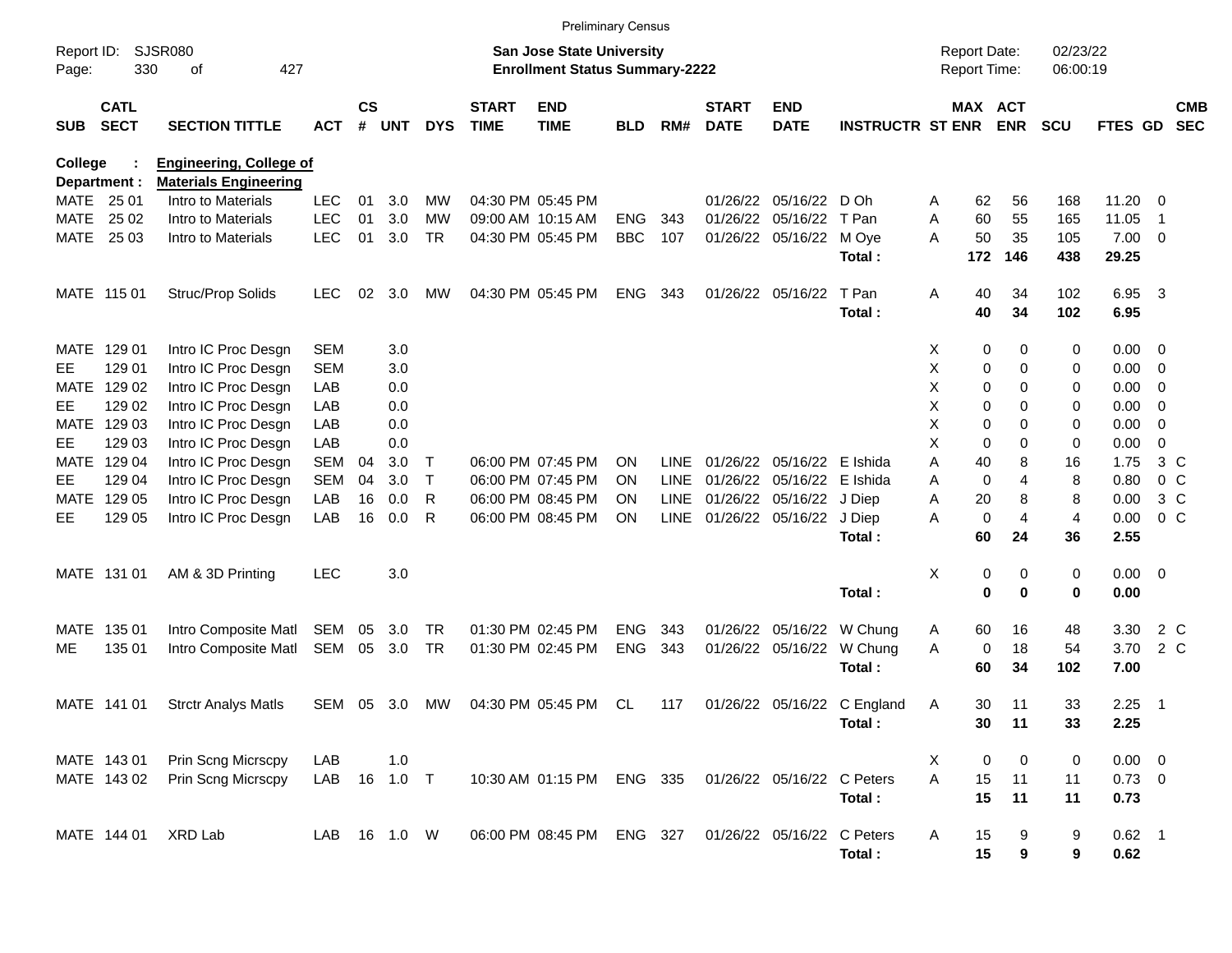|                                          |                              |              |                |            |              |                             | <b>Preliminary Census</b>                                                 |            |     |                             |                            |                            |                                     |                       |                      |                |                          |                          |
|------------------------------------------|------------------------------|--------------|----------------|------------|--------------|-----------------------------|---------------------------------------------------------------------------|------------|-----|-----------------------------|----------------------------|----------------------------|-------------------------------------|-----------------------|----------------------|----------------|--------------------------|--------------------------|
| Report ID:<br>331<br>Page:               | SJSR080<br>427<br>οf         |              |                |            |              |                             | <b>San Jose State University</b><br><b>Enrollment Status Summary-2222</b> |            |     |                             |                            |                            | <b>Report Date:</b><br>Report Time: |                       | 02/23/22<br>06:00:19 |                |                          |                          |
| <b>CATL</b><br><b>SECT</b><br><b>SUB</b> | <b>SECTION TITTLE</b>        | <b>ACT</b>   | <b>CS</b><br># | <b>UNT</b> | <b>DYS</b>   | <b>START</b><br><b>TIME</b> | <b>END</b><br><b>TIME</b>                                                 | <b>BLD</b> | RM# | <b>START</b><br><b>DATE</b> | <b>END</b><br><b>DATE</b>  | <b>INSTRUCTR ST ENR</b>    |                                     | MAX ACT<br><b>ENR</b> | <b>SCU</b>           | <b>FTES GD</b> |                          | <b>CMB</b><br><b>SEC</b> |
| MATE 145 01                              | <b>Princ Scnng Probes</b>    | LAB          |                | 1.0        |              |                             |                                                                           |            |     |                             |                            |                            | х                                   | 0<br>0                | 0                    | $0.00 \t 0$    |                          |                          |
|                                          |                              |              |                |            |              |                             |                                                                           |            |     |                             |                            | Total:                     |                                     | 0<br>0                | 0                    | 0.00           |                          |                          |
| MATE 151 01                              | Solid State Thermo           | <b>LEC</b>   | 04             | 3.0        | МW           |                             | 10:30 AM 11:45 AM                                                         | <b>ENG</b> | 301 |                             | 01/26/22 05/16/22          | D Oh                       | Α<br>30                             | $\overline{7}$        | 21                   | $1.40 \ 0$     |                          |                          |
|                                          |                              |              |                |            |              |                             |                                                                           |            |     |                             |                            | Total:                     | 30                                  | $\overline{7}$        | 21                   | 1.40           |                          |                          |
| MATE 152 01                              | Solid State Kin              | SEM          | 04             | 3.0        | TR           |                             | 09:00 AM 10:15 AM                                                         | <b>ENG</b> | 329 |                             | 01/26/22 05/16/22          | S Agarwal                  | 40<br>A                             | 20                    | 60                   | 4.30 6         |                          |                          |
|                                          |                              |              |                |            |              |                             |                                                                           |            |     |                             |                            | Total:                     | 40                                  | 20                    | 60                   | 4.30           |                          |                          |
| MATE 153 01                              | <b>EO&amp;M Props Solids</b> | <b>LEC</b>   | 02             | 3.0        | МW           |                             | 12:00 PM 12:50 PM                                                         | <b>ENG</b> | 403 | 01/26/22                    | 05/16/22 T Pan             |                            | 40<br>Α                             | 36                    | 72                   | $7.20 \ 0$     |                          |                          |
| MATE 153 02                              | <b>EO&amp;M Props Solids</b> | <b>LEC</b>   | 02             | 3.0        | <b>TR</b>    |                             | 04:30 PM 05:20 PM                                                         | <b>DMH</b> | 234 | 01/26/22                    | 05/16/22 T Pan             |                            | 40<br>A                             | 33                    | 66                   | $6.60$ 0       |                          |                          |
| MATE 153 03                              | <b>EO&amp;M Props Solids</b> | LAB          | 16             | 0.0        | $\top$       |                             | 10:30 AM 01:15 PM                                                         | <b>ENG</b> | 105 | 01/26/22                    |                            | 05/16/22 S Duorah          | 16<br>A                             | 13                    | 13                   | 0.00           | $\overline{\phantom{0}}$ |                          |
| MATE 153 04                              | <b>EO&amp;M Props Solids</b> | LAB          | 16             | 0.0        | $\mathsf{T}$ |                             | 01:30 PM 04:15 PM                                                         | <b>ENG</b> | 105 | 01/26/22                    |                            | 05/16/22 B Serrano         | Α<br>16                             | 14                    | 14                   | 0.00           | $\overline{\phantom{0}}$ |                          |
| MATE 153 05                              | <b>EO&amp;M Props Solids</b> | LAB          | 16             | 0.0        | $\top$       |                             | 06:00 PM 08:45 PM                                                         | <b>ENG</b> | 105 | 01/26/22                    |                            | 05/16/22 A Termeh You A    | 16                                  | 16                    | 16                   | 0.00           | $\overline{\phantom{0}}$ |                          |
| MATE 153 06                              | <b>EO&amp;M Props Solids</b> | LAB          | 16             | 0.0        | W            |                             | 06:00 PM 08:45 PM                                                         | <b>ENG</b> | 105 | 01/26/22                    |                            | 05/16/22 A Termeh You A    | 16                                  | 11                    | 11                   | 0.00           | $\overline{\phantom{0}}$ |                          |
| MATE 153 07                              | <b>EO&amp;M Props Solids</b> | LAB          | 16             | 0.0        | R            |                             | 10:30 AM 01:15 PM                                                         | <b>ENG</b> | 105 | 01/26/22                    | 05/16/22 SKC               |                            | 16<br>A                             | 15                    | 15                   | 0.00           | $\overline{\phantom{0}}$ |                          |
| MATE 153 08                              | <b>EO&amp;M Props Solids</b> | LAB          | 16             | 0.0        | F            |                             | 09:00 AM 11:45 AM                                                         | <b>ENG</b> | 105 |                             | 01/26/22 05/16/22          |                            | 16<br>Α                             | 0                     | $\mathbf 0$          | $0.00 \t 0$    |                          |                          |
|                                          |                              |              |                |            |              |                             |                                                                           |            |     |                             |                            | Total:                     | 176                                 | 138                   | 207                  | 13.80          |                          |                          |
| MATE 154 01                              | Metals and Alloys            | <b>SEM</b>   | 04             | 3.0        | M            |                             | 02:00 PM 03:50 PM                                                         | <b>ENG</b> | 331 |                             |                            | 01/26/22 05/16/22 D Chafey | 30<br>A                             | 7                     | 14                   | 1.45           | $\blacksquare$ 1         |                          |
| MATE 154 02                              | Metals and Alloys            | LAB          | 16             | 0.0        | W            |                             | 01:30 PM 04:15 PM                                                         | <b>ENG</b> | 105 | 01/26/22                    |                            | 05/16/22 D Chafey          | 15<br>Α                             | $\overline{7}$        | 7                    | 0.00           | $\overline{\phantom{1}}$ |                          |
| MATE 154 03                              | Metals and Alloys            | LAB          | 16             | 0.0        | M            |                             | 06:00 PM 08:45 PM                                                         | <b>ENG</b> | 105 |                             | 01/26/22 05/16/22          |                            | A<br>15                             | 0                     | 0                    | $0.00 \t 0$    |                          |                          |
|                                          |                              |              |                |            |              |                             |                                                                           |            |     |                             |                            | Total:                     | 60                                  | 14                    | 21                   | 1.45           |                          |                          |
| MATE 155 01                              | Matls Select Desgn           | SEM          |                | 05 3.0     | МW           |                             | 12:00 PM 01:15 PM                                                         | <b>ENG</b> | 339 |                             | 01/26/22 05/16/22 Y Fu     |                            | Α<br>30                             | $\overline{7}$        | 21                   | $1.40 \ 0$     |                          |                          |
|                                          |                              |              |                |            |              |                             |                                                                           |            |     |                             |                            | Total:                     | 30                                  | $\overline{7}$        | 21                   | 1.40           |                          |                          |
| MATE 180 01                              | <b>Ind Studies</b>           | SUP          | 36             | 1.0        | TBA          |                             |                                                                           |            |     |                             | 01/26/22 05/16/22 W Chung  |                            | 10<br>A                             | 4                     | 4                    | $0.27$ 0       |                          |                          |
| MATE 180 02                              | <b>Ind Studies</b>           | <b>SUP</b>   | 36             | 2.0        | <b>TBA</b>   |                             |                                                                           |            |     |                             | 01/26/22 05/16/22 W Chung  |                            | Α<br>10                             | 0                     | 0                    | 0.00           | $\overline{\phantom{0}}$ |                          |
|                                          |                              |              |                |            |              |                             |                                                                           |            |     |                             |                            | Total:                     | 20                                  | 4                     | 4                    | 0.27           |                          |                          |
|                                          | MATE 198B 01 Sr Design Proj  | LEC.         |                | 04 2.0 F   |              |                             | 09:00 AM 09:50 AM                                                         | ENG 340    |     |                             | 01/26/22 05/16/22 W Chung  |                            | 30<br>A                             | 12                    | 12                   | 1.60 0         |                          |                          |
|                                          | MATE 198B 02 Sr Design Proj  | LAB          |                | 16  0.0  F |              |                             | 10:00 AM 12:45 PM                                                         | ENG 340    |     |                             |                            | 01/26/22 05/16/22 W Chung  | A<br>30                             | 12                    | 12                   | $0.00 \t 0$    |                          |                          |
|                                          |                              |              |                |            |              |                             |                                                                           |            |     |                             |                            | Total:                     | 60                                  | 24                    | 24                   | 1.60           |                          |                          |
| MATE 205 01                              | Adv Theory Behav             | SEM 05 3.0 M |                |            |              |                             | 06:00 PM 08:45 PM CL                                                      |            | 202 |                             | 01/26/22 05/16/22 O Keles  |                            | 40<br>Α                             | 11                    | 33                   | 2.75 11        |                          |                          |
|                                          |                              |              |                |            |              |                             |                                                                           |            |     |                             |                            | Total:                     | 40                                  | 11                    | 33                   | 2.75           |                          |                          |
| MATE 250 01                              | Adv Comp Mat Eng             | LEC 02 3.0 R |                |            |              |                             | 06:00 PM 08:45 PM ON                                                      |            |     |                             | LINE 01/26/22 05/16/22 SKC |                            | 25<br>A                             | 12                    | 36                   | 2.90 10        |                          |                          |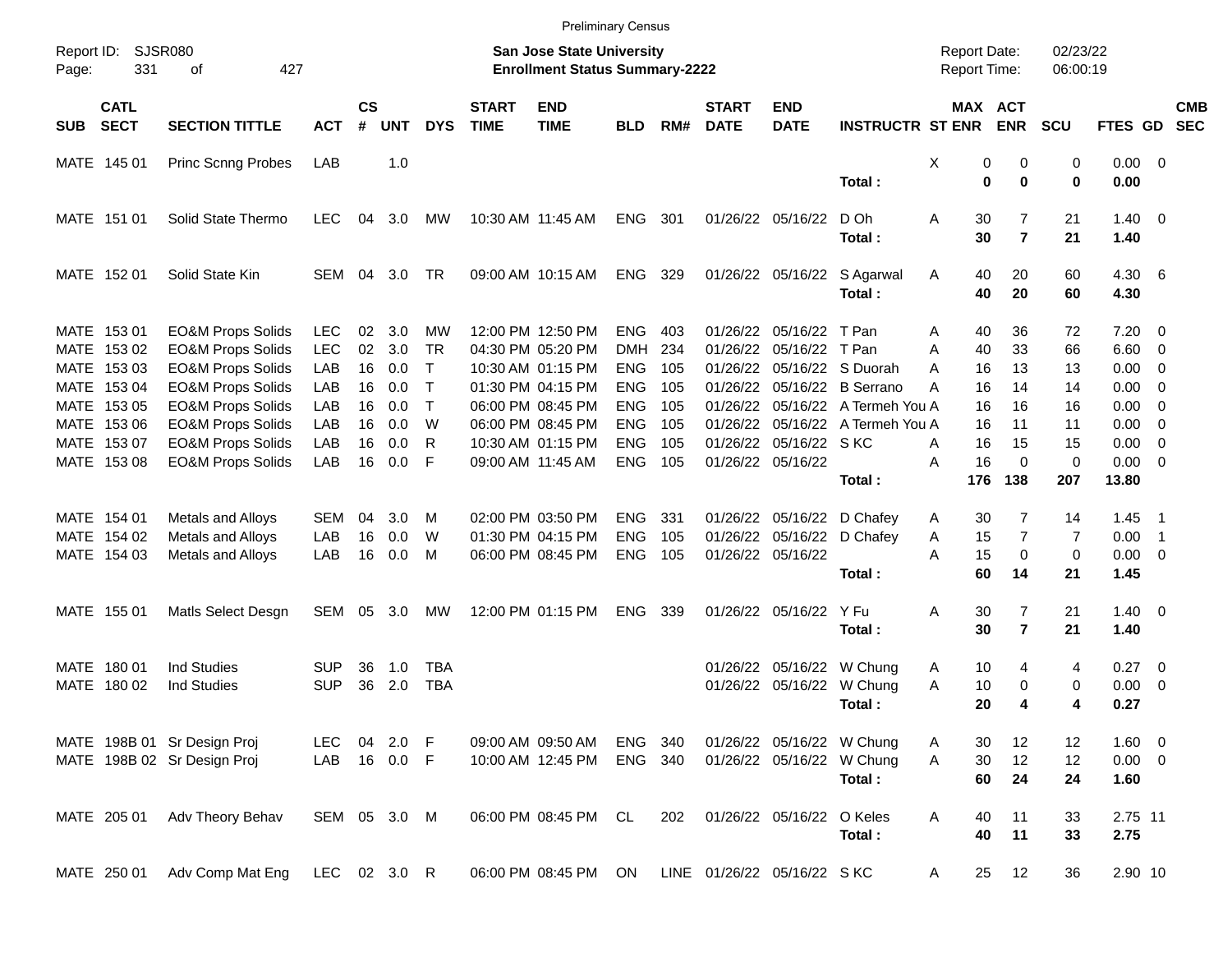|                     |                            |                             |            |                    |            |            |                             |                                                                           | <b>Preliminary Census</b> |     |                             |                           |                                 |                                     |                       |                      |              |                          |                          |
|---------------------|----------------------------|-----------------------------|------------|--------------------|------------|------------|-----------------------------|---------------------------------------------------------------------------|---------------------------|-----|-----------------------------|---------------------------|---------------------------------|-------------------------------------|-----------------------|----------------------|--------------|--------------------------|--------------------------|
| Report ID:<br>Page: | 332                        | <b>SJSR080</b><br>427<br>οf |            |                    |            |            |                             | <b>San Jose State University</b><br><b>Enrollment Status Summary-2222</b> |                           |     |                             |                           |                                 | <b>Report Date:</b><br>Report Time: |                       | 02/23/22<br>06:00:19 |              |                          |                          |
| <b>SUB</b>          | <b>CATL</b><br><b>SECT</b> | <b>SECTION TITTLE</b>       | <b>ACT</b> | $\mathsf{cs}$<br># | <b>UNT</b> | <b>DYS</b> | <b>START</b><br><b>TIME</b> | <b>END</b><br><b>TIME</b>                                                 | <b>BLD</b>                | RM# | <b>START</b><br><b>DATE</b> | <b>END</b><br><b>DATE</b> | <b>INSTRUCTR ST ENR</b>         |                                     | MAX ACT<br><b>ENR</b> | <b>SCU</b>           | FTES GD      |                          | <b>CMB</b><br><b>SEC</b> |
|                     |                            |                             |            |                    |            |            |                             |                                                                           |                           |     |                             |                           | Total:                          |                                     | 25<br>12              | 36                   | 2.90         |                          |                          |
|                     | MATE 260 01                | Theory Semic Matls          | SEM 05     |                    | 3.0        | $\top$     |                             | 06:00 PM 08:45 PM                                                         | CL                        | 202 |                             | 01/26/22 05/16/22         | C England<br>Total:             | A                                   | 25<br>9<br>25<br>9    | 27<br>27             | 2.25<br>2.25 | - 9                      |                          |
|                     |                            |                             |            |                    |            |            |                             |                                                                           |                           |     |                             |                           |                                 |                                     |                       |                      |              |                          |                          |
|                     | MATE 280 01                | <b>Graduate Research</b>    | <b>SUP</b> |                    | 3.0        |            |                             |                                                                           |                           |     |                             |                           |                                 | х                                   | 0<br>0                | 0                    | $0.00 \t 0$  |                          |                          |
|                     | MATE 280 02                | <b>Graduate Research</b>    | <b>SUP</b> | 25                 | 3.0        | F          |                             | 03:00 PM 05:45 PM                                                         |                           |     |                             | 01/26/22 05/16/22         | A RamasubranA                   |                                     | 15<br>1               | 3                    | 0.25         | - 1                      |                          |
|                     |                            |                             |            |                    |            |            |                             |                                                                           |                           |     |                             |                           | Total:                          |                                     | 15<br>1               | 3                    | 0.25         |                          |                          |
|                     | MATE 2801 01               | Graduate Research I         | <b>SUP</b> |                    | 1.0        |            |                             |                                                                           |                           |     |                             |                           |                                 | X                                   | 0<br>0                | 0                    | $0.00 \t 0$  |                          |                          |
| MATE                | 280102                     | Graduate Research I         | <b>SUP</b> |                    | 2.0        |            |                             |                                                                           |                           |     |                             |                           |                                 | х                                   | 0<br>0                | 0                    | 0.00         | $\overline{\phantom{0}}$ |                          |
|                     | MATE 280103                | Graduate Research I         | <b>SUP</b> |                    | 3.0        |            |                             |                                                                           |                           |     |                             |                           |                                 | х                                   | 0<br>0                | 0                    | 0.00         | $\overline{\phantom{0}}$ |                          |
|                     | MATE 2801 04               | Graduate Research I         | <b>SUP</b> |                    | 2.0        |            |                             |                                                                           |                           |     |                             |                           |                                 | X                                   | $\mathbf 0$<br>0      | 0                    | 0.00         | $\overline{\phantom{0}}$ |                          |
|                     | MATE 2801 05               | Graduate Research I         | <b>SUP</b> | 25                 | 1.0        | F          |                             | 03:00 PM 05:45 PM                                                         |                           |     |                             |                           | 01/26/22 05/16/22 A Ramasubram  |                                     | 15<br>0               | 0                    | 0.00         | - 0                      |                          |
|                     | MATE 2801 06               | Graduate Research I         | <b>SUP</b> | 25                 | 2.0        | F          |                             | 03:00 PM 05:45 PM                                                         |                           |     | 01/26/22                    |                           | 05/16/22 A Ramasubran           |                                     | 15<br>4               | 8                    | 0.674        |                          |                          |
|                     | MATE 2801 07               | Graduate Research I         | <b>SUP</b> | 25                 | 3.0        | F          |                             | 03:00 PM 05:45 PM                                                         |                           |     |                             |                           | 01/26/22 05/16/22 A RamasubranA |                                     | 15<br>$\Omega$        | 0                    | 0.00         | $\overline{\mathbf{0}}$  |                          |
|                     | MATE 2801 08               | Graduate Research I         | <b>SUP</b> | 25                 | 2.0        | <b>TBA</b> |                             |                                                                           |                           |     |                             |                           | 01/26/22 05/16/22 A Ramasubrana |                                     | 15<br>1               | 2                    | 0.17         | $\overline{\phantom{1}}$ |                          |
|                     | MATE 2801 09               | Graduate Research I         | <b>SUP</b> | 25                 | 1.0        | <b>TBA</b> |                             |                                                                           |                           |     |                             |                           | 01/26/22 05/16/22 A Ramasubrana |                                     | 15<br>1               | $\mathbf{1}$         | 0.08         | -1                       |                          |
|                     |                            |                             |            |                    |            |            |                             |                                                                           |                           |     |                             |                           | Total:                          |                                     | 75<br>6               | 11                   | 0.92         |                          |                          |
|                     | MATE 281 01                | Thesis Prep Sem             | LAB        | 16                 | 1.0        | F          |                             | 03:00 PM 05:45 PM                                                         | <b>ENG</b>                | 333 |                             |                           | 01/26/22 05/16/22 C England     | Α                                   | 45<br>5               | 5                    | 0.42         | 5 C                      |                          |
| <b>CHE</b>          | 281 01                     | Thesis Prep Sem             | LAB        | 16                 | 1.0        | F          |                             | 03:00 PM 05:45 PM                                                         | <b>ENG</b>                | 333 |                             |                           | 01/26/22 05/16/22 C England     | Α                                   | $\overline{7}$<br>0   | $\overline{7}$       | 0.58         | 7 C                      |                          |
|                     |                            |                             |            |                    |            |            |                             |                                                                           |                           |     |                             |                           | Total:                          |                                     | 45<br>12              | 12                   | 1.00         |                          |                          |
|                     | MATE 298 01                | <b>MS Res Project</b>       | <b>SUP</b> |                    | 1.0        |            |                             |                                                                           |                           |     |                             |                           |                                 | X                                   | 0<br>0                | 0                    | $0.00 \t 0$  |                          |                          |
|                     | MATE 298 02                | <b>MS Res Project</b>       | <b>SUP</b> |                    | 2.0        |            |                             |                                                                           |                           |     |                             |                           |                                 | х                                   | 0<br>0                | 0                    | 0.00         | $\overline{\phantom{0}}$ |                          |
|                     | MATE 298 03                | <b>MS Res Project</b>       | <b>SUP</b> |                    | 1.0        |            |                             |                                                                           |                           |     |                             |                           |                                 | х                                   | 0<br>0                | 0                    | 0.00         | $\overline{\mathbf{0}}$  |                          |
|                     | MATE 298 04                | <b>MS Res Project</b>       | <b>SUP</b> |                    | 2.0        |            |                             |                                                                           |                           |     |                             |                           |                                 | х                                   | $\mathbf 0$<br>0      | 0                    | 0.00         | $\overline{\mathbf{0}}$  |                          |
|                     | MATE 298 05                | <b>MS Res Project</b>       | <b>SUP</b> | 25                 | 1.0        | F          |                             | 03:00 PM 05:45 PM                                                         |                           |     | 01/26/22                    | 05/16/22                  | D Oh                            | Α                                   | 15<br>1               | 1                    | 0.08         | -1                       |                          |
|                     | MATE 298 06                | <b>MS Res Project</b>       | <b>SUP</b> | 25                 | 2.0        | F          |                             | 03:00 PM 05:45 PM                                                         |                           |     |                             | 01/26/22 05/16/22 D Oh    |                                 | Α                                   | 15<br>2               | 4                    | 0.33         | $\overline{c}$           |                          |
|                     | MATE 298 07                | <b>MS Res Project</b>       | <b>SUP</b> |                    | 25 1.0     | TBA        |                             |                                                                           |                           |     |                             | 01/26/22 05/16/22 D Oh    |                                 | Α                                   | 15<br>0               | 0                    | $0.00 \t 0$  |                          |                          |
|                     | MATE 298 08                | <b>MS Res Project</b>       | <b>SUP</b> |                    | 25 2.0     | TBA        |                             |                                                                           |                           |     |                             | 01/26/22 05/16/22 D Oh    |                                 | Α                                   | 15                    | 2                    | $0.17$ 1     |                          |                          |
|                     |                            |                             |            |                    |            |            |                             |                                                                           |                           |     |                             |                           | Total:                          |                                     | 60<br>4               | $\overline{7}$       | 0.58         |                          |                          |
|                     | MATE 298101                | <b>MS Project Intern</b>    | <b>SUP</b> |                    | 1.0        |            |                             |                                                                           |                           |     |                             |                           |                                 | X                                   | 0<br>0                | 0                    | $0.00 \t 0$  |                          |                          |
|                     | MATE 2981 02               | <b>MS Project Intern</b>    | <b>SUP</b> |                    | 2.0        |            |                             |                                                                           |                           |     |                             |                           |                                 | Χ                                   | 0<br>0                | 0                    | $0.00 \t 0$  |                          |                          |
|                     | MATE 298103                | <b>MS Project Intern</b>    | <b>SUP</b> |                    | 1.0        |            |                             |                                                                           |                           |     |                             |                           |                                 | Χ                                   | 0<br>0                | 0                    | $0.00 \t 0$  |                          |                          |
|                     | MATE 298I 04               | <b>MS Project Intern</b>    | <b>SUP</b> |                    | 2.0        |            |                             |                                                                           |                           |     |                             |                           |                                 | х                                   | 0<br>0                | 0                    | $0.00 \t 0$  |                          |                          |
|                     | MATE 2981 05               | MS Project Intern           | <b>SUP</b> | 25                 | 1.0        | -F         |                             | 03:00 PM 05:45 PM                                                         |                           |     |                             | 01/26/22 05/16/22 D Oh    |                                 | Α                                   | 15<br>0               | 0                    | $0.00 \t 0$  |                          |                          |
|                     |                            |                             |            |                    |            |            |                             |                                                                           |                           |     |                             |                           |                                 |                                     |                       |                      |              |                          |                          |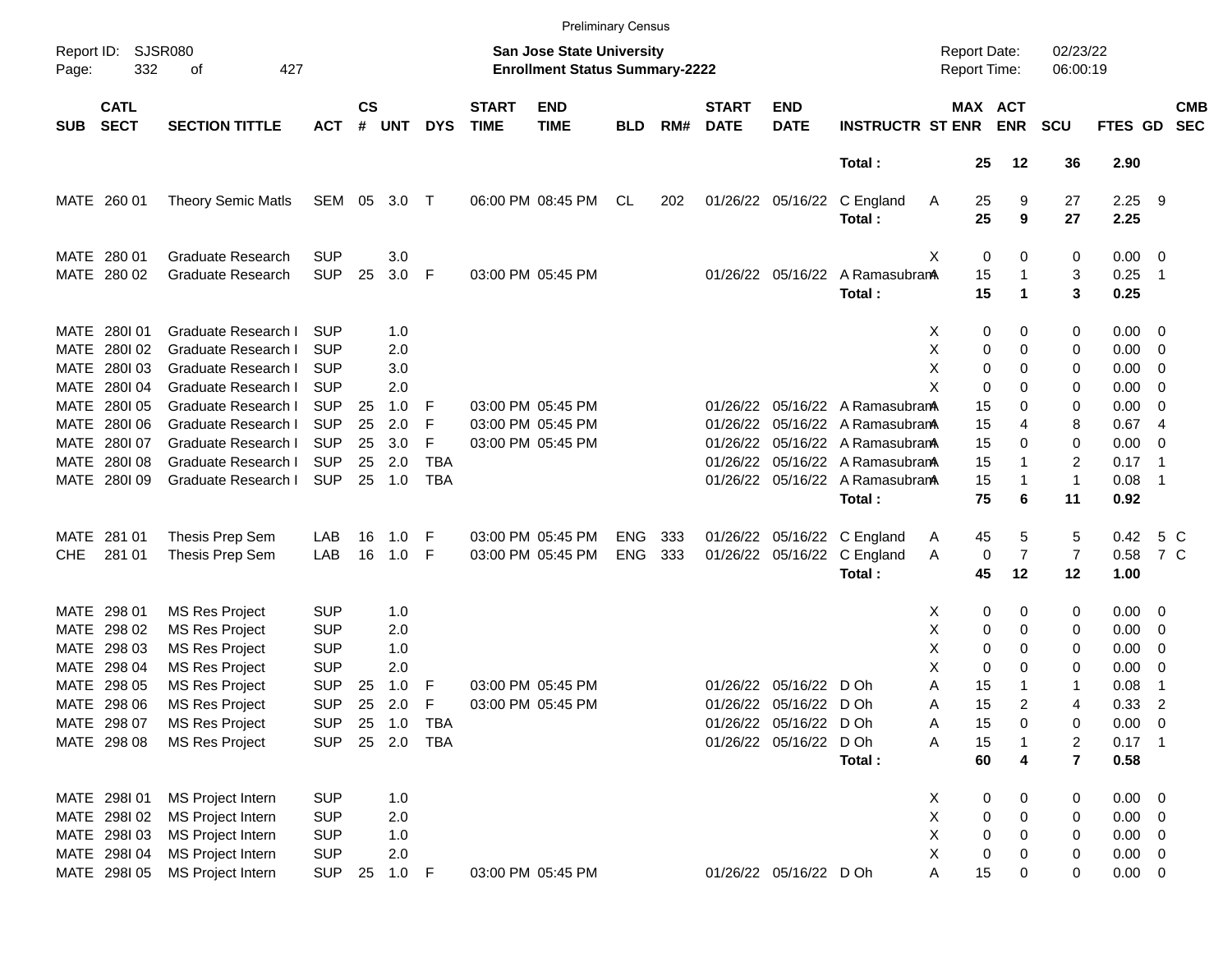|             | <b>Preliminary Census</b> |                                                    |            |               |            |            |              |                                       |            |     |              |                   |                         |   |                     |          |             |         |             |
|-------------|---------------------------|----------------------------------------------------|------------|---------------|------------|------------|--------------|---------------------------------------|------------|-----|--------------|-------------------|-------------------------|---|---------------------|----------|-------------|---------|-------------|
| Report ID:  |                           | <b>SJSR080</b><br><b>San Jose State University</b> |            |               |            |            |              |                                       |            |     |              |                   |                         |   | <b>Report Date:</b> |          | 02/23/22    |         |             |
| Page:       | 333                       | 427<br>οf                                          |            |               |            |            |              | <b>Enrollment Status Summary-2222</b> |            |     |              |                   |                         |   | <b>Report Time:</b> |          | 06:00:19    |         |             |
|             |                           |                                                    |            |               |            |            |              |                                       |            |     |              |                   |                         |   |                     |          |             |         |             |
|             | <b>CATL</b>               |                                                    |            | $\mathsf{cs}$ |            |            | <b>START</b> | <b>END</b>                            |            |     | <b>START</b> | <b>END</b>        |                         |   | MAX ACT             |          |             |         | <b>CMB</b>  |
| <b>SUB</b>  | <b>SECT</b>               | <b>SECTION TITTLE</b>                              | <b>ACT</b> | #             | <b>UNT</b> | <b>DYS</b> | <b>TIME</b>  | <b>TIME</b>                           | <b>BLD</b> | RM# | <b>DATE</b>  | <b>DATE</b>       | <b>INSTRUCTR ST ENR</b> |   | <b>ENR</b>          |          | SCU         | FTES GD | <b>SEC</b>  |
| MATE        | 298106                    | MS Project Intern                                  | <b>SUP</b> | 25            | 2.0        | F          |              | 03:00 PM 05:45 PM                     |            |     | 01/26/22     | 05/16/22          | D Oh                    | Α | 15                  | 0        | 0           | 0.00    | 0           |
| MATE        | 298107                    | <b>MS Project Intern</b>                           | <b>SUP</b> | 25            | 1.0        | <b>TBA</b> |              |                                       |            |     | 01/26/22     | 05/16/22          | D Oh                    | A | 15                  | 0        | 0           | 0.00    | $\mathbf 0$ |
| <b>MATE</b> | 298108                    | MS Project Intern                                  | <b>SUP</b> | 25            | 2.0        | <b>TBA</b> |              |                                       |            |     | 01/26/22     | 05/16/22          | D Oh                    | A | 15                  | $\Omega$ | $\mathbf 0$ | 0.00    | $\Omega$    |
|             |                           |                                                    |            |               |            |            |              |                                       |            |     |              |                   | Total:                  |   | 60                  | 0        | $\bf{0}$    | 0.00    |             |
|             |                           |                                                    |            |               |            |            |              |                                       |            |     |              |                   |                         |   |                     |          |             |         |             |
| MATE        | 299 01                    | <b>Master's Thesis</b>                             | <b>SUP</b> |               | 1.0        |            |              |                                       |            |     |              |                   |                         | X | 0                   | 0        | 0           | 0.00    | - 0         |
| MATE        | 299 02                    | <b>Master's Thesis</b>                             | <b>SUP</b> |               | 3.0        |            |              |                                       |            |     |              |                   |                         | X | 0                   | 0        | 0           | 0.00    | 0           |
| <b>MATE</b> | 299 03                    | <b>Master's Thesis</b>                             | <b>SUP</b> |               | 1.0        |            |              |                                       |            |     |              |                   |                         | X | $\mathbf 0$         | 0        | 0           | 0.00    | $\mathbf 0$ |
| <b>MATE</b> | 299 04                    | Master's Thesis                                    | <b>SUP</b> |               | 3.0        |            |              |                                       |            |     |              |                   |                         | X | 0                   | 0        | 0           | 0.00    | $\Omega$    |
| <b>MATE</b> | 299 05                    | <b>Master's Thesis</b>                             | <b>SUP</b> | 25            | 1.0        | F          |              | 03:00 PM 05:45 PM                     |            |     | 01/26/22     | 05/16/22          | D Oh                    | A | 15                  | 0        | 0           | 0.00    | 0           |
| <b>MATE</b> | 299 06                    | <b>Master's Thesis</b>                             | <b>SUP</b> | 25            | 3.0        | F          |              | 03:00 PM 05:45 PM                     |            |     | 01/26/22     | 05/16/22          | D Oh                    | Α | 15                  | 0        | 0           | 0.00    | 0           |
| <b>MATE</b> | 299 07                    | <b>Master's Thesis</b>                             | <b>SUP</b> | 25            | 1.0        | <b>TBA</b> |              |                                       |            |     | 01/26/22     | 05/16/22          | D Oh                    | A | 15                  | 0        | $\mathbf 0$ | 0.00    | $\Omega$    |
| MATE        | 299 08                    | <b>Master's Thesis</b>                             | <b>SUP</b> | 25            | 3.0        | <b>TBA</b> |              |                                       |            |     |              | 01/26/22 05/16/22 | D Oh                    | A | 15                  | 0        | 0           | 0.00    | $\Omega$    |
|             |                           |                                                    |            |               |            |            |              |                                       |            |     |              |                   | Total:                  |   | 60                  | $\bf{0}$ | $\bf{0}$    | 0.00    |             |
| <b>MATE</b> | 299101                    | <b>MS Thesis Intern</b>                            | <b>SUP</b> |               | 1.0        |            |              |                                       |            |     |              |                   |                         | X | 0                   | 0        | 0           | 0.00    | 0           |
| <b>MATE</b> | 299102                    | <b>MS Thesis Intern</b>                            | <b>SUP</b> |               | 3.0        |            |              |                                       |            |     |              |                   |                         | х | 0                   | 0        | 0           | 0.00    | $\mathbf 0$ |
| <b>MATE</b> | 299103                    | <b>MS Thesis Intern</b>                            | <b>SUP</b> |               | 1.0        |            |              |                                       |            |     |              |                   |                         | X | 0                   | 0        | 0           | 0.00    | 0           |
| MATE        | 299104                    | <b>MS Thesis Intern</b>                            | <b>SUP</b> |               | 3.0        |            |              |                                       |            |     |              |                   |                         | X | 0                   | 0        | 0           | 0.00    | 0           |
| <b>MATE</b> | 299105                    | <b>MS Thesis Intern</b>                            | <b>SUP</b> | 25            | 1.0        | F          |              | 03:00 PM 05:45 PM                     |            |     | 01/26/22     | 05/16/22          | D Oh                    | A | 15                  | 0        | 0           | 0.00    | $\Omega$    |
| <b>MATE</b> | 299106                    | <b>MS Thesis Intern</b>                            | <b>SUP</b> | 25            | 3.0        | F          |              | 03:00 PM 05:45 PM                     |            |     | 01/26/22     | 05/16/22          | D Oh                    | Α | 15                  | 0        | 0           | 0.00    | 0           |
| MATE        | 299107                    | <b>MS Thesis Intern</b>                            | <b>SUP</b> | 25            | 1.0        | <b>TBA</b> |              |                                       |            |     | 01/26/22     | 05/16/22          | D Oh                    | A | 15                  | $\Omega$ | $\mathbf 0$ | 0.00    | 0           |
| <b>MATE</b> | 299108                    | MS Thesis Intern                                   | <b>SUP</b> | 25            | 3.0        | <b>TBA</b> |              |                                       |            |     | 01/26/22     | 05/16/22          | D Oh                    | A | 15                  | 0        | 0           | 0.00    | 0           |
|             |                           |                                                    |            |               |            |            |              |                                       |            |     |              |                   | Total:                  |   | 60                  | 0        | 0           | 0.00    |             |
|             |                           |                                                    |            |               |            |            |              |                                       |            |     |              |                   |                         |   |                     |          |             |         |             |

## **Department : Materials Engineering**

| <b>Department Total:</b>  | 1273 |     | 538 1218 | 84.22 |
|---------------------------|------|-----|----------|-------|
| <b>Lower Division :</b>   | 172  | 146 | 438      | 29.25 |
| <b>Upper Division :</b>   | 636  | 337 | 651      | 44.32 |
| <b>Graduate Division:</b> | 465  | 55  | 129      | 10.65 |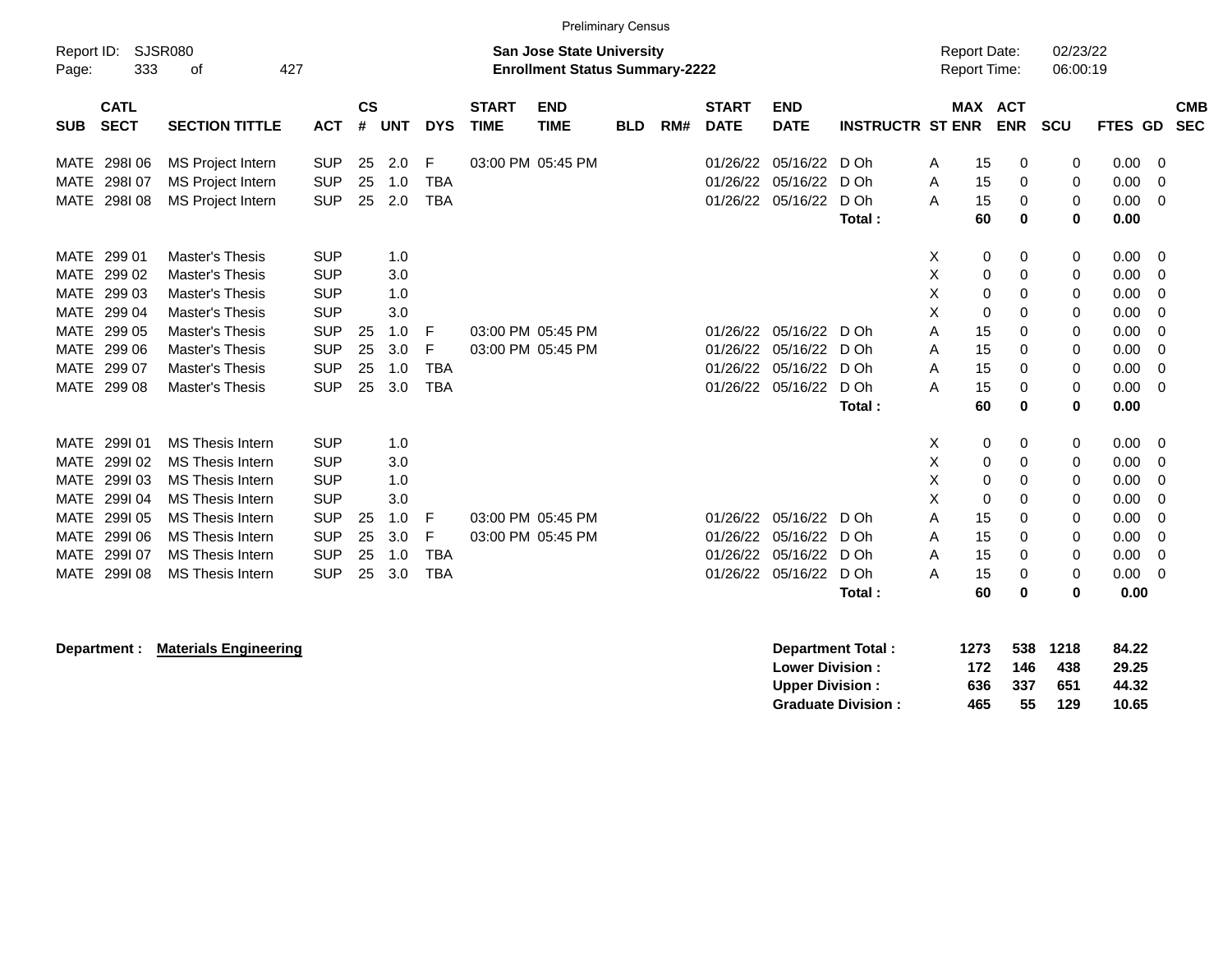|                     |                            |                                |            |                    |            |              |                             | <b>Preliminary Census</b>                                                 |                |     |                             |                             |                                  |   |                                     |                |                      |               |                            |                          |
|---------------------|----------------------------|--------------------------------|------------|--------------------|------------|--------------|-----------------------------|---------------------------------------------------------------------------|----------------|-----|-----------------------------|-----------------------------|----------------------------------|---|-------------------------------------|----------------|----------------------|---------------|----------------------------|--------------------------|
| Report ID:<br>Page: | 334                        | <b>SJSR080</b><br>427<br>οf    |            |                    |            |              |                             | <b>San Jose State University</b><br><b>Enrollment Status Summary-2222</b> |                |     |                             |                             |                                  |   | <b>Report Date:</b><br>Report Time: |                | 02/23/22<br>06:00:19 |               |                            |                          |
| <b>SUB</b>          | <b>CATL</b><br><b>SECT</b> | <b>SECTION TITTLE</b>          | <b>ACT</b> | $\mathsf{cs}$<br># | <b>UNT</b> | <b>DYS</b>   | <b>START</b><br><b>TIME</b> | <b>END</b><br><b>TIME</b>                                                 | <b>BLD</b>     | RM# | <b>START</b><br><b>DATE</b> | <b>END</b><br><b>DATE</b>   | <b>INSTRUCTR ST ENR</b>          |   | MAX ACT                             | <b>ENR</b>     | <b>SCU</b>           | FTES GD       |                            | <b>CMB</b><br><b>SEC</b> |
| College             |                            | <b>Engineering, College of</b> |            |                    |            |              |                             |                                                                           |                |     |                             |                             |                                  |   |                                     |                |                      |               |                            |                          |
|                     | Department :               | <b>Mechanical Engineering</b>  |            |                    |            |              |                             |                                                                           |                |     |                             |                             |                                  |   |                                     |                |                      |               |                            |                          |
| ME                  | 20 01                      | Design & Graphics              | <b>SEM</b> | 05                 | 2.0        | M            |                             | 09:30 AM 10:20 AM                                                         | <b>ENG</b>     | 189 | 01/26/22                    | 05/16/22                    | V Cherickal                      | A | 100                                 | 97             | 97                   | 12.93         | - 0                        |                          |
| <b>ME</b>           | 20 02                      | Design & Graphics              | LAB        | 16                 | 0.0        | T            |                             | 09:00 AM 11:45 AM                                                         | <b>ENG</b>     | 213 | 01/26/22                    | 05/16/22                    | Y Lim                            | A | 25                                  | 23             | 23                   | 0.00          | $\overline{0}$             |                          |
| <b>ME</b>           | 20 03                      | Design & Graphics              | LAB        | 16                 | 0.0        | W            |                             | 09:00 AM 11:45 AM                                                         | ENG            | 213 | 01/26/22                    | 05/16/22                    | R Dantkale                       | A | 25                                  | 27             | 27                   | 0.00          | $\overline{0}$             |                          |
| ME                  | 20 04                      | Design & Graphics              | LAB        | 16                 | 0.0        | R            |                             | 09:00 AM 11:45 AM                                                         | <b>ENG</b>     | 213 | 01/26/22                    | 05/16/22                    | Z Fang                           | A | 25                                  | 22             | 22                   | 0.00          | $\overline{0}$             |                          |
| <b>ME</b>           | 20 05                      | Design & Graphics              | LAB        | 16                 | 0.0        | R            |                             | 01:30 PM 04:15 PM                                                         | ENG            | 213 |                             | 01/26/22 05/16/22 S Patil   |                                  | A | 25                                  | 25             | 25                   | 0.00          | $\overline{\mathbf{0}}$    |                          |
|                     |                            |                                |            |                    |            |              |                             |                                                                           |                |     |                             |                             | Total:                           |   | 200                                 | 194            | 194                  | 12.93         |                            |                          |
| ME                  | 30 01                      | <b>Comp Applications</b>       | <b>SEM</b> | 05                 | 2.0        | м            |                             | 08:00 AM 08:50 AM                                                         | <b>ENG</b>     | 189 | 01/26/22                    | 05/16/22                    | S Ahsan                          | A | 100                                 | 78             | 78                   | 10.40         | $\overline{\mathbf{0}}$    |                          |
| ME                  | 30 02                      | <b>Comp Applications</b>       | LAB        | 16                 | 0.0        | M            |                             | 09:00 AM 11:45 AM                                                         | <b>ENG</b>     | 213 | 01/26/22                    | 05/16/22                    | R Shu                            | A | 25                                  | 20             | 20                   | 0.00          | 0                          |                          |
| ME                  | 30 03                      | <b>Comp Applications</b>       | LAB        | 16                 | 0.0        | м            |                             | 01:30 PM 04:15 PM                                                         | <b>ENG</b>     | 407 | 01/26/22                    | 05/16/22                    | S Mula                           | A | 25                                  | 13             | 13                   | 0.00          | $\overline{0}$             |                          |
| ME                  | 30 04                      | <b>Comp Applications</b>       | LAB        | 16                 | 0.0        | T            |                             | 01:30 PM 04:15 PM                                                         | ENG            | 407 | 01/26/22                    | 05/16/22                    | R Shu                            | Α | 25                                  | 23             | 23                   | 0.00          | $\overline{0}$             |                          |
| <b>ME</b>           | 30 05                      | <b>Comp Applications</b>       | LAB        | 16                 | 0.0        | W            |                             | 01:30 PM 04:15 PM                                                         | <b>ENG</b>     | 407 |                             | 01/26/22 05/16/22           | S Mula                           | A | 25                                  | 22             | 22                   | 0.00          | $\overline{\mathbf{0}}$    |                          |
|                     |                            |                                |            |                    |            |              |                             |                                                                           |                |     |                             |                             | Total:                           |   | 200                                 | 156            | 156                  | 10.40         |                            |                          |
| <b>ME</b>           | 100 01                     | <b>ME Career Dev</b>           | <b>LEC</b> | 04                 | 1.0        | M            |                             | 03:00 PM 03:45 PM                                                         | <b>ON</b>      |     | LINE 01/26/22 05/16/22      |                             | D Caires                         | A | 35                                  | 13             | 13                   | 0.88          | $\overline{\phantom{0}}$ 1 |                          |
|                     |                            |                                |            |                    |            |              |                             |                                                                           |                |     |                             |                             | Total:                           |   | 35                                  | 13             | 13                   | 0.88          |                            |                          |
|                     |                            |                                |            |                    |            |              |                             |                                                                           |                |     |                             |                             |                                  |   |                                     |                |                      |               |                            |                          |
| ME                  | 101 01                     | Dynamics                       | <b>SEM</b> | 04                 | 3.0        | <b>TR</b>    |                             | 10:30 AM 11:45 AM                                                         | <b>ENG</b>     | 301 | 01/26/22                    | 05/16/22                    | S Zaidi                          | A | 30                                  | 34             | 102                  | 6.80          | $\overline{\mathbf{0}}$    |                          |
| ME                  | 101 02                     | Dynamics                       | <b>SEM</b> | 04                 | 3.0        | <b>TR</b>    |                             | 01:30 PM 02:45 PM                                                         | ENG            | 301 | 01/26/22                    | 05/16/22                    | R Agarwal                        | A | 30                                  | 31             | 93                   | 6.25          | $\overline{\phantom{0}}$ 1 |                          |
| ME                  | 101 03                     | Dynamics                       | <b>SEM</b> | 04                 | 3.0        | МW           |                             | 03:00 PM 04:15 PM                                                         | ENG            | 301 | 01/26/22                    | 05/16/22                    | A Ghazanfari A                   |   | 30                                  | 30             | 90                   | 6.00          | $\overline{0}$             |                          |
| ME                  | 101 04                     | Dynamics                       | <b>SEM</b> | 04                 | 3.0        | <b>TR</b>    |                             | 03:00 PM 04:15 PM                                                         | <b>ENG</b>     | 301 | 01/26/22                    | 05/16/22                    | R Agarwal                        | A | 30                                  | 16             | 48                   | 3.20          | $\overline{\mathbf{0}}$    |                          |
|                     |                            |                                |            |                    |            |              |                             |                                                                           |                |     |                             |                             | Total:                           |   | 120                                 | 111            | 333                  | 22.25         |                            |                          |
| ME                  | 106 01                     | Fund Mechatro Engr             | SEM        | 04                 | 3.0        | <b>TR</b>    |                             | 10:30 AM 11:20 AM                                                         | <b>ENG</b>     | 189 | 01/26/22                    | 05/16/22                    | <b>B</b> Furman                  | A | 120                                 | 128            | 256                  | 25.65         | 1 C                        |                          |
| EE                  | 106 01                     | Fund Mechatro Engr             | <b>SEM</b> | 04                 | 3.0        | <b>TR</b>    |                             | 10:30 AM 11:20 AM                                                         | <b>ENG</b>     | 189 | 01/26/22                    | 05/16/22                    | <b>B</b> Furman                  | A | 0                                   | 4              | 8                    | 0.80          | 0 <sup>C</sup>             |                          |
| ME                  | 106 02                     | Fund Mechatro Engr             | LAB        | 16                 | 0.0        | м            |                             | 01:30 PM 04:15 PM                                                         | <b>ENG</b>     | 125 | 01/26/22                    | 05/16/22                    | J Esquivel P A                   |   | 20                                  | 18             | 18                   | 0.00          | 0 <sup>C</sup>             |                          |
| EE                  | 106 02                     | Fund Mechatro Engr             | LAB        | 16                 | 0.0        | M            |                             | 01:30 PM 04:15 PM                                                         | <b>ENG</b>     | 125 | 01/26/22                    | 05/16/22                    | J Esquivel P A                   |   | 0                                   | $\overline{2}$ | $\overline{c}$       | 0.00          | 0 <sup>C</sup>             |                          |
| <b>ME</b>           | 106 03                     | Fund Mechatro Engr             | LAB        | 16                 | 0.0        | $\mathsf{T}$ |                             | 01:30 PM 04:15 PM                                                         | <b>ENG</b>     | 125 |                             | 01/26/22 05/16/22           | J Esquivel P A                   |   | 20                                  | 19             | 19                   | 0.00          | 0 <sup>C</sup>             |                          |
| EE                  | 106 03                     | Fund Mechatro Engr             | LAB        | 16                 | 0.0        | $\mathsf{T}$ |                             | 01:30 PM 04:15 PM                                                         | ENG 125        |     |                             |                             | 01/26/22 05/16/22 J Esquivel P A |   | 0                                   | 0              | 0                    | 0.00          | $0\,C$                     |                          |
| ME                  | 106 04                     | Fund Mechatro Engr             | LAB        |                    | 16 0.0     | W            |                             | 06:00 PM 08:45 PM                                                         | ENG 125        |     |                             |                             | 01/26/22 05/16/22 A De La Rosa A |   | 20                                  | 16             | 16                   | 0.00          | $1\,C$                     |                          |
| EE                  | 106 04                     | Fund Mechatro Engr             | LAB        |                    | 16 0.0     | W            |                             | 06:00 PM 08:45 PM                                                         | <b>ENG 125</b> |     |                             |                             | 01/26/22 05/16/22 A De La Rosa A |   | 0                                   | $\overline{c}$ | $\overline{c}$       | 0.00          | $0\,C$                     |                          |
| ME                  | 106 05                     | Fund Mechatro Engr             | LAB        |                    | 16 0.0     | R            |                             | 01:30 PM 04:15 PM                                                         | <b>ENG 125</b> |     |                             | 01/26/22 05/16/22 M Sharifi |                                  | A | 20                                  | 20             | 20                   | 0.00          | $0\,C$                     |                          |
| EE                  | 106 05                     | Fund Mechatro Engr             | LAB        |                    | 16 0.0     | R            |                             | 01:30 PM 04:15 PM                                                         | ENG 125        |     |                             | 01/26/22 05/16/22 M Sharifi |                                  | Α | 0                                   | $\mathbf 0$    | 0                    | 0.00          | $0\,C$                     |                          |
| ME                  | 106 06                     | Fund Mechatro Engr             | LAB        |                    | 16 0.0     | R            |                             | 06:00 PM 08:45 PM                                                         | ENG 125        |     |                             |                             | 01/26/22 05/16/22 A De La Rosa A |   | 20                                  | 20             | 20                   | 0.00          | $0\,C$                     |                          |
| EE                  | 106 06                     | Fund Mechatro Engr             | LAB        |                    | 16 0.0     | R            |                             | 06:00 PM 08:45 PM                                                         | ENG 125        |     |                             |                             | 01/26/22 05/16/22 A De La Rosa A |   | 0                                   | 0              | 0                    | 0.00          | $0\,C$                     |                          |
| ME                  | 106 07                     | Fund Mechatro Engr             | LAB        |                    | 16 0.0     | F            |                             | 09:00 AM 11:45 AM                                                         | ENG 125        |     | 01/26/22 05/16/22           |                             |                                  | A | 20                                  | 19             | 19                   | 0.00          | $0\,C$                     |                          |
| EE                  | 106 07                     | Fund Mechatro Engr             | LAB        |                    | 16  0.0  F |              |                             | 09:00 AM 11:45 AM                                                         | ENG 125        |     |                             | 01/26/22 05/16/22           |                                  | A | $\mathbf 0$                         | $\mathbf 0$    | 0                    | $0.00 \t 0 C$ |                            |                          |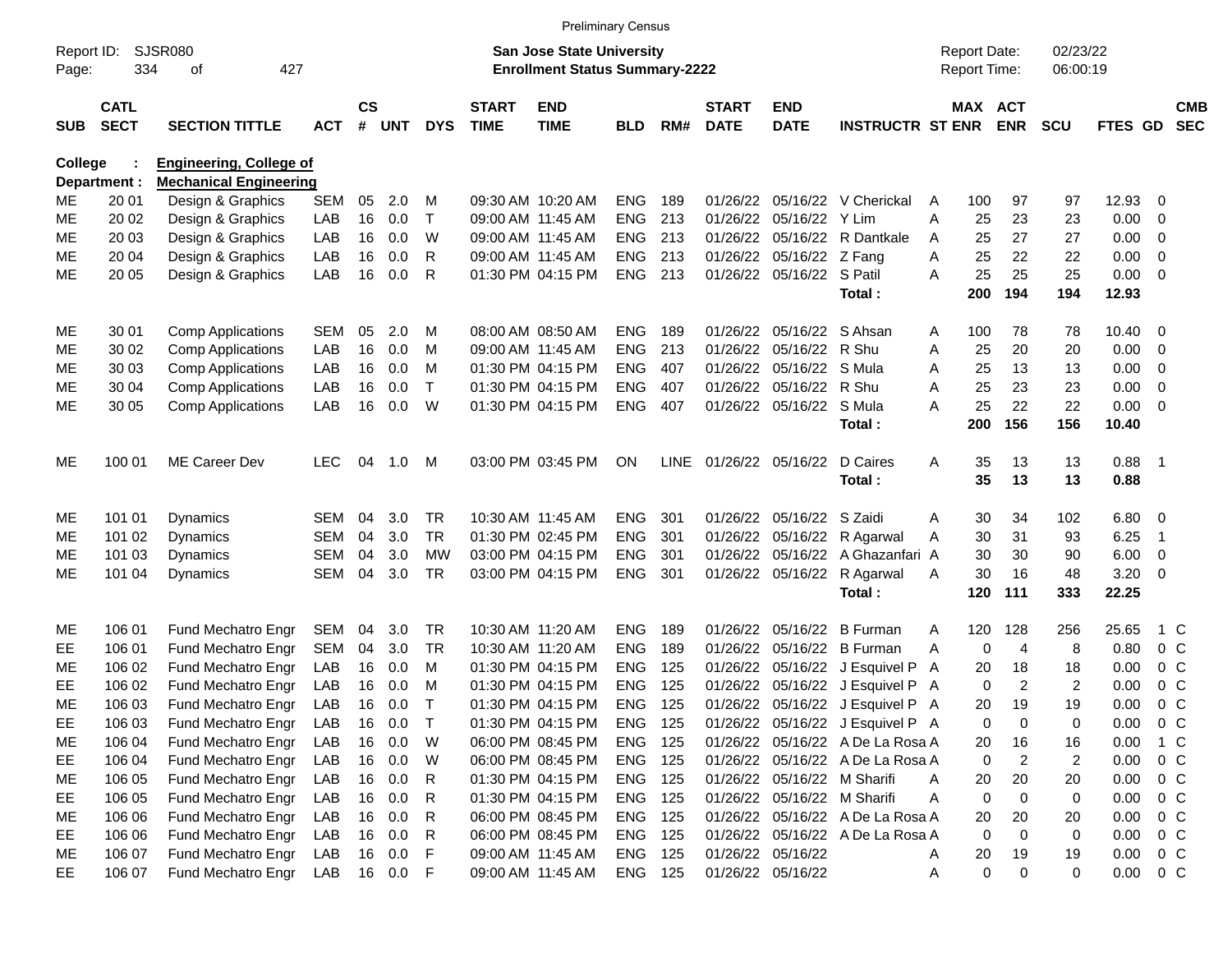|                     |                            |                             |            |                |            |            |                             | <b>Preliminary Census</b>                                                 |            |     |                             |                             |                                       |                                     |                       |                    |                      |                      |                          |                          |
|---------------------|----------------------------|-----------------------------|------------|----------------|------------|------------|-----------------------------|---------------------------------------------------------------------------|------------|-----|-----------------------------|-----------------------------|---------------------------------------|-------------------------------------|-----------------------|--------------------|----------------------|----------------------|--------------------------|--------------------------|
| Report ID:<br>Page: | 335                        | <b>SJSR080</b><br>427<br>οf |            |                |            |            |                             | <b>San Jose State University</b><br><b>Enrollment Status Summary-2222</b> |            |     |                             |                             |                                       | <b>Report Date:</b><br>Report Time: |                       |                    | 02/23/22<br>06:00:19 |                      |                          |                          |
| <b>SUB</b>          | <b>CATL</b><br><b>SECT</b> | <b>SECTION TITTLE</b>       | <b>ACT</b> | <b>CS</b><br># | <b>UNT</b> | <b>DYS</b> | <b>START</b><br><b>TIME</b> | <b>END</b><br><b>TIME</b>                                                 | <b>BLD</b> | RM# | <b>START</b><br><b>DATE</b> | <b>END</b><br><b>DATE</b>   | <b>INSTRUCTR ST ENR</b>               |                                     | MAX ACT<br><b>ENR</b> |                    | <b>SCU</b>           | <b>FTES GD</b>       |                          | <b>CMB</b><br><b>SEC</b> |
| MЕ                  | 106 08                     | Fund Mechatro Engr          | LAB        | 16             | 0.0        | F          |                             | 04:30 PM 07:15 PM                                                         | <b>ENG</b> | 125 | 01/26/22                    |                             | 05/16/22 B Furman                     | Α                                   | 20                    | 16                 | 16                   | 0.00                 | $0\,$ C                  |                          |
| EE                  | 106 08                     | Fund Mechatro Engr          | LAB        | 16             | 0.0        | -F         |                             | 04:30 PM 07:15 PM                                                         | <b>ENG</b> | 125 |                             |                             | 01/26/22 05/16/22 B Furman<br>Total:  | A<br>260                            | $\mathbf 0$           | $\mathbf 0$<br>264 | $\mathbf 0$<br>396   | 0.00<br>26.45        | $0\,$ C                  |                          |
| ME.                 | 110 01                     | Mfg Processes               | <b>LEC</b> | 04             | 3.0        | МW         |                             | 07:30 PM 08:45 PM                                                         |            |     |                             |                             | 01/26/22 05/16/22 E Cydzik            | A                                   | 35                    | 32                 | 96                   | 6.40                 | $0\,$ C                  |                          |
| <b>ISE</b>          | 110 01                     | Mfg Processes               | <b>LEC</b> | 04             | 3.0        | MW         |                             | 07:30 PM 08:45 PM                                                         |            |     |                             | 01/26/22 05/16/22 E Cydzik  | Total:                                | A                                   | $\mathbf 0$<br>35     | 3<br>35            | 9<br>105             | 0.60<br>7.00         | $0\,$ C                  |                          |
| ME                  | 111 01                     | <b>Fluid Mech</b>           | <b>SEM</b> |                | 3.0        |            |                             |                                                                           |            |     |                             |                             |                                       | х                                   | 0                     | 0                  | 0                    | $0.00 \t 0$          |                          |                          |
| ME                  | 111 03                     | <b>Fluid Mech</b>           | <b>SEM</b> | 04             | 3.0        | <b>TR</b>  |                             | 04:30 PM 05:45 PM                                                         | <b>ENG</b> | 340 |                             | 01/26/22 05/16/22 P Kutler  |                                       | A                                   | 40                    | 40                 | 120                  | 8.05                 | $\overline{1}$           |                          |
| MЕ                  | 111 04                     | <b>Fluid Mech</b>           | <b>SEM</b> | 04             | 3.0        | МW         |                             | 06:00 PM 07:15 PM                                                         | <b>ENG</b> | 340 | 01/26/22                    |                             | 05/16/22 H Kabbani                    | Α                                   | 40                    | 39                 | 117                  | 7.80                 | $\overline{\phantom{0}}$ |                          |
| ME                  | 111 05                     | <b>Fluid Mech</b>           | SEM        | 04             | 3.0        | TR         |                             | 09:00 AM 10:15 AM                                                         | <b>ENG</b> | 331 |                             |                             | 01/26/22 05/16/22 H Kabbani<br>Total: | A<br>155                            | 75                    | 65<br>144          | 195<br>432           | 13.05<br>28.90       | $\overline{1}$           |                          |
| ME                  | 11301                      | Thermodynamics              | SEM        | 04             | 4.0        | МW         |                             | 01:30 PM 03:10 PM                                                         | <b>CL</b>  | 117 | 01/26/22                    |                             | 05/16/22 F Kazemifar                  | A                                   | 60                    | 41                 | 164                  | 10.93                | $\overline{\phantom{0}}$ |                          |
| ME.                 | 113 02                     | Thermodynamics              | SEM        | 04             | 4.0        | TR         |                             | 08:30 AM 10:10 AM                                                         | <b>ENG</b> | 340 |                             | 01/26/22 05/16/22 A Tabrizi |                                       | A                                   | 40                    | 40                 | 160                  | 10.67 0              |                          |                          |
|                     |                            |                             |            |                |            |            |                             |                                                                           |            |     |                             |                             | Total:                                | 100                                 |                       | 81                 | 324                  | 21.60                |                          |                          |
| ME                  | 114 01                     | <b>Heat Transfer</b>        | <b>SEM</b> | 04             | 3.0        | <b>TR</b>  |                             | 10:30 AM 11:45 AM                                                         | <b>ENG</b> | 331 |                             | 01/26/22 05/16/22 R Tsou    |                                       | Α                                   | 35                    | 37                 | 111                  | 7.45                 | $\blacksquare$ 1         |                          |
| ME                  | 114 02                     | <b>Heat Transfer</b>        | <b>SEM</b> |                | 3.0        |            |                             |                                                                           |            |     |                             |                             |                                       | х                                   | 0                     | 0                  | 0                    | $0.00 \t 0$          |                          |                          |
| MЕ                  | 114 03                     | <b>Heat Transfer</b>        | <b>SEM</b> | 04             | 3.0        | <b>TR</b>  |                             | 12:00 PM 01:15 PM                                                         | <b>ENG</b> | 403 |                             | 01/26/22 05/16/22 R Khan    |                                       | A                                   | 40                    | 40                 | 120                  | 8.00                 | $\overline{\phantom{0}}$ |                          |
| МE                  | 114 04                     | <b>Heat Transfer</b>        | SEM        | 04             | 3.0        | <b>TR</b>  |                             | 09:00 AM 10:15 AM                                                         | <b>ENG</b> | 341 |                             | 01/26/22 05/16/22 R Tsou    | Total:                                | A<br>110                            | 35                    | 36<br>113          | 108<br>339           | $7.20 \t 0$<br>22.65 |                          |                          |
|                     |                            |                             |            |                |            |            |                             |                                                                           |            |     |                             |                             |                                       |                                     |                       |                    |                      |                      |                          |                          |
| ME.                 | 115 01                     | Thermal Eng Lab             | LAB        | 16             | 1.0        | M          |                             | 09:00 AM 11:45 AM                                                         | <b>ENG</b> | 113 |                             |                             | 01/26/22 05/16/22 l Tyukhov           | A                                   | 15                    | 16                 | 16                   | $1.07 \t 0$          |                          |                          |
| MЕ                  | 115 02                     | Thermal Eng Lab             | LAB        | 16             | 1.0        | M          |                             | 01:30 PM 04:15 PM                                                         | <b>ENG</b> | 113 | 01/26/22                    |                             | 05/16/22 I Tyukhov                    | A                                   | 15                    | 16                 | 16                   | 1.07                 | $\overline{\phantom{0}}$ |                          |
| MЕ                  | 115 03                     | Thermal Eng Lab             | LAB        | 16             | 1.0        | M          |                             | 04:30 PM 07:15 PM                                                         | <b>ENG</b> | 113 | 01/26/22                    |                             | 05/16/22   Tyukhov                    | Α                                   | 15                    | 15                 | 15                   | 1.00                 | $\overline{\phantom{0}}$ |                          |
| MЕ                  | 115 04                     | Thermal Eng Lab             | LAB        | 16             | 1.0        | $\top$     |                             | 09:00 AM 11:45 AM                                                         | <b>ENG</b> | 113 | 01/26/22                    | 05/16/22 A Tohidi           |                                       | Α                                   | 15                    | 6                  | 6                    | 0.40                 | $\overline{\phantom{0}}$ |                          |
| ME                  | 115 05                     | Thermal Eng Lab             | LAB        | 16             | 1.0        | $\top$     |                             | 01:30 PM 04:15 PM                                                         | <b>ENG</b> | 113 | 01/26/22                    | 05/16/22 S Zaidi            |                                       | Α                                   | 15                    | 20                 | 20                   | 1.33                 | $\overline{\mathbf{0}}$  |                          |
| ME                  | 115 06                     | Thermal Eng Lab             | LAB        | 16             | 1.0        | R          |                             | 09:00 AM 11:45 AM                                                         | <b>ENG</b> | 113 |                             |                             | 01/26/22 05/16/22 l Tyukhov           | Α                                   | 15                    | 6                  | 6                    | 0.40                 | $\overline{\phantom{0}}$ |                          |
| ME                  | 115 07                     | Thermal Eng Lab             | LAB        |                | 16 1.0 R   |            |                             | 01:30 PM 04:15 PM                                                         | ENG 113    |     |                             | 01/26/22 05/16/22 S Zaidi   |                                       | Α                                   | 15                    | 19                 | 19                   | $1.27 \t 0$          |                          |                          |
|                     |                            |                             |            |                |            |            |                             |                                                                           |            |     |                             |                             | Total:                                | 105                                 |                       | 98                 | 98                   | 6.53                 |                          |                          |
| ME                  | 120 01                     | <b>Experimental Meths</b>   | SEM        | 04             | 2.0 M      |            |                             | 09:00 AM 09:50 AM                                                         | ENG 341    |     |                             |                             | 01/26/22 05/16/22 A Mysore            | A                                   | 60                    | 57                 | 57                   | 7.60 0               |                          |                          |
| ME                  | 120 02                     | <b>Experimental Meths</b>   | LAB        | 16             | 0.0        | M          |                             | 10:30 AM 01:15 PM                                                         | <b>ENG</b> | 133 |                             |                             | 01/26/22 05/16/22 A Mysore            | Α                                   | 12                    | 13                 | 13                   | $0.00 \t 0$          |                          |                          |
| ME                  | 120 03                     | <b>Experimental Meths</b>   | LAB        |                | 16 0.0     | M          |                             | 01:30 PM 04:15 PM                                                         | <b>ENG</b> | 133 |                             |                             | 01/26/22 05/16/22 A Mysore            | A                                   | 12                    | 12                 | 12                   | $0.00 \t 0$          |                          |                          |
| ME                  | 120 04                     | <b>Experimental Meths</b>   | LAB        | 16             | 0.0        | M          |                             | 06:00 PM 08:45 PM                                                         | <b>ENG</b> | 133 |                             |                             | 01/26/22 05/16/22 A Mysore            | Α                                   | 12                    | 9                  | 9                    | $0.00 \t 0$          |                          |                          |
| ME                  | 120 05                     | <b>Experimental Meths</b>   | LAB        |                | 16 0.0     | $\top$     |                             | 10:30 AM 01:15 PM                                                         | <b>ENG</b> | 133 |                             |                             | 01/26/22 05/16/22 A Mysore            | Α                                   | 12                    | 11                 | 11                   | $0.00 \t 0$          |                          |                          |
| ME                  | 120 06                     | <b>Experimental Meths</b>   | LAB        |                | 16  0.0  T |            |                             | 01:30 PM 04:15 PM                                                         | ENG 133    |     |                             |                             | 01/26/22 05/16/22 A Mysore            | A                                   | 12                    | 12                 | 12                   | $0.00 \t 0$          |                          |                          |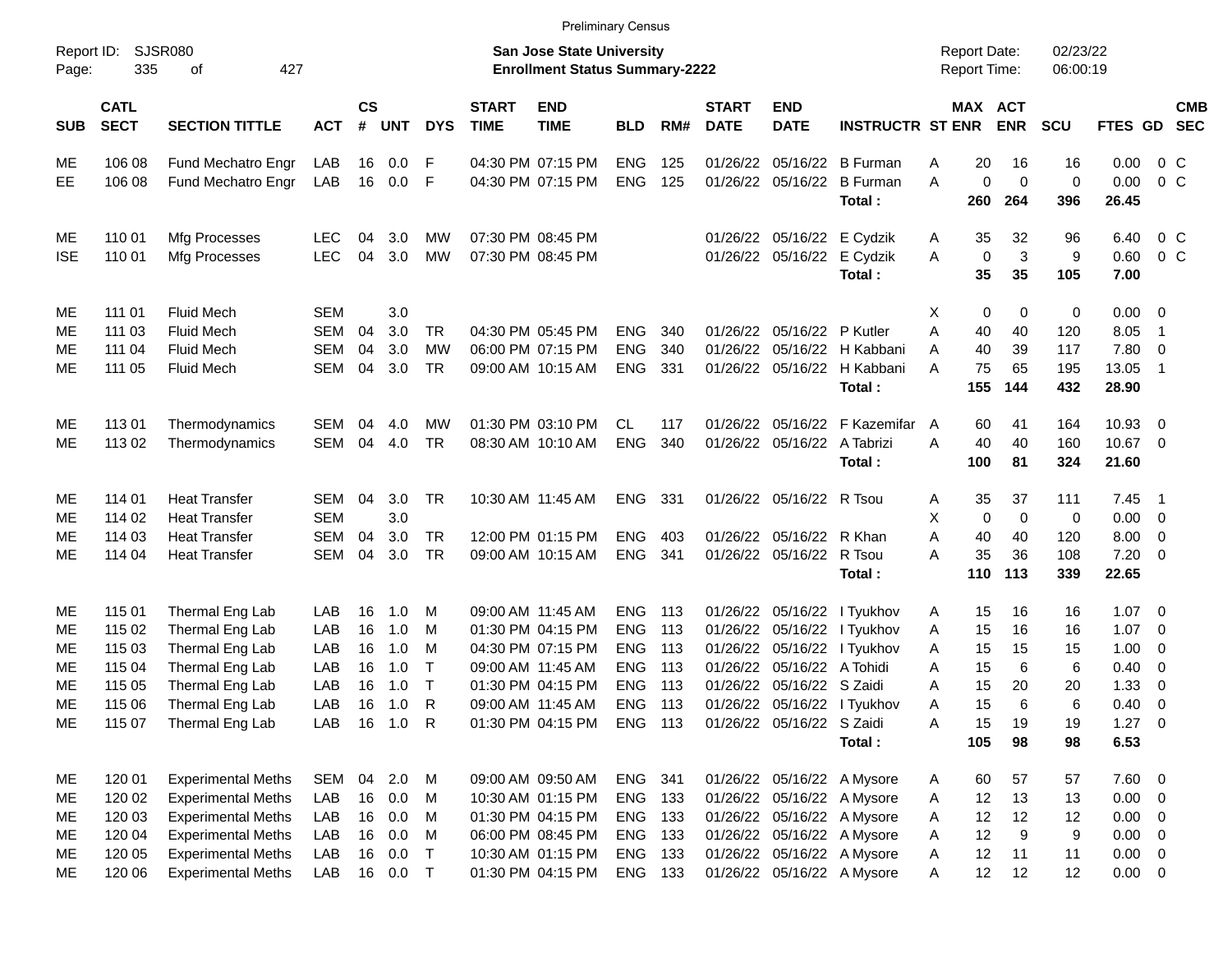|                     |                            |                             |                |                    |            |               |                             | <b>Preliminary Census</b>                                          |            |             |                             |                            |                                       |                                     |           |                       |                      |               |                          |                          |
|---------------------|----------------------------|-----------------------------|----------------|--------------------|------------|---------------|-----------------------------|--------------------------------------------------------------------|------------|-------------|-----------------------------|----------------------------|---------------------------------------|-------------------------------------|-----------|-----------------------|----------------------|---------------|--------------------------|--------------------------|
| Report ID:<br>Page: | 336                        | <b>SJSR080</b><br>427<br>of |                |                    |            |               |                             | San Jose State University<br><b>Enrollment Status Summary-2222</b> |            |             |                             |                            |                                       | <b>Report Date:</b><br>Report Time: |           |                       | 02/23/22<br>06:00:19 |               |                          |                          |
| <b>SUB</b>          | <b>CATL</b><br><b>SECT</b> | <b>SECTION TITTLE</b>       | <b>ACT</b>     | $\mathsf{cs}$<br># | <b>UNT</b> | <b>DYS</b>    | <b>START</b><br><b>TIME</b> | <b>END</b><br><b>TIME</b>                                          | <b>BLD</b> | RM#         | <b>START</b><br><b>DATE</b> | <b>END</b><br><b>DATE</b>  | <b>INSTRUCTR ST ENR</b>               |                                     |           | MAX ACT<br><b>ENR</b> | <b>SCU</b>           | FTES GD       |                          | <b>CMB</b><br><b>SEC</b> |
|                     |                            |                             |                |                    |            |               |                             |                                                                    |            |             |                             |                            | Total:                                |                                     |           | 120 114               | 114                  | 7.60          |                          |                          |
| МE                  | 130 01                     | Appl Engr Analysis          | <b>LEC</b>     | 04                 | 3.0        | MW            |                             | 06:00 PM 07:15 PM                                                  | <b>ENG</b> | 331         |                             | 01/26/22 05/16/22          | Y Shabany                             | A                                   | 75        | 75                    | 225                  | 15.00 0       |                          |                          |
| ME                  | 130 02                     | Appl Engr Analysis          | <b>LEC</b>     |                    | 3.0        |               |                             |                                                                    |            |             |                             |                            |                                       | х                                   | 0         | $\mathbf 0$           | 0                    | 0.00          | $\overline{\phantom{0}}$ |                          |
| ME                  | 130 03                     | Appl Engr Analysis          | <b>LEC</b>     | 04                 | 3.0        | MW            |                             | 07:30 PM 08:45 PM                                                  | <b>ENG</b> | - 331       |                             |                            | 01/26/22 05/16/22 Y Shabany<br>Total: | A                                   | 40<br>115 | 46<br>121             | 138<br>363           | 9.20<br>24.20 | $\overline{\phantom{0}}$ |                          |
|                     |                            |                             |                |                    |            |               |                             |                                                                    |            |             |                             |                            |                                       |                                     |           |                       |                      |               |                          |                          |
| ME                  | 136 01                     | Des For Manufactur          | SEM            |                    | 04 3.0     | TR            |                             | 07:30 PM 08:45 PM                                                  |            |             |                             | 01/26/22 05/16/22 E Cydzik | Total:                                | Α                                   | 40<br>40  | 35<br>35              | 105<br>105           | 7.204<br>7.20 |                          |                          |
| ME                  | 14701                      | Dyn Sys Vibs Cntrl          | SEM            | 04                 | 3.0        | MW            |                             | 12:00 PM 01:15 PM                                                  | <b>ENG</b> | 340         |                             |                            | 01/26/22 05/16/22 F Amirkulova A      |                                     | 40        | 38                    | 114                  | $7.60 \t 0$   |                          |                          |
| ME                  | 147 02                     | Dyn Sys Vibs Cntrl          | <b>SEM</b>     |                    | 3.0        |               |                             |                                                                    |            |             |                             |                            |                                       | х                                   | 0         | $\mathbf 0$           | 0                    | $0.00 \t 0$   |                          |                          |
| ME                  | 14703                      | Dyn Sys Vibs Cntrl          | <b>SEM</b>     | 04                 | 3.0        | <b>TR</b>     |                             | 09:00 AM 10:15 AM                                                  |            |             |                             | 01/26/22 05/16/22 S Zaidi  |                                       | A                                   | 40        | 42                    | 126                  | 8.40 0        |                          |                          |
|                     |                            |                             |                |                    |            |               |                             |                                                                    |            |             |                             |                            | Total:                                |                                     | 80        | 80                    | 240                  | 16.00         |                          |                          |
| ME                  | 154 01                     | Mech Engr Design            | <b>SEM</b>     | 04                 | 4.0        | MW            |                             | 03:00 PM 04:40 PM                                                  | CL.        | 222         | 01/26/22                    |                            | 05/16/22 K Youssefi                   | Α                                   | 60        | 72                    | 288                  | 19.40         | -3                       |                          |
| ME                  | 154 02                     | Mech Engr Design            | <b>SEM</b>     | 04                 | 4.0        | <b>MW</b>     |                             | 10:30 AM 12:10 PM                                                  | <b>ENG</b> | 329         |                             | 01/26/22 05/16/22 S Lee    |                                       | A                                   | 40        | 58                    | 232                  | 15.53         | $\overline{1}$           |                          |
|                     |                            |                             |                |                    |            |               |                             |                                                                    |            |             |                             |                            | Total:                                |                                     | 100       | 130                   | 520                  | 34.93         |                          |                          |
| ME                  | 160 01                     | <b>Finite Ele Methods</b>   | <b>SEM</b>     |                    | 3.0        |               |                             |                                                                    |            |             |                             |                            |                                       | X                                   | 0         | 0                     | 0                    | $0.00 \t 0$   |                          |                          |
| ME                  | 160 02                     | <b>Finite Ele Methods</b>   | <b>SEM</b>     | 04                 | 3.0        | <b>TR</b>     |                             | 07:30 PM 08:45 PM                                                  | ΟN         | LINE        | 01/26/22 05/16/22           |                            | K Yi                                  | A                                   | 30        | 20                    | 60                   | 4.05          | $\overline{1}$           |                          |
|                     |                            |                             |                |                    |            |               |                             |                                                                    |            |             |                             |                            | Total:                                |                                     | 30        | 20                    | 60                   | 4.05          |                          |                          |
| ME                  | 165 01                     | Com Aid Des in ME           | SEM            | 04                 | 3.0        | м             |                             | 01:30 PM 04:15 PM                                                  | ΟN         | <b>LINE</b> | 01/26/22                    |                            | 05/16/22 S Bowley                     | Α                                   | 30        | 31                    | 93                   | 6.25          | - 1                      |                          |
| ME                  | 165 02                     | Com Aid Des in ME           | <b>SEM</b>     | 04                 | 3.0        | $\top$        |                             | 01:30 PM 04:15 PM                                                  | ON         | <b>LINE</b> |                             |                            | 01/26/22 05/16/22 S Bowley            | A                                   | 30        | 32                    | 96                   | 6.50 2        |                          |                          |
|                     |                            |                             |                |                    |            |               |                             |                                                                    |            |             |                             |                            | Total:                                |                                     | 60        | 63                    | 189                  | 12.75         |                          |                          |
| ME                  | 168 01                     | Microfluidics Lab           | LAB            | 16                 | 1.0        | R             |                             | 01:30 PM 04:15 PM                                                  | <b>ENG</b> | 115         | 01/26/22                    | 05/16/22 S Lee             |                                       | Α                                   | 16        | 5                     | 5                    | 0.35          | 1 C                      |                          |
| <b>MATE</b>         | 168 01                     | Microfluidics Lab           | LAB            | 16                 | 1.0        | R             |                             | 01:30 PM 04:15 PM                                                  | <b>ENG</b> | 115         | 01/26/22                    | 05/16/22 S Lee             |                                       | Α                                   | 0         | 5                     | 5                    | 0.35          | $1\,C$                   |                          |
| EЕ                  | 168 01                     | Microfluidics Lab           | LAB            | 16                 | 1.0        | R             |                             | 01:30 PM 04:15 PM                                                  | <b>ENG</b> | - 115       |                             | 01/26/22 05/16/22 S Lee    |                                       | Α                                   | 0         | 1                     | 1                    | 0.07          | 0 <sup>o</sup>           |                          |
|                     |                            |                             |                |                    |            |               |                             |                                                                    |            |             |                             |                            | Total:                                |                                     | 16        | $-11$                 | 11                   | 0.77          |                          |                          |
| ME                  | 170 01                     | Solar Energy Eng            |                |                    |            | SEM 04 3.0 TR |                             | 04:30 PM 05:45 PM                                                  | ENG 301    |             |                             |                            | 01/26/22 05/16/22 l Tyukhov           | Α                                   | 35        | 15                    | 45                   | $3.30\ 6$     |                          |                          |
|                     |                            |                             |                |                    |            |               |                             |                                                                    |            |             |                             |                            | Total:                                |                                     | 35        | 15                    | 45                   | 3.30          |                          |                          |
| ME                  | 18001                      | <b>Indiv Studies</b>        | SUP 36 1.0 TBA |                    |            |               |                             |                                                                    | ON.        |             |                             |                            | LINE 01/26/22 05/16/22 V Cherickal    | A                                   | 10        | 7                     | 7                    | 0.47 0        |                          |                          |
|                     |                            |                             |                |                    |            |               |                             |                                                                    |            |             |                             |                            | Total:                                |                                     | 10        | $\overline{7}$        | $\overline{7}$       | 0.47          |                          |                          |
| ME                  | 18301                      | <b>HVAC Sys Design</b>      |                |                    |            | SEM 04 3.0 TR |                             | 06:00 PM 07:15 PM ENG 301                                          |            |             |                             | 01/26/22 05/16/22 S Ishaya |                                       | A                                   | 35        | 12                    | 36                   | $2.40 \ 0$    |                          |                          |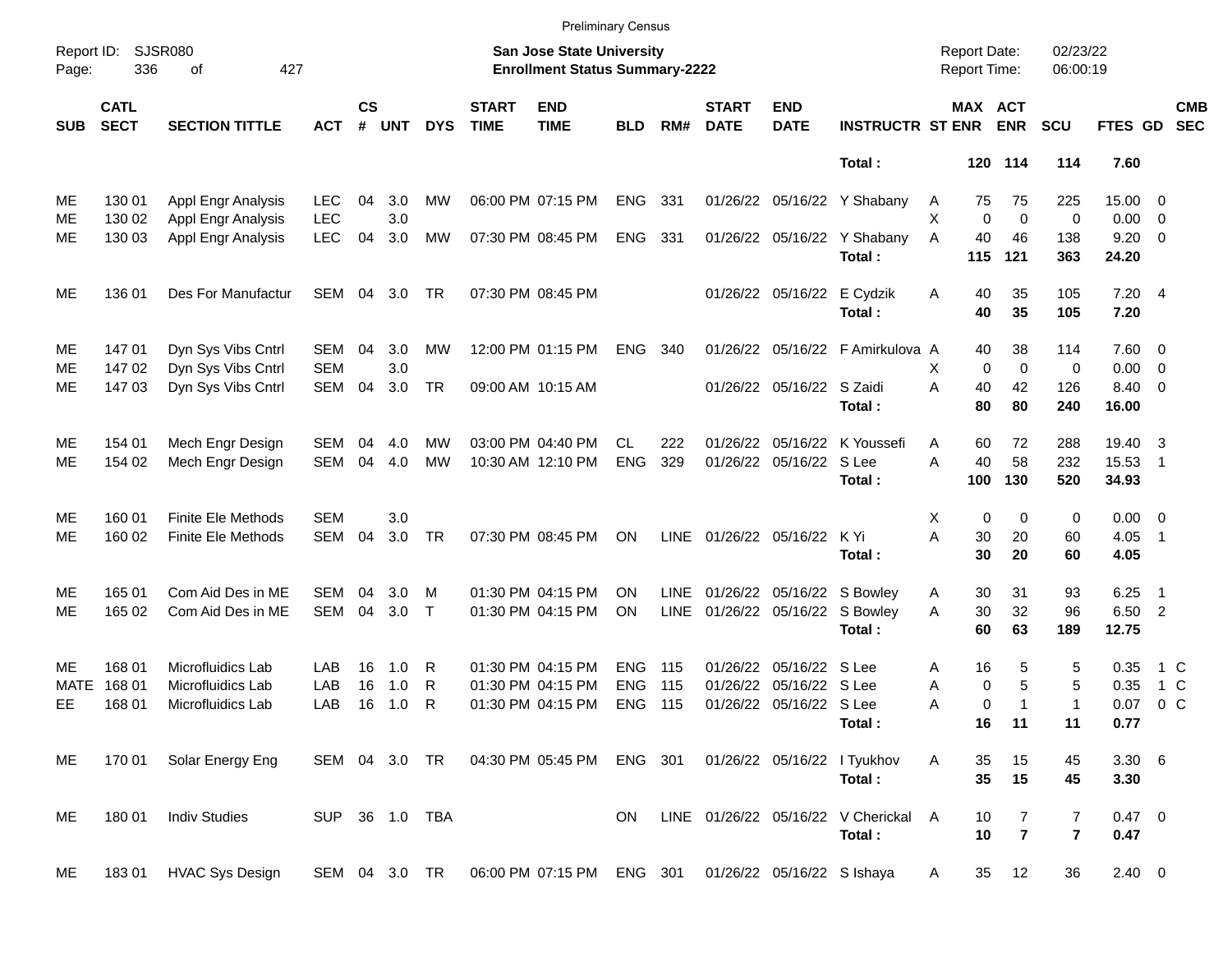|                     |                            |                                                          |                          |                    |            |            |                             |                                                                           | <b>Preliminary Census</b> |             |                             |                                                         |                                                           |                                     |                              |                      |                                   |                          |                          |
|---------------------|----------------------------|----------------------------------------------------------|--------------------------|--------------------|------------|------------|-----------------------------|---------------------------------------------------------------------------|---------------------------|-------------|-----------------------------|---------------------------------------------------------|-----------------------------------------------------------|-------------------------------------|------------------------------|----------------------|-----------------------------------|--------------------------|--------------------------|
| Report ID:<br>Page: | 337                        | <b>SJSR080</b><br>427<br>of                              |                          |                    |            |            |                             | <b>San Jose State University</b><br><b>Enrollment Status Summary-2222</b> |                           |             |                             |                                                         |                                                           | <b>Report Date:</b><br>Report Time: |                              | 02/23/22<br>06:00:19 |                                   |                          |                          |
| <b>SUB</b>          | <b>CATL</b><br><b>SECT</b> | <b>SECTION TITTLE</b>                                    | <b>ACT</b>               | $\mathsf{cs}$<br># | <b>UNT</b> | <b>DYS</b> | <b>START</b><br><b>TIME</b> | <b>END</b><br><b>TIME</b>                                                 | <b>BLD</b>                | RM#         | <b>START</b><br><b>DATE</b> | <b>END</b><br><b>DATE</b>                               | <b>INSTRUCTR ST ENR ENR</b>                               |                                     | MAX ACT                      | <b>SCU</b>           | FTES GD                           |                          | <b>CMB</b><br><b>SEC</b> |
|                     |                            |                                                          |                          |                    |            |            |                             |                                                                           |                           |             |                             |                                                         | Total:                                                    |                                     | 35<br>12                     | 36                   | 2.40                              |                          |                          |
| ME                  | 185 01                     | HEV&EV Fundamental LEC                                   |                          |                    | 3.0        |            |                             |                                                                           |                           |             |                             |                                                         | Total:                                                    | Χ                                   | 0<br>$\bf{0}$<br>$\mathbf 0$ | 0<br>0<br>0          | $0.00 \t 0$<br>0.00               |                          |                          |
| ME                  | 18701                      | Auto Control Dsgn                                        | SEM                      | 04                 | 3.0        | MW         |                             | 10:30 AM 11:45 AM                                                         |                           |             |                             | 01/26/22 05/16/22                                       | L Jiang<br>Total:                                         | Α<br>35<br>35                       | 32<br>32                     | 96<br>96             | $6.45$ 1<br>6.45                  |                          |                          |
| ME<br>ME            |                            | 195B 01 Sr Dsgn Project II<br>195B 02 Sr Dsgn Project II | SEM<br><b>SEM</b>        | 05<br>05           | 3.0<br>3.0 | W<br>W     |                             | 01:30 PM 04:15 PM<br>01:30 PM 04:15 PM                                    |                           |             |                             |                                                         | 01/26/22 05/16/22 R Agarwal<br>01/26/22 05/16/22 B Furman | 30<br>Α<br>Α<br>30                  | 24<br>30                     | 72<br>90             | $4.80\ 0$<br>$6.00 \quad 0$       |                          |                          |
| ME<br>ME            |                            | 195B 03 Sr Dsgn Project II<br>195B 04 Sr Dsgn Project II | <b>SEM</b><br><b>SEM</b> | 05<br>05           | 3.0<br>3.0 | W<br>W     |                             | 01:30 PM 04:15 PM<br>01:30 PM 04:15 PM                                    |                           |             |                             | 01/26/22 05/16/22 R Yee<br>01/26/22 05/16/22 J Mokri    |                                                           | Α<br>30<br>30<br>A                  | 26<br>32                     | 78<br>96             | 5.20<br>$6.40 \quad 0$            | $\overline{\phantom{0}}$ |                          |
| ME<br>ME            |                            | 195B 05 Sr Dsgn Project II<br>195B 06 Sr Dsgn Project II | <b>SEM</b><br>SEM        | 05<br>05           | 3.0<br>3.0 | W<br>W     |                             | 01:30 PM 04:15 PM<br>01:30 PM 04:15 PM                                    |                           |             |                             | 01/26/22 05/16/22 S Zaidi<br>01/26/22 05/16/22 E Cydzik | Total:                                                    | 30<br>A<br>A<br>30<br>180           | 20<br>20<br>152              | 60<br>60<br>456      | $4.00 \ 0$<br>$4.00 \ 0$<br>30.40 |                          |                          |
| ME                  | 201 01                     | <b>Project Planning</b>                                  | <b>LEC</b>               | 02                 | 3.0        | MW         |                             | 04:30 PM 05:45 PM                                                         | ΟN                        | <b>LINE</b> |                             | 01/26/22 05/16/22 C Han                                 |                                                           | Α                                   | 20<br>20                     | 60                   | 5.00 20                           |                          |                          |
| ME                  | 201 02                     | <b>Project Planning</b>                                  | <b>LEC</b>               | 02                 | 3.0        | <b>MW</b>  |                             | 06:00 PM 07:15 PM                                                         | ΟN                        | <b>LINE</b> |                             | 01/26/22 05/16/22 C Han                                 | Total:                                                    | 20<br>A<br>40                       | 20<br>40                     | 60<br>120            | 5.00 20<br>10.00                  |                          |                          |
| ME                  | 211 01                     | Adv Heat Transfer                                        | SEM                      | 05                 | 3.0        | МW         |                             | 06:00 PM 07:15 PM                                                         |                           |             |                             |                                                         | 01/26/22 05/16/22 F Kazemifar A<br>Total:                 | 35<br>35                            | 16<br>16                     | 48<br>48             | 4.00 16<br>4.00                   |                          |                          |
| ME                  | 230 01                     | Ad Mech Eng Analys                                       | SEM 05 3.0 TR            |                    |            |            |                             | 04:30 PM 05:45 PM                                                         | ENG 303                   |             |                             | 01/26/22 05/16/22 A Tohidi                              | Total:                                                    | 35<br>Α<br>35                       | 29<br>29                     | 87<br>87             | 7.25 29<br>7.25                   |                          |                          |
| ME                  | 243 01                     | Vib of Mech System                                       | SEM 05 3.0               |                    |            | MW         |                             | 06:00 PM 07:15 PM                                                         | ENG 303                   |             |                             | 01/26/22 05/16/22                                       | A Ghazanfari A<br>Total:                                  | 35<br>35                            | 10<br>10                     | 30<br>30             | 2.50 10<br>2.50                   |                          |                          |
| ME                  | 271 01                     | Comp Fluid Dyn ME                                        | LEC                      |                    | 02 3.0     | MW         |                             | 07:30 PM 08:45 PM                                                         | ENG 213                   |             |                             |                                                         | 01/26/22 05/16/22 E Thurlow<br>Total:                     | 35<br>Α                             | 24<br>35<br>24               | 72<br>72             | 6.00 24<br>6.00                   |                          |                          |
| ME                  | 273 01                     | Finite El Meth Eng                                       | SEM 04 3.0 TR            |                    |            |            |                             | 06:00 PM 07:15 PM ENG 303                                                 |                           |             |                             | 01/26/22 05/16/22 E Chan                                | Total:                                                    | Α                                   | 35<br>26<br>35<br>26         | 78<br>78             | 6.50 26<br>6.50                   |                          |                          |
| ME                  | 274 01                     | Adv FEM in Engr                                          | LEC 04 3.0 TR            |                    |            |            |                             | 07:30 PM 08:45 PM ENG 303                                                 |                           |             |                             | 01/26/22 05/16/22 E Chan                                | Total:                                                    | Α                                   | 35<br>23<br>35<br>23         | 69<br>69             | 5.75 23<br>5.75                   |                          |                          |
| ME                  | 282 01                     | Nonlin Adapt Cnrtl                                       | LEC 02 3.0 TR            |                    |            |            |                             | 06:00 PM 07:15 PM ENG 340                                                 |                           |             |                             |                                                         | 01/26/22 05/16/22 S Bashash                               | A                                   | 23<br>35                     | 69                   | 5.65 21                           |                          |                          |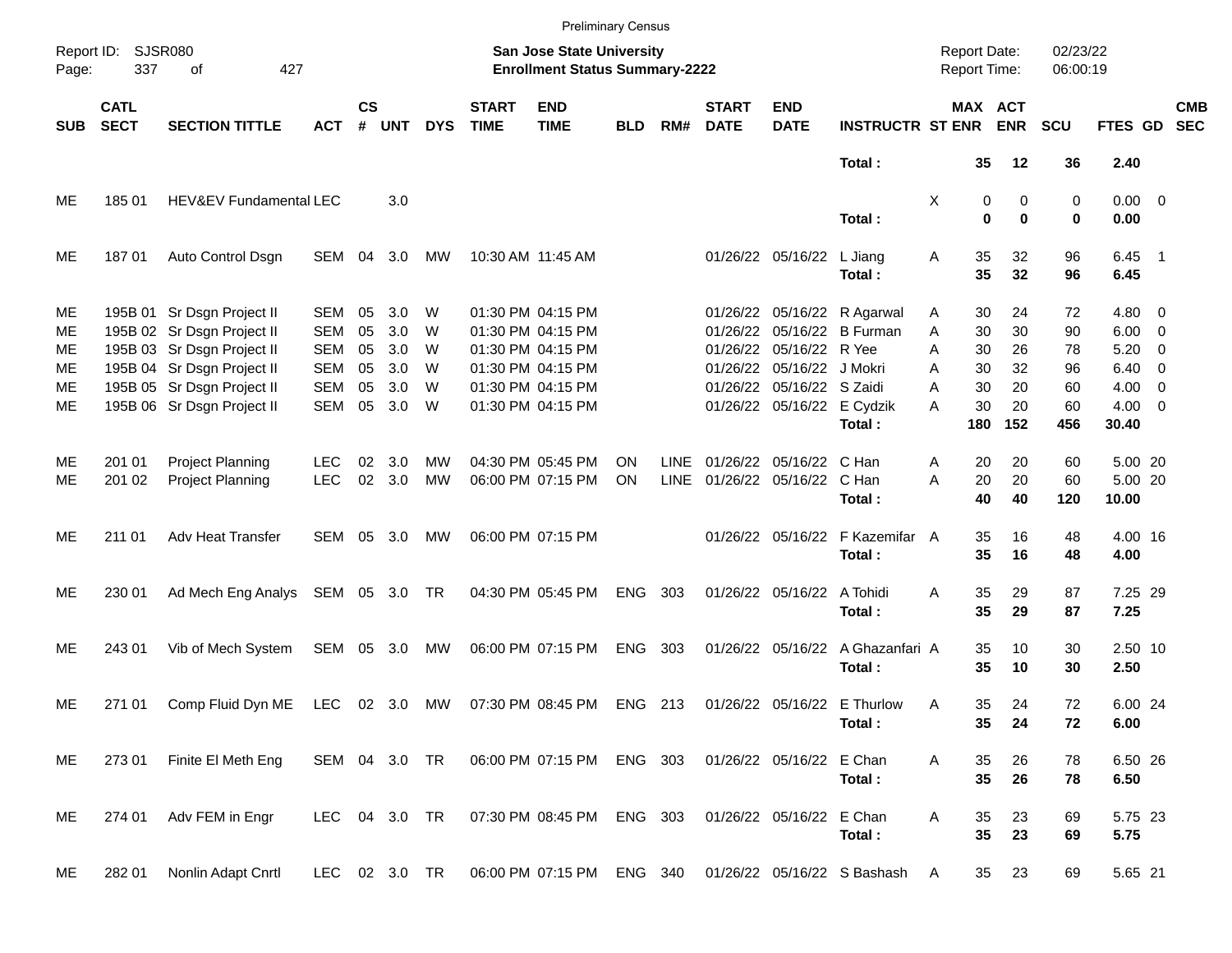|            |                            |                       |            |               |        |            |                             |                                                                           | <b>Preliminary Census</b> |     |                             |                             |                                  |                                            |          |                       |                      |                   |                            |                          |
|------------|----------------------------|-----------------------|------------|---------------|--------|------------|-----------------------------|---------------------------------------------------------------------------|---------------------------|-----|-----------------------------|-----------------------------|----------------------------------|--------------------------------------------|----------|-----------------------|----------------------|-------------------|----------------------------|--------------------------|
| Page:      | Report ID: SJSR080<br>338  | 427<br>οf             |            |               |        |            |                             | <b>San Jose State University</b><br><b>Enrollment Status Summary-2222</b> |                           |     |                             |                             |                                  | <b>Report Date:</b><br><b>Report Time:</b> |          |                       | 02/23/22<br>06:00:19 |                   |                            |                          |
| <b>SUB</b> | <b>CATL</b><br><b>SECT</b> | <b>SECTION TITTLE</b> | <b>ACT</b> | $\mathsf{cs}$ | # UNT  | <b>DYS</b> | <b>START</b><br><b>TIME</b> | <b>END</b><br><b>TIME</b>                                                 | <b>BLD</b>                | RM# | <b>START</b><br><b>DATE</b> | <b>END</b><br><b>DATE</b>   | <b>INSTRUCTR ST ENR</b>          |                                            |          | MAX ACT<br><b>ENR</b> | <b>SCU</b>           | FTES GD           |                            | <b>CMB</b><br><b>SEC</b> |
|            |                            |                       |            |               |        |            |                             |                                                                           |                           |     |                             |                             | Total:                           |                                            | 35       | 23                    | 69                   | 5.65              |                            |                          |
| ME         | 285 01                     | Mechatronic Sys En    | SEM 05     |               | 3.0    | <b>TR</b>  |                             | 05:00 PM 05:50 PM                                                         | ENG                       | 135 |                             | 01/26/22 05/16/22           | S Bashash                        | A                                          | 20       | 16                    | 32                   | 3.95 15           |                            |                          |
| ME         | 285 02                     | Mechatronic Sys En    | LAB        | 16            | 0.0    | F          |                             | 05:30 PM 08:15 PM                                                         | <b>ENG</b>                | 135 |                             | 01/26/22 05/16/22           | V Tran<br>Total:                 | A                                          | 20<br>40 | 16<br>32              | 16<br>48             | $0.00$ 15<br>3.95 |                            |                          |
| ME         |                            | 295A 01 ME Project I  | <b>SUP</b> | 25            | 3.0    | <b>TBA</b> |                             |                                                                           |                           |     | 01/26/22                    | 05/16/22                    |                                  | A                                          | 10       | 0                     | 0                    | 0.00              | - 0                        |                          |
| ME         |                            | 295A 02 ME Project I  | <b>SUP</b> | 25            | 3.0    | <b>TBA</b> |                             |                                                                           |                           |     | 01/26/22                    |                             | 05/16/22 F Amirkulova A          |                                            | 10       | 0                     | 0                    | 0.00              | - 0                        |                          |
| ME         |                            | 295A 03 ME Project I  | <b>SUP</b> | 25            | 3.0    | <b>TBA</b> |                             |                                                                           |                           |     |                             | 01/26/22 05/16/22 F Barez   |                                  | A                                          | 10       | $\overline{2}$        | 6                    | 0.50              | $\overline{2}$             |                          |
| ME         |                            | 295A 04 ME Project I  | <b>SUP</b> | 25            | 3.0    | <b>TBA</b> |                             |                                                                           |                           |     |                             |                             | 01/26/22 05/16/22 S Bashash      | A                                          | 10       | 3                     | 9                    | 0.75              | -3                         |                          |
| ME         |                            | 295A 05 ME Project I  | <b>SUP</b> | 25            | 3.0    | <b>TBA</b> |                             |                                                                           |                           |     |                             | 01/26/22 05/16/22 W Du      |                                  | A                                          | 10       | 0                     | 0                    | 0.00              | - 0                        |                          |
| ME         |                            | 295A 06 ME Project I  | <b>SUP</b> |               | 3.0    |            |                             |                                                                           |                           |     |                             |                             |                                  | X                                          | 0        | 0                     | 0                    | 0.00              | - 0                        |                          |
| <b>ME</b>  |                            | 295A 07 ME Project I  | <b>SUP</b> | 25            | 3.0    | <b>TBA</b> |                             |                                                                           |                           |     |                             |                             | 01/26/22 05/16/22 A Ghazanfari A |                                            | 10       | $\overline{2}$        | 6                    | 0.50              | $\overline{2}$             |                          |
| ME         |                            | 295A 08 ME Project I  | <b>SUP</b> | 25            | 3.0    | <b>TBA</b> |                             |                                                                           |                           |     | 01/26/22                    | 05/16/22 C Han              |                                  | A                                          | 10       | $\mathbf 0$           | 0                    | 0.00              | $\overline{0}$             |                          |
| ME         |                            | 295A 09 ME Project I  | <b>SUP</b> | 25            | 3.0    | <b>TBA</b> |                             |                                                                           |                           |     | 01/26/22                    |                             | 05/16/22 F Kazemifar A           |                                            | 10       | 0                     | 0                    | 0.00              | $\overline{0}$             |                          |
| <b>ME</b>  |                            | 295A 10 ME Project I  | <b>SUP</b> | 25            | 3.0    | <b>TBA</b> |                             |                                                                           |                           |     |                             | 01/26/22 05/16/22 L Jiang   |                                  | A                                          | 10       | $\mathbf{1}$          | 3                    | 0.25              | $\overline{1}$             |                          |
| ME         |                            | 295A 11 ME Project I  | <b>SUP</b> | 25            | 3.0    | <b>TBA</b> |                             |                                                                           |                           |     |                             | 01/26/22 05/16/22 S Lee     |                                  | A                                          | 10       | 0                     | 0                    | 0.00              | $\overline{0}$             |                          |
| ME         |                            | 295A 12 ME Project I  | <b>SUP</b> | 25            | 3.0    | <b>TBA</b> |                             |                                                                           |                           |     | 01/26/22                    |                             | 05/16/22 V Cherickal             | A                                          | 10       | 5                     | 15                   | 1.25              | -5                         |                          |
| ME         |                            | 295A 13 ME Project I  | <b>SUP</b> | 25            | 3.0    | <b>TBA</b> |                             |                                                                           |                           |     | 01/26/22                    | 05/16/22 R Yee              |                                  | A                                          | 10       | $\overline{4}$        | 12                   | 1.00              | $\overline{4}$             |                          |
| ME         |                            | 295A 14 ME Project I  | <b>SUP</b> | 25            | 3.0    | <b>TBA</b> |                             |                                                                           |                           |     |                             | 01/26/22 05/16/22 A Tohidi  |                                  | A                                          | 10       | $\mathbf{1}$          | 3                    | 0.25              | $\overline{1}$             |                          |
| ME         |                            | 295A 15 ME Project I  | <b>SUP</b> | 25            | 3.0    | <b>TBA</b> |                             |                                                                           |                           |     | 01/26/22                    |                             | 05/16/22 B Furman                | A                                          | 10       | $\overline{2}$        | 6                    | 0.50              | $\overline{2}$             |                          |
| ME         |                            | 295A 16 ME Project I  | <b>SUP</b> | 25            | 3.0    | <b>TBA</b> |                             |                                                                           |                           |     |                             | 01/26/22 05/16/22 M Sharifi |                                  | A                                          | 10       | $\overline{1}$        | 3                    | 0.25              | $\overline{1}$             |                          |
|            |                            |                       |            |               |        |            |                             |                                                                           |                           |     |                             |                             | Total:                           |                                            | 150      | 21                    | 63                   | 5.25              |                            |                          |
| ME         |                            | 295B 01 ME Project II | <b>SUP</b> | 25            | 3.0    | <b>TBA</b> |                             |                                                                           |                           |     |                             |                             | 01/26/22 05/16/22 R Agarwal      | A                                          | 10       | 0                     | 0                    | 0.00              | - 0                        |                          |
| ME         |                            | 295B 02 ME Project II | <b>SUP</b> | 25            | 3.0    | <b>TBA</b> |                             |                                                                           |                           |     | 01/26/22                    |                             | 05/16/22 F Amirkulova A          |                                            | 10       | $\mathbf 1$           | 3                    | 0.25              | $\overline{1}$             |                          |
| ME         |                            | 295B 03 ME Project II | <b>SUP</b> | 25            | 3.0    | <b>TBA</b> |                             |                                                                           |                           |     |                             | 01/26/22 05/16/22 F Barez   |                                  | A                                          | 10       | 4                     | 12                   | 1.00              | -4                         |                          |
| ME         |                            | 295B 04 ME Project II | <b>SUP</b> | 25            | 3.0    | <b>TBA</b> |                             |                                                                           |                           |     |                             |                             | 01/26/22 05/16/22 S Bashash      | A                                          | 10       | 4                     | 12                   | 1.00              | -4                         |                          |
| ME         |                            | 295B 05 ME Project II | <b>SUP</b> | 25            | 3.0    | <b>TBA</b> |                             |                                                                           |                           |     |                             | 01/26/22 05/16/22 W Du      |                                  | A                                          | 10       | 0                     | $\mathbf 0$          | 0.00              | - 0                        |                          |
| <b>ME</b>  |                            | 295B 06 ME Project II | <b>SUP</b> |               | 3.0    |            |                             |                                                                           |                           |     |                             |                             |                                  | X                                          | 0        | $\Omega$              | $\Omega$             | 0.00              | - 0                        |                          |
| ME         |                            | 295B 07 ME Project II | <b>SUP</b> | 25            | 3.0    | TBA        |                             |                                                                           |                           |     |                             |                             | 01/26/22 05/16/22 A Ghazanfari A |                                            | 10       | -1                    | 3                    | 0.25              | $\overline{\phantom{0}}$ 1 |                          |
| ME         |                            | 295B 08 ME Project II | <b>SUP</b> |               | 25 3.0 | <b>TBA</b> |                             |                                                                           |                           |     |                             | 01/26/22 05/16/22 C Han     |                                  | Α                                          | 10       | $\mathbf{1}$          | 3                    | 0.25              | $\overline{\phantom{1}}$   |                          |
| ME         |                            | 295B 09 ME Project II | <b>SUP</b> |               | 25 3.0 | <b>TBA</b> |                             |                                                                           |                           |     |                             |                             | 01/26/22 05/16/22 F Kazemifar A  |                                            | 10       | 0                     | 0                    | $0.00 \t 0$       |                            |                          |
| ME         |                            | 295B 10 ME Project II | <b>SUP</b> |               | 25 3.0 | <b>TBA</b> |                             |                                                                           |                           |     |                             | 01/26/22 05/16/22 L Jiang   |                                  | Α                                          | 10       | 0                     | 0                    | $0.00 \t 0$       |                            |                          |
| ME         |                            | 295B 11 ME Project II | <b>SUP</b> |               | 25 3.0 | <b>TBA</b> |                             |                                                                           |                           |     |                             | 01/26/22 05/16/22 S Lee     |                                  | Α                                          | 10       | 0                     | 0                    | $0.00 \t 0$       |                            |                          |
| ME         |                            | 295B 12 ME Project II | <b>SUP</b> |               | 25 3.0 | <b>TBA</b> |                             |                                                                           |                           |     |                             |                             | 01/26/22 05/16/22 V Cherickal    | A                                          | 10       | 3                     | 9                    | $0.75$ 3          |                            |                          |
| ME         |                            | 295B 13 ME Project II | <b>SUP</b> |               | 25 3.0 | <b>TBA</b> |                             |                                                                           |                           |     |                             | 01/26/22 05/16/22 R Yee     |                                  | A                                          | 10       | $\overline{2}$        | 6                    | $0.50$ 2          |                            |                          |
| ME         |                            | 295B 14 ME Project II | <b>SUP</b> |               | 25 3.0 | TBA        |                             |                                                                           |                           |     |                             | 01/26/22 05/16/22 A Tohidi  |                                  | A                                          | 10       | 0                     | 0                    | $0.00 \t 0$       |                            |                          |
| ME         |                            | 295B 15 ME Project II | <b>SUP</b> |               | 25 3.0 | TBA        |                             |                                                                           |                           |     |                             |                             | 01/26/22 05/16/22 B Furman       | A                                          | 10       | 4                     | 12                   | 1.004             |                            |                          |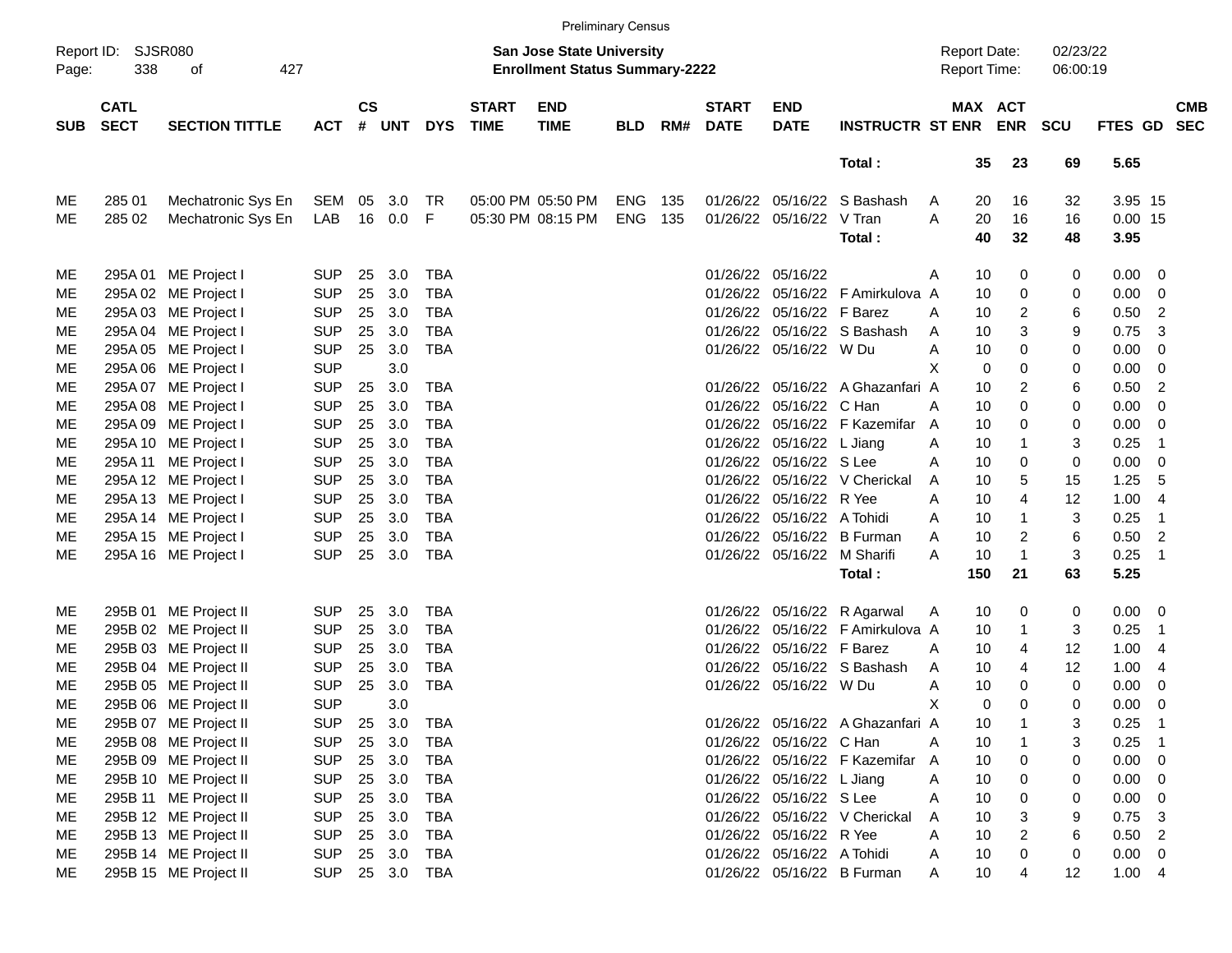|                     |                            |                                          |                   |                    |            |                   |                             |                                                                           | <b>Preliminary Census</b> |                     |                             |                                                  |                                                       |        |                                            |                            |                            |                                       |                          |
|---------------------|----------------------------|------------------------------------------|-------------------|--------------------|------------|-------------------|-----------------------------|---------------------------------------------------------------------------|---------------------------|---------------------|-----------------------------|--------------------------------------------------|-------------------------------------------------------|--------|--------------------------------------------|----------------------------|----------------------------|---------------------------------------|--------------------------|
| Report ID:<br>Page: | 339                        | <b>SJSR080</b><br>427<br>оf              |                   |                    |            |                   |                             | <b>San Jose State University</b><br><b>Enrollment Status Summary-2222</b> |                           |                     |                             |                                                  |                                                       |        | <b>Report Date:</b><br><b>Report Time:</b> |                            | 02/23/22<br>06:00:19       |                                       |                          |
| <b>SUB</b>          | <b>CATL</b><br><b>SECT</b> | <b>SECTION TITTLE</b>                    | <b>ACT</b>        | $\mathsf{cs}$<br># | <b>UNT</b> | <b>DYS</b>        | <b>START</b><br><b>TIME</b> | <b>END</b><br><b>TIME</b>                                                 | <b>BLD</b>                | RM#                 | <b>START</b><br><b>DATE</b> | <b>END</b><br><b>DATE</b>                        | <b>INSTRUCTR ST ENR</b>                               |        | MAX ACT                                    | <b>ENR</b>                 | <b>SCU</b>                 | FTES GD                               | <b>CMB</b><br><b>SEC</b> |
|                     |                            |                                          |                   |                    |            |                   |                             |                                                                           |                           |                     |                             |                                                  | Total:                                                |        | 140                                        | 20                         | 60                         | 5.00                                  |                          |
| ME                  | 297 01                     | Special Topics Mech                      | SEM               | 04                 | 3.0        |                   | MWF 04:30 PM 05:20 PM       |                                                                           |                           |                     | 01/26/22                    | 05/16/22                                         | F Amirkulova A<br>Total:                              |        | 35<br>35                                   | 27<br>27                   | 81<br>81                   | 6.50 22<br>6.50                       |                          |
| ME<br>ME            | 298 01<br>298 02           | Special Project ME<br>Special Project ME | SUP<br><b>SUP</b> | 25<br>25           | 1.0<br>3.0 | <b>TBA</b><br>TBA |                             |                                                                           | ON<br>ON                  | <b>LINE</b><br>LINE | 01/26/22<br>01/26/22        | 05/16/22<br>05/16/22                             | V Cherickal<br>V Cherickal<br>Total:                  | A<br>A | 10<br>25<br>35                             | 3<br>3<br>6                | 3<br>9<br>12               | $0.25 \quad 3$<br>$0.60 \t 0$<br>0.85 |                          |
| ME                  | 299 01                     | Master's Thesis                          | <b>SUP</b>        | 25                 | 3.0        | <b>TBA</b>        |                             |                                                                           |                           |                     | 01/26/22                    | 05/16/22                                         | S Lee<br>Total:                                       | A      | 10<br>10                                   | 5<br>5                     | 15<br>15                   | $1.25$ 5<br>1.25                      |                          |
|                     | Department :               | <b>Mechanical Engineering</b>            |                   |                    |            |                   |                             |                                                                           |                           |                     |                             | <b>Lower Division:</b><br><b>Upper Division:</b> | <b>Department Total:</b><br><b>Graduate Division:</b> |        | 2871<br>400<br>1776<br>695                 | 2303<br>350<br>1651<br>302 | 5484<br>350<br>4282<br>852 | 380.57<br>23.33<br>286.78<br>70.45    |                          |